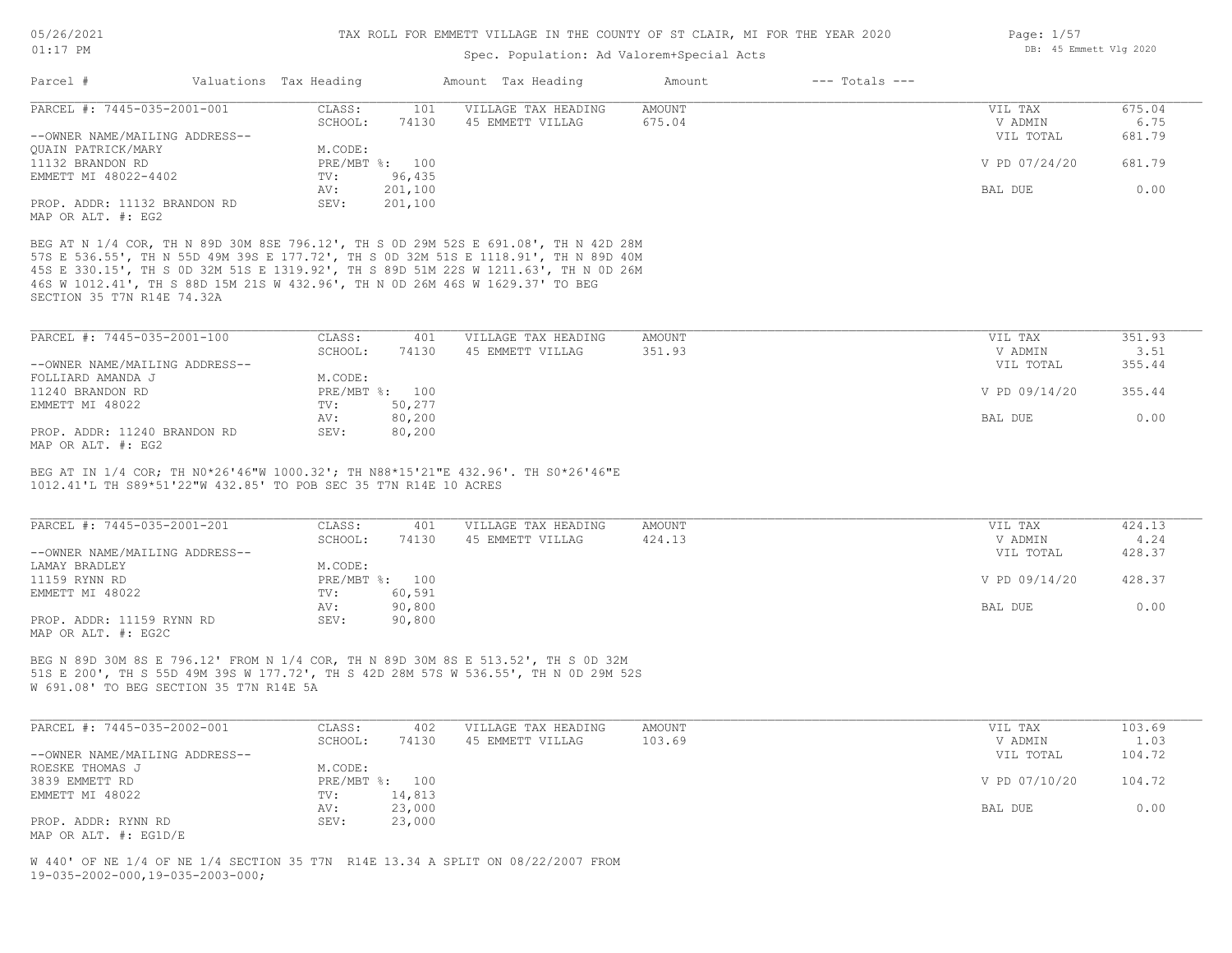Page: 2/57

DB: 45 Emmett Vlg 2020

# Spec. Population: Ad Valorem+Special Acts

| Parcel #<br>Valuations Tax Heading<br>PARCEL #: 7445-035-2005-001                                                                                                                                                                                                                                                                                                       |                       |                | Amount Tax Heading                      | Amount                 | $---$ Totals $---$ |               |
|-------------------------------------------------------------------------------------------------------------------------------------------------------------------------------------------------------------------------------------------------------------------------------------------------------------------------------------------------------------------------|-----------------------|----------------|-----------------------------------------|------------------------|--------------------|---------------|
|                                                                                                                                                                                                                                                                                                                                                                         |                       |                |                                         |                        |                    |               |
|                                                                                                                                                                                                                                                                                                                                                                         | CLASS:                | 401            | VILLAGE TAX HEADING                     | <b>AMOUNT</b>          | VIL TAX            | 308.35        |
|                                                                                                                                                                                                                                                                                                                                                                         | SCHOOL:               | 74130          | 45 EMMETT VILLAG                        | 308.35                 | V ADMIN            | 3.08          |
| --OWNER NAME/MAILING ADDRESS--                                                                                                                                                                                                                                                                                                                                          |                       |                |                                         |                        | VIL TOTAL          | 311.43        |
| BRANDON ELLEN L. LIV. TRUST                                                                                                                                                                                                                                                                                                                                             | M.CODE:               |                |                                         |                        |                    |               |
| 11041 RYNN RD                                                                                                                                                                                                                                                                                                                                                           | PRE/MBT %: 100        |                |                                         |                        | V PD 09/02/20      | 311.43        |
| EMMETT MI 48022                                                                                                                                                                                                                                                                                                                                                         | TV:                   | 44,050         |                                         |                        |                    |               |
|                                                                                                                                                                                                                                                                                                                                                                         | AV:                   | 80,400         |                                         |                        | BAL DUE            | 0.00          |
| PROP. ADDR: 11041 RYNN RD                                                                                                                                                                                                                                                                                                                                               | SEV:                  | 80,400         |                                         |                        |                    |               |
| MAP OR ALT. #: EG1A                                                                                                                                                                                                                                                                                                                                                     |                       |                |                                         |                        |                    |               |
| SPLIT/COMBINED ON 10/21/2019 FROM 45-035-2005-000, 45-035-2005-500; BEG W 200' FROM<br>NE SEC COR, TH S 00D 09M 16S E 1323.32', TH N 89D 53M 05S W 459.84', TH N 00D 09M<br>46S W 1021.39', TH E 149.96', TH N 00D 09M 16S W 300', TH E 310.01' TO BEG SECTION<br>35 T7N R16E 12.92A                                                                                    |                       |                |                                         |                        |                    |               |
| PARCEL #: 7445-035-2005-100                                                                                                                                                                                                                                                                                                                                             | CLASS:                | 402            | VILLAGE TAX HEADING                     | AMOUNT                 | VIL TAX            | 73.07         |
|                                                                                                                                                                                                                                                                                                                                                                         | SCHOOL:               | 74130          | 45 EMMETT VILLAG                        | 73.07                  | V ADMIN            | 0.73          |
| --OWNER NAME/MAILING ADDRESS--                                                                                                                                                                                                                                                                                                                                          |                       |                |                                         |                        | VIL TOTAL          | 73.80         |
| BRANDON-PHELPS NANCY                                                                                                                                                                                                                                                                                                                                                    | M.CODE:               |                |                                         |                        |                    |               |
| 583 SUGARTOWN RD                                                                                                                                                                                                                                                                                                                                                        | PRE/MBT %: 0          |                |                                         |                        | V PD 08/26/20      | 73.80         |
| MALVERN PA 19355                                                                                                                                                                                                                                                                                                                                                        | TV:                   |                |                                         |                        |                    |               |
|                                                                                                                                                                                                                                                                                                                                                                         |                       | 10,439         |                                         |                        |                    |               |
|                                                                                                                                                                                                                                                                                                                                                                         |                       |                |                                         |                        |                    |               |
|                                                                                                                                                                                                                                                                                                                                                                         | AV:                   | 15,300         |                                         |                        | BAL DUE            | 0.00          |
|                                                                                                                                                                                                                                                                                                                                                                         | SEV:                  | 15,300         |                                         |                        |                    |               |
|                                                                                                                                                                                                                                                                                                                                                                         |                       |                |                                         |                        |                    |               |
| PROP. ADDR: RYNN RD<br>MAP OR ALT. #: EG1F<br>W220' OF E 880' OF NE 1/4 OF NE 1/4 SECTION 35 T7N R14E 6.66 A<br>PARCEL #: 7445-035-2005-200                                                                                                                                                                                                                             | CLASS:<br>SCHOOL:     | 402<br>74130   | VILLAGE TAX HEADING<br>45 EMMETT VILLAG | <b>AMOUNT</b><br>36.37 | VIL TAX<br>V ADMIN | 36.37<br>0.36 |
|                                                                                                                                                                                                                                                                                                                                                                         |                       |                |                                         |                        | VIL TOTAL          | 36.73         |
|                                                                                                                                                                                                                                                                                                                                                                         | M.CODE:               |                |                                         |                        |                    |               |
|                                                                                                                                                                                                                                                                                                                                                                         |                       |                |                                         |                        |                    |               |
|                                                                                                                                                                                                                                                                                                                                                                         | PRE/MBT %: 100<br>TV: | 5,196          |                                         |                        | V PD 09/02/20      | 36.73         |
|                                                                                                                                                                                                                                                                                                                                                                         |                       |                |                                         |                        |                    |               |
|                                                                                                                                                                                                                                                                                                                                                                         | AV:                   | 6,100          |                                         |                        | BAL DUE            | 0.00          |
|                                                                                                                                                                                                                                                                                                                                                                         | SEV:                  | 6,100          |                                         |                        |                    |               |
|                                                                                                                                                                                                                                                                                                                                                                         |                       |                |                                         |                        |                    |               |
|                                                                                                                                                                                                                                                                                                                                                                         | T7N R14E              |                | 1.03 A                                  |                        |                    |               |
|                                                                                                                                                                                                                                                                                                                                                                         | CLASS:                | 401            |                                         | AMOUNT                 | VIL TAX            | 185.33        |
|                                                                                                                                                                                                                                                                                                                                                                         |                       |                | VILLAGE TAX HEADING                     |                        |                    |               |
|                                                                                                                                                                                                                                                                                                                                                                         | SCHOOL:               | 74130          | 45 EMMETT VILLAG                        | 185.33                 | V ADMIN            | 1.85          |
|                                                                                                                                                                                                                                                                                                                                                                         |                       |                |                                         |                        | VIL TOTAL          | 187.18        |
|                                                                                                                                                                                                                                                                                                                                                                         | M.CODE:               |                |                                         |                        |                    |               |
|                                                                                                                                                                                                                                                                                                                                                                         | $PRE/MBT$ $\div$ :    | $\overline{0}$ |                                         |                        | V PD 09/02/20      | 187.18        |
|                                                                                                                                                                                                                                                                                                                                                                         | TV:                   | 26,477         |                                         |                        |                    |               |
| --OWNER NAME/MAILING ADDRESS--<br>BRANDON ELLEN L. LIV. TRUST<br>11041 RYNN RD<br>EMMETT MI 48022<br>PROP. ADDR: RYNN RD<br>MAP OR ALT. #: EG1A2<br>BEG W 510' FROM NE SEC COR, TH W 150', TH S 300', TH E 150', TH N 300' TO BEG<br>SECTION 35<br>PARCEL #: 7445-035-2005-501<br>--OWNER NAME/MAILING ADDRESS--<br>BRANDON ELLEN L<br>11041 RYNN RD<br>EMMETT MI 48022 | AV:                   | 39,400         |                                         |                        | BAL DUE            | 0.00          |
| PROP. ADDR: 11013 RYNN RD                                                                                                                                                                                                                                                                                                                                               | SEV:                  | 39,400         |                                         |                        |                    |               |

1322.32', TH E 200' TO BEG SECTION 35 T7N R16E 6.07A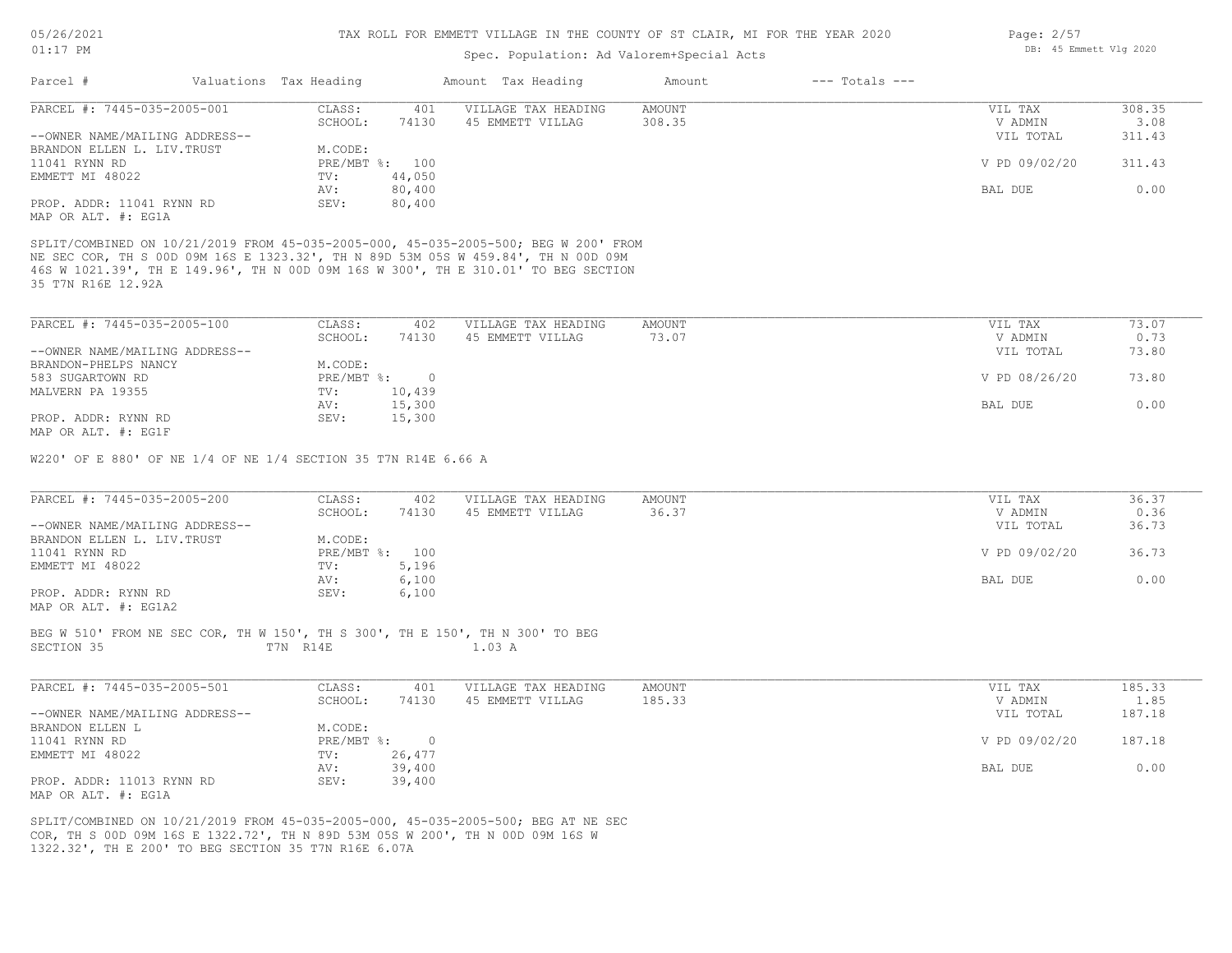| 5/26/2021 |  |
|-----------|--|
|           |  |

### Spec. Population: Ad Valorem+Special Acts

| Parcel #                       | Valuations Tax Heading |                | Amount Tax Heading  | Amount | $---$ Totals $---$ |               |       |
|--------------------------------|------------------------|----------------|---------------------|--------|--------------------|---------------|-------|
| PARCEL #: 7445-035-2007-000    | CLASS:                 | 402            | VILLAGE TAX HEADING | AMOUNT |                    | VIL TAX       | 90.23 |
|                                | SCHOOL:                | 74130          | 45 EMMETT VILLAG    | 90.23  |                    | V ADMIN       | 0.90  |
| --OWNER NAME/MAILING ADDRESS-- |                        |                |                     |        |                    | VIL TOTAL     | 91.13 |
| <b>OUAIN MICHAEL</b>           | M.CODE:                |                |                     |        |                    |               |       |
| 11006 BRANDON RD               |                        | PRE/MBT %: 100 |                     |        |                    | V PD 08/18/20 | 91.13 |
| EMMETT MI 48022-4400           | TV:                    | 12,890         |                     |        |                    |               |       |
|                                | AV:                    | 16,700         |                     |        |                    | BAL DUE       | 0.00  |
| PROP. ADDR: 11006 BRANDON RD   | SEV:                   | 16,700         |                     |        |                    |               |       |
| MAP OR ALT. #: EG3A            |                        |                |                     |        |                    |               |       |

R14E 10.09 A

| PARCEL #: 7445-035-2007-100    | CLASS:       | 401    | VILLAGE TAX HEADING | AMOUNT | VIL TAX       | 365.74 |
|--------------------------------|--------------|--------|---------------------|--------|---------------|--------|
|                                | SCHOOL:      | 74130  | 45 EMMETT VILLAG    | 365.74 | V ADMIN       | 3.65   |
| --OWNER NAME/MAILING ADDRESS-- |              |        |                     |        | VIL TOTAL     | 369.39 |
| PALAZZOLO LINDA                | M.CODE:      |        |                     |        |               |        |
| 11030 BRANDON RD               | $PRE/MBT$ %: | 100    |                     |        | V PD 07/15/20 | 369.39 |
| EMMETT MI 48022                | TV:          | 52,249 |                     |        |               |        |
|                                | AV:          | 85,200 |                     |        | BAL DUE       | 0.00   |
| PROP. ADDR: 11030 BRANDON RD   | SEV:         | 85,200 |                     |        |               |        |
| MAP OR ALT. #: EG3B            |              |        |                     |        |               |        |

 $\mathcal{L}_\mathcal{L} = \mathcal{L}_\mathcal{L} = \mathcal{L}_\mathcal{L} = \mathcal{L}_\mathcal{L} = \mathcal{L}_\mathcal{L} = \mathcal{L}_\mathcal{L} = \mathcal{L}_\mathcal{L} = \mathcal{L}_\mathcal{L} = \mathcal{L}_\mathcal{L} = \mathcal{L}_\mathcal{L} = \mathcal{L}_\mathcal{L} = \mathcal{L}_\mathcal{L} = \mathcal{L}_\mathcal{L} = \mathcal{L}_\mathcal{L} = \mathcal{L}_\mathcal{L} = \mathcal{L}_\mathcal{L} = \mathcal{L}_\mathcal{L}$ 

W 325' OF E 650' OF SE 1/4 OF NE 1/4 SECTION 35 T7N R14E 9.8 A

| PARCEL #: 7445-035-2007-200    | CLASS:  | 401            | VILLAGE TAX HEADING | AMOUNT | VIL TAX       | 384.14 |
|--------------------------------|---------|----------------|---------------------|--------|---------------|--------|
|                                | SCHOOL: | 74130          | 45 EMMETT VILLAG    | 384.14 | V ADMIN       | 3.84   |
| --OWNER NAME/MAILING ADDRESS-- |         |                |                     |        | VIL TOTAL     | 387.98 |
| QUAIN ROBERT/DONNA             | M.CODE: |                |                     |        |               |        |
| 11006 BRANDON RD               |         | PRE/MBT %: 100 |                     |        | V PD 09/15/20 | 387.98 |
| EMMETT MI 48022-4400           | TV:     | 54,878         |                     |        |               |        |
|                                | AV:     | 81,500         |                     |        | BAL DUE       | 0.00   |
| PROP. ADDR: 11006 BRANDON RD   | SEV:    | 81,500         |                     |        |               |        |
| MAP OR ALT. #: EG3C            |         |                |                     |        |               |        |

E325' OF SE 1/4 OF NE 1/4 SECTION 35 T7N R14E 9.8 A

| PARCEL #: 7445-035-3001-000    | CLASS:     | 401     | VILLAGE TAX HEADING | AMOUNT | 494.24<br>VIL TAX       |
|--------------------------------|------------|---------|---------------------|--------|-------------------------|
|                                | SCHOOL:    | 74130   | 45 EMMETT VILLAG    | 494.24 | 4.94<br>V ADMIN         |
| --OWNER NAME/MAILING ADDRESS-- |            |         |                     |        | 499.18<br>VIL TOTAL     |
| KILIAN EDWARD M/ANNA           | M.CODE:    |         |                     |        |                         |
| 11141 BRANDON RD               | PRE/MBT %: | 100     |                     |        | V PD 08/24/20<br>499.18 |
| EMMETT MI 48022                | TV:        | 70,607  |                     |        |                         |
|                                | AV:        | 103,300 |                     |        | 0.00<br>BAL DUE         |
| PROP. ADDR: 11141 BRANDON RD   | SEV:       | 103,300 |                     |        |                         |
| MAP OR ALT. #: EG5             |            |         |                     |        |                         |

EXC G.T.R.R. ROW SECTION 35 T7N R14E 22.94 A 32M 54S E 1325.15', TH S 89D 58M 19S W 779.84', TH N 0D 32M 54S W 1325.51' TO BEG BEG N 89D 59M 53S E 534.45' FROM INT 1/4 COR, TH N 89D 59M 53S E 779.84', TH S 0D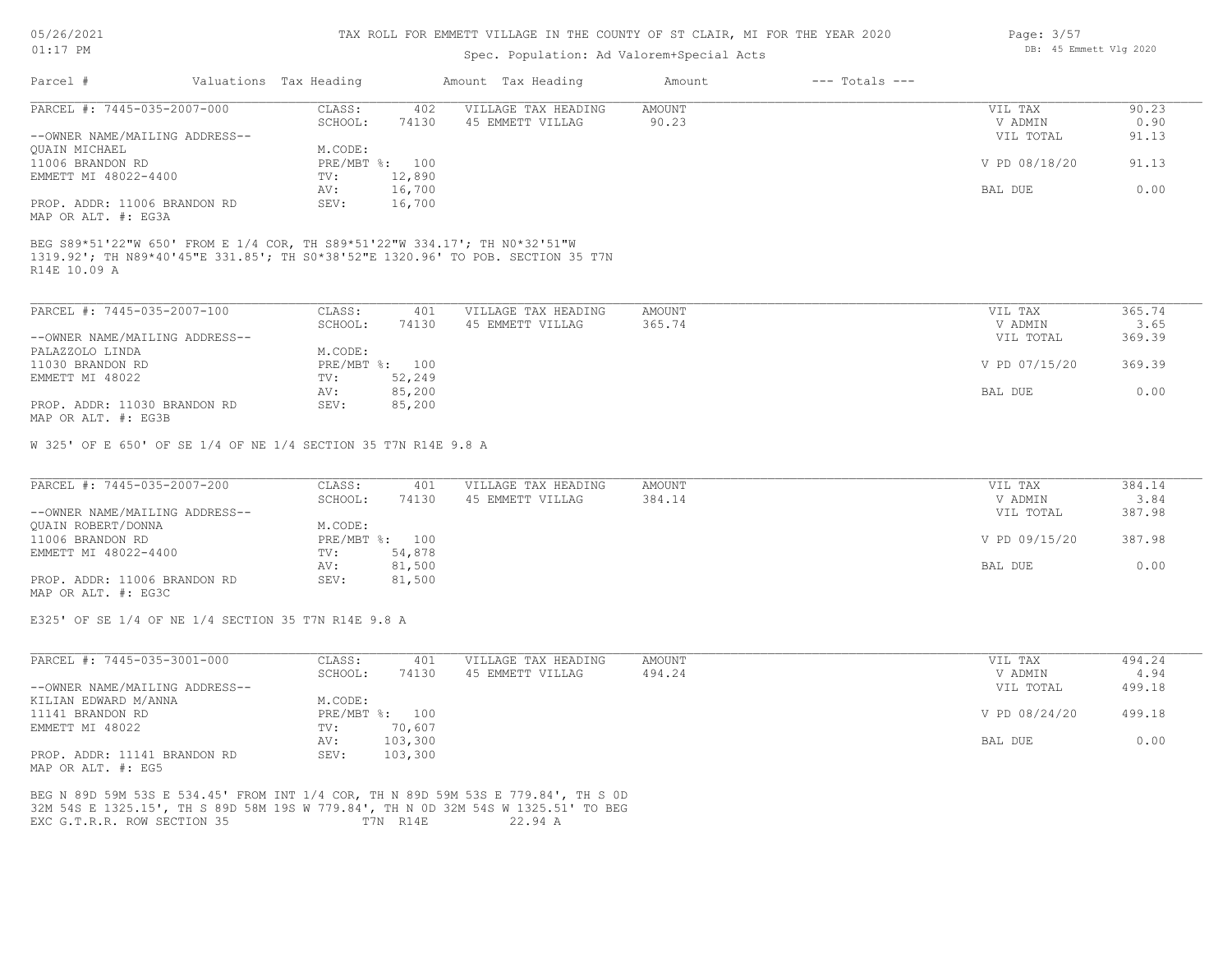| 05/26/2021 |  |
|------------|--|
|------------|--|

| $01:17$ PM                                                     |         |                        |                | Spec. Population: Ad Valorem+Special Acts                                                     | DB: 45 Emmett Vlg 2020 |                    |               |        |
|----------------------------------------------------------------|---------|------------------------|----------------|-----------------------------------------------------------------------------------------------|------------------------|--------------------|---------------|--------|
| Parcel #                                                       |         | Valuations Tax Heading |                | Amount Tax Heading                                                                            | Amount                 | $---$ Totals $---$ |               |        |
| PARCEL #: 7445-035-3001-100                                    |         | CLASS:                 | 402            | VILLAGE TAX HEADING                                                                           | AMOUNT                 |                    | VIL TAX       | 123.03 |
|                                                                |         | SCHOOL:                | 74130          | 45 EMMETT VILLAG                                                                              | 123.03                 |                    | V ADMIN       | 1.23   |
| --OWNER NAME/MAILING ADDRESS--                                 |         |                        |                |                                                                                               |                        |                    | VIL TOTAL     | 124.26 |
| KILIAN JOHN T/MAUREEN                                          |         | M.CODE:                |                |                                                                                               |                        |                    |               |        |
| 1584 WESTBROOK                                                 |         |                        | PRE/MBT %: 100 |                                                                                               |                        |                    | V PD 08/13/20 | 124.26 |
| MADISON HEIGHTS MI 48071                                       |         | TV:                    | 17,577         |                                                                                               |                        |                    |               |        |
|                                                                |         | AV:                    | 24,400         |                                                                                               |                        |                    | BAL DUE       | 0.00   |
| PROP. ADDR: BRANDON RD                                         |         | SEV:                   | 24,400         |                                                                                               |                        |                    |               |        |
| MAP OR ALT. #: EG58                                            |         |                        |                |                                                                                               |                        |                    |               |        |
| 538.98', TH NO^21'9"W TO BEG EXC G.T.R.R. ROW SECTION 35       | 14.06 A |                        |                | BEG AT INT 1/4 COR, TH N89^59'53"E 534.45', TH S0^32'54"E 1325.51', TH S89^58'19W<br>T7N R14E |                        |                    |               |        |
| PARCEL #: 7445-035-3002-000                                    |         | CLASS:                 | 401            | VILLAGE TAX HEADING                                                                           | AMOUNT                 |                    | VIL TAX       | 337.37 |
|                                                                |         | SCHOOL:                | 74130          | 45 EMMETT VILLAG                                                                              | 337.37                 |                    | V ADMIN       | 3.37   |
| --OWNER NAME/MAILING ADDRESS--                                 |         |                        |                |                                                                                               |                        |                    | VIL TOTAL     | 340.74 |
| LAMAY HELEN M                                                  |         | M.CODE:                |                |                                                                                               |                        |                    |               |        |
| 11007 BRANDON RD                                               |         |                        | PRE/MBT %: 100 |                                                                                               |                        |                    | V PD 08/22/20 | 340.74 |
| EMMETT MI 48022-4401                                           |         | TV:                    | 48,197         |                                                                                               |                        |                    |               |        |
|                                                                |         | AV:                    | 79,300         |                                                                                               |                        |                    | BAL DUE       | 0.00   |
| PROP. ADDR: 11007 BRANDON RD                                   |         | SEV:                   | 79,300         |                                                                                               |                        |                    |               |        |
| MAP OR ALT. #: EG4                                             |         |                        |                |                                                                                               |                        |                    |               |        |
| N233 FT OF E 139 FT OF SE 1/4 0.74 A SEC 35 T7N R14E           |         |                        |                |                                                                                               |                        |                    |               |        |
| PARCEL #: 7445-035-3003-000                                    |         | CLASS:                 | 102            | VILLAGE TAX HEADING                                                                           | <b>AMOUNT</b>          |                    | VIL TAX       | 175.60 |
|                                                                |         | SCHOOL:                | 74130          | 45 EMMETT VILLAG                                                                              | 175.60                 |                    | V ADMIN       | 1.75   |
| --OWNER NAME/MAILING ADDRESS--                                 |         |                        |                |                                                                                               |                        |                    | VIL TOTAL     | 177.35 |
| QUAIN REV. TRUST                                               |         | M.CODE:                |                |                                                                                               |                        |                    |               |        |
| 11225 CHERRY LAWN                                              |         |                        | PRE/MBT %: 100 |                                                                                               |                        |                    | V PD 07/31/20 | 177.35 |
| BRIGHTON MI 48114                                              |         | TV:                    | 25,086         |                                                                                               |                        |                    |               |        |
|                                                                |         | AV:                    | 103,300        |                                                                                               |                        |                    | BAL DUE       | 0.00   |
| PROP. ADDR: BRANDON RD<br>MAP OR ALT. #: EG8A                  |         | SEV:                   | 103,300        |                                                                                               |                        |                    |               |        |
| 1/4 EXC W 150' OF E 499' OF N 415' SECTION 35 T7N R14E 55.84 A |         |                        |                | NE 1/4 OF SE 1/4 EXC GTRR R/W & EXC N 233 FT OF E 139 FT & N 1/2 OF SE 1/4 OF SE              |                        |                    |               |        |
| PARCEL #: 7445-035-3003-100                                    |         | CLASS:                 | 401            | VILLAGE TAX HEADING                                                                           | <b>AMOUNT</b>          |                    | VIL TAX       | 349.17 |
|                                                                |         | SCHOOL:                | 74130          | 45 EMMETT VILLAG                                                                              | 349.17                 |                    | V ADMIN       | 3.49   |
| --OWNER NAME/MAILING ADDRESS--                                 |         |                        |                |                                                                                               |                        |                    | VIL TOTAL     | 352.66 |
| LAMAY HOLLY M                                                  |         | M.CODE:                |                |                                                                                               |                        |                    |               |        |
| 11043 BRANDON RD                                               |         |                        | PRE/MBT %: 100 |                                                                                               |                        |                    | V PD 09/14/20 | 352.66 |
| EMMETT MI 48022                                                |         | TV:                    | 49,882         |                                                                                               |                        |                    |               |        |
|                                                                |         | AV:                    | 74,800         |                                                                                               |                        |                    | BAL DUE       | 0.00   |
| PROP. ADDR: 11043 BRANDON RD<br>MAP OR ALT. #: EG8B            |         | SEV:                   | 74,800         |                                                                                               |                        |                    |               |        |

W150' OF E 499' OF N 415' OF SE 1/4 SECTION 35 T7N R14E 1.42 A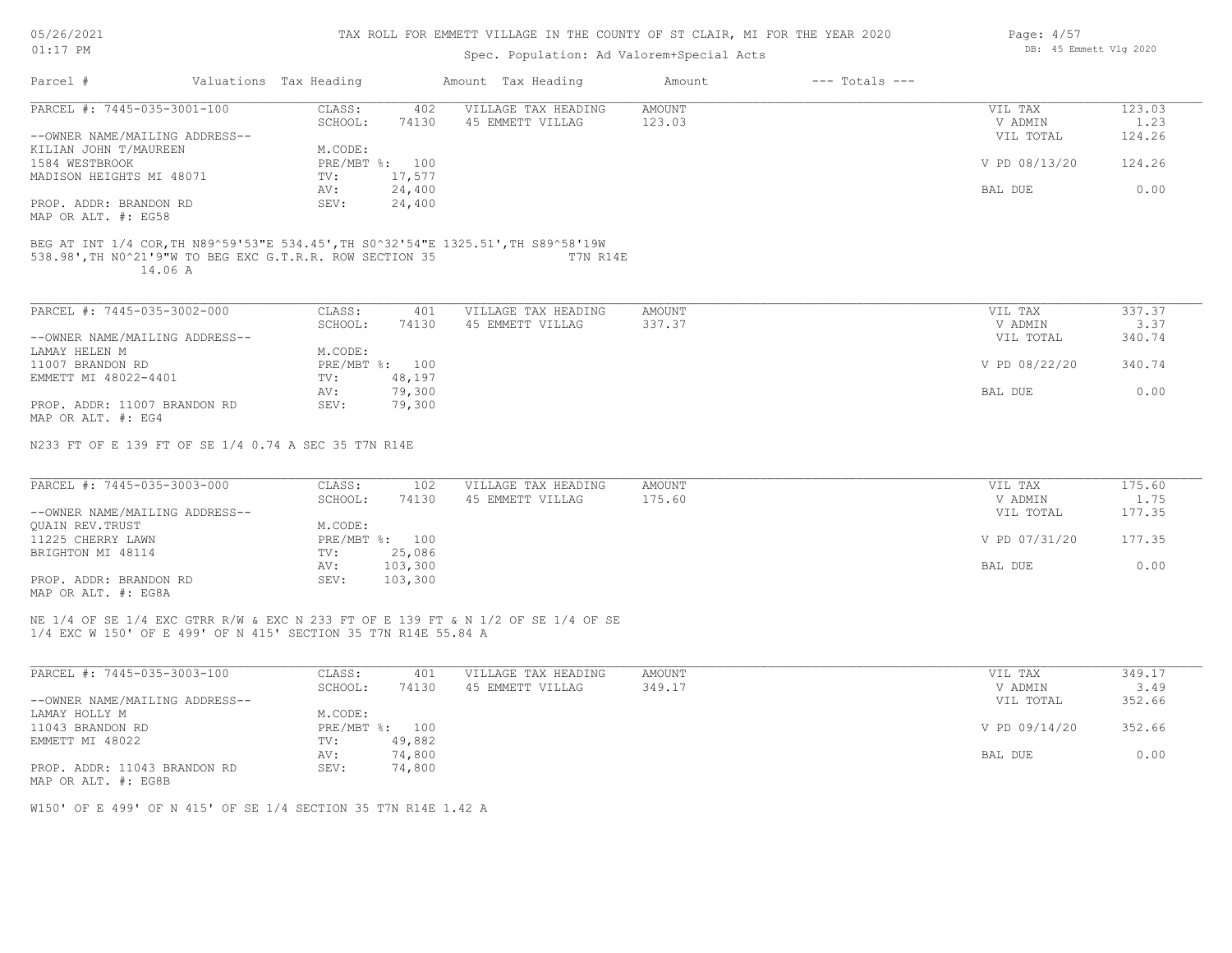#### TAX ROLL FOR EMMETT VILLAGE IN THE COUNTY OF ST CLAIR, MI FOR THE YEAR 2020

### Spec. Population: Ad Valorem+Special Acts

| Page: 5/57 |                        |  |
|------------|------------------------|--|
|            | DB: 45 Emmett Vlg 2020 |  |

| Parcel #                        | Valuations Tax Heading |        | Amount Tax Heading  | Amount | $---$ Totals $---$ |               |       |
|---------------------------------|------------------------|--------|---------------------|--------|--------------------|---------------|-------|
| PARCEL #: 7445-035-3004-000     | CLASS:                 | 402    | VILLAGE TAX HEADING | AMOUNT |                    | VIL TAX       | 89.48 |
|                                 | SCHOOL:                | 74130  | 45 EMMETT VILLAG    | 89.48  |                    | V ADMIN       | 0.89  |
| --OWNER NAME/MAILING ADDRESS--  |                        |        |                     |        |                    | VIL TOTAL     | 90.37 |
| R & R PROPERTY ENTERPRISES, LLC | M.CODE:                |        |                     |        |                    |               |       |
| 36516 SAMOA                     | PRE/MBT %:             |        |                     |        |                    | V PD 09/08/20 | 90.37 |
| STERLING HEIGHTS MI 48312       | TV:                    | 12,784 |                     |        |                    |               |       |
|                                 | AV:                    | 16,500 |                     |        |                    | BAL DUE       | 0.00  |
| PROP. ADDR: BURT RD             | SEV:                   | 16,500 |                     |        |                    |               |       |
|                                 |                        |        |                     |        |                    |               |       |

MAP OR ALT. #: EG7A

S041'25"E 651.06' TO BEG SECTION 35 T7N R14E 10.006 A BEG W 648.38' FROM SE SEC COR,TH W 675',TH N028'16"W 648',TH N8944'24"E 667.13' TH

| PARCEL #: 7445-035-3004-100    | CLASS:     | 302    | VILLAGE TAX HEADING | AMOUNT | VIL TAX   | 67.10 |
|--------------------------------|------------|--------|---------------------|--------|-----------|-------|
|                                | SCHOOL:    | 74130  | 45 EMMETT VILLAG    | 67.10  | V ADMIN   | 0.67  |
| --OWNER NAME/MAILING ADDRESS-- |            |        |                     |        | VIL TOTAL | 67.77 |
| STRACHEN MONTGOMERY            | M.CODE:    |        |                     |        |           |       |
| 11911 FOLEY RD                 | PRE/MBT %: |        |                     |        | BAL DUE   | 67.77 |
| EMMETT MI 48022                | TV:        | 9,587  |                     |        |           |       |
|                                | AV:        | 30,900 |                     |        |           |       |
| PROP. ADDR: 11118 BURT RD      | SEV:       | 30,900 |                     |        |           |       |
| MAP OR ALT. #: EG7B            |            |        |                     |        |           |       |

24S E 318.38', TH S 0D 41M 25S E 652.5' TO BEG SECTION 35 T7N R14E 4.76 A BEG W 330' FROM SE SEC COR, TH W 318.38', TH N 0D 41M 25S W 651.06', TH N 89D 44M

| PARCEL #: 7445-035-3004-200    | CLASS:     | 201     | VILLAGE TAX HEADING | AMOUNT | VIL TAX       | 562.83 |
|--------------------------------|------------|---------|---------------------|--------|---------------|--------|
|                                | SCHOOL:    | 74130   | 45 EMMETT VILLAG    | 562.83 | V ADMIN       | 5.62   |
| --OWNER NAME/MAILING ADDRESS-- |            |         |                     |        | VIL TOTAL     | 568.45 |
| REEVES KENNETH A               | M.CODE:    |         |                     |        |               |        |
| 3961 HITCHINGS                 | PRE/MBT %: |         |                     |        | V PD 09/15/20 | 568.45 |
| FORT GRATIOT MI 48059          | TV:        | 80,405  |                     |        |               |        |
|                                | AV:        | 103,100 |                     |        | BAL DUE       | 0.00   |
| PROP. ADDR: 11116 BURT RD      | SEV:       | 103,100 |                     |        |               |        |
| MAP OR ALT. #: EG7C            |            |         |                     |        |               |        |

654' TO BEG SECTION 35 T7N R14E 4.94 A BEG AT SE SEC COR,TH W 330',TH N041'25"W 652.5',TH N89 44'24"E 330',TH S041'25"E

| PARCEL #: 7445-035-3005-000    | CLASS:       | 401     | VILLAGE TAX HEADING | AMOUNT | VIL TAX       | 467.72 |
|--------------------------------|--------------|---------|---------------------|--------|---------------|--------|
|                                | SCHOOL:      | 74130   | 45 EMMETT VILLAG    | 467.72 | V ADMIN       | 4.67   |
| --OWNER NAME/MAILING ADDRESS-- |              |         |                     |        | VIL TOTAL     | 472.39 |
| GUDME BRAD                     | M.CODE:      |         |                     |        |               |        |
| 11172 BURT RD                  | $PRE/MBT$ %: | 100     |                     |        | V PD 09/03/20 | 472.39 |
| EMMETT MI 48022                | TV:          | 66,818  |                     |        |               |        |
|                                | AV:          | 107,600 |                     |        | BAL DUE       | 0.00   |
| PROP. ADDR: 11172 BURT RD      | SEV:         | 107,600 |                     |        |               |        |
| MAP OR ALT. #: EG6C            |              |         |                     |        |               |        |

5.41 A S0^15'9"E 1325.13',TH W 177.95' TO BEG SECTION 35 T7N R14E BEG E 964.94' FROM S 1/4 COR,TH N0^15'9"W 1325.21',TH S 89^58'24"E 177.95',TH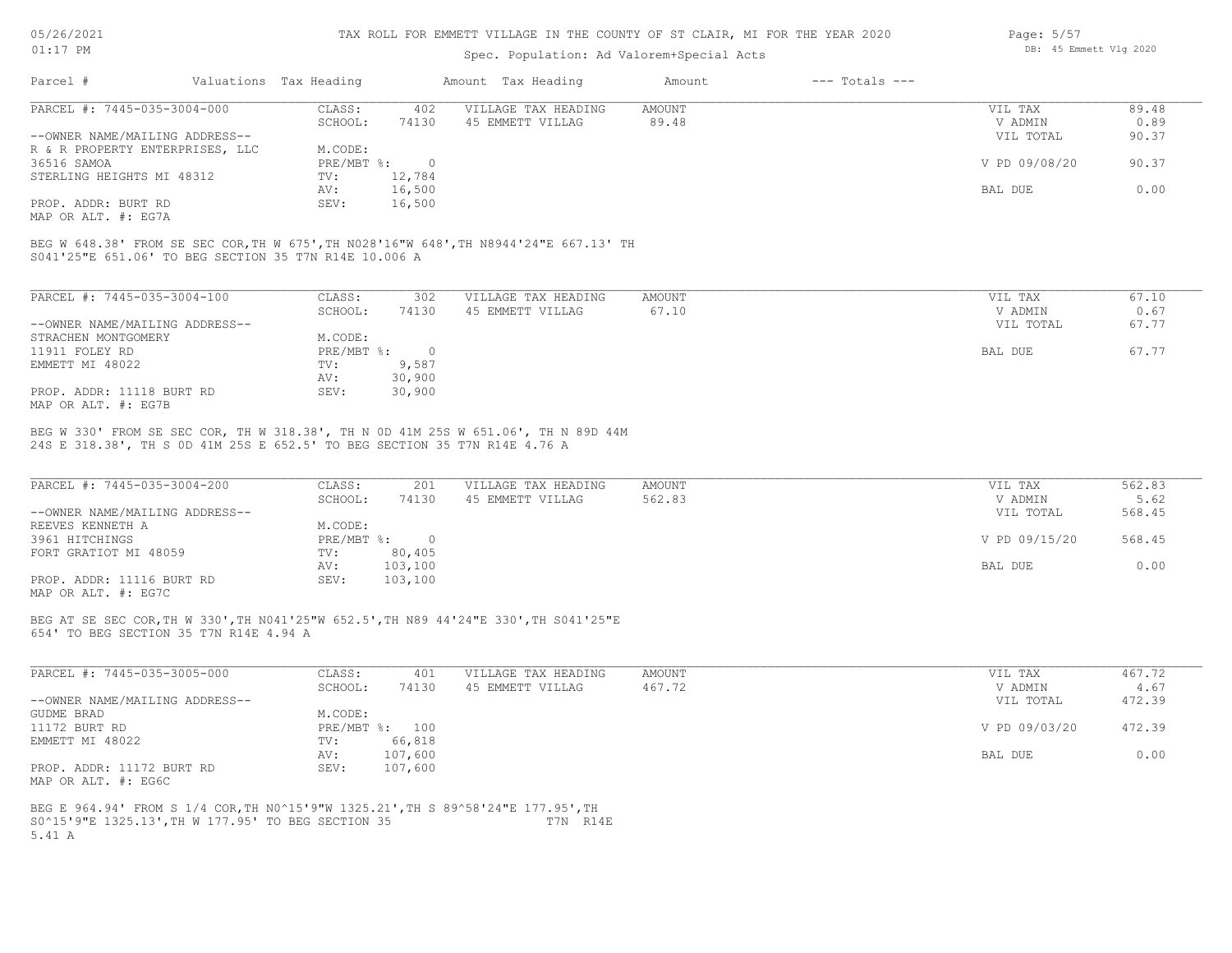## TAX ROLL FOR EMMETT VILLAGE IN THE COUNTY OF ST CLAIR, MI FOR THE YEAR 2020

| $01:17$ PM                                                                                                                                                                                         |                        |                | Spec. Population: Ad Valorem+Special Acts | DB: 45 Emmett Vlg 2020 |                    |               |        |
|----------------------------------------------------------------------------------------------------------------------------------------------------------------------------------------------------|------------------------|----------------|-------------------------------------------|------------------------|--------------------|---------------|--------|
| Parcel #                                                                                                                                                                                           | Valuations Tax Heading |                | Amount Tax Heading                        | Amount                 | $---$ Totals $---$ |               |        |
| PARCEL #: 7445-035-3005-100                                                                                                                                                                        | CLASS:                 | 402            | VILLAGE TAX HEADING                       | <b>AMOUNT</b>          |                    | VIL TAX       | 67.85  |
|                                                                                                                                                                                                    | SCHOOL:                | 74130          | 45 EMMETT VILLAG                          | 67.85                  |                    | V ADMIN       | 0.67   |
| --OWNER NAME/MAILING ADDRESS--                                                                                                                                                                     |                        |                |                                           |                        |                    | VIL TOTAL     | 68.52  |
| QUAIN GALIA L/TUCKER A/FRANKLIN J                                                                                                                                                                  | M.CODE:                |                |                                           |                        |                    |               |        |
| 410 N. BATCHEWANA                                                                                                                                                                                  | $PRE/MBT$ %:           | $\overline{0}$ |                                           |                        |                    | V PD 08/28/20 | 68.52  |
| CLAWSON MI 48017                                                                                                                                                                                   | TV:                    | 9,693          |                                           |                        |                    |               |        |
|                                                                                                                                                                                                    | AV:                    | 14,600         |                                           |                        |                    | BAL DUE       | 0.00   |
|                                                                                                                                                                                                    |                        |                |                                           |                        |                    |               |        |
|                                                                                                                                                                                                    | SEV:                   | 14,600         |                                           |                        |                    |               |        |
|                                                                                                                                                                                                    |                        |                |                                           |                        |                    |               |        |
| PROP. ADDR: BURT RD<br>MAP OR ALT. #: EG6D<br>BEG E 1142.89' FROM S 1/4 COR, TH N015'9"W 1325.13', TH S8958'24"E 175.43', TH<br>S028'16"E 1325.08', TH W 180.49' TO BEG SECTION 35 T7N R14E 5.14 A |                        |                |                                           |                        |                    |               |        |
| PARCEL #: 7445-035-3005-200                                                                                                                                                                        | CLASS:                 | 401            | VILLAGE TAX HEADING                       | AMOUNT                 |                    | VIL TAX       | 443.19 |
|                                                                                                                                                                                                    | SCHOOL:                | 74130          | 45 EMMETT VILLAG                          | 443.19                 |                    | V ADMIN       | 4.43   |
| --OWNER NAME/MAILING ADDRESS--<br>MC CLELLAND LARRY                                                                                                                                                | M.CODE:                |                |                                           |                        |                    | VIL TOTAL     | 447.62 |
| 11176 BURT RD                                                                                                                                                                                      |                        | PRE/MBT %: 100 |                                           |                        |                    | V PD 09/15/20 | 447.62 |
|                                                                                                                                                                                                    | TV:                    | 63,314         |                                           |                        |                    |               |        |
| EMMETT MI 48022                                                                                                                                                                                    | AV:                    | 105,600        |                                           |                        |                    | BAL DUE       | 0.00   |
| PROP. ADDR: 11176 BURT RD                                                                                                                                                                          | SEV:                   | 105,600        |                                           |                        |                    |               |        |

1325.21',TH W 177.94' TO BEG SECTION 35 T7N R14E 5.41 A

| PARCEL #: 7445-035-3006-000    | CLASS:  | 401            | VILLAGE TAX HEADING | AMOUNT | VIL TAX       | 383.75 |
|--------------------------------|---------|----------------|---------------------|--------|---------------|--------|
|                                | SCHOOL: | 74130          | 45 EMMETT VILLAG    | 383.75 | V ADMIN       | 3.83   |
| --OWNER NAME/MAILING ADDRESS-- |         |                |                     |        | VIL TOTAL     | 387.58 |
| CLARK CHRISTOPHER ALAN         | M.CODE: |                |                     |        |               |        |
| 11188 BURT RD                  |         | PRE/MBT %: 100 |                     |        | V PD 09/14/20 | 387.58 |
| EMMETT MI 48022-4407           | TV:     | 54,822         |                     |        |               |        |
|                                | AV:     | 67,100         |                     |        | BAL DUE       | 0.00   |
| PROP. ADDR: 11188 BURT RD      | SEV:    | 67,100         |                     |        |               |        |
| MAP OR ALT. #: EG6B            |         |                |                     |        |               |        |

E324 FT MEAS ON S SEC LINE OF W 787 FT OF SW 1/4 OF SE 1/4 9.82 A SEC 35 T7N R14E

| PARCEL #: 7445-035-3007-000    | CLASS:     | 401      | VILLAGE TAX HEADING | AMOUNT | VIL TAX   | 294.26 |
|--------------------------------|------------|----------|---------------------|--------|-----------|--------|
|                                | SCHOOL:    | 74130    | 45 EMMETT VILLAG    | 294.26 | V ADMIN   | 2.94   |
| --OWNER NAME/MAILING ADDRESS-- |            |          |                     |        | VIL TOTAL | 297.20 |
| BERNARDI DINO / BRENDA         | M.CODE:    |          |                     |        |           |        |
| 11276 BURT RD                  | PRE/MBT %: | $\Omega$ |                     |        | BAL DUE   | 297.20 |
| EMMETT MI 48022                | TV:        | 42,038   |                     |        |           |        |
|                                | AV:        | 59,700   |                     |        |           |        |
| PROP. ADDR: 11276 BURT RD      | SEV:       | 59,700   |                     |        |           |        |
| MAP OR ALT. #: EG6A            |            |          |                     |        |           |        |

9S E 1325.59'TH W 154.33' TOTHE BEG SEC 35 T7N R14E 4.7 A BEG AT S 1/4 COR.TH N 0D 15M 9S W 1325.66',TH S 89D 58M 24S E 154.33', TH S OD 15M Page: 6/57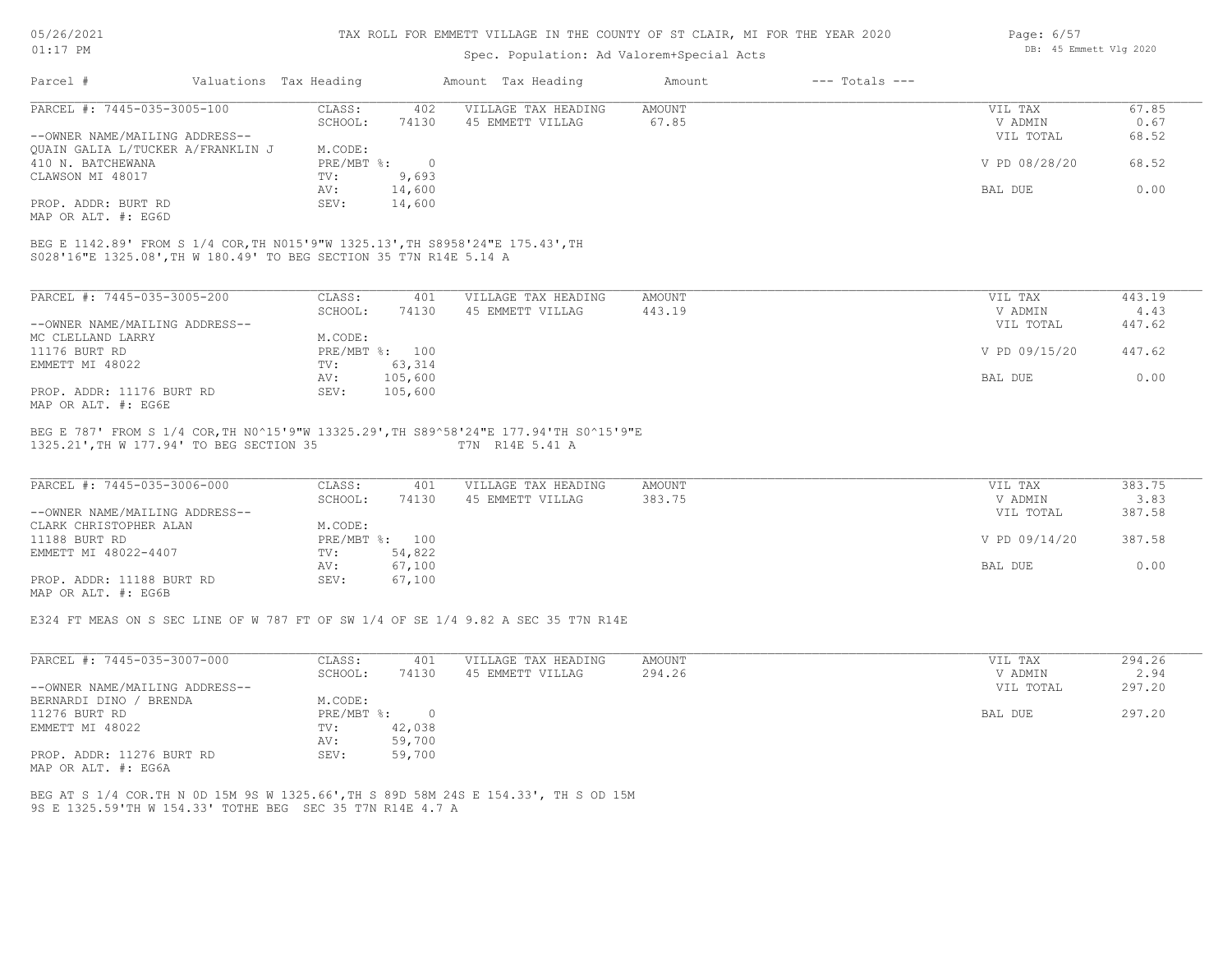#### TAX ROLL FOR EMMETT VILLAGE IN THE COUNTY OF ST CLAIR, MI FOR THE YEAR 2020

### Spec. Population: Ad Valorem+Special Acts

| Page: 7/57 |                        |  |
|------------|------------------------|--|
|            | DB: 45 Emmett Vlg 2020 |  |

| Parcel #                       | Valuations Tax Heading |        | Amount Tax Heading  | Amount | $---$ Totals $---$ |           |       |
|--------------------------------|------------------------|--------|---------------------|--------|--------------------|-----------|-------|
| PARCEL #: 7445-035-3007-100    | CLASS:                 | 402    | VILLAGE TAX HEADING | AMOUNT |                    | VIL TAX   | 67.10 |
|                                | SCHOOL:                | 74130  | 45 EMMETT VILLAG    | 67.10  |                    | V ADMIN   | 0.67  |
| --OWNER NAME/MAILING ADDRESS-- |                        |        |                     |        |                    | VIL TOTAL | 67.77 |
| BERNARDI DINO JR               | M.CODE:                |        |                     |        |                    |           |       |
| P.O. BOX 241                   | $PRE/MBT$ %:           |        |                     |        |                    | BAL DUE   | 67.77 |
| DRYDEN MI 48428                | TV:                    | 9,587  |                     |        |                    |           |       |
|                                | AV:                    | 14,200 |                     |        |                    |           |       |
| PROP. ADDR: BURT RD            | SEV:                   | 14,200 |                     |        |                    |           |       |
| MAP OR ALT. #: EG6A2           |                        |        |                     |        |                    |           |       |

S0^15'9"E 1325.52',TH W 154.33' TO BEG SECTION 35 T7N R14E 4.70 A BEG E 154.33' FROM S 1/4 COR,TH N0^15'9"W 1325.59',TH S89^58'24"E 154.33',TH

| PARCEL #: 7445-035-3007-200    | CLASS:     | 402    | VILLAGE TAX HEADING | AMOUNT | 99.40<br>VIL TAX        |
|--------------------------------|------------|--------|---------------------|--------|-------------------------|
|                                | SCHOOL:    | 74130  | 45 EMMETT VILLAG    | 99.40  | 0.99<br>V ADMIN         |
| --OWNER NAME/MAILING ADDRESS-- |            |        |                     |        | VIL TOTAL<br>100.39     |
| GURZICKERMAN SERVICES LLC      | M.CODE:    |        |                     |        |                         |
| 1800 BAUMAN RD                 | PRE/MBT %: |        |                     |        | V PD 09/15/20<br>100.39 |
| COLUMBUS MI 48063              | TV:        | 14,200 |                     |        |                         |
|                                | AV:        | 14,200 |                     |        | 0.00<br>BAL DUE         |
| PROP. ADDR: BURT RD            | SEV:       | 14,200 |                     |        |                         |
| MAP OR ALT. #: EG6A3           |            |        |                     |        |                         |

 4.70 A S0^15'9"E 1325.44;,TH W 154.34' TO BEG SECTION 35 T7N R14E BEG E 308.66' FROM S 1/4 COR,TH N0^15'9"W 1325.52',TH S89^58'24"E 154.34',TH

| PARCEL #: 7445-036-1001-002    | CLASS:  | 102            | VILLAGE TAX HEADING | AMOUNT | VIL TAX       | 310.00 |
|--------------------------------|---------|----------------|---------------------|--------|---------------|--------|
|                                | SCHOOL: | 74130          | 45 EMMETT VILLAG    | 310.00 | V ADMIN       | 3.10   |
| --OWNER NAME/MAILING ADDRESS-- |         |                |                     |        | VIL TOTAL     | 313.10 |
| CENTENNIAL PINES FARMS, INC    | M.CODE: |                |                     |        |               |        |
| 2775 BRICKER RD                |         | PRE/MBT %: 100 |                     |        | V PD 08/26/20 | 313.10 |
| GOODELLS MI 48027              | TV:     | 44,287         |                     |        |               |        |
|                                | AV:     | 108,200        |                     |        | BAL DUE       | 0.00   |
| PROP. ADDR: 2775 BRICKER RD    | SEV:    | 108,200        |                     |        |               |        |
| $\frac{1}{2}$                  |         |                |                     |        |               |        |

MAP OR ALT. #: EG16A

19', TH N 87D 05M 11S W 919.99' TO BEG SECTION 36 T7N R14E 66.37A CHORD BEARS S 24D 33M 40S W 82.72', TH N 75D 08M 00S W 454.62', TH N 02D 25M 40S E 40S W 2191.29', TH S 75D 08M 00S E 76.94' TO A CURVE TO LEFT, RADIUS 1482.39', W 1/4 COR, TH N 02D 33M 05S E 2172.13', TH S 87D 02M 00S E 1315.31', TH S 02D 25M SPLIT/COMBINED ON 10/21/2019 FROM 45-036-1001-001; BEG N 02D 33M 05S E 473.80' FROM

| PARCEL #: 7445-036-1001-010    | CLASS:  | 402            | VILLAGE TAX HEADING | AMOUNT | VIL TAX       | 9.36 |
|--------------------------------|---------|----------------|---------------------|--------|---------------|------|
|                                | SCHOOL: | 74130          | 45 EMMETT VILLAG    | 9.36   | V ADMIN       | 0.09 |
| --OWNER NAME/MAILING ADDRESS-- |         |                |                     |        | VIL TOTAL     | 9.45 |
| CENTENNIAL PINES FARMS, INC    | M.CODE: |                |                     |        |               |      |
| 2775 BRICKER RD                |         | PRE/MBT %: 100 |                     |        | V PD 08/26/20 | 9.45 |
| GOODELLS MI 48027              | TV:     | 1,338          |                     |        |               |      |
|                                | AV:     | 9,300          |                     |        | BAL DUE       | 0.00 |
| PROP. ADDR: BRICKER RD VAC     | SEV:    | 9,300          |                     |        |               |      |
| MAP OR ALT. #: EG16A           |         |                |                     |        |               |      |

05S W 473.80' TO BEG SECTION 36 T7N R14E 2A 11S E 184.20', TH N 02D 31M 38S E 473.80', TH N 87D 05M 11S W 184', TH S 02D 33M SPLIT/COMBINED ON 10/21/2019 FROM 45-036-1001-001; BEG FROM W 1/4 COR, TH S 87S 05M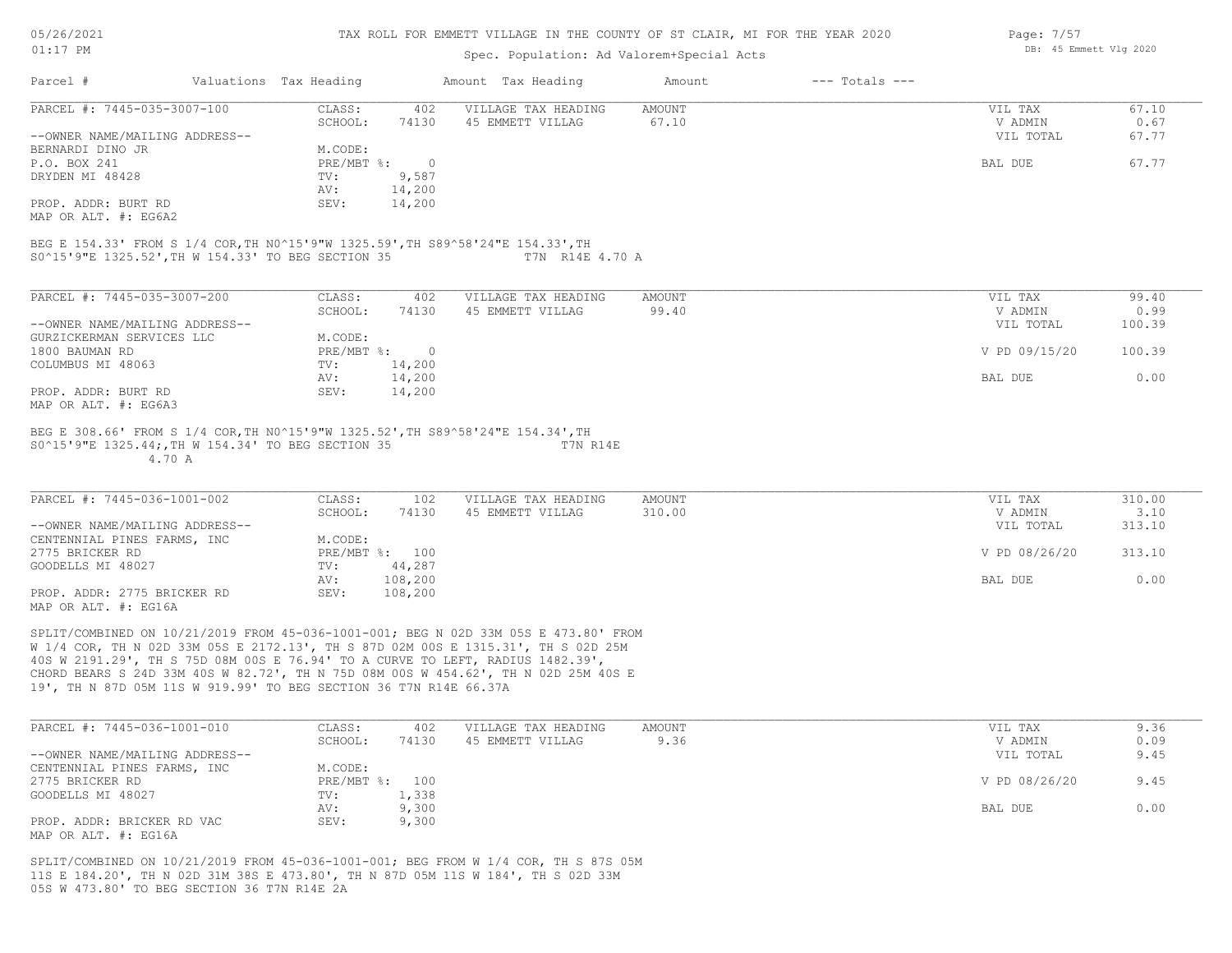## Spec. Population: Ad Valorem+Special Acts

| Parcel #                       | Valuations Tax Heading |       | Amount Tax Heading  | Amount | $---$ Totals $---$ |               |      |
|--------------------------------|------------------------|-------|---------------------|--------|--------------------|---------------|------|
| PARCEL #: 7445-036-1001-020    | CLASS:                 | 402   | VILLAGE TAX HEADING | AMOUNT |                    | VIL TAX       | 9.36 |
|                                | SCHOOL:                | 74130 | 45 EMMETT VILLAG    | 9.36   |                    | V ADMIN       | 0.09 |
| --OWNER NAME/MAILING ADDRESS-- |                        |       |                     |        |                    | VIL TOTAL     | 9.45 |
| CENTENNIAL PINES FARMS, INC    | M.CODE:                |       |                     |        |                    |               |      |
| 2775 BRICKER RD                | PRE/MBT %: 100         |       |                     |        |                    | V PD 08/26/20 | 9.45 |
| GOODELLS MI 48027              | TV:                    | 1,338 |                     |        |                    |               |      |
|                                | AV:                    | 9,300 |                     |        |                    | BAL DUE       | 0.00 |
| PROP. ADDR: BRICKER RD VAC     | SEV:                   | 9,300 |                     |        |                    |               |      |
|                                |                        |       |                     |        |                    |               |      |

MAP OR ALT. #: EG16A

W 184', TH S 02D 31M 38S W 473.80' TO BEG SECTION 36 T7N R14E 2A W 1/4 COR, TH S 87D 05M 11S E 184.20', TH N 02D 30M 11S E 473.81', TH N 87D 05M 11S SPLIT/COMBINED ON 10/21/2019 FROM 45-036-1001-001; BEG S 87D 05M 11S E 184.20' FROM

| PARCEL #: 7445-036-1001-030    | CLASS:  | 402            | VILLAGE TAX HEADING | AMOUNT | VIL TAX       | 9.36 |
|--------------------------------|---------|----------------|---------------------|--------|---------------|------|
|                                | SCHOOL: | 74130          | 45 EMMETT VILLAG    | 9.36   | V ADMIN       | 0.09 |
| --OWNER NAME/MAILING ADDRESS-- |         |                |                     |        | VIL TOTAL     | 9.45 |
| CENTENNIAL PINES FARMS, INC    | M.CODE: |                |                     |        |               |      |
| 2775 BRICKER RD                |         | PRE/MBT %: 100 |                     |        | V PD 08/26/20 | 9.45 |
| GOODELLS MI 48027              | TV:     | 1,338          |                     |        |               |      |
|                                | AV:     | 9,300          |                     |        | BAL DUE       | 0.00 |
| PROP. ADDR: BRICKER RD VAC     | SEV:    | 9,300          |                     |        |               |      |
| MAP OR ALT. #: EG16A           |         |                |                     |        |               |      |

W 184', TH S 02D 30M 11S W 473.81' TO BEG SECTION 36 T7N R14E 2A W 1/4 COR, TH S 87D 05M 11S E 184.20', TH N 02D 28M 44S E 473.81', TH N 87D 05M 11S SPLIT/COMBINED ON 10/21/2019 FROM 45-036-1001-001; BEG S 87D 05M 11S E 368.40' FROM

| PARCEL #: 7445-036-1001-040    | CLASS:  | 402            | VILLAGE TAX HEADING | AMOUNT | VIL TAX       | 9.36 |
|--------------------------------|---------|----------------|---------------------|--------|---------------|------|
|                                | SCHOOL: | 74130          | 45 EMMETT VILLAG    | 9.36   | V ADMIN       | 0.09 |
| --OWNER NAME/MAILING ADDRESS-- |         |                |                     |        | VIL TOTAL     | 9.45 |
| CENTENNIAL PINES FARMS, INC    | M.CODE: |                |                     |        |               |      |
| 2775 BRICKER RD                |         | PRE/MBT %: 100 |                     |        | V PD 08/26/20 | 9.45 |
| GOODELLS MI 48027              | TV:     | 1,338          |                     |        |               |      |
|                                | AV:     | 9,300          |                     |        | BAL DUE       | 0.00 |
| PROP. ADDR: BRICKER RD VAC     | SEV:    | 9,300          |                     |        |               |      |
| MAP OR ALT. #: EG16A           |         |                |                     |        |               |      |

W 184', TH S 02D 28M 44S W 473.81' TO BEG SECTION 36 T7N R14E 2A W 1/4 COR, TH S 87D 05M 11S E 184.20', TH N 02D 27M 17S E 473.81', TH N 87D 05M 11S SPLIT/COMBINED ON 10/21/2019 FROM 45-036-1001-001; BEG S 87D 05M 11S E 552.60' FROM

| PARCEL #: 7445-036-1001-050    | CLASS:  | 402            | VILLAGE TAX HEADING | AMOUNT | VIL TAX       | 9.37 |
|--------------------------------|---------|----------------|---------------------|--------|---------------|------|
|                                | SCHOOL: | 74130          | 45 EMMETT VILLAG    | 9.37   | V ADMIN       | 0.09 |
| --OWNER NAME/MAILING ADDRESS-- |         |                |                     |        | VIL TOTAL     | 9.46 |
| CENTENNIAL PINES FARMS, INC    | M.CODE: |                |                     |        |               |      |
| 2775 BRICKER RD                |         | PRE/MBT %: 100 |                     |        | V PD 08/26/20 | 9.46 |
| GOODELLS MI 48027              | TV:     | 1,339          |                     |        |               |      |
|                                | AV:     | 9,300          |                     |        | BAL DUE       | 0.00 |
| PROP. ADDR: BRICKER RD VAC     | SEV:    | 9,300          |                     |        |               |      |
| MAP OR ALT. #: EG16A           |         |                |                     |        |               |      |

W 183.99', TH S 02D 27M 17S W 473.81' TO BEG SECTION 36 T7N R14E 2A W 1/4 COR, TH S 87D 05M 11S E 184.21', TH N 02D 25M 40S E 473.81', TH N 87D 05M 11S SPLIT/COMBINED ON 10/21/2019 FROM 45-036-1001-001; BEG S 87D 05M 11S E 736.80' FROM Page: 8/57 DB: 45 Emmett Vlg 2020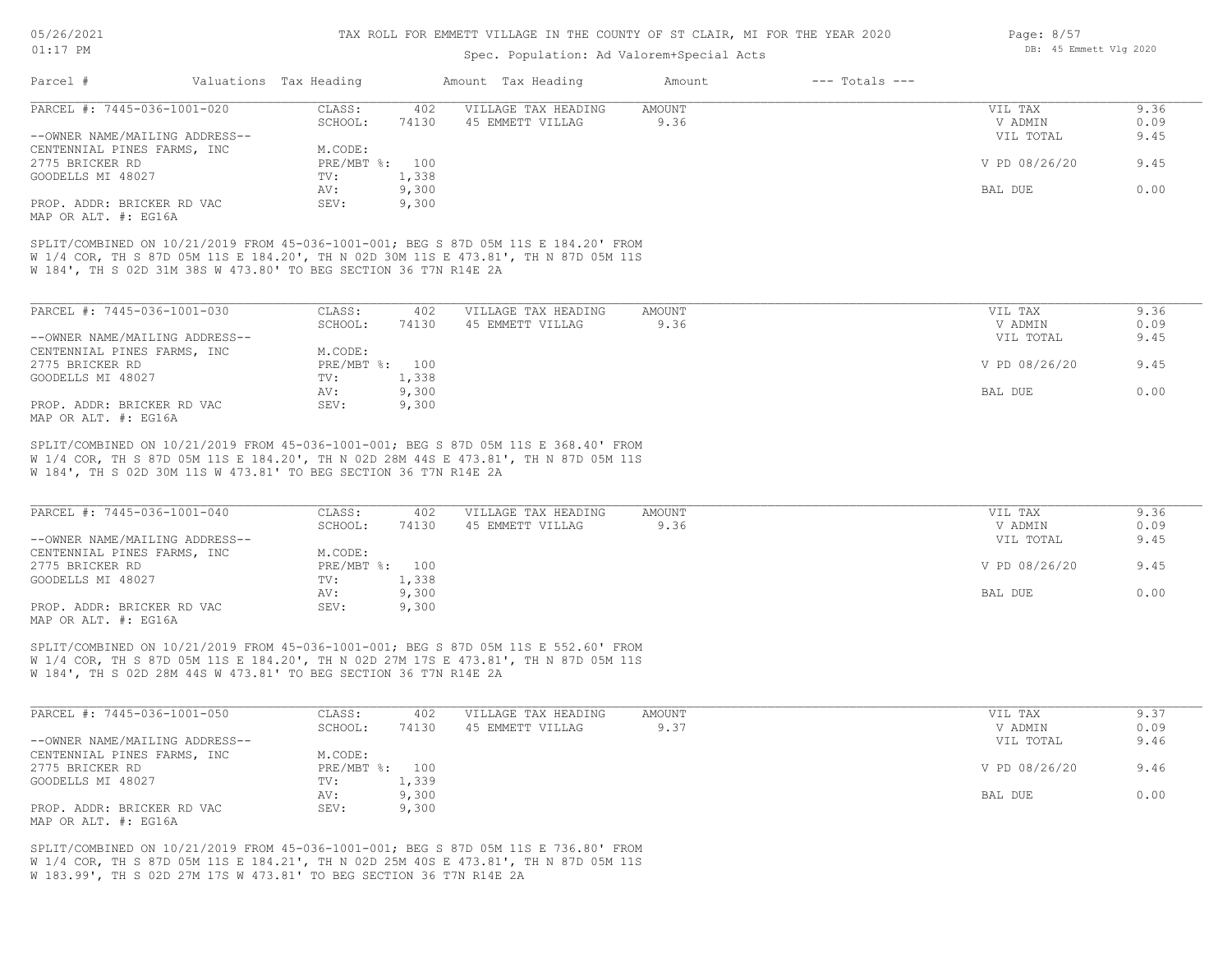#### 01:17 PM

#### TAX ROLL FOR EMMETT VILLAGE IN THE COUNTY OF ST CLAIR, MI FOR THE YEAR 2020

### Spec. Population: Ad Valorem+Special Acts

| Parcel #                       | Valuations Tax Heading |        | Amount Tax Heading  | Amount | $---$ Totals $---$ |               |        |
|--------------------------------|------------------------|--------|---------------------|--------|--------------------|---------------|--------|
| PARCEL #: 7445-036-1001-101    | CLASS:                 | 401    | VILLAGE TAX HEADING | AMOUNT |                    | VIL TAX       | 397.18 |
|                                | SCHOOL:                | 74130  | 45 EMMETT VILLAG    | 397.18 |                    | V ADMIN       | 3.97   |
| --OWNER NAME/MAILING ADDRESS-- |                        |        |                     |        |                    | VIL TOTAL     | 401.15 |
| OLEJNIK ROBERT                 | M.CODE:                |        |                     |        |                    |               |        |
| 9901 RYNN RD                   | PRE/MBT %:             |        |                     |        |                    | V PD 08/10/20 | 401.15 |
| AVOCA MI 48006                 | TV:                    | 56,740 |                     |        |                    |               |        |
|                                | AV:                    | 92,000 |                     |        |                    | BAL DUE       | 0.00   |
| PROP. ADDR: 3257 KINNEY RD     | SEV:                   | 92,000 |                     |        |                    |               |        |
| MAP OR ALT. #: EG16B           |                        |        |                     |        |                    |               |        |

 3.85 A SPLIT 10/14/2005 FROM 74-19-036-1001-100, 74-19-036-1001-000; W 222.92', TH N 87D 5M 0S W 400' TO BEG SECTION 36 T7N R14E 1482.39' RADIUS CV TO THE LEFT, L.C. BEARS S 20D 10M 25S W 144.24' TH S 2D 25M 40S E 454.62' TO W'LY LNE OF M-19, TH SW'LY 144.3' ALG W'LY LINE OF M-19 & THE ARC OF A BEG S 87D 5M 0S E 921.01' FROM W 1/4 COR, TH N 2D 25M 40S E 454.81', TH S 75D 8M 0S

| PARCEL #: 7445-036-1002-000    | CLASS:       | 201    | VILLAGE TAX HEADING | AMOUNT | VIL TAX       | 406.58 |
|--------------------------------|--------------|--------|---------------------|--------|---------------|--------|
|                                | SCHOOL:      | 74130  | 45 EMMETT VILLAG    | 406.58 | V ADMIN       | 4.06   |
| --OWNER NAME/MAILING ADDRESS-- |              |        |                     |        | VIL TOTAL     | 410.64 |
| JAG ENTERPRISE                 | M.CODE:      |        |                     |        |               |        |
| 10820 DUNNIGAN RD              | $PRE/MBT$ %: |        |                     |        | V PD 09/15/20 | 410.64 |
| EMMETT MI 48022                | TV:          | 58,083 |                     |        |               |        |
|                                | AV:          | 65,200 |                     |        | BAL DUE       | 0.00   |
| PROP. ADDR: 10820 DUNNIGAN RD  | SEV:         | 65,200 |                     |        |               |        |
| MAP OR ALT. #: EG14K1          |              |        |                     |        |               |        |

T7N R14E 7.53 A 385.43', TH S 29D 9M W 240.92', TH N 50D 39M W 428.02' TO BEG SECTION 36 708.45' & S 50D 39M E 310.7' FROM N 1/4 COR, TH N 39D 21M E 250', TH S 48D 43M E 310.7', TH N 2D 22M E 408.45' TO BEG; AND BEG N 87D 8M W 1349.35' & S 2D 22M W S 2D 22M W 250', TH S 42D 50M 48S W 185.55', TH S 39D 21M W 250', TH N 50D 39M W BEG N 87D 8M W 1349.35' & S 2D 22M W 300' FROM N 1/4 COR, TH S 87D 8M E 519.05' TH

| PARCEL #: 7445-036-1002-100    | CLASS:     | 202      | VILLAGE TAX HEADING | AMOUNT | VIL TAX       | 79.10 |
|--------------------------------|------------|----------|---------------------|--------|---------------|-------|
|                                | SCHOOL:    | 74130    | 45 EMMETT VILLAG    | 79.10  | V ADMIN       | 0.79  |
| --OWNER NAME/MAILING ADDRESS-- |            |          |                     |        | VIL TOTAL     | 79.89 |
| JAG ENTERPRISE                 | M.CODE:    |          |                     |        |               |       |
| 10134 BRENNAN RD               | PRE/MBT %: | $\Omega$ |                     |        | V PD 09/08/20 | 79.89 |
| AVOCA MI 48006                 | TV:        | 11,300   |                     |        |               |       |
|                                | AV:        | 11,300   |                     |        | BAL DUE       | 0.00  |
| PROP. ADDR: RYNN RD            | SEV:       | 11,300   |                     |        |               |       |
| $\frac{1}{2}$                  |            |          |                     |        |               |       |

MAP OR ALT. #: EG14K2

 1.50 A TH N 2D 22M E 300', TH S 87D 3M E 219.05' TO BEG SECTION 36 T7N R14E BEG N 87D 8M W 1130.3' FROM N 1/4 COR, TH S 2D 22M W 300', TH N 87D 3M W 219.05', Page: 9/57 DB: 45 Emmett Vlg 2020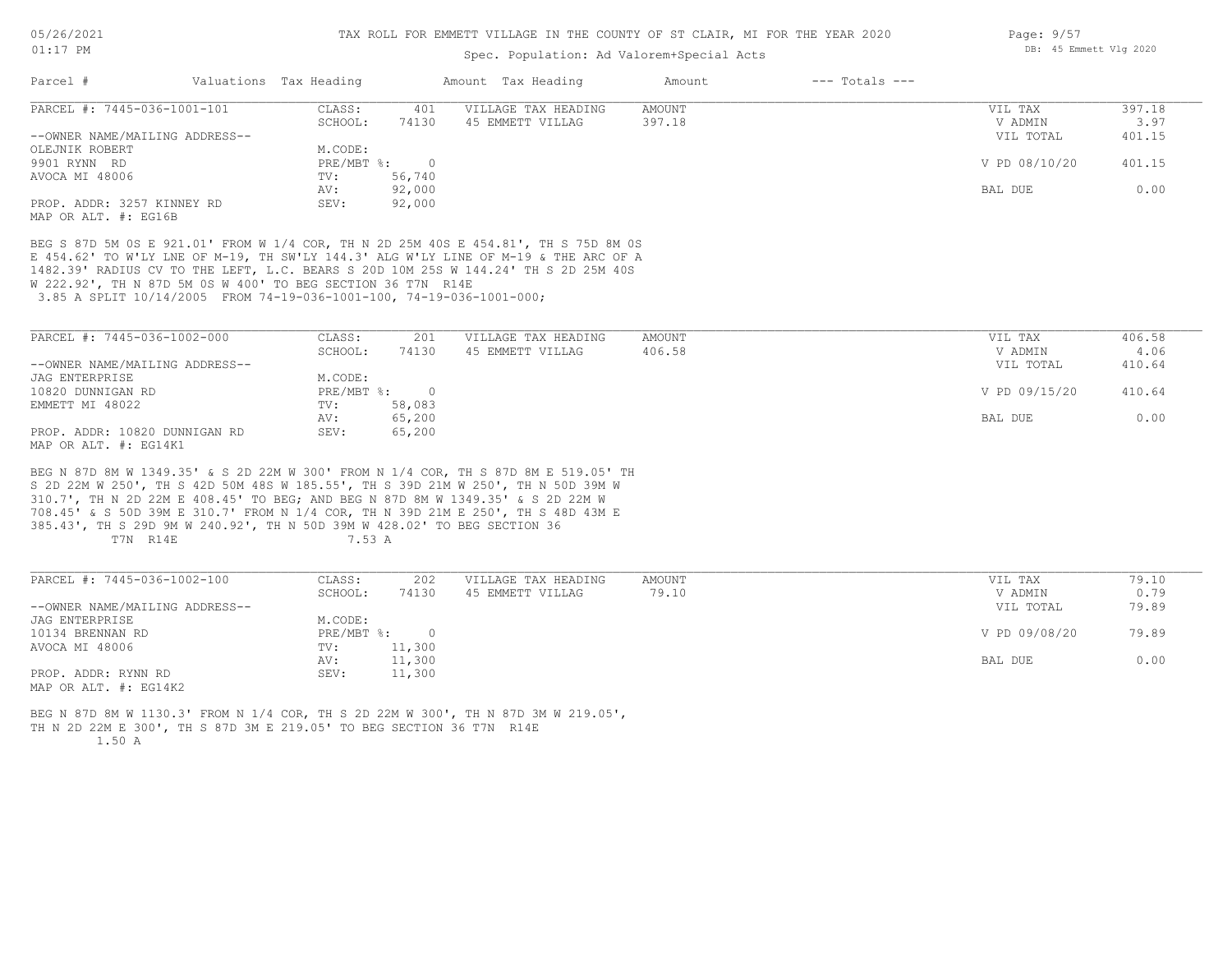### Spec. Population: Ad Valorem+Special Acts

| Parcel #                       | Valuations Tax Heading |                | Amount Tax Heading  | Amount | $---$ Totals $---$ |               |        |
|--------------------------------|------------------------|----------------|---------------------|--------|--------------------|---------------|--------|
| PARCEL #: 7445-036-1003-001    | CLASS:                 | 401            | VILLAGE TAX HEADING | AMOUNT |                    | VIL TAX       | 558.97 |
|                                | SCHOOL:                | 74130          | 45 EMMETT VILLAG    | 558.97 |                    | V ADMIN       | 5.58   |
| --OWNER NAME/MAILING ADDRESS-- |                        |                |                     |        |                    | VIL TOTAL     | 564.55 |
| LEVIN PAUL/MICHELLE            | M.CODE:                |                |                     |        |                    |               |        |
| 10835 RYNN RD                  |                        | PRE/MBT %: 100 |                     |        |                    | V PD 09/14/20 | 564.55 |
| EMMETT MI 48022                | TV:                    | 79,853         |                     |        |                    |               |        |
|                                | AV:                    | 132,500        |                     |        |                    | BAL DUE       | 0.00   |
| PROP. ADDR: 10835 RYNN RD      | SEV:                   | 132,500        |                     |        |                    |               |        |

MAP OR ALT. #: EG14H/J

S 87D 08M 00S E 600', TH N 02D 22M 00S E 300' TO BEG SECTION 36 T7N R14E 4.12A 00S W 530.30' FROM N 1/4 COR, TH N 87D 08M 00S W 600', TH S 02D 22M 00S W 300', TH SPLIT/COMBINED ON 09/03/2019 FROM 45-036-1006-000, 45-036-1003-000; BEG N 87D 08M

| PARCEL #: 7445-036-1006-001    | CLASS:  | 401            | VILLAGE TAX HEADING | AMOUNT | VIL TAX       | 396.34 |
|--------------------------------|---------|----------------|---------------------|--------|---------------|--------|
|                                | SCHOOL: | 74130          | 45 EMMETT VILLAG    | 396.34 | V ADMIN       | 3.96   |
| --OWNER NAME/MAILING ADDRESS-- |         |                |                     |        | VIL TOTAL     | 400.30 |
| STAMM LAURA/ DAVID             | M.CODE: |                |                     |        |               |        |
| 3405 KINNEY RD                 |         | PRE/MBT %: 100 |                     |        | V PD 09/14/20 | 400.30 |
| EMMETT MI 48022                | TV:     | 56,621         |                     |        |               |        |
|                                | AV:     | 89,500         |                     |        | BAL DUE       | 0.00   |
| PROP. ADDR: 3405 KINNEY RD     | SEV:    | 89,500         |                     |        |               |        |
| MAP OR ALT. $\#$ : EG14H/J     |         |                |                     |        |               |        |

S 87D 08M 00S E 497.03' TO BEG SECTION 36 T7N R14E 6.68A TH N 48D 43M 00S W 385.43', TH N 42D 50M 48S E 185.55', TH N 02D 22M 00S E 250', TH 08M 00S W 330.65' & S 02D 52M 00S W 300' FROM N 1/4 COR TH S 29D 09M 00S W 704.51', FROM N 1/4 COR, TH S 02D 22M 00S W 300', TH S 87D 08M 00S E TO M-19 AND BEG N 87D LYING WEST OF HWY M-19 AND NORTH & EAST OF LINE DESC AS: BEG N 87D 08M 00S W 530.3' SPLIT/COMBINED ON 09/03/2019 FROM 45-036-1006-000, 45-036-1003-000; PART OF NW 1/4

| PARCEL #: 7445-036-1008-001         | CLASS:     | 401      | VILLAGE TAX HEADING | AMOUNT | VIL TAX       | 86.61 |
|-------------------------------------|------------|----------|---------------------|--------|---------------|-------|
|                                     | SCHOOL:    | 74130    | 45 EMMETT VILLAG    | 86.61  | V ADMIN       | 0.86  |
| --OWNER NAME/MAILING ADDRESS--      |            |          |                     |        | VIL TOTAL     | 87.47 |
| BIRKENSHAW ROBERT                   | M.CODE:    |          |                     |        |               |       |
| P.O. BOX 188                        | PRE/MBT %: | $\Omega$ |                     |        | V PD 09/15/20 | 87.47 |
| EMMETT MI 48022                     | TV:        | 12,374   |                     |        |               |       |
|                                     | AV:        | 16,500   |                     |        | BAL DUE       | 0.00  |
| PROP. ADDR: 3301 EMMETT RD          | SEV:       | 16,500   |                     |        |               |       |
| MAP OR ALT. $\#$ : EG14A/B/24/25/26 |            |          |                     |        |               |       |

19-036-1009-000, 19-036-1010-000; R14E 3.63 A SPLIT ON 11/21/2007 FROM 19-036-1008-000, 19-036-1007-000, PART OF N 1/2 OF SE 1/4 OF NW 1/4 LYING SW OF M-21 & E OF EMMETT RD SECTION 36 T7N 1/4 ALSO W 99' OF E 231' OF N 99' OF S 660' OF SE 1/4 OF NW 1/4 & E 393 FT OF THAT 594' OF THE E 132' OF THE SE 1/4 & N 66' OF THE S 660' OF E 132' OF SE 1/4 OF NW THE N 66' OF THE S 458' OF THE E 132' OF THE SE 1/4 OF NW 1/4 & THE N 136' OF THE S Page: 10/57 DB: 45 Emmett Vlg 2020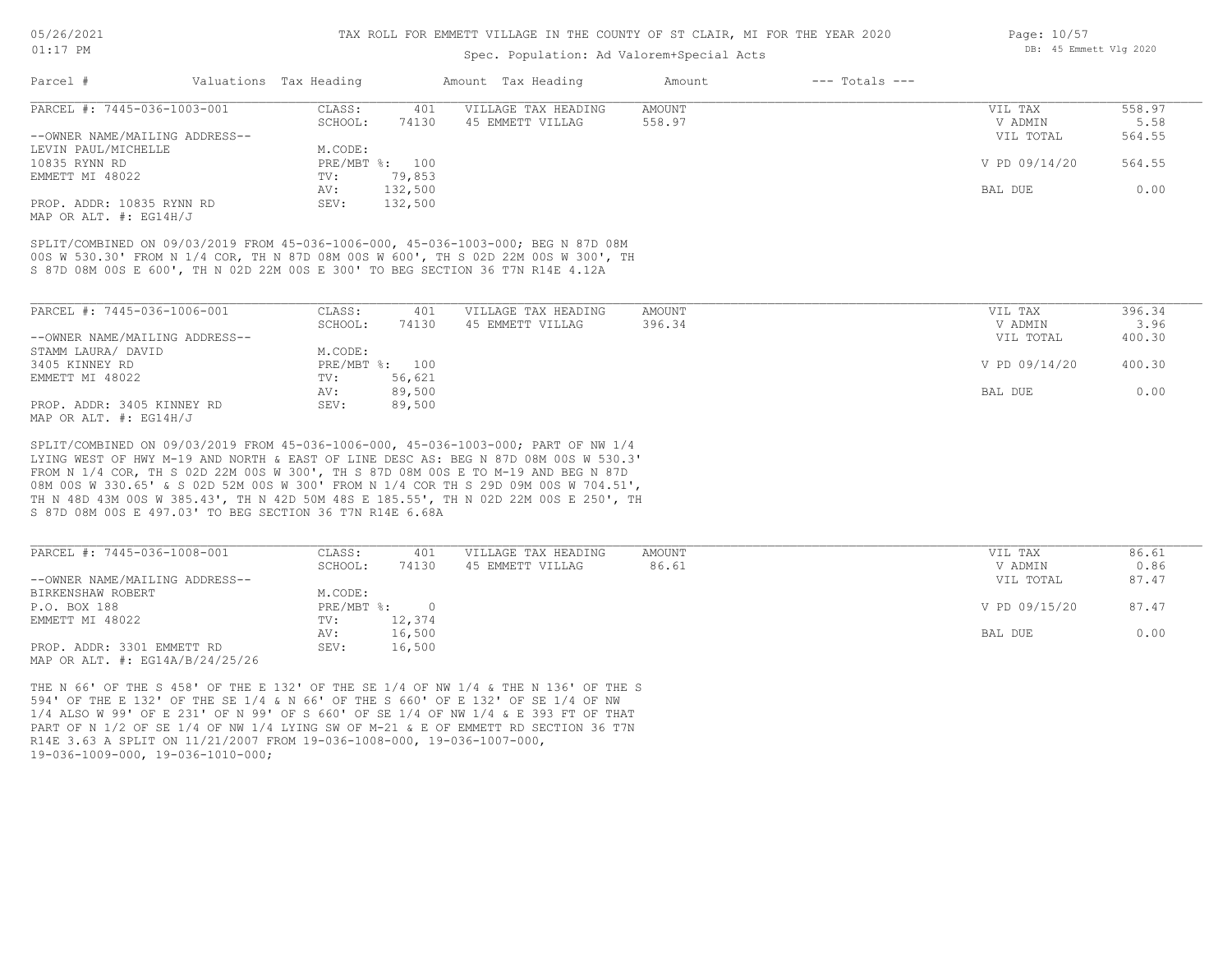| 05/26/2021 |  |
|------------|--|
|------------|--|

| $01:17$ PM                     |                        |          | DB: 45 Emmett Vlg 2020                                                            |        |                    |           |        |
|--------------------------------|------------------------|----------|-----------------------------------------------------------------------------------|--------|--------------------|-----------|--------|
| Parcel #                       | Valuations Tax Heading |          | Amount Tax Heading                                                                | Amount | $---$ Totals $---$ |           |        |
| PARCEL #: 7445-036-1011-000    | CLASS:                 | 201      | VILLAGE TAX HEADING                                                               | AMOUNT |                    | VIL TAX   | 184.02 |
|                                | SCHOOL:                | 74130    | 45 EMMETT VILLAG                                                                  | 184.02 |                    | V ADMIN   | 1.84   |
| --OWNER NAME/MAILING ADDRESS-- |                        |          |                                                                                   |        |                    | VIL TOTAL | 185.86 |
| FULLERTON JAMES/S ET-AL        | M.CODE:                |          |                                                                                   |        |                    |           |        |
| 21735 GREGORY                  | PRE/MBT %:             | $\Omega$ |                                                                                   |        |                    | BAL DUE   | 185.86 |
| DEARBORN MI 48124              | TV:                    | 26,289   |                                                                                   |        |                    |           |        |
|                                | AV:                    | 44,300   |                                                                                   |        |                    |           |        |
| PROP. ADDR: 3279 EMMETT RD     | SEV:                   | 44,300   |                                                                                   |        |                    |           |        |
| MAP OR ALT. #: EG23            |                        |          |                                                                                   |        |                    |           |        |
|                                |                        |          | THE N 227 FT OF THE S 392 FT OF THE E 132 FT OF THE SE 1/4 OF NW 1/4 .69 A SEC 36 |        |                    |           |        |
| T7N R14E                       |                        |          |                                                                                   |        |                    |           |        |
|                                |                        |          |                                                                                   |        |                    |           |        |
|                                |                        |          |                                                                                   |        |                    |           |        |

| PARCEL #: 7445-036-1012-000    | CLASS:       | 401    | VILLAGE TAX HEADING | AMOUNT | VIL TAX       | 325.87 |
|--------------------------------|--------------|--------|---------------------|--------|---------------|--------|
|                                | SCHOOL:      | 74130  | 45 EMMETT VILLAG    | 325.87 | V ADMIN       | 3.25   |
| --OWNER NAME/MAILING ADDRESS-- |              |        |                     |        | VIL TOTAL     | 329.12 |
| BECK DAVID J/GAIL R.           | M.CODE:      |        |                     |        |               |        |
| 10772 BRANDON RD               | $PRE/MBT$ %: | 100    |                     |        | V PD 07/20/20 | 329.12 |
| EMMETT MI 48022                | TV:          | 46,553 |                     |        |               |        |
|                                | AV:          | 75,300 |                     |        | BAL DUE       | 0.00   |
| PROP. ADDR: 10772 BRANDON RD   | SEV:         | 75,300 |                     |        |               |        |
| MAP OR ALT. #: EG22            |              |        |                     |        |               |        |

THEREOF. 3.63 A SEC 36 T7N R14E 946.9 FT & EXC E 132 FT OF N 495 FT THEREOF & EXC W 99 FT OF E 231 FT OF N 99 FT THAT PART OF S 1/2 OF SE 1/4 OF NW 1/4 LYING N & W OF BRANDON & EMMETT RDS, EXC W

| PARCEL #: 7445-036-1012-100    | CLASS:  | 402            | VILLAGE TAX HEADING | AMOUNT | VIL TAX       | 58.84 |
|--------------------------------|---------|----------------|---------------------|--------|---------------|-------|
|                                | SCHOOL: | 74130          | 45 EMMETT VILLAG    | 58.84  | V ADMIN       | 0.58  |
| --OWNER NAME/MAILING ADDRESS-- |         |                |                     |        | VIL TOTAL     | 59.42 |
| PIERCE DENNIS R.TRUST          | M.CODE: |                |                     |        |               |       |
| 10895 BRANDON RD               |         | PRE/MBT %: 100 |                     |        | V PD 09/13/20 | 59.42 |
| EMMETT MI 48022                | TV:     | 8,407          |                     |        |               |       |
|                                | AV:     | 12,300         |                     |        | BAL DUE       | 0.00  |
| PROP. ADDR: BRANDON RD         | SEV:    | 12,300         |                     |        |               |       |
| $\frac{1}{2}$                  |         |                |                     |        |               |       |

MAP OR ALT. #: EG22B

 2.80 A N2^34'25"E 396',TH N87^4'W 99',TH N2^34'25"E 99' TO BEG SECTION 36 T7N R14E 214.43', RADIUS 263.43', CHORD BEARING N56^10'54"E 208.56',TH N87^4'E 63.04',TH S2^34'25"W 429.17',TH S87^4'W E 161',TH S4^1'50"W 190.65',TH ALG CURV TO LEFT BEG S2^34'25"W 1983.26' & N87^4'W 231' FROM N 1/4 COR, TH N87^4'W 162',TH

| PARCEL #: 7445-036-1013-000    | CLASS:  | 401            | VILLAGE TAX HEADING | AMOUNT | VIL TAX       | 206.24 |
|--------------------------------|---------|----------------|---------------------|--------|---------------|--------|
|                                | SCHOOL: | 74130          | 45 EMMETT VILLAG    | 206.24 | V ADMIN       | 2.06   |
| --OWNER NAME/MAILING ADDRESS-- |         |                |                     |        | VIL TOTAL     | 208.30 |
| HAZELMAN JACK E/MATILDA        | M.CODE: |                |                     |        |               |        |
| 10782 BRANDON RD               |         | PRE/MBT %: 100 |                     |        | V PD 07/28/20 | 208.30 |
| EMMETT MI 48022-4506           | TV:     | 29,463         |                     |        |               |        |
|                                | AV:     | 42,500         |                     |        | BAL DUE       | 0.00   |
| PROP. ADDR: 10782 BRANDON RD   | SEV:    | 42,500         |                     |        |               |        |
| MAP OR ALT. #: EG21A           |         |                |                     |        |               |        |

THE E 100 FT OF W 946.9 FT OF S 1/2 OF SE 1/4 OF NW 1/4 1.51 A SEC 36 T7N R14E

Page: 11/57 DB: 45 Emmett Vlg 2020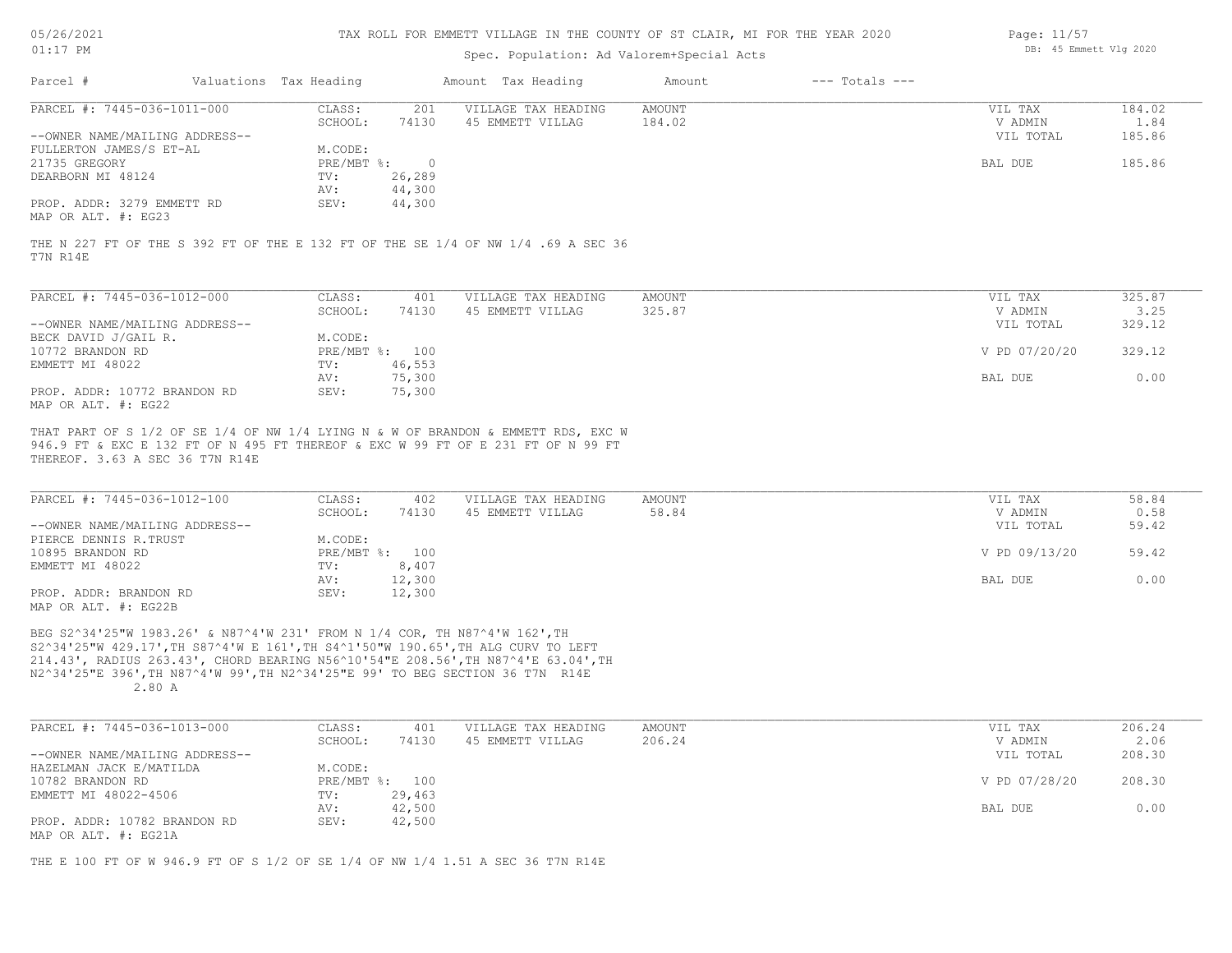### Spec. Population: Ad Valorem+Special Acts

| Page: 12/57 |                        |  |
|-------------|------------------------|--|
|             | DB: 45 Emmett Vlg 2020 |  |

| Parcel #                       | Valuations Tax Heading |        | Amount Tax Heading  | Amount | $---$ Totals $---$ |               |        |
|--------------------------------|------------------------|--------|---------------------|--------|--------------------|---------------|--------|
| PARCEL #: 7445-036-1014-000    | CLASS:                 | 401    | VILLAGE TAX HEADING | AMOUNT |                    | VIL TAX       | 153.10 |
|                                | SCHOOL:                | 74130  | 45 EMMETT VILLAG    | 153.10 |                    | V ADMIN       | 1.53   |
| --OWNER NAME/MAILING ADDRESS-- |                        |        |                     |        |                    | VIL TOTAL     | 154.63 |
| MCNESKY GUY                    | M.CODE:                |        |                     |        |                    |               |        |
| 10786 BRANDON RD               | PRE/MBT %: 100         |        |                     |        |                    | V PD 09/28/20 | 154.63 |
| EMMETT MI 48022                | TV:                    | 21,872 |                     |        |                    |               |        |
|                                | AV:                    | 32,600 |                     |        |                    | BAL DUE       | 0.00   |
| PROP. ADDR: 10786 BRANDON RD   | SEV:                   | 32,600 |                     |        |                    |               |        |
|                                |                        |        |                     |        |                    |               |        |

MAP OR ALT. #: EG21C

E70 FT OF W 846.9 FT OF S 1/2 OF SE 1/4 OF NW 1/4 1.06 A SEC 36 T7N R14E

| PARCEL #: 7445-036-1016-001    | CLASS:  | 401            | VILLAGE TAX HEADING | AMOUNT | VIL TAX       | 272.20 |
|--------------------------------|---------|----------------|---------------------|--------|---------------|--------|
|                                | SCHOOL: | 74130          | 45 EMMETT VILLAG    | 272.20 | V ADMIN       | 2.72   |
| --OWNER NAME/MAILING ADDRESS-- |         |                |                     |        | VIL TOTAL     | 274.92 |
| MADAY SHAWN A/ LEAH M          | M.CODE: |                |                     |        |               |        |
| 10806 BRANDON RD               |         | PRE/MBT %: 100 |                     |        | V PD 09/14/20 | 274.92 |
| EMMETT MI 48022                | TV:     | 38,886         |                     |        |               |        |
|                                | AV:     | 62,400         |                     |        | BAL DUE       | 0.00   |
| PROP. ADDR: 10806 BRANDON RD   | SEV:    | 62,400         |                     |        |               |        |
| MAP OR ALT. $\#$ : EG20/21B    |         |                |                     |        |               |        |

11/08/2007 FROM 19-036-1016-000, 19-036-1015-000; E 235' OF W 776.9' OF S 1/2 OF SE 1/4 OF NW 1/4 SECTION 36 T7N R14E 3.51 A SPLIT ON

| PARCEL #: 7445-036-1017-000         | CLASS:       | 708   | VILLAGE TAX HEADING | AMOUNT | VIL TAX   | 0.00 |
|-------------------------------------|--------------|-------|---------------------|--------|-----------|------|
|                                     | SCHOOL:      | 74130 | 45 EMMETT VILLAG    | 0.00   | V ADMIN   | 0.00 |
| --OWNER NAME/MAILING ADDRESS--      |              |       |                     |        | VIL TOTAL | 0.00 |
| MOONEY REAL ESTATE HOLDINGS NON PRO | M.CODE:      |       |                     |        |           |      |
| 12 STATE STREET                     | $PRE/MBT$ %: |       |                     |        | BAL DUE   | 0.00 |
| DETROIT MI 48226-1825               | TV:          |       |                     |        |           |      |
|                                     | AV:          |       |                     |        |           |      |
| PROP. ADDR: 10828 BRANDON RD        | SEV:         |       |                     |        |           |      |
| MAP OR ALT. #: EG19A                |              |       |                     |        |           |      |

80D 16M E 103.31' SECTION 36 T7N R14E 3.7 A S 87D 4M E 1356.82' & N 23D 9M E 378.97' FROM W 1/4 COR,TH S 71D 6M E 285' TH S ALL THAT PART OF THE W 541.9' OF SE 1/4 OF NW 1/4 LYING E OF M-19 & S OF A LINE BEG

| PARCEL #: 7445-036-1017-100    | CLASS:       | 704   | VILLAGE TAX HEADING | AMOUNT | VIL TAX   | 0.00 |
|--------------------------------|--------------|-------|---------------------|--------|-----------|------|
|                                | SCHOOL:      | 74130 | 45 EMMETT VILLAG    | 0.00   | V ADMIN   | 0.00 |
| --OWNER NAME/MAILING ADDRESS-- |              |       |                     |        | VIL TOTAL | 0.00 |
| YALE PUBLIC SCHOOLS            | M.CODE:      |       |                     |        |           |      |
| 198 SCHOOL DR                  | $PRE/MBT$ %: |       |                     |        | BAL DUE   | 0.00 |
| YALE MI 48097-3342             | TV:          |       |                     |        |           |      |
|                                | AV:          |       |                     |        |           |      |
| PROP. ADDR: BRANDON RD         | SEV:         |       |                     |        |           |      |
| MAP OR ALT. #: EG19B           |              |       |                     |        |           |      |

103.31',TH N 71D 6M W 285' TO BEG. SECTION 36 T7N R14E 7.84 A S 23D 4M W 373.72',TH N 87D 4M W 400.11',TH S 3D 12M 30S W 393.98',TH N 80D 16M 50D 35M E 217.85',TH S 2D 34M W 21.24', TH S 39D 25M W 18',TH S 50D 35M E 13.49',TH 323.25',TH S 87D 4M E 23.53', TH N 29D 12M E 550.15',TH N 79D 21M E 228.45',TH S BEG S 87D 4M E 1356.82' & N 23D 9M E 378.97' FROM W 1/4 COR,TH N 23D 9M E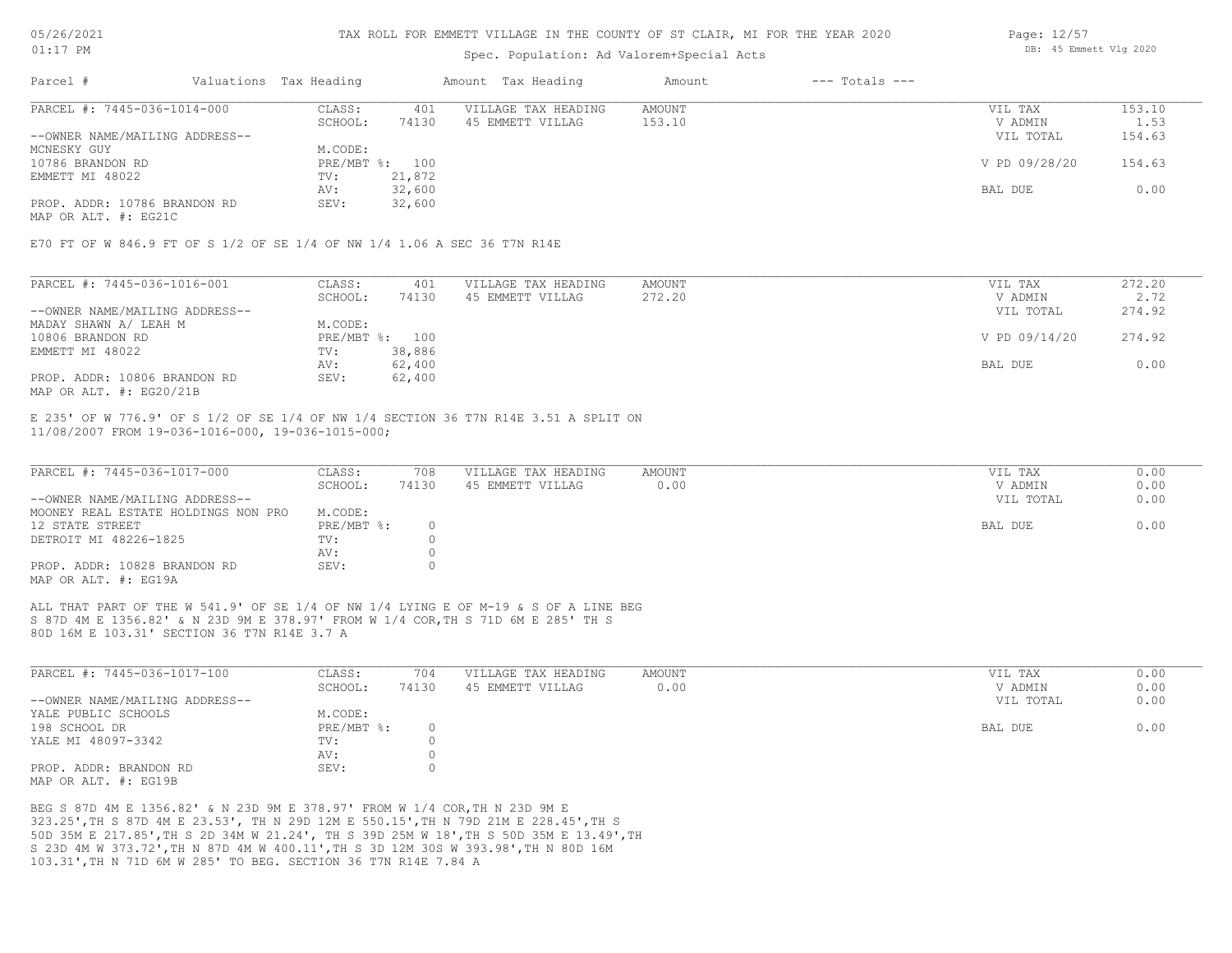#### TAX ROLL FOR EMMETT VILLAGE IN THE COUNTY OF ST CLAIR, MI FOR THE YEAR 2020

## Spec. Population: Ad Valorem+Special Acts

| Parcel #                       | Valuations Tax Heading |        | Amount Tax Heading  | Amount | $---$ Totals $---$ |               |        |
|--------------------------------|------------------------|--------|---------------------|--------|--------------------|---------------|--------|
| PARCEL #: 7445-036-1018-000    | CLASS:                 | 401    | VILLAGE TAX HEADING | AMOUNT |                    | VIL TAX       | 298.85 |
|                                | SCHOOL:                | 74130  | 45 EMMETT VILLAG    | 298.85 |                    | V ADMIN       | 2.98   |
| --OWNER NAME/MAILING ADDRESS-- |                        |        |                     |        |                    | VIL TOTAL     | 301.83 |
| BOURY DAVID / CHRISTINE        | M.CODE:                |        |                     |        |                    |               |        |
| 3301 KINNEY RD                 | PRE/MBT %: 100         |        |                     |        |                    | V PD 09/14/20 | 301.83 |
| EMMETT MI 48022                | TV:                    | 42,693 |                     |        |                    |               |        |
|                                | AV:                    | 54,700 |                     |        |                    | BAL DUE       | 0.00   |
| PROP. ADDR: 3301 KINNEY RD     | SEV:                   | 54,700 |                     |        |                    |               |        |
| MAP OR ALT. #: EG17A           |                        |        |                     |        |                    |               |        |

M-19 1.08 A SEC 36 T7N R14E ON W LINE 1172.84 FT S OF C.L. M-21, TH S 79 DEG 37 MIN E TO M-19, & LYING W OF THAT PART OF N 241.75 FT OF S 695.25 FT OF E 1/2 OF NW 1/4 LYING S OF A LINE, BEG

| PARCEL #: 7445-036-1019-000    | CLASS:  | 401            | VILLAGE TAX HEADING | AMOUNT | VIL TAX       | 480.61 |
|--------------------------------|---------|----------------|---------------------|--------|---------------|--------|
|                                | SCHOOL: | 74130          | 45 EMMETT VILLAG    | 480.61 | V ADMIN       | 4.80   |
| --OWNER NAME/MAILING ADDRESS-- |         |                |                     |        | VIL TOTAL     | 485.41 |
| MILLER SHERYL A                | M.CODE: |                |                     |        |               |        |
| 3319 KINNEY RD                 |         | PRE/MBT %: 100 |                     |        | V PD 09/14/20 | 485.41 |
| EMMETT MI 48022-3507           | TV:     | 68,659         |                     |        |               |        |
|                                | AV:     | 90,900         |                     |        | BAL DUE       | 0.00   |
| PROP. ADDR: 3319 KINNEY RD     | SEV:    | 90,900         |                     |        |               |        |
| MAP OR ALT. #: EG17B           |         |                |                     |        |               |        |

TH N 2 DEG 31 MIN E 146 FT TO BEG. 0.70 A SEC 36 T7N R14E 253.97 FT TH S 29 DEG 09 MIN W ALG M-19 152.74 FT, TH N 79 DEG 37 MIN W 184.85 FT BEG ON W LINE OF E 1/2 OF NW 1/4, 1026.84 FT S OF C.L. M-21, TH S 79 DEG 37 MIN E

| PARCEL #: 7445-036-1020-000    | CLASS:  | 401            | VILLAGE TAX HEADING | AMOUNT | VIL TAX       | 259.15 |
|--------------------------------|---------|----------------|---------------------|--------|---------------|--------|
|                                | SCHOOL: | 74130          | 45 EMMETT VILLAG    | 259.15 | V ADMIN       | 2.59   |
| --OWNER NAME/MAILING ADDRESS-- |         |                |                     |        | VIL TOTAL     | 261.74 |
| PERRY LEONARD/MARG TRUST       | M.CODE: |                |                     |        |               |        |
| 3323 KINNEY RD                 |         | PRE/MBT %: 100 |                     |        | V PD 07/24/20 | 261.74 |
| EMMETT MI 48022-3507           | TV:     | 37,022         |                     |        |               |        |
|                                | AV:     | 57,500         |                     |        | BAL DUE       | 0.00   |
| PROP. ADDR: 3323 KINNEY RD     | SEV:    | 57,500         |                     |        |               |        |
| MAP OR ALT. #: EG18            |         |                |                     |        |               |        |

DEG 9 MIN E TO BEG. 1.25 A SEC 36 T7N R14E W 370.84 FT, TH S 2 DEG 27 MIN E 132 FT, TH S 79 DEG 37 MIN E TO RD C.L. TH N 29 BEG ON C.L. M-19 S 29 DEG 9 MIN W 544.8 FT FROM INT WITH C.L. M-21, TH N 79 1/2 DEG Page: 13/57 DB: 45 Emmett Vlg 2020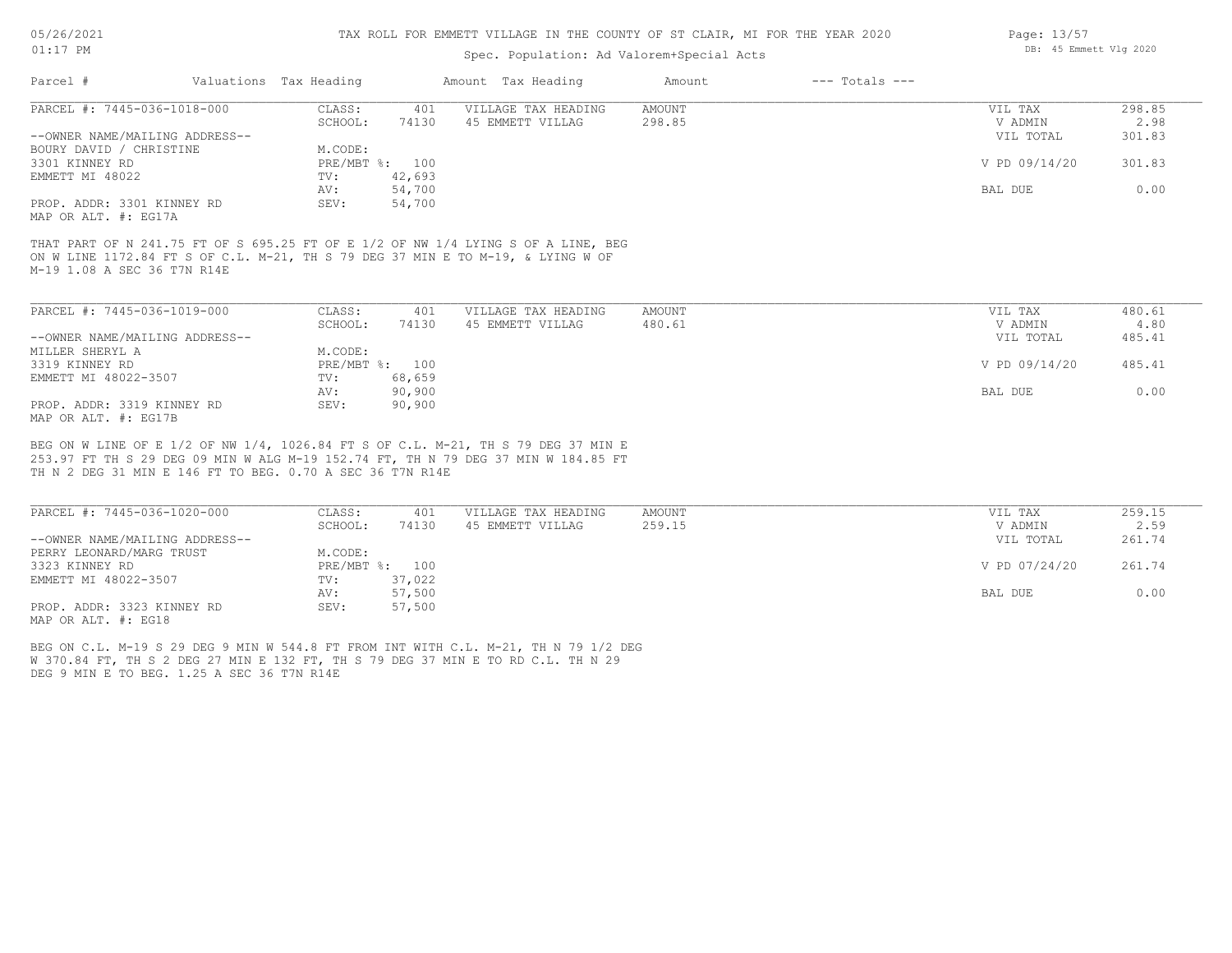### Spec. Population: Ad Valorem+Special Acts

|                                |        |                        |                                    | Amount             | $---$ Totals $---$ |               |        |
|--------------------------------|--------|------------------------|------------------------------------|--------------------|--------------------|---------------|--------|
| PARCEL #: 7445-036-1021-001    | CLASS: | 201                    | VILLAGE TAX HEADING                | AMOUNT             |                    | VIL TAX       | 840.50 |
|                                |        | 74130                  | 45 EMMETT VILLAG                   | 840.50             |                    | V ADMIN       | 8.40   |
| --OWNER NAME/MAILING ADDRESS-- |        |                        |                                    |                    |                    | VIL TOTAL     | 848.90 |
| AMTEC HOLDING LLC              |        |                        |                                    |                    |                    |               |        |
| 14220 BELLE RIVER RD           |        | - 0                    |                                    |                    |                    | V PD 09/02/20 | 848.90 |
| ALLENTON MI 48002              | TV:    | 120,072                |                                    |                    |                    |               |        |
|                                | AV:    | 124,300                |                                    |                    |                    | BAL DUE       | 0.00   |
| PROP. ADDR: 10823 DUNNIGAN RD  | SEV:   | 124,300                |                                    |                    |                    |               |        |
| MAP OR ALT. #: EG14G           |        |                        |                                    |                    |                    |               |        |
|                                |        | Valuations Tax Heading | SCHOOL:<br>M.CODE:<br>$PRE/MBT$ %: | Amount Tax Heading |                    |               |        |

T7N R14E 6.46A W 78.52', TH N 85D 48M 39S W 368.92', TH N 04D 05M 09S W 893.91' TO BEG SECTION 36 W 241.10', TH S 22D 10M 08S W 224.40', TH S 67D 14M 29S E 369.50', TH S 22D 45M 31S W 210.44', TH N 67D 14M 29S W 130.71', TH S 22D 45M 31S W 32.40', TH N 67D 14M 29S 04D 05M 09S E 786.61' FROM NW SEC COR, TH S 57D 07M 51S E 765.26', TH S 22D 45M 31S SPLIT/COMBINED ON 07/23/2018 FROM 45-036-1021-000; BEG N 86D 29M 36S E 1315.76' & S

| PARCEL #: 7445-036-1021-010    | CLASS:       | 201     | VILLAGE TAX HEADING | AMOUNT   | VIL TAX   | 4,209.80 |
|--------------------------------|--------------|---------|---------------------|----------|-----------|----------|
|                                | SCHOOL:      | 74130   | 45 EMMETT VILLAG    | 4,209.80 | V ADMIN   | 42.09    |
| --OWNER NAME/MAILING ADDRESS-- |              |         |                     |          | VIL TOTAL | 4,251.89 |
| ROSSCOTT MANAGEMENT LLC        | M.CODE:      |         |                     |          |           |          |
| 435 PRESCOTT RD                | $PRE/MBT$ %: |         |                     |          | BAL DUE   | 4,251.89 |
| UNION NJ 07083                 | TV:          | 601,400 |                     |          |           |          |
|                                | AV:          | 601,400 |                     |          |           |          |
| PROP. ADDR: 3331 KINNEY RD     | SEV:         | 601,400 |                     |          |           |          |
| MAP OR ALT. #: EG14G           |              |         |                     |          |           |          |

130.71' TO BEG SECTION 36 T7N R14E 2A 224.40', TH S 67D 14M 29S E 241.10', TH N 22D 45M 31S E 32.40', TH S 67D 14M 29S E SEC COR, TH S 22D 45M 31S W 256.79', TH N 67D 14M 29S W 369.50', TH N 22D 10M 08S E 04D 05M 09S E 786.61', S 57D 07M 51S E 765.26' & S 22D 45M 31S W 210.44' FROM NW SPLIT/COMBINED ON 07/23/2018 FROM 45-036-1021-000; BEG N 86D 29M 36S E 1315.76', S

| PARCEL #: 7445-036-2001-000    | CLASS:       | 101     | VILLAGE TAX HEADING | AMOUNT | VIL TAX       | 158.24 |
|--------------------------------|--------------|---------|---------------------|--------|---------------|--------|
|                                | SCHOOL:      | 74130   | 45 EMMETT VILLAG    | 158.24 | V ADMIN       | 1.58   |
| --OWNER NAME/MAILING ADDRESS-- |              |         |                     |        | VIL TOTAL     | 159.82 |
| KEEGAN JAMES L/NANCY           | M.CODE:      |         |                     |        |               |        |
| 3516 EMMETT RD                 | $PRE/MBT$ %: | 100     |                     |        | V PD 07/20/20 | 159.82 |
| EMMETT MI 48022-3900           | TV:          | 22,606  |                     |        |               |        |
|                                | AV:          | 128,900 |                     |        | BAL DUE       | 0.00   |
| PROP. ADDR: EMMETT RD          | SEV:         | 128,900 |                     |        |               |        |
| MAP OR ALT. $\#$ : EG10        |              |         |                     |        |               |        |

45-036-2001-001, 45-036-2002-001; NW 1/4 OF NE 1/4 40 A SEC 36 T7N R14E Split on 05/03/2020 with 45-036-2002-000 into Page: 14/57 DB: 45 Emmett Vlg 2020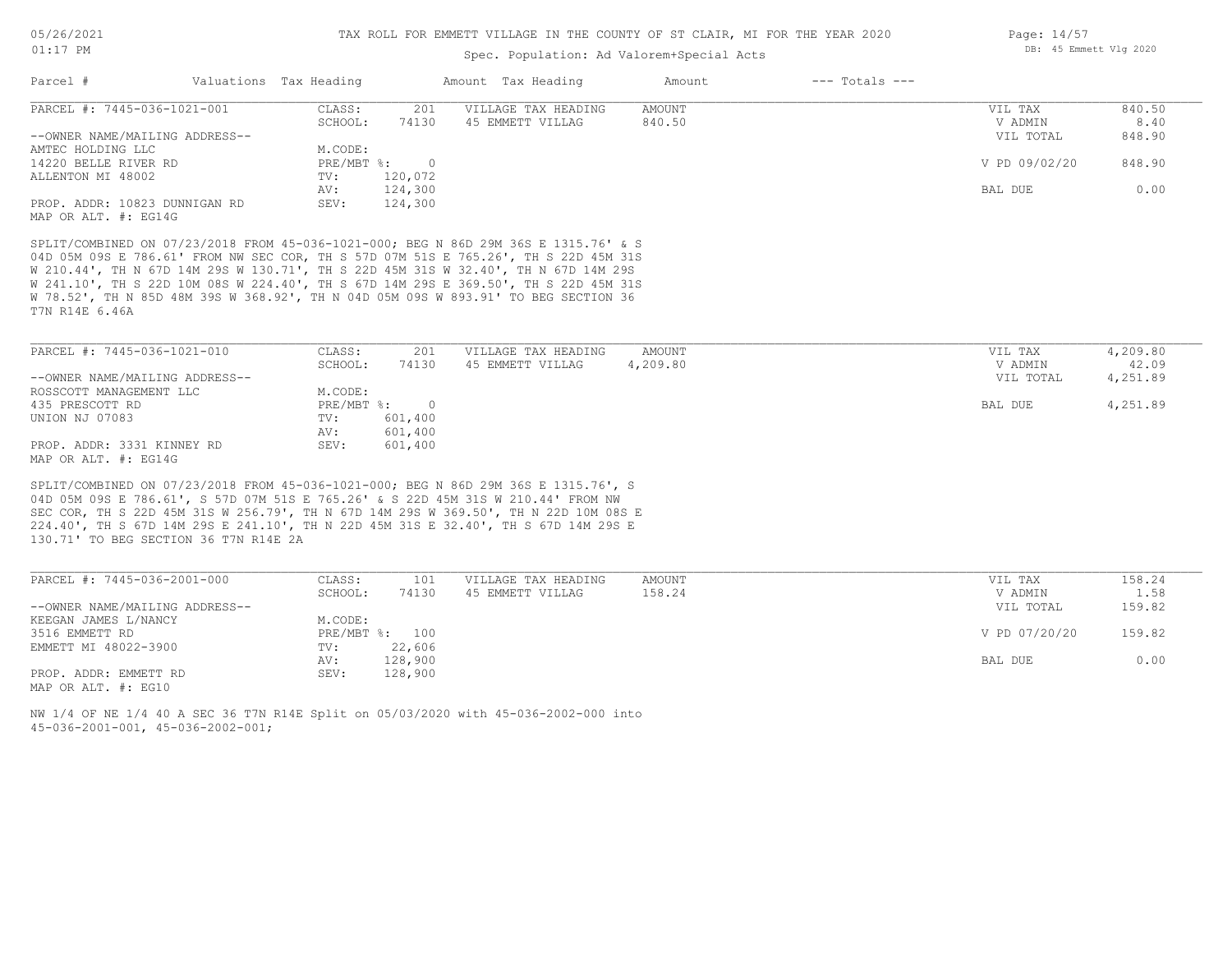### Spec. Population: Ad Valorem+Special Acts

| Parcel #                       | Valuations Tax Heading |       | Amount Tax Heading  | Amount | $---$ Totals $---$ |           |      |
|--------------------------------|------------------------|-------|---------------------|--------|--------------------|-----------|------|
| PARCEL #: 7445-036-2001-001    | CLASS:                 | 001   | VILLAGE TAX HEADING | AMOUNT |                    | VIL TAX   | 0.00 |
|                                | SCHOOL:                | 74130 | 45 EMMETT VILLAG    | 0.00   |                    | V ADMIN   | 0.00 |
| --OWNER NAME/MAILING ADDRESS-- |                        |       |                     |        |                    | VIL TOTAL | 0.00 |
| KEEGAN JAMES L/NANCY           | M.CODE:                |       |                     |        |                    |           |      |
| 3516 EMMETT RD                 | $PRE/MBT$ %:           | 100   |                     |        |                    | BAL DUE   | 0.00 |
| EMMETT MI 48022-3900           | TV:                    |       |                     |        |                    |           |      |
|                                | AV:                    |       |                     |        |                    |           |      |
| PROP. ADDR: EMMETT RD          | SEV:                   |       |                     |        |                    |           |      |
| MAP OR ALT. #: EG10            |                        |       |                     |        |                    |           |      |

1321.73' TO BEG SECTION 36 T7N R14E 53.339A 330', TH N 03D 53M 11S W 528.97', TH S 86D 20M 24S W 1296.50', TH N 03D 55M 30S W COR, TH N 86D 23M 41S E 1627.40', TH S 03D 53M 11S E 1847.83', TH S 86D 06M 49S W SPLIT/COMBINED ON 05/03/2020 FROM 45-036-2001-000, 45-036-2002-000; BEG FROM N 1/4

| PARCEL #: 7445-036-2002-000    | CLASS:       | 402    | VILLAGE TAX HEADING | AMOUNT | VIL TAX       | 149.14 |
|--------------------------------|--------------|--------|---------------------|--------|---------------|--------|
|                                | SCHOOL:      | 74130  | 45 EMMETT VILLAG    | 149.14 | V ADMIN       | 1.49   |
| --OWNER NAME/MAILING ADDRESS-- |              |        |                     |        | VIL TOTAL     | 150.63 |
| KEEGAN JAMES L/NANCY           | M.CODE:      |        |                     |        |               |        |
| 3516 EMMETT RD                 | $PRE/MBT$ %: | 100    |                     |        | V PD 07/20/20 | 150.63 |
| EMMETT MI 48022                | TV:          | 21,307 |                     |        |               |        |
|                                | AV:          | 33,500 |                     |        | BAL DUE       | 0.00   |
| PROP. ADDR: BRANDON RD         | SEV:         | 33,500 |                     |        |               |        |
| MAP OR ALT. $\#$ : EG9C        |              |        |                     |        |               |        |

45-036-2001-000 into 45-036-2001-001, 45-036-2002-001; W330 FT OF E 1/2 OF NE 1/4 20 A SEC 36 T7N R14E Split on 05/03/2020 with

| PARCEL #: 7445-036-2002-001    | CLASS:         | 001   | VILLAGE TAX HEADING | AMOUNT | VIL TAX   | 0.00 |
|--------------------------------|----------------|-------|---------------------|--------|-----------|------|
|                                | SCHOOL:        | 74130 | 45 EMMETT VILLAG    | 0.00   | V ADMIN   | 0.00 |
| --OWNER NAME/MAILING ADDRESS-- |                |       |                     |        | VIL TOTAL | 0.00 |
| KEEGAN JAMES L/NANCY           | M.CODE:        |       |                     |        |           |      |
| 3516 EMMETT RD                 | PRE/MBT %: 100 |       |                     |        | BAL DUE   | 0.00 |
| EMMETT MI 48022                | TV:            |       |                     |        |           |      |
|                                | AV:            |       |                     |        |           |      |
| PROP. ADDR: BRANDON RD         | SEV:           |       |                     |        |           |      |
| $\frac{1}{2}$                  |                |       |                     |        |           |      |

MAP OR ALT. #: EG10

SPLIT/COMBINED ON 05/03/2020 FROM 45-036-2001-000, 45-036-2002-000;

| PARCEL #: 7445-036-2003-000    | CLASS:  | 401            | VILLAGE TAX HEADING | AMOUNT | VIL TAX       | 377.24 |
|--------------------------------|---------|----------------|---------------------|--------|---------------|--------|
|                                | SCHOOL: | 74130          | 45 EMMETT VILLAG    | 377.24 | V ADMIN       | 3.77   |
| --OWNER NAME/MAILING ADDRESS-- |         |                |                     |        | VIL TOTAL     | 381.01 |
| SIWAK JOSEPH/MELANIE           | M.CODE: |                |                     |        |               |        |
| 10580 BRANDON RD               |         | PRE/MBT %: 100 |                     |        | V PD 09/14/20 | 381.01 |
| EMMETT MI 48022                | TV:     | 53,892         |                     |        |               |        |
|                                | AV:     | 90,200         |                     |        | BAL DUE       | 0.00   |
| PROP. ADDR: 10580 BRANDON RD   | SEV:    | 90,200         |                     |        |               |        |
| MAP OR ALT. #: EG9D            |         |                |                     |        |               |        |

SECTION 36 T7N R14E 17.50 A N8958'27"E 330',TH S015'35"E 1979.69',TH S8952'W 165',TH S015'35"E 660' TO BEG BEG S8952'W 812.28' FROM E 1/4 COR,TH S8952'W 165',TH N015'35"W 2640.31',TH

Page: 15/57 DB: 45 Emmett Vlg 2020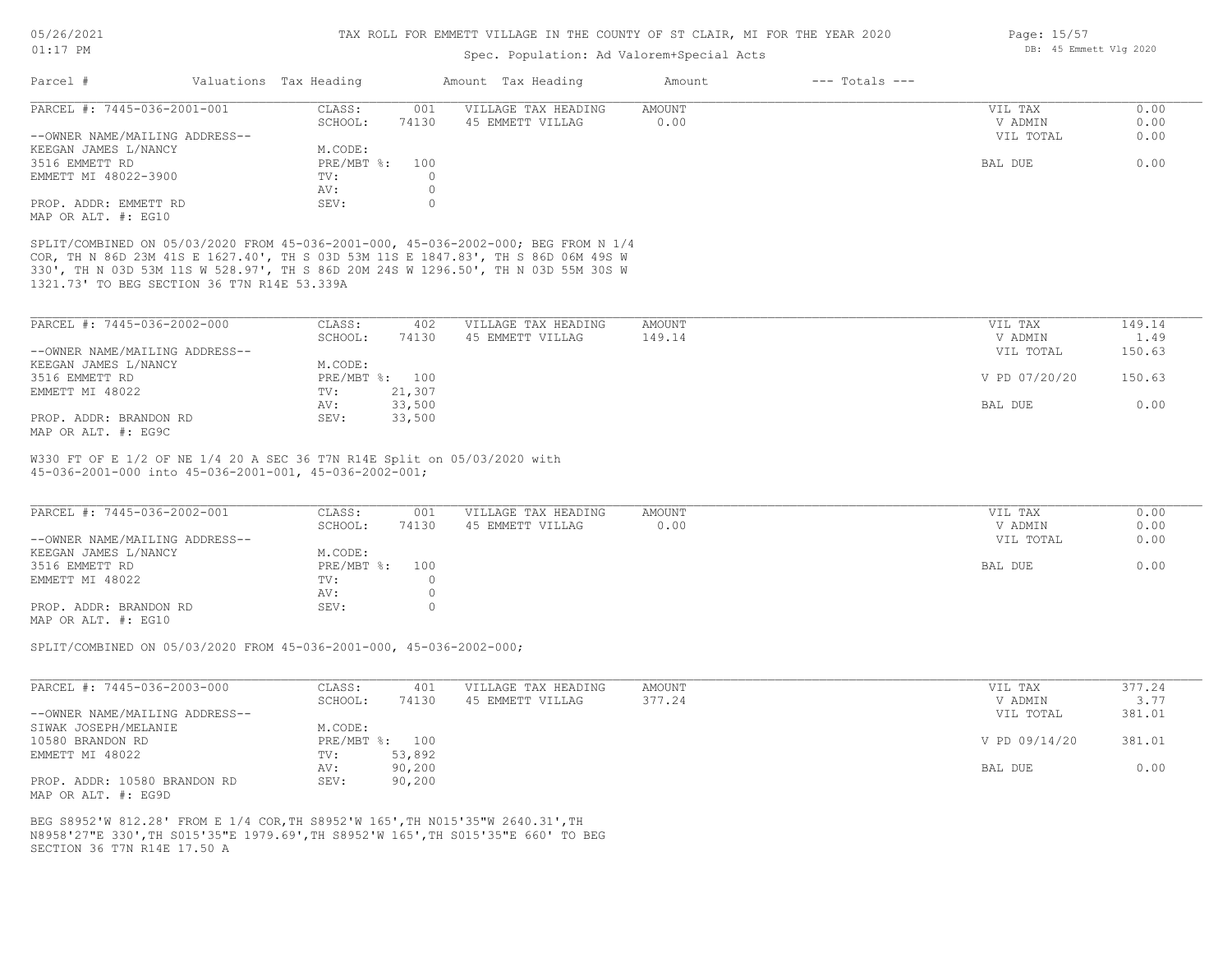#### TAX ROLL FOR EMMETT VILLAGE IN THE COUNTY OF ST CLAIR, MI FOR THE YEAR 2020

## Spec. Population: Ad Valorem+Special Acts

| Parcel #                                            | Valuations Tax Heading |        | Amount Tax Heading  | Amount | $---$ Totals $---$ |               |        |
|-----------------------------------------------------|------------------------|--------|---------------------|--------|--------------------|---------------|--------|
| PARCEL #: 7445-036-2003-100                         | CLASS:                 | 401    | VILLAGE TAX HEADING | AMOUNT |                    | VIL TAX       | 384.48 |
|                                                     | SCHOOL:                | 74130  | 45 EMMETT VILLAG    | 384.48 |                    | V ADMIN       | 3.84   |
| --OWNER NAME/MAILING ADDRESS--                      |                        |        |                     |        |                    | VIL TOTAL     | 388.32 |
| DAENZER EDWARD/LISA                                 | M.CODE:                |        |                     |        |                    |               |        |
| 10560 BRANDON RD                                    | PRE/MBT %: 100         |        |                     |        |                    | V PD 09/03/20 | 388.32 |
| EMMETT MI 48022                                     | TV:                    | 54,927 |                     |        |                    |               |        |
|                                                     | AV:                    | 82,000 |                     |        |                    | BAL DUE       | 0.00   |
| PROP. ADDR: 10560 BRANDON RD<br>MAP OR ALT. #: EG9E | SEV:                   | 82,000 |                     |        |                    |               |        |

165',TH S015'35"E 660' TO BEG SECTION 36 T7N R14E 2.5 A BEG S8952'W 647.28' FROM E 1/4 COR,TH S8952'W 165',TH N015'35"W 660',TH N8952'E

| PARCEL #: 7445-036-2004-000                                   | CLASS:  | 401            | VILLAGE TAX HEADING | AMOUNT | VIL TAX       | 396.41 |
|---------------------------------------------------------------|---------|----------------|---------------------|--------|---------------|--------|
|                                                               | SCHOOL: | 74130          | 45 EMMETT VILLAG    | 396.41 | V ADMIN       | 3.96   |
| --OWNER NAME/MAILING ADDRESS--                                |         |                |                     |        | VIL TOTAL     | 400.37 |
| SMIGELSKI PAUL/DIANE                                          | M.CODE: |                |                     |        |               |        |
| 10534 BRANDON RD                                              |         | PRE/MBT %: 100 |                     |        | V PD 09/15/20 | 400.37 |
| EMMETT MI 48022-4500                                          | TV:     | 56,631         |                     |        |               |        |
|                                                               | AV:     | 81,500         |                     |        | BAL DUE       | 0.00   |
| PROP. ADDR: 10534 BRANDON RD<br>$MAD$ $CD$ $BTD$ $H$ . $DCDD$ | SEV:    | 81,500         |                     |        |               |        |

MAP OR ALT. #: EG9A

E1/2 OF NE 1/4 EXC W 660' & EXC E 265' SECTION 36 T7N R14E 23.94 A

| PARCEL #: 7445-036-2005-000     | CLASS:  | 401            | VILLAGE TAX HEADING | AMOUNT | VIL TAX       | 542.11 |
|---------------------------------|---------|----------------|---------------------|--------|---------------|--------|
|                                 | SCHOOL: | 74130          | 45 EMMETT VILLAG    | 542.11 | V ADMIN       | 5.42   |
| --OWNER NAME/MAILING ADDRESS--  |         |                |                     |        | VIL TOTAL     | 547.53 |
| DONNELLON JOHN G.REV LIV. TRUST | M.CODE: |                |                     |        |               |        |
| 10502 BRANDON RD                |         | PRE/MBT %: 100 |                     |        | V PD 07/15/20 | 547.53 |
| EMMETT MI 48022-4500            | TV:     | 77,445         |                     |        |               |        |
|                                 | AV:     | 118,700        |                     |        | BAL DUE       | 0.00   |
| PROP. ADDR: 10502 BRANDON RD    | SEV:    | 118,700        |                     |        |               |        |
| MAP OR ALT. #: EG9B             |         |                |                     |        |               |        |

E265' OF NE 1/4 OF SECTION 36 SECTION 36 T7N R14E 16.06 A

| PARCEL #: 7445-036-2006-001    | CLASS:  | 401            | VILLAGE TAX HEADING | AMOUNT | VIL TAX       | 811.25 |
|--------------------------------|---------|----------------|---------------------|--------|---------------|--------|
|                                | SCHOOL: | 74130          | 45 EMMETT VILLAG    | 811.25 | V ADMIN       | 8.11   |
| --OWNER NAME/MAILING ADDRESS-- |         |                |                     |        | VIL TOTAL     | 819.36 |
| MAISON MICHAEL D/DIANA L       | M.CODE: |                |                     |        |               |        |
| 10616 DUNNIGAN RD              |         | PRE/MBT %: 100 |                     |        | V PD 09/10/20 | 819.36 |
| EMMETT MI 48022                | TV:     | 115,893        |                     |        |               |        |
|                                | AV:     | 185,900        |                     |        | BAL DUE       | 0.00   |
| PROP. ADDR: 10616 DUNNIGAN RD  | SEV:    | 185,900        |                     |        |               |        |
| MAP OR ALT. #: EG11E           |         |                |                     |        |               |        |

EXC. THAT OF REMAINDER LYING S OF M-21 23.89 A SEC 36 T7N R14E SW 1/4 OF NE 1/4 EXC. W660 FT,OF S 825 FT, & EXC. N 132 FT,OF THE W 660 FT, & Page: 16/57 DB: 45 Emmett Vlg 2020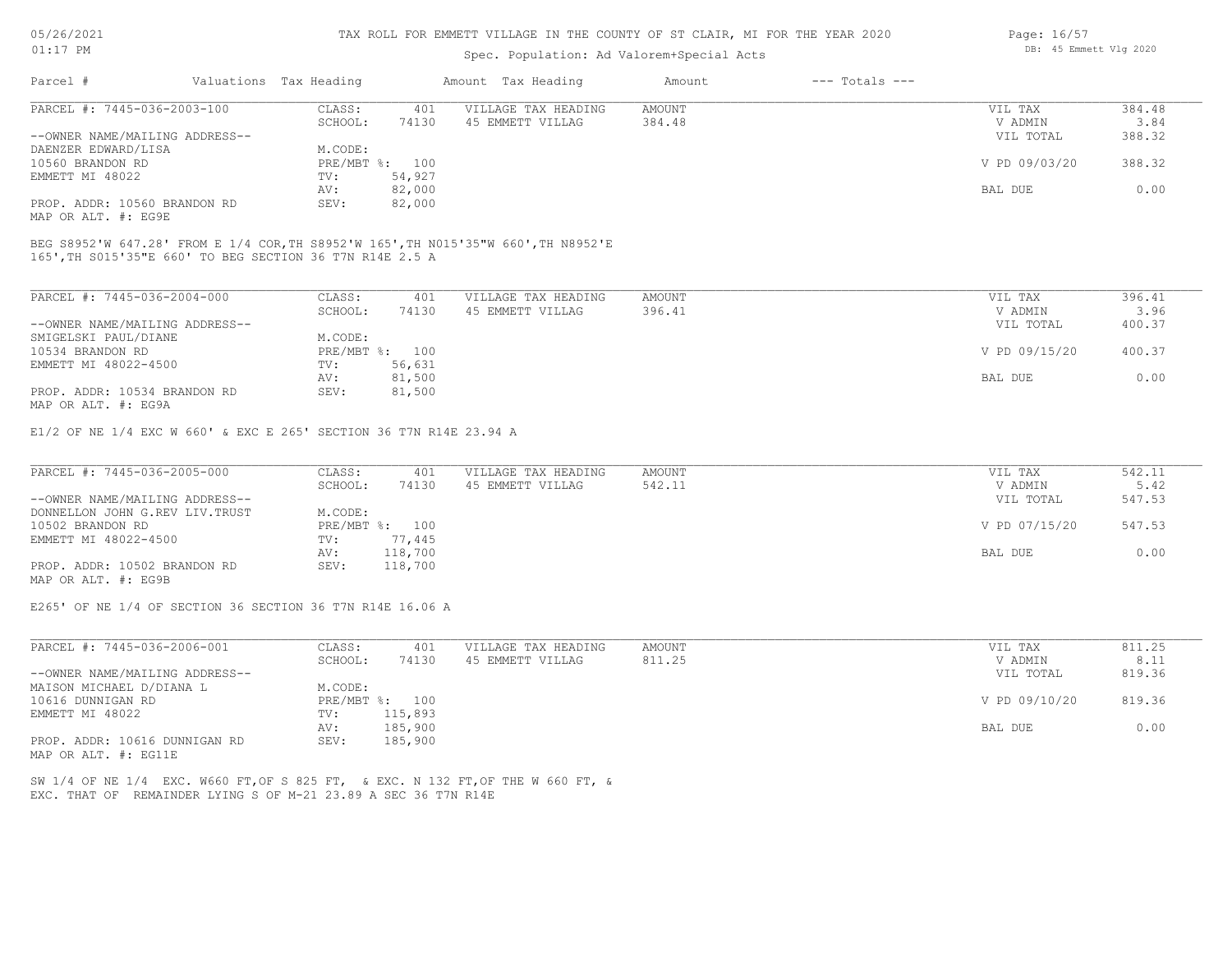| 05/26/2021 |  |
|------------|--|
|            |  |

### Spec. Population: Ad Valorem+Special Acts

| Page: 17/57 |                        |  |
|-------------|------------------------|--|
|             | DB: 45 Emmett Vlg 2020 |  |

| Parcel #                       | Valuations Tax Heading |                | Amount Tax Heading  | Amount | $---$ Totals $---$ |               |        |
|--------------------------------|------------------------|----------------|---------------------|--------|--------------------|---------------|--------|
| PARCEL #: 7445-036-2007-000    | CLASS:                 | 401            | VILLAGE TAX HEADING | AMOUNT |                    | VIL TAX       | 269.14 |
|                                | SCHOOL:                | 74130          | 45 EMMETT VILLAG    | 269.14 |                    | V ADMIN       | 2.69   |
| --OWNER NAME/MAILING ADDRESS-- |                        |                |                     |        |                    | VIL TOTAL     | 271.83 |
| O'CONNOR PATRICK/LINDA         | M.CODE:                |                |                     |        |                    |               |        |
| 10676 BRANDON RD               |                        | PRE/MBT %: 100 |                     |        |                    | V PD 09/13/20 | 271.83 |
| EMMETT MI 48022-4502           | TV:                    | 38,449         |                     |        |                    |               |        |
|                                | AV:                    | 66,500         |                     |        |                    | BAL DUE       | 0.00   |
| PROP. ADDR: 10676 BRANDON RD   | SEV:                   | 66,500         |                     |        |                    |               |        |
|                                |                        |                |                     |        |                    |               |        |

MAP OR ALT. #: EG11G

SEC 36 T7N R14E THAT PART OF SW 1/4 OF NE 1/4 LYING S OF M-21 EXC E 330 FT & EXC W 660 FT. 1.52 A

| PARCEL #: 7445-036-2008-001    | CLASS:     | 402    | VILLAGE TAX HEADING | AMOUNT | VIL TAX       | 53.02 |
|--------------------------------|------------|--------|---------------------|--------|---------------|-------|
|                                | SCHOOL:    | 74130  | 45 EMMETT VILLAG    | 53.02  | V ADMIN       | 0.53  |
| --OWNER NAME/MAILING ADDRESS-- |            |        |                     |        | VIL TOTAL     | 53.55 |
| COLLINS JAMES W./BRIDGET M.    | M.CODE:    |        |                     |        |               |       |
| COLLINS DANIEL                 | PRE/MBT %: |        |                     |        | V PD 07/15/20 | 53.55 |
| 5622 OLD ORCHARD RD            | TV:        | 7,575  |                     |        |               |       |
| PRUDENVILLE MI 48651           | AV:        | 15,900 |                     |        | BAL DUE       | 0.00  |
|                                | SEV:       | 15,900 |                     |        |               |       |
| PROP. ADDR: BRANDON RD         |            |        |                     |        |               |       |

MAP OR ALT. #: EG11D1

01/19/2006 FROM 19-036-2008-000; 20M 37S E 209' TO BEG SECTION 36 T7N R14E 8.34 A SPLIT ON CURVE TO LEFT 77.18', TH S 0D 20M 37S E 235.89', TH S 89D 52M 0S W 209', TH S 0D A CURVE LEFT RADIUS = 2232.01' & CHORD BEARS S 54D 32M 56S E 77.18', TH ALG SAID TH N 0D 20M 37S W 193.8', TH N 89D 52M 0S E 146.88', TH S 53D 33M 29S E 562.52' TO 331.2', TH N 89D 55M 14S E 133', TH N 0D 20M 37S W 300', TH S 89D 55M 14S W 133', BEG S 89D 52M 0S W 2163.57' FROM E 1/4 COR, TH 89D 52M 0S W 451', TH N 0D 20M 37S W

| PARCEL #: 7445-036-2008-010    | CLASS:     | 401    | VILLAGE TAX HEADING | AMOUNT | VIL TAX       | 241.52 |
|--------------------------------|------------|--------|---------------------|--------|---------------|--------|
|                                | SCHOOL:    | 74130  | 45 EMMETT VILLAG    | 241.52 | V ADMIN       | 2.41   |
| --OWNER NAME/MAILING ADDRESS-- |            |        |                     |        | VIL TOTAL     | 243.93 |
| PRINGLE MARK/IRENE             | M.CODE:    |        |                     |        |               |        |
| 10692 BRANDON RD               | PRE/MBT %: | 100    |                     |        | V PD 09/14/20 | 243.93 |
| EMMETT MI 48022                | TV:        | 34,504 |                     |        |               |        |
|                                | AV:        | 52,300 |                     |        | BAL DUE       | 0.00   |
| PROP. ADDR: 10692 BRANDON RD   | SEV:       | 52,300 |                     |        |               |        |
| MAP OR ALT. #: EG11D2          |            |        |                     |        |               |        |

 1A SPLIT ON 01/19/2006 FROM 19-036-2008-000; W 209', TH N 89D 52M 0S E 209', TH S 0D 20M 37S E 209' TO BEG SECTION 36 T7N R14E BEG S 89D 52M 0S W 1954.57' FROM E 1/4 COR, TH S 89D 52M 0S W 209', TH N 0D 20M 37S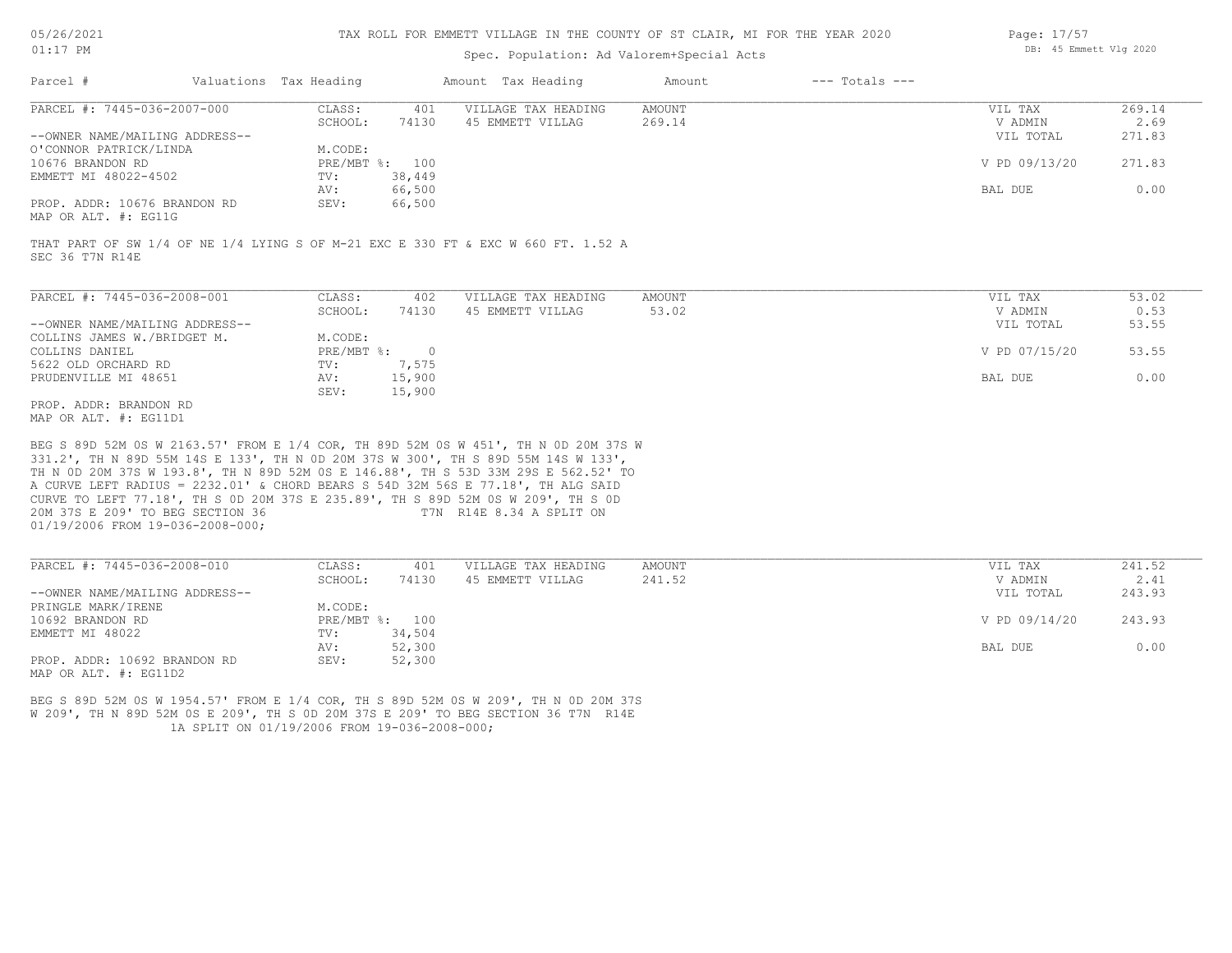| 05/26/2021 |  |
|------------|--|
| 01:17      |  |

## Spec. Population: Ad Valorem+Special Acts

| Page: 18/57 |                        |  |
|-------------|------------------------|--|
|             | DB: 45 Emmett Vlg 2020 |  |

|                                                               |                        |                | opec. roparacron. na varorem opecrar neco                                          |                  |                    |                                 |                          |
|---------------------------------------------------------------|------------------------|----------------|------------------------------------------------------------------------------------|------------------|--------------------|---------------------------------|--------------------------|
| Parcel #                                                      | Valuations Tax Heading |                | Amount Tax Heading                                                                 | Amount           | $---$ Totals $---$ |                                 |                          |
| PARCEL #: 7445-036-2009-000                                   | CLASS:                 | 402            | VILLAGE TAX HEADING                                                                | AMOUNT           |                    | VIL TAX                         | 11.20                    |
|                                                               | SCHOOL:                | 74130          | 45 EMMETT VILLAG                                                                   | 11.20            |                    | V ADMIN                         | 0.11                     |
| --OWNER NAME/MAILING ADDRESS--                                |                        |                |                                                                                    |                  |                    | VIL TOTAL                       | 11.31                    |
| REID WILLIAM                                                  | M.CODE:                |                |                                                                                    |                  |                    |                                 |                          |
| 3288 EMMETT RD                                                | PRE/MBT %:             | $\overline{0}$ |                                                                                    |                  |                    | BAL DUE                         | 11.31                    |
| EMMETT MI 48022                                               | TV:                    | 1,600          |                                                                                    |                  |                    |                                 |                          |
|                                                               | AV:                    | 1,600          |                                                                                    |                  |                    |                                 |                          |
| PROP. ADDR: EMMETT RD                                         | SEV:                   | 1,600          |                                                                                    |                  |                    |                                 |                          |
| MAP OR ALT. #: EG11F                                          |                        |                |                                                                                    |                  |                    |                                 |                          |
| PARCEL #: 7445-036-2010-000<br>--OWNER NAME/MAILING ADDRESS-- | CLASS:<br>SCHOOL:      | 401<br>74130   | VILLAGE TAX HEADING<br>45 EMMETT VILLAG                                            | AMOUNT<br>123.43 |                    | VIL TAX<br>V ADMIN<br>VIL TOTAL | 123.43<br>1.23<br>124.66 |
| REID WILLIAM J/SAMANTHA                                       | M.CODE:                |                |                                                                                    |                  |                    |                                 |                          |
| 3288 EMMETT RD                                                | PRE/MBT %:             | $\overline{0}$ |                                                                                    |                  |                    | V PD 09/14/20                   | 124.66                   |
| EMMETT MI 48022                                               | TV:                    | 17,633         |                                                                                    |                  |                    |                                 |                          |
|                                                               | AV:                    | 28,400         |                                                                                    |                  |                    | BAL DUE                         | 0.00                     |
| PROP. ADDR: 3288 EMMETT RD<br>MAP OR ALT. #: EG11C            | SEV:                   | 28,400         |                                                                                    |                  |                    |                                 |                          |
| R14E                                                          |                        |                | S50 FT OF N 940.5 FT OF E 100 FT OF W 133 FT OF SW 1/4 OF NE 1/4 0.11 A SEC 36 T7N |                  |                    |                                 |                          |
| PARCEL #: 7445-036-2011-000                                   | CLASS:                 | 402            | VILLAGE TAX HEADING                                                                | AMOUNT           |                    | VIL TAX                         | 2.13                     |
|                                                               | SCHOOL:                | 74130          | 45 EMMETT VILLAG                                                                   | 2.13             |                    | V ADMIN                         | 0.02                     |
| $--$ OWNER NAME/MATIING ADDRESS--                             |                        |                |                                                                                    |                  |                    | VII. TOTAI.                     | 2 15                     |

|                                | -------    | .   | ---- | .             | . <u>.</u> |
|--------------------------------|------------|-----|------|---------------|------------|
| --OWNER NAME/MAILING ADDRESS-- |            |     |      | VIL TOTAL     | 2.15       |
| HENSHAW ZACHARY T              | M.CODE:    |     |      |               |            |
| 2687 MILLER RD                 | PRE/MBT %: |     |      | V PD 08/05/20 | 2.15       |
| ALLENTON MI 48002              | TV:        | 305 |      |               |            |
|                                | AV:        | 400 |      | BAL DUE       | 0.00       |
| PROP. ADDR: 3294 EMMETT RD     | SEV:       | 400 |      |               |            |
|                                |            |     |      |               |            |

MAP OR ALT. #: EG13

0.07 A SEC 36 T7N R14E THE S 30 FT OF THE N 890.5 FT OF THE E 100 FT OF THE W 133 FT OF SW 1/4 OF NE 1/4

| PARCEL #: 7445-036-2012-000    | CLASS:       | 401    | VILLAGE TAX HEADING | AMOUNT | VIL TAX       | 102.98 |
|--------------------------------|--------------|--------|---------------------|--------|---------------|--------|
|                                | SCHOOL:      | 74130  | 45 EMMETT VILLAG    | 102.98 | V ADMIN       | 1.02   |
| --OWNER NAME/MAILING ADDRESS-- |              |        |                     |        | VIL TOTAL     | 104.00 |
| HENSHAW ZACHARY T              | M.CODE:      |        |                     |        |               |        |
| 2687 MILLER RD                 | $PRE/MBT$ %: |        |                     |        | V PD 08/05/20 | 104.00 |
| ALLENTON MI 48002              | TV:          | 14,712 |                     |        |               |        |
|                                | AV:          | 20,600 |                     |        | BAL DUE       | 0.00   |
| PROP. ADDR: 3300 EMMETT RD     | SEV:         | 20,600 |                     |        |               |        |
| MAP OR ALT. #: EG12A           |              |        |                     |        |               |        |

R14E 0.10 A S45' OF THE N 860.5' OF THE E 100' OF THE W 133' OF SW 1/4 OF NE 1/4 SECTION 36 T7N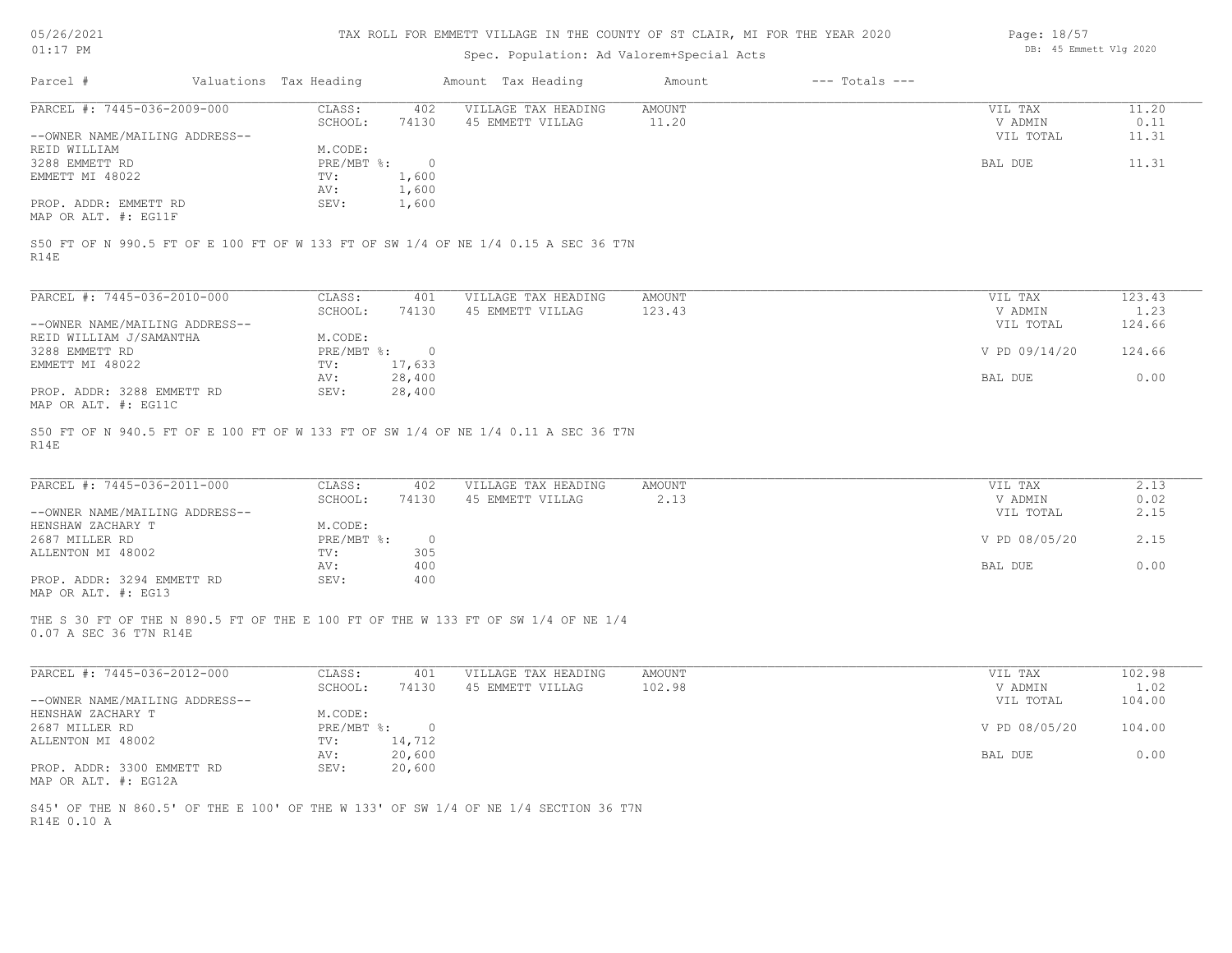| 05/26/2021 |  |
|------------|--|
|            |  |

| Page: 19/57 |                        |  |  |  |  |
|-------------|------------------------|--|--|--|--|
|             | DB: 45 Emmett Vlg 2020 |  |  |  |  |

| OT:T\ RM                                                                                   |                        |          | DD. TU DINNELL VIY ZUZU |               |                    |                |        |
|--------------------------------------------------------------------------------------------|------------------------|----------|-------------------------|---------------|--------------------|----------------|--------|
| Parcel #                                                                                   | Valuations Tax Heading |          | Amount Tax Heading      | Amount        | $---$ Totals $---$ |                |        |
| PARCEL #: 7445-036-2013-000                                                                | CLASS:                 | 401      | VILLAGE TAX HEADING     | <b>AMOUNT</b> |                    | VIL TAX        | 117.29 |
|                                                                                            | SCHOOL:                | 74130    | 45 EMMETT VILLAG        | 117.29        |                    | V ADMIN        | 1.17   |
| --OWNER NAME/MAILING ADDRESS--                                                             |                        |          |                         |               |                    | VIL TOTAL      | 118.46 |
| DICKSON ALAN/SUSAN                                                                         | M.CODE:                |          |                         |               |                    |                |        |
| 3304 EMMETT RD                                                                             | PRE/MBT %: 100         |          |                         |               |                    | BAL DUE        | 118.46 |
| EMMETT MI 48022-4511                                                                       | TV:                    | 16,757   |                         |               |                    |                |        |
|                                                                                            | AV:                    | 27,700   |                         |               |                    |                |        |
| PROP. ADDR: 3304 EMMETT RD<br>MAP OR ALT. #: EG12B                                         | SEV:                   | 27,700   |                         |               |                    |                |        |
| S75 FT OF N 815.5 FT OF E 100 FT OF W 133 FT OF SW 1/4 OF NE 1/4 0.17 A SEC 36 T7N<br>R14E |                        |          |                         |               |                    |                |        |
| PARCEL #: 7445-036-2014-000                                                                | CLASS:                 | 401      | VILLAGE TAX HEADING     | <b>AMOUNT</b> |                    | VIL TAX        | 10.98  |
|                                                                                            | SCHOOL:                | 74130    | 45 EMMETT VILLAG        | 10.98         |                    | V ADMIN        | 0.10   |
| --OWNER NAME/MAILING ADDRESS--                                                             |                        |          |                         |               |                    |                |        |
|                                                                                            |                        |          |                         |               |                    | VIL TOTAL      | 11.08  |
| DICKSON ALAN/SUSAN                                                                         | M.CODE:                |          |                         |               |                    |                |        |
| 3304 EMMETT RD                                                                             | PRE/MBT %:             | 100      |                         |               |                    | <b>BAL DUE</b> | 11.08  |
| EMMETT MI 48022                                                                            | TV:                    | 1,569    |                         |               |                    |                |        |
|                                                                                            | AV:                    | 2,500    |                         |               |                    |                |        |
| PROP. ADDR: EMMETT RD                                                                      | SEV:                   | 2,500    |                         |               |                    |                |        |
| MAP OR ALT. #: EG11B                                                                       |                        |          |                         |               |                    |                |        |
| S50 FT OF N 740.5 FT OF E 100 FT OF W 133 FT OF SW 1/4 OF NE 1/4 0.11 A SEC 36 T7N<br>R14E |                        |          |                         |               |                    |                |        |
|                                                                                            |                        |          |                         |               |                    |                |        |
| PARCEL #: 7445-036-2015-000                                                                | CLASS:                 | 402      | VILLAGE TAX HEADING     | <b>AMOUNT</b> |                    | VIL TAX        | 67.90  |
|                                                                                            | SCHOOL:                | 74130    | 45 EMMETT VILLAG        | 67.90         |                    | V ADMIN        | 0.67   |
| --OWNER NAME/MAILING ADDRESS--                                                             |                        |          |                         |               |                    | VIL TOTAL      | 68.57  |
| MCSHANE'S LTD                                                                              | M.CODE:                |          |                         |               |                    |                |        |
| 10696 DUNNIGAN RD                                                                          | PRE/MBT %:             | $\Omega$ |                         |               |                    | V PD 07/25/20  | 68.57  |
| EMMETT MI 48022                                                                            | TV:                    | 9,700    |                         |               |                    |                |        |
|                                                                                            | AV:                    | 9,700    |                         |               |                    | BAL DUE        | 0.00   |

MAP OR ALT. #: EG11I PROP. ADDR: 10696 DUNNIGAN RD SEV: 9,700

PART OF S 825 FT OF W 660 FT OF NE 1/4 LYING N OF M-21 2.12 A SEC 36 T7N R14E

| PARCEL #: 7445-036-2017-000                                                                                     | CLASS:     | 401    | VILLAGE TAX HEADING | AMOUNT | VIL TAX       | 289.83 |
|-----------------------------------------------------------------------------------------------------------------|------------|--------|---------------------|--------|---------------|--------|
|                                                                                                                 | SCHOOL:    | 74130  | 45 EMMETT VILLAG    | 289.83 | V ADMIN       | 2.89   |
| --OWNER NAME/MAILING ADDRESS--                                                                                  |            |        |                     |        | VIL TOTAL     | 292.72 |
| FRISBIE BRIAN/LISA                                                                                              | M.CODE:    |        |                     |        |               |        |
| 3320 EMMETT RD                                                                                                  | PRE/MBT %: | 100    |                     |        | V PD 09/14/20 | 292.72 |
| EMMETT MI 48022                                                                                                 | TV:        | 41,405 |                     |        |               |        |
|                                                                                                                 | AV:        | 61,300 |                     |        | BAL DUE       | 0.00   |
| PROP. ADDR: 3320 EMMETT RD                                                                                      | SEV:       | 61,300 |                     |        |               |        |
| the contract of the contract of the contract of the contract of the contract of the contract of the contract of |            |        |                     |        |               |        |

AV: 9,700 BAL DUE 0.00

MAP OR ALT. #: EG11H

N132 FT OF W 660 FT OF SW 1/4 OF NE 1/4 2 A SEC 36 T7N R14E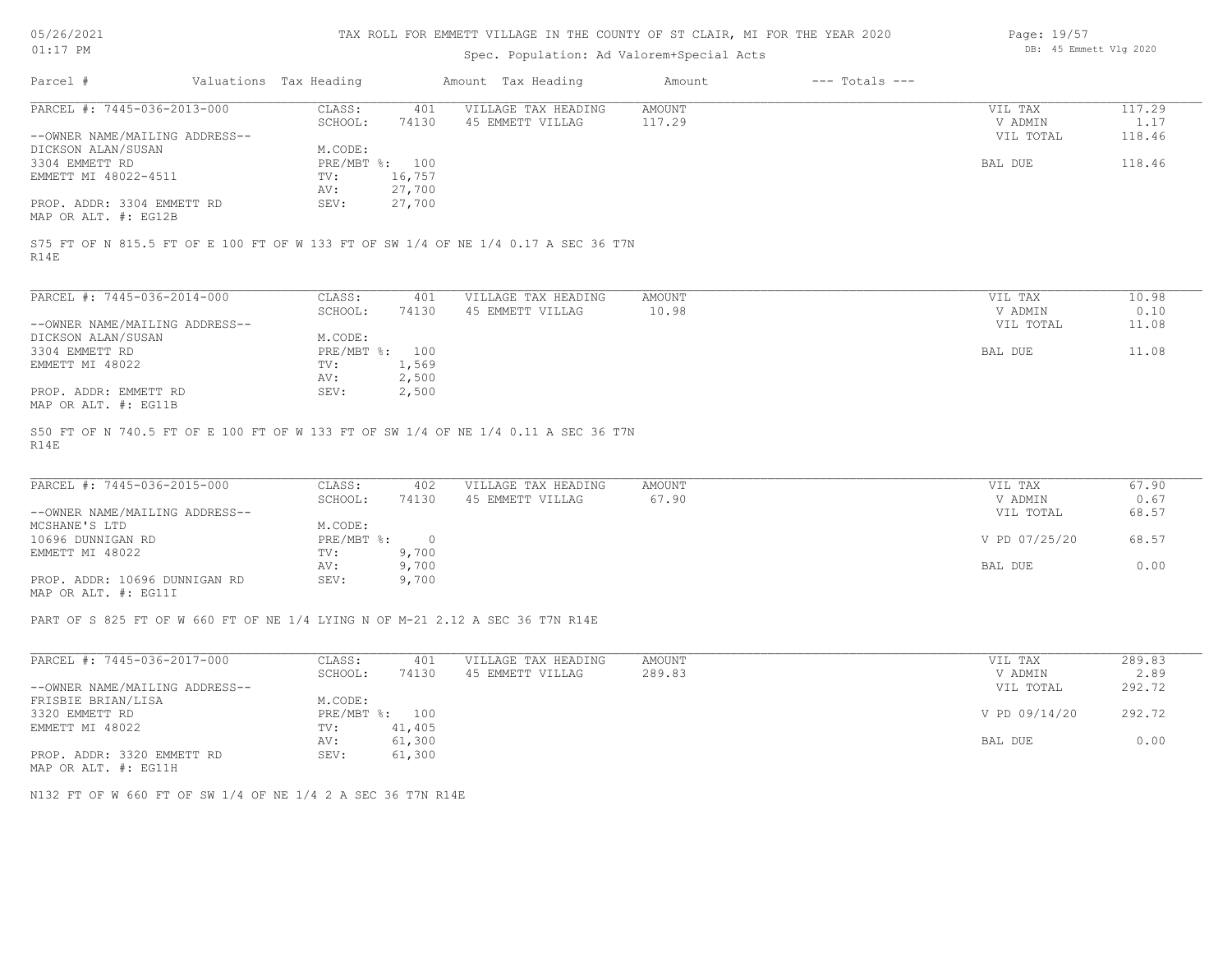#### 01:17 PM

#### TAX ROLL FOR EMMETT VILLAGE IN THE COUNTY OF ST CLAIR, MI FOR THE YEAR 2020

## Spec. Population: Ad Valorem+Special Acts

| Parcel #                         | Valuations Tax Heading |                | Amount Tax Heading  | Amount | $---$ Totals $---$ |               |        |
|----------------------------------|------------------------|----------------|---------------------|--------|--------------------|---------------|--------|
| PARCEL #: 7445-036-3001-000      | CLASS:                 | 101            | VILLAGE TAX HEADING | AMOUNT |                    | VIL TAX       | 235.09 |
|                                  | SCHOOL:                | 74130          | 45 EMMETT VILLAG    | 235.09 |                    | V ADMIN       | 2.35   |
| --OWNER NAME/MAILING ADDRESS--   |                        |                |                     |        |                    | VIL TOTAL     | 237.44 |
| EASTERN MICHIGAN GRAIN LLC       | M.CODE:                |                |                     |        |                    |               |        |
| THE STAR OF THE WEST MILLING CO. |                        | PRE/MBT %: 100 |                     |        |                    | V PD 09/03/20 | 237.44 |
| P.O. BOX 146                     | TV:                    | 33,585         |                     |        |                    |               |        |
| FRANKENMUTH MI 48734             | AV:                    | 100,100        |                     |        |                    | BAL DUE       | 0.00   |
|                                  | SEV:                   | 100,100        |                     |        |                    |               |        |
| PROP. ADDR: BRANDON RD           |                        |                |                     |        |                    |               |        |

MAP OR ALT. #: EG61A

R14E 29.19 A 1307.26' & S330'46"W 1059.99' FROM E 1/4 COR,TH N8629' 14"W 1017.71' SECTION 36 T7N 380', TH N 2 30' E 475', TH W 100' TO BEG EXC THAT PART S OF A LINE, BEG N8713'20"W 242' TH W 66', TH S 242', TH W 441.95', TH S 2 30' W 231.81', TH N 87 13' 20" W LINE, TH S 2 DEG 28 MIN W 50 FT, TH N 87 DEG 05 MIN W 150 FT, TH N 2 DEG 28 MIN E LINE, TH N TO PTE 192 FT S OF E & W 1/4 LINE, TH W TO PTE 1153.45 FT E OF N & S 1/4 TH S 77 DEG 32 MIN E 618.45 FT, TH S 243.45 FT TO RR R/W, TH SE ON R/W TO E 1/8TH BEG 12.1 FT E OF INT 1/4 COR, TH S 178 FT, TH W 346 FT, TH S 2 DEG 30 MIN W 765 FT,

| PARCEL #: 7445-036-3001-100    | CLASS:  | 401            | VILLAGE TAX HEADING | AMOUNT | VIL TAX       | 346.30 |
|--------------------------------|---------|----------------|---------------------|--------|---------------|--------|
|                                | SCHOOL: | 74130          | 45 EMMETT VILLAG    | 346.30 | V ADMIN       | 3.46   |
| --OWNER NAME/MAILING ADDRESS-- |         |                |                     |        | VIL TOTAL     | 349.76 |
| TOTON ANTHONY F SR/ LILIAN E   | M.CODE: |                |                     |        |               |        |
| 10729 BRANDON RD               |         | PRE/MBT %: 100 |                     |        | V PD 08/28/20 | 349.76 |
| EMMETT MI 48022-4508           | TV:     | 49,472         |                     |        |               |        |
|                                | AV:     | 84,900         |                     |        | BAL DUE       | 0.00   |
| PROP. ADDR: 10729 BRANDON RD   | SEV:    | 84,900         |                     |        |               |        |
| MAP OR ALT. #: EG61H           |         |                |                     |        |               |        |

380', TH N 2D 30M E 475' TO BEG SECTION 36 T7N R14E 2.97 A 30M W 242.68', TH S 87D 5M E 210.85', TH S 2D 30M W 231.81', TH N 87D 13M 20S W BEG S 87D 13M 20S E 112.10' FROM INTERIOR COR, TH S 87D 13M 20S E 169.15', TH S 2D

| PARCEL #: 7445-036-3002-000    | CLASS:  | 401            | VILLAGE TAX HEADING | AMOUNT | VIL TAX       | 408.94 |
|--------------------------------|---------|----------------|---------------------|--------|---------------|--------|
|                                | SCHOOL: | 74130          | 45 EMMETT VILLAG    | 408.94 | V ADMIN       | 4.08   |
| --OWNER NAME/MAILING ADDRESS-- |         |                |                     |        | VIL TOTAL     | 413.02 |
| GRACE JOSEPH REV TRUST         | M.CODE: |                |                     |        |               |        |
| 2039 N. LINCOLN AVE UNIT F     |         | PRE/MBT %: 100 |                     |        | V PD 07/13/20 | 413.02 |
| CHICAGO IL 60614               | TV:     | 58,421         |                     |        |               |        |
|                                | AV:     | 90,800         |                     |        | BAL DUE       | 0.00   |
| PROP. ADDR: 10715 BRANDON RD   | SEV:    | 90,800         |                     |        |               |        |
| MAP OR ALT. #: EG61B           |         |                |                     |        |               |        |

22 MIN E 242 FT TO BEG. 1.11 A SEC 36 T7N R14E 5 MIN E 200 FT TH S 3 DEG 22 MIN W 242 FT, TH N 87 DEG 5 MIN W 200 FT, TH N 3 DEG BEG ON E & W 1/4 LINE S 87 DEG 5 MIN E 284.65 FT FROM NW COR OF SE 1/4, TH S 87 DEG Page: 20/57 DB: 45 Emmett Vlg 2020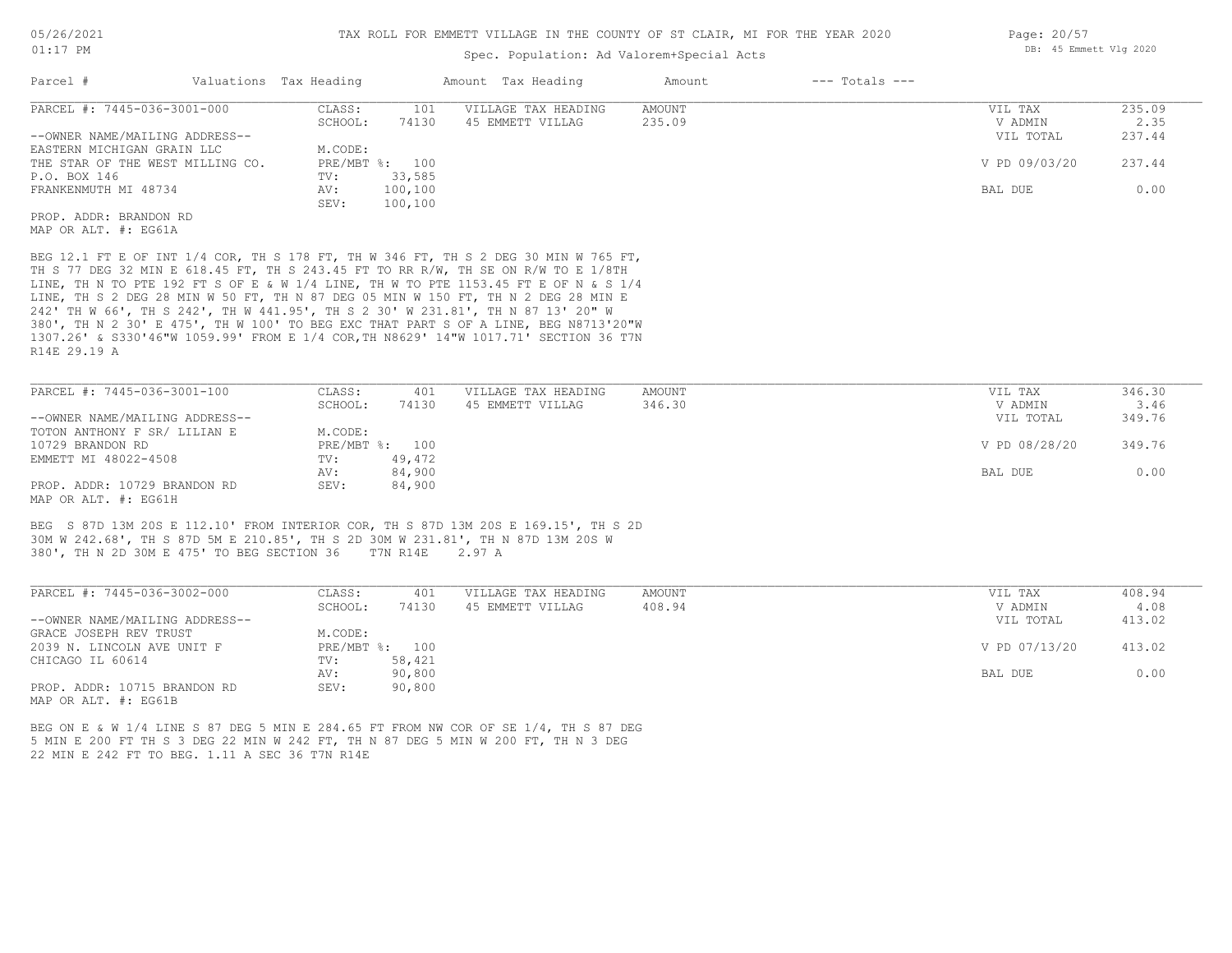## Spec. Population: Ad Valorem+Special Acts

| Parcel #                       | Valuations Tax Heading |                | Amount Tax Heading  | Amount | $---$ Totals $---$ |               |        |
|--------------------------------|------------------------|----------------|---------------------|--------|--------------------|---------------|--------|
| PARCEL #: 7445-036-3003-000    | CLASS:                 | 401            | VILLAGE TAX HEADING | AMOUNT |                    | VIL TAX       | 334.57 |
|                                | SCHOOL:                | 74130          | 45 EMMETT VILLAG    | 334.57 |                    | V ADMIN       | 3.34   |
| --OWNER NAME/MAILING ADDRESS-- |                        |                |                     |        |                    | VIL TOTAL     | 337.91 |
| PIERCE MICHAEL/VICI            | M.CODE:                |                |                     |        |                    |               |        |
| 10711 BRANDON RD               |                        | PRE/MBT %: 100 |                     |        |                    | V PD 09/02/20 | 337.91 |
| EMMETT MI 48022-4508           | TV:                    | 47.797         |                     |        |                    |               |        |
|                                | AV:                    | 71,600         |                     |        |                    | BAL DUE       | 0.00   |
| PROP. ADDR: 10711 BRANDON RD   | SEV:                   | 71,600         |                     |        |                    |               |        |
|                                |                        |                |                     |        |                    |               |        |

MAP OR ALT. #: EG61C

22 MIN E 242 FT TO BEG. 0.83 A SEC 36 T7N R14E 5 MIN E 150 FT TH S 3 DEG 22 MIN W 242 FT, TH N 87 DEG 5 MIN W 150 FT, TH N 3 DEG BEG ON E & W 1/4 LINE 484.65 FT S 87 DEG 5 MIN E FROM NW COR OF SE 1/4, TH S 87 DEG

| PARCEL #: 7445-036-3004-000    | CLASS:  | 401            | VILLAGE TAX HEADING | AMOUNT | VIL TAX       | 313.60 |
|--------------------------------|---------|----------------|---------------------|--------|---------------|--------|
|                                | SCHOOL: | 74130          | 45 EMMETT VILLAG    | 313.60 | V ADMIN       | 3.13   |
| --OWNER NAME/MAILING ADDRESS-- |         |                |                     |        | VIL TOTAL     | 316.73 |
| COWHY BRENDA                   | M.CODE: |                |                     |        |               |        |
| 10695 BRANDON RD               |         | PRE/MBT %: 100 |                     |        | V PD 09/03/20 | 316.73 |
| EMMETT MI 48022-4503           | TV:     | 44,801         |                     |        |               |        |
|                                | AV:     | 67,800         |                     |        | BAL DUE       | 0.00   |
| PROP. ADDR: 10695 BRANDON RD   | SEV:    | 67,800         |                     |        |               |        |
| MAP OR ALT. #: EG61F           |         |                |                     |        |               |        |

DEG 05 MIN W 150 FT TO PLACE OF BEG. 0.83 A SEC 36 T7N R14E 28 MIN W 242 FT TH S 87 DEG 05 MIN E 150 FT, TH N 2 DEG 28 MIN E 242 FT, TH N 87 BEG ON E & W 1/4 LINE S 87 DEG 5 MIN E 634.65 FT FROM NW COR OF SE 1/4 TH S 2 DEG

| PARCEL #: 7445-036-3005-000    | CLASS:     | 402   | VILLAGE TAX HEADING | AMOUNT | VIL TAX   | 18.50 |
|--------------------------------|------------|-------|---------------------|--------|-----------|-------|
|                                | SCHOOL:    | 74130 | 45 EMMETT VILLAG    | 18.50  | V ADMIN   | 0.18  |
| --OWNER NAME/MAILING ADDRESS-- |            |       |                     |        | VIL TOTAL | 18.68 |
| MORGAN GEORGE J                | M.CODE:    |       |                     |        |           |       |
| 2496 STAPLETON RD              | PRE/MBT %: |       |                     |        | BAL DUE   | 18.68 |
| GOODELLS MI 48027              | TV:        | 2,643 |                     |        |           |       |
|                                | AV:        | 7,900 |                     |        |           |       |
| PROP. ADDR: BRANDON RD         | SEV:       | 7,900 |                     |        |           |       |
| MAP OR ALT. #: EG61D           |            |       |                     |        |           |       |

DEG 22 MIN E 242 FT TO BEG. 0.85 A SEC 36 T7N R14E 5 MIN E 152.8 FT, TH S 3 DEG 22 MIN W 242 FT, TH S 87 DEG 5 MIN W 152.8 FT, TH N 3 BEG ON E & W 1/4 LINE S 87 DEG 5 MIN E 784.65 FT FROM NW COR OF SE 1/4, TH N 87 DEG

| PARCEL #: 7445-036-3006-000    | CLASS:  | 401            | VILLAGE TAX HEADING | AMOUNT | VIL TAX       | 262.89 |
|--------------------------------|---------|----------------|---------------------|--------|---------------|--------|
|                                | SCHOOL: | 74130          | 45 EMMETT VILLAG    | 262.89 | V ADMIN       | 2.62   |
| --OWNER NAME/MAILING ADDRESS-- |         |                |                     |        | VIL TOTAL     | 265.51 |
| ELSEY TIMOTHY K                | M.CODE: |                |                     |        |               |        |
| 10643 BRANDON RD               |         | PRE/MBT %: 100 |                     |        | V PD 09/14/20 | 265.51 |
| EMMETT MI 48022                | TV:     | 37,557         |                     |        |               |        |
|                                | AV:     | 62,000         |                     |        | BAL DUE       | 0.00   |
| PROP. ADDR: 10643 BRANDON RD   | SEV:    | 62,000         |                     |        |               |        |
| MAP OR ALT. #: EG61E           |         |                |                     |        |               |        |

E150 FT OF W 1153.45 FT OF N 242 FT OF SE 1/4 .84 A SEC 36 T7N R14E

Page: 21/57 DB: 45 Emmett Vlg 2020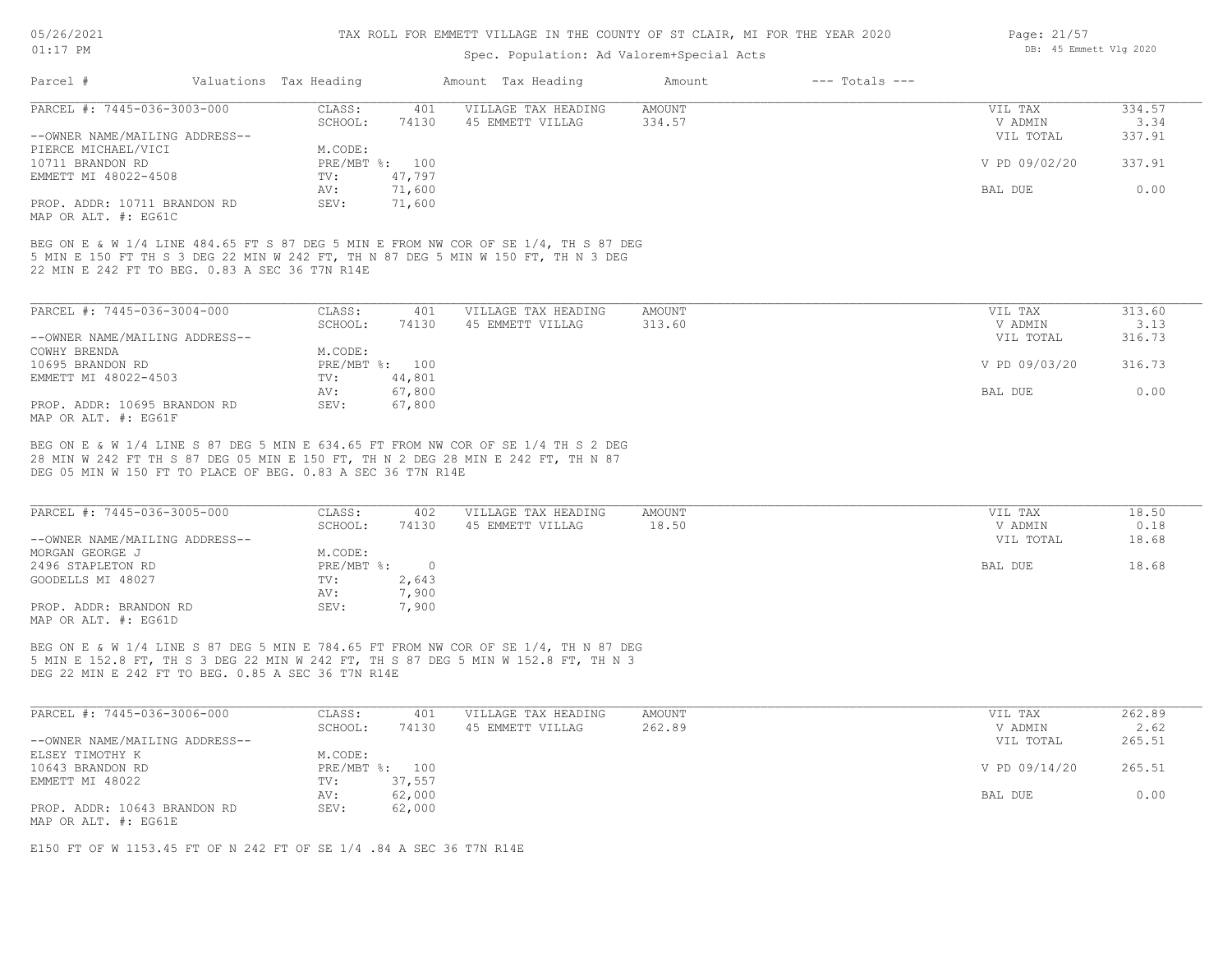#### TAX ROLL FOR EMMETT VILLAGE IN THE COUNTY OF ST CLAIR, MI FOR THE YEAR 2020

## Spec. Population: Ad Valorem+Special Acts

| 34.01         |
|---------------|
| 0.34          |
| 34.35         |
|               |
| 34.35         |
|               |
| 0.00          |
|               |
| V PD 09/02/20 |

MAP OR ALT. #: EG61G

N192 FT OF W 1/2 OF SE 1/4 EXC W 1153.45 FT. 0.66 A SEC 36 T7N R14E

| PARCEL #: 7445-036-3008-001    | CLASS:  | 401            | VILLAGE TAX HEADING | AMOUNT | VIL TAX       | 343.49 |
|--------------------------------|---------|----------------|---------------------|--------|---------------|--------|
|                                | SCHOOL: | 74130          | 45 EMMETT VILLAG    | 343.49 | V ADMIN       | 3.43   |
| --OWNER NAME/MAILING ADDRESS-- |         |                |                     |        | VIL TOTAL     | 346.92 |
| WAITKUS MARTIN/JEAN            | M.CODE: |                |                     |        |               |        |
| 10597 BRANDON RD               |         | PRE/MBT %: 100 |                     |        | V PD 07/10/20 | 346.92 |
| EMMETT MI 48022                | TV:     | 49,071         |                     |        |               |        |
|                                | AV:     | 75,000         |                     |        | BAL DUE       | 0.00   |
| PROP. ADDR: 10597 BRANDON RD   | SEV:    | 75,000         |                     |        |               |        |
| MAP OR ALT. #: EG60B/C         |         |                |                     |        |               |        |

FROM 19-036-3008-000,19-036,3009-000; N 1320' OF W 330' OF E 1/2 OF SE 1/4 SECTION 36 T7N R14E 10 A SPLIT ON 08/22/2007

| PARCEL #: 7445-036-3010-001         | CLASS:  | 101            | VILLAGE TAX HEADING | AMOUNT | VIL TAX       | 303.38 |
|-------------------------------------|---------|----------------|---------------------|--------|---------------|--------|
|                                     | SCHOOL: | 74130          | 45 EMMETT VILLAG    | 303.38 | V ADMIN       | 3.03   |
| --OWNER NAME/MAILING ADDRESS--      |         |                |                     |        | VIL TOTAL     | 306.41 |
| VANDERBOSSCHE ROBERT / JOANN LIFE E | M.CODE: |                |                     |        |               |        |
| 10541 BRANDON RD                    |         | PRE/MBT %: 100 |                     |        | V PD 08/18/20 | 306.41 |
| EMMETT MI 48022                     | TV:     | 43,340         |                     |        |               |        |
|                                     | AV:     | 150,400        |                     |        | BAL DUE       | 0.00   |
| PROP. ADDR: 10541 BRANDON RD        | SEV:    | 150,400        |                     |        |               |        |
| MAP OR ALT. $\#$ : EG60D/E          |         |                |                     |        |               |        |

R14E 50 A SPLIT ON 08/22/2007 FROM 19-036-3010-000, 19-036-3010-250; E 1/2 OF SE 1/4 AS MEAS ALG RD EXC E 330'AND EXC W 330' OF N 1320' SECTION 36 T7N

| PARCEL #: 7445-036-3011-000    | CLASS:     | 401    | VILLAGE TAX HEADING | AMOUNT | VIL TAX       | 456.65 |
|--------------------------------|------------|--------|---------------------|--------|---------------|--------|
|                                | SCHOOL:    | 74130  | 45 EMMETT VILLAG    | 456.65 | V ADMIN       | 4.56   |
| --OWNER NAME/MAILING ADDRESS-- |            |        |                     |        | VIL TOTAL     | 461.21 |
| KESSLER CLAIR/IRENE TRUST      | M.CODE:    |        |                     |        |               |        |
| 10535 BRANDON RD               | PRE/MBT %: | 100    |                     |        | V PD 09/13/20 | 461.21 |
| EMMETT MI 48022-4501           | TV:        | 65,236 |                     |        |               |        |
|                                | AV:        | 93,500 |                     |        | BAL DUE       | 0.00   |
| PROP. ADDR: 10535 BRANDON RD   | SEV:       | 93,500 |                     |        |               |        |
| MAP OR ALT. #: EG60A           |            |        |                     |        |               |        |

E330 FT OF SE 1/4 20 A SEC 36 T7N R14E

Page: 22/57 DB: 45 Emmett Vlg 2020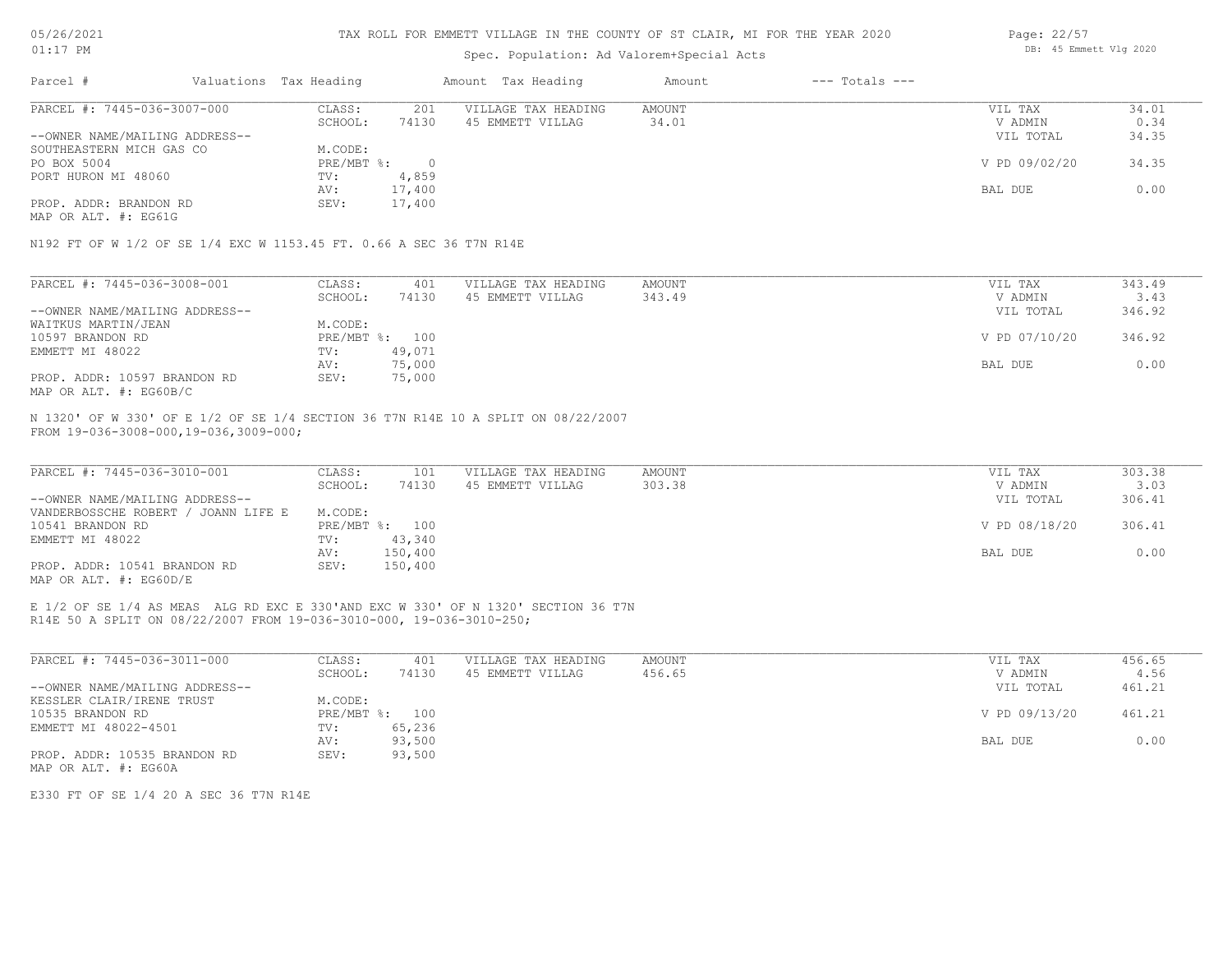# Spec. Population: Ad Valorem+Special Acts

|                                                                                             |                        |                |                | spec. Population: Ad valorem+special Acts                                                                                                                                                                                                                     |        |                    |               |        |
|---------------------------------------------------------------------------------------------|------------------------|----------------|----------------|---------------------------------------------------------------------------------------------------------------------------------------------------------------------------------------------------------------------------------------------------------------|--------|--------------------|---------------|--------|
| Parcel #                                                                                    | Valuations Tax Heading |                |                | Amount Tax Heading                                                                                                                                                                                                                                            | Amount | $---$ Totals $---$ |               |        |
| PARCEL #: 7445-036-4001-000                                                                 |                        | CLASS:         | 401            | VILLAGE TAX HEADING                                                                                                                                                                                                                                           | AMOUNT |                    | VIL TAX       | 190.14 |
|                                                                                             |                        | SCHOOL:        | 74130          | 45 EMMETT VILLAG                                                                                                                                                                                                                                              | 190.14 |                    | V ADMIN       | 1.90   |
| --OWNER NAME/MAILING ADDRESS--                                                              |                        |                |                |                                                                                                                                                                                                                                                               |        |                    | VIL TOTAL     | 192.04 |
| MULLALLY MARY ALICE                                                                         |                        | M.CODE:        |                |                                                                                                                                                                                                                                                               |        |                    |               |        |
| 2924 SHENANDOAH                                                                             |                        | PRE/MBT %:     | $\overline{0}$ |                                                                                                                                                                                                                                                               |        |                    | V PD 07/15/20 | 192.04 |
| ROYAL OAK MI 48073                                                                          |                        | TV:            | 27,163         |                                                                                                                                                                                                                                                               |        |                    |               |        |
|                                                                                             |                        | AV:            | 39,600         |                                                                                                                                                                                                                                                               |        |                    | BAL DUE       | 0.00   |
| PROP. ADDR: 10991 BRANDON RD                                                                |                        | SEV:           | 39,600         |                                                                                                                                                                                                                                                               |        |                    |               |        |
| MAP OR ALT. #: EG43/44                                                                      |                        |                |                |                                                                                                                                                                                                                                                               |        |                    |               |        |
| S2^18'43"W 50', TH N87^0'W 9', TH N2^18'43"E 50' TO BEG SECTION 36 T7N R14E<br>1.65 A       |                        |                |                | THE W 99' OF THE N 495' OF W 1/2 OF SW 1/4 & BEG S87^0'E 99' & S2^18'43"W 155.13'<br>FROM W 1/4 COR, TH S87^0'E 4.96', TH S1^31'4"W 291.45', TH N87^0'W 9', TH N2^18'43"E<br>291.37' & BEG S87^0'E 99' & S2^18'43"W 446.50' FROM W 1/4 COR, TH S87^0'E 9', TH |        |                    |               |        |
| PARCEL #: 7445-036-4002-000                                                                 |                        | CLASS:         | 401            | VILLAGE TAX HEADING                                                                                                                                                                                                                                           | AMOUNT |                    | VIL TAX       | 467.46 |
|                                                                                             |                        | SCHOOL:        | 74130          | 45 EMMETT VILLAG                                                                                                                                                                                                                                              | 467.46 |                    | V ADMIN       | 4.67   |
| --OWNER NAME/MAILING ADDRESS--                                                              |                        |                |                |                                                                                                                                                                                                                                                               |        |                    | VIL TOTAL     | 472.13 |
| COOK JOHN D.JR/LAURA M.                                                                     |                        | M.CODE:        |                |                                                                                                                                                                                                                                                               |        |                    |               |        |
| 10975 BRANDON RD                                                                            |                        |                | PRE/MBT %: 100 |                                                                                                                                                                                                                                                               |        |                    | V PD 09/14/20 | 472.13 |
| EMMETT MI 48022-4507                                                                        |                        | TV:            | 66,781         |                                                                                                                                                                                                                                                               |        |                    |               |        |
|                                                                                             |                        | AV:            | 83,500         |                                                                                                                                                                                                                                                               |        |                    | BAL DUE       | 0.00   |
| PROP. ADDR: 10975 BRANDON RD                                                                |                        | SEV:           |                |                                                                                                                                                                                                                                                               |        |                    |               |        |
| MAP OR ALT. #: EG42                                                                         |                        |                | 83,500         |                                                                                                                                                                                                                                                               |        |                    |               |        |
| S1^31'4"W 291.45', TH N87^0'W 9', TH N2^18'43"E 291.37' TO BEG SECTION 36<br>R14E<br>1.54 A |                        |                |                | BEG S89^19'25"E 99' FROM W 1/4 COR, TH S0^4'13"W 445' TH S89^19'25"E 157.74', TH<br>NO^4'13"E 158', TH N89^19'25"W 2.74', TH NO^4'13"E 287', TH N89^19'25"W 155' TO BEG<br>EXC BEG S87^0'E 99' & S2^18'43"W 155.13' FROM W 1/4 COR, TH S87^0'E 4.96', TH      | T7N    |                    |               |        |
| PARCEL #: 7445-036-4003-000                                                                 |                        | CLASS:         | 401            | VILLAGE TAX HEADING                                                                                                                                                                                                                                           | AMOUNT |                    | VIL TAX       | 419.25 |
|                                                                                             |                        | SCHOOL:        | 74130          | 45 EMMETT VILLAG                                                                                                                                                                                                                                              | 419.25 |                    | V ADMIN       | 4.19   |
| --OWNER NAME/MAILING ADDRESS--                                                              |                        |                |                |                                                                                                                                                                                                                                                               |        |                    | VIL TOTAL     | 423.44 |
| SEDEWAR SAMANTHA                                                                            |                        | M.CODE:        |                |                                                                                                                                                                                                                                                               |        |                    |               |        |
| 10965 BRANDON RD                                                                            |                        | PRE/MBT %: 100 |                |                                                                                                                                                                                                                                                               |        |                    | V PD 09/14/20 | 423.44 |
| EMMETT MI 48022-4507                                                                        |                        | TV:            | 59,893         |                                                                                                                                                                                                                                                               |        |                    |               |        |
|                                                                                             |                        | AV:            | 71,900         |                                                                                                                                                                                                                                                               |        |                    | BAL DUE       | 0.00   |
| PROP. ADDR: 10965 BRANDON RD                                                                |                        | SEV:           | 71,900         |                                                                                                                                                                                                                                                               |        |                    |               |        |
| MAP OR ALT. #: EG41                                                                         |                        |                |                |                                                                                                                                                                                                                                                               |        |                    |               |        |
| TH N 281.82'; TH W 2.74' TO POB .57 A SEC 36 T7N R14E                                       |                        |                |                | THE E 83.32 FT OF THE W 340.06 FT OF THE N 281.82 FT OF THE W 1/2 OF SW 1/4 & BEG<br>S89*19'25"E 254' FROM W 1/4 COR; TH S 287'; TH E 86.06'; TH N 5/18'; TH W 83.32';                                                                                        |        |                    |               |        |

Page: 23/57 DB: 45 Emmett Vlg 2020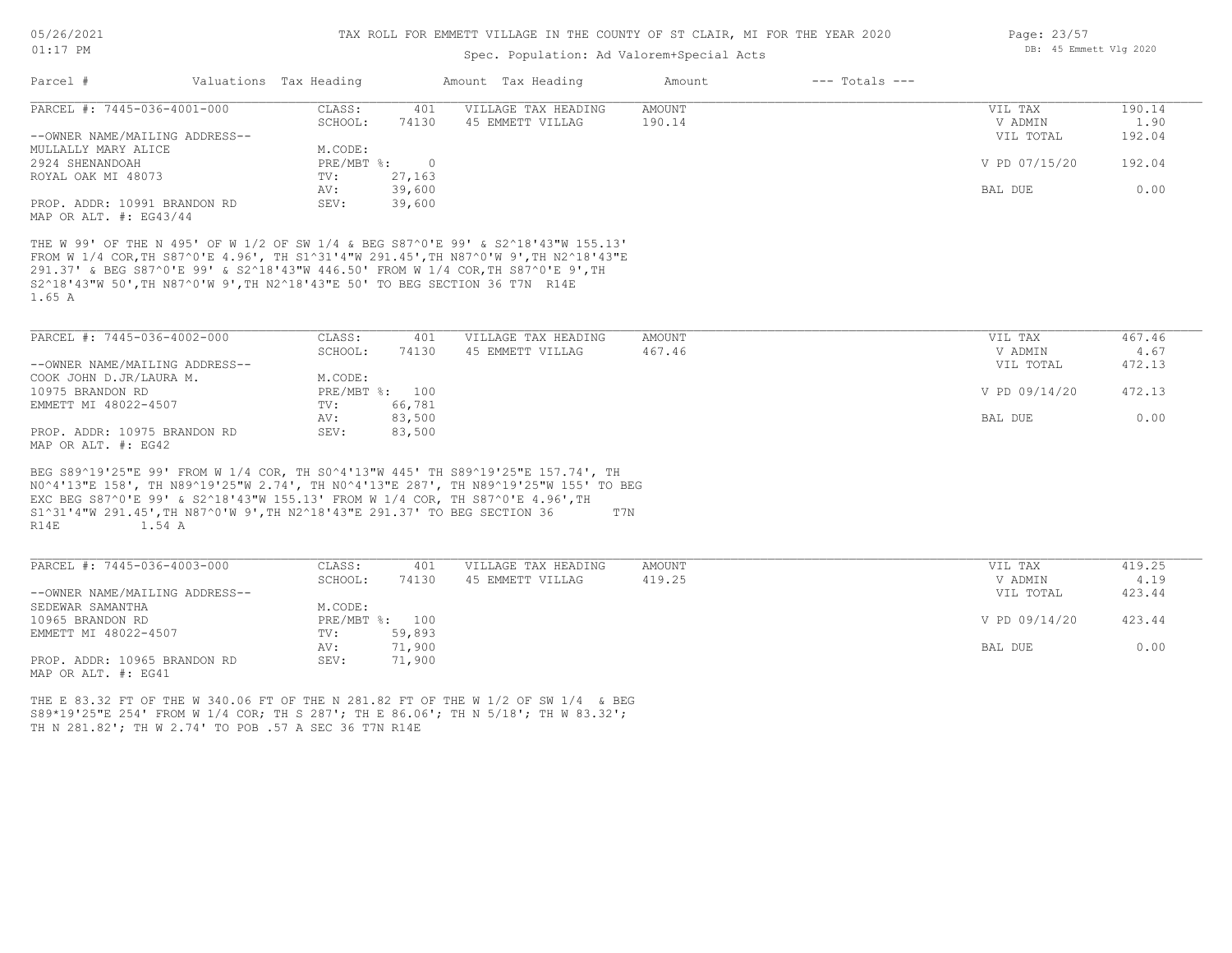### Spec. Population: Ad Valorem+Special Acts

| PARCEL #: 7445-036-4004-001<br>--OWNER NAME/MAILING ADDRESS--<br>PIERCE DENNIS R LIVING TRUST<br>10895 BRANDON RD<br>EMMETT MI 48022                                                                                                                                                                                                                                                                                                                                                             | CLASS:<br>401<br>74130<br>SCHOOL:<br>M.CODE: | VILLAGE TAX HEADING<br>45 EMMETT VILLAG |               |               |        |
|--------------------------------------------------------------------------------------------------------------------------------------------------------------------------------------------------------------------------------------------------------------------------------------------------------------------------------------------------------------------------------------------------------------------------------------------------------------------------------------------------|----------------------------------------------|-----------------------------------------|---------------|---------------|--------|
|                                                                                                                                                                                                                                                                                                                                                                                                                                                                                                  |                                              |                                         | <b>AMOUNT</b> | VIL TAX       | 641.62 |
|                                                                                                                                                                                                                                                                                                                                                                                                                                                                                                  |                                              |                                         | 641.62        | V ADMIN       | 6.41   |
|                                                                                                                                                                                                                                                                                                                                                                                                                                                                                                  |                                              |                                         |               | VIL TOTAL     | 648.03 |
|                                                                                                                                                                                                                                                                                                                                                                                                                                                                                                  |                                              |                                         |               |               |        |
|                                                                                                                                                                                                                                                                                                                                                                                                                                                                                                  | PRE/MBT %: 100                               |                                         |               | V PD 09/13/20 | 648.03 |
|                                                                                                                                                                                                                                                                                                                                                                                                                                                                                                  | 91,660<br>TV:                                |                                         |               |               |        |
|                                                                                                                                                                                                                                                                                                                                                                                                                                                                                                  | AV:<br>144,900                               |                                         |               | BAL DUE       | 0.00   |
| PROP. ADDR: 10895 BRANDON RD<br>MAP OR ALT. #: EG40A                                                                                                                                                                                                                                                                                                                                                                                                                                             | 144,900<br>SEV:                              |                                         |               |               |        |
| 19M 25S E 241.63', TH S 00D 14M 08S W 428.72', TH N 89D 19M 25S W 231.31', TH N 00D<br>19M 10S E 33.73', TH N 05D 14M 49S W 108.58', TH N 00D 14M 08S E 287' TO BEG<br>SECTION 36 T7N R14E 2.36A                                                                                                                                                                                                                                                                                                 |                                              |                                         |               |               |        |
| PARCEL #: 7445-036-4004-101                                                                                                                                                                                                                                                                                                                                                                                                                                                                      | CLASS:<br>401                                | VILLAGE TAX HEADING                     | <b>AMOUNT</b> | VIL TAX       | 521.68 |
|                                                                                                                                                                                                                                                                                                                                                                                                                                                                                                  | SCHOOL:<br>74130                             | 45 EMMETT VILLAG                        | 521.68        | V ADMIN       | 5.21   |
| --OWNER NAME/MAILING ADDRESS--                                                                                                                                                                                                                                                                                                                                                                                                                                                                   |                                              |                                         |               | VIL TOTAL     | 526.89 |
| PIERCE PATRICK/NANCY                                                                                                                                                                                                                                                                                                                                                                                                                                                                             | M.CODE:                                      |                                         |               |               |        |
| 10951 BRANDON RD                                                                                                                                                                                                                                                                                                                                                                                                                                                                                 | PRE/MBT %: 100                               |                                         |               | V PD 09/14/20 | 526.89 |
| EMMETT MI 48022                                                                                                                                                                                                                                                                                                                                                                                                                                                                                  | 74,526<br>TV:                                |                                         |               |               |        |
|                                                                                                                                                                                                                                                                                                                                                                                                                                                                                                  |                                              |                                         |               | BAL DUE       | 0.00   |
|                                                                                                                                                                                                                                                                                                                                                                                                                                                                                                  | 106,600<br>AV:                               |                                         |               |               |        |
|                                                                                                                                                                                                                                                                                                                                                                                                                                                                                                  | 106,600<br>SEV:                              |                                         |               |               |        |
| PROP. ADDR: 10951 BRANDON RD<br>MAP OR ALT. #: EG40A<br>SPLIT/COMBINED ON 02/19/2020 FROM 45-036-4004-000, 45-036-4004-100,<br>$45-036-4004-200$ , $45-864-0007-000$ , $45-864-0007-200$ , $45-864-0008-000$ ,<br>45-864-0008-200, 45-864-0008-400; BEG S 89D 19M 25S E 341' FROM W 1/4 COR, TH S 89D<br>19M 25S E 200', TH S 00D 12M 35S W 395', TH N 89D 19M 25S W 283.30', TH N 00D 04M<br>13S E 108', TH S 89D 19M 25S E 83.56', TH N 00D 12M 35S E 287' TO BEG SECTION 36<br>T7N R14E 2.02A |                                              |                                         |               |               |        |

|                                | SCHOOL:      | 74130   | 45 EMMETT VILLAG | 620.60 | V ADMIN       | 6.20   |
|--------------------------------|--------------|---------|------------------|--------|---------------|--------|
| --OWNER NAME/MAILING ADDRESS-- |              |         |                  |        | VIL TOTAL     | 626.80 |
| PIERCE RICHARD/ELIZABETH       | M.CODE:      |         |                  |        |               |        |
| 10925 BRANDON RD               | $PRE/MBT$ %: | 100     |                  |        | V PD 09/15/20 | 626.80 |
| EMMETT MI 48022                | TV:          | 88,658  |                  |        |               |        |
|                                | AV:          | 127,900 |                  |        | BAL DUE       | 0.00   |
| PROP. ADDR: 10925 BRANDON RD   | SEV:         | 127,900 |                  |        |               |        |
| MAP OR ALT. #: EG40A           |              |         |                  |        |               |        |

25S W 185.20', TH N 00D 12M 35S E 395' TO BEG SECITON 36 T7N R14E 1.60A 19M 25S E 175', TH S 00D 14M 08S W 287', TH S 05D 14M 49S E 108.58', TH N 89D 19M 45-864-0008-200, 45-864-0008-400; BEG S 89D 19M 25S E 541' FROM W 1/4 COR, TH S 89D 45-036-4004-200, 45-864-0007-000, 45-864-0007-200, 45-864-0008-000, SPLIT/COMBINED ON 02/19/2020 FROM 45-036-4004-000, 45-036-4004-100,

Page: 24/57 DB: 45 Emmett Vlg 2020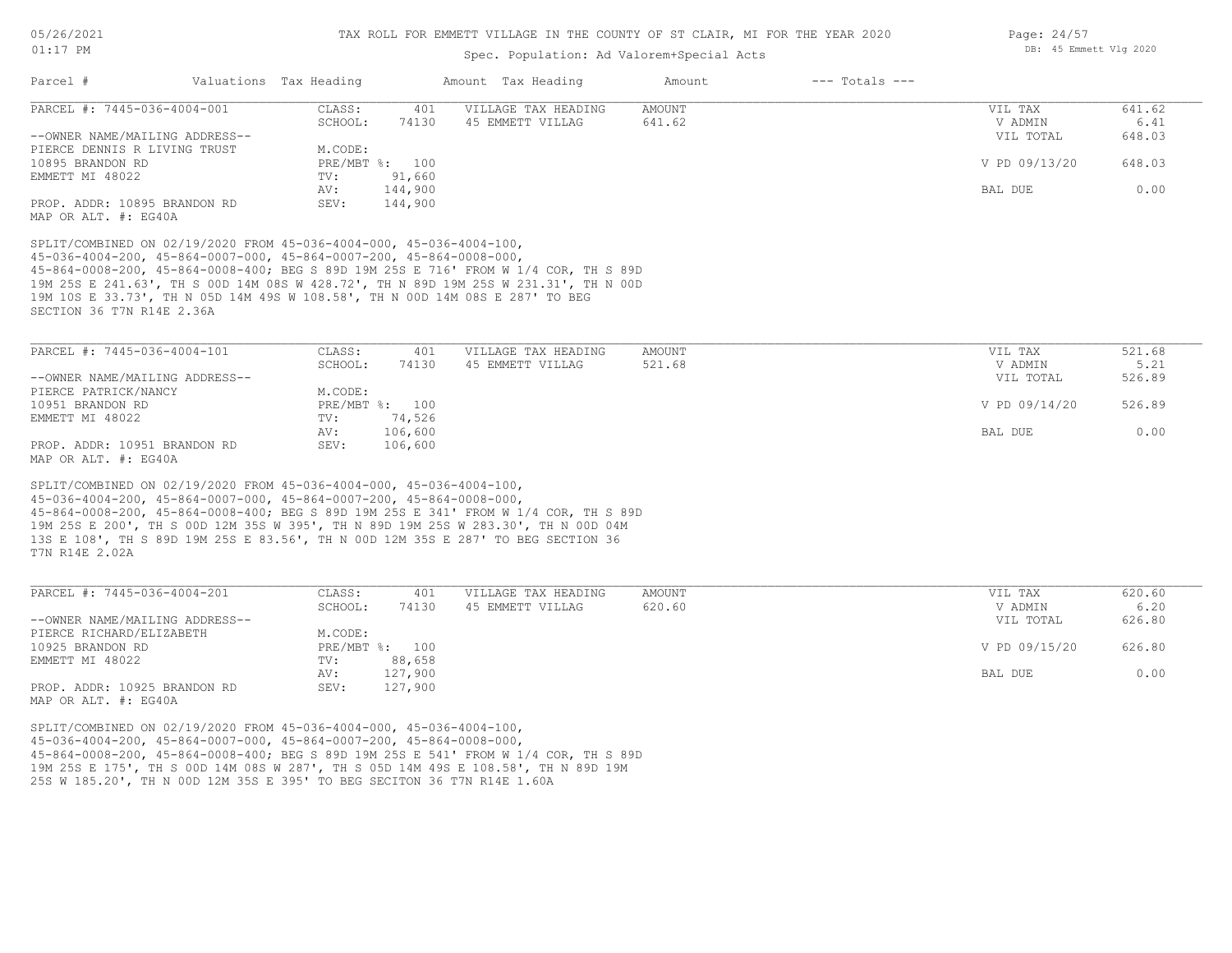| 5/26/2021 |  |
|-----------|--|
|           |  |

### Spec. Population: Ad Valorem+Special Acts

| Page: 25/57 |                        |  |
|-------------|------------------------|--|
|             | DB: 45 Emmett Vlg 2020 |  |

| Parcel #                       | Valuations Tax Heading |        | Amount Tax Heading  | Amount | $---$ Totals $---$ |           |        |
|--------------------------------|------------------------|--------|---------------------|--------|--------------------|-----------|--------|
| PARCEL #: 7445-036-4005-000    | CLASS:                 | 401    | VILLAGE TAX HEADING | AMOUNT |                    | VIL TAX   | 336.71 |
|                                | SCHOOL:                | 74130  | 45 EMMETT VILLAG    | 336.71 |                    | V ADMIN   | 3.36   |
| --OWNER NAME/MAILING ADDRESS-- |                        |        |                     |        |                    | VIL TOTAL | 340.07 |
| SPENCER BETH                   | M.CODE:                |        |                     |        |                    |           |        |
| 3241 MAIN ST                   | PRE/MBT %: 100         |        |                     |        |                    | BAL DUE   | 340.07 |
| EMMETT MI 48022                | TV:                    | 48,102 |                     |        |                    |           |        |
|                                | AV:                    | 59,900 |                     |        |                    |           |        |
| PROP. ADDR: 3241 MAIN ST       | SEV:                   | 59,900 |                     |        |                    |           |        |

MAP OR ALT. #: EG37

THE N 176 FT OF THE E 363 FT OF THE W 1/2 OF SW 1/4 1.33 A SEC 36 T7N R14E

| PARCEL #: 7445-036-4006-000    | CLASS:  | 401            | VILLAGE TAX HEADING | AMOUNT | VIL TAX   | 227.72 |
|--------------------------------|---------|----------------|---------------------|--------|-----------|--------|
|                                | SCHOOL: | 74130          | 45 EMMETT VILLAG    | 227.72 | V ADMIN   | 2.27   |
| --OWNER NAME/MAILING ADDRESS-- |         |                |                     |        | VIL TOTAL | 229.99 |
| BULAR STEVEN/MAUREEN           | M.CODE: |                |                     |        |           |        |
| 3235 MAIN ST                   |         | PRE/MBT %: 100 |                     |        | BAL DUE   | 229.99 |
| EMMETT MI 48022                | TV:     | 32,532         |                     |        |           |        |
|                                | AV:     | 49,700         |                     |        |           |        |
| PROP. ADDR: 3235 MAIN ST       | SEV:    | 49,700         |                     |        |           |        |
| MAP OR ALT. #: EG38            |         |                |                     |        |           |        |

T7N R14E THE S 111 FT OF THE N 287 FT OF THE E 363 FT OF THE W 1/2 OF SW 1/4 0.92 A SEC 36

| PARCEL #: 7445-036-4007-000    | CLASS:  | 401            | VILLAGE TAX HEADING | AMOUNT | VIL TAX   | 214.32 |
|--------------------------------|---------|----------------|---------------------|--------|-----------|--------|
|                                | SCHOOL: | 74130          | 45 EMMETT VILLAG    | 214.32 | V ADMIN   | 2.14   |
| --OWNER NAME/MAILING ADDRESS-- |         |                |                     |        | VIL TOTAL | 216.46 |
| MCCLELLAND WILLIAM/PATRICK     | M.CODE: |                |                     |        |           |        |
| 3227 MAIN ST                   |         | PRE/MBT %: 100 |                     |        | BAL DUE   | 216.46 |
| EMMETT MI 48022-4520           | TV:     | 30,618         |                     |        |           |        |
|                                | AV:     | 49,600         |                     |        |           |        |
| PROP. ADDR: 3227 MAIN ST       | SEV:    | 49,600         |                     |        |           |        |
| MAP OR ALT. #: EG39            |         |                |                     |        |           |        |

R14E THE S 127 FT OF THE N 414 FT OF THE E 363 FT OF W 1/2 OF SW 1/4 1.05 A SEC 36 T7N

| PARCEL #: 7445-036-4008-001    | CLASS:     | 402   | VILLAGE TAX HEADING | AMOUNT | VIL TAX       | 47.71 |
|--------------------------------|------------|-------|---------------------|--------|---------------|-------|
|                                | SCHOOL:    | 74130 | 45 EMMETT VILLAG    | 47.71  | V ADMIN       | 0.47  |
| --OWNER NAME/MAILING ADDRESS-- |            |       |                     |        | VIL TOTAL     | 48.18 |
| VERNIER PATRICK/DOROTHY        | M.CODE:    |       |                     |        |               |       |
| PO BOX 24                      | PRE/MBT %: | 100   |                     |        | V PD 09/03/20 | 48.18 |
| EMMETT MI 48022                | TV:        | 6,817 |                     |        |               |       |
|                                | AV:        | 1,100 |                     |        | BAL DUE       | 0.00  |
| PROP. ADDR: 3219 MAIN ST       | SEV:       | ,100  |                     |        |               |       |
| $\frac{1}{2}$                  |            |       |                     |        |               |       |

MAP OR ALT. #: EG45B/A

SPLIT ON 11/08/2007 FROM 19-036-4008-000, 19-036-4009-000; N OF WALTER CHILLSON' ADDITION TO VILLAGE OF EMMETT SECTION 36 T7N R14E 1.00 A S 132' OF E 264' & 363' EXC N 414' & EXC 132' OF THAT PART OF W 1/2 OF SW 1/4 LYING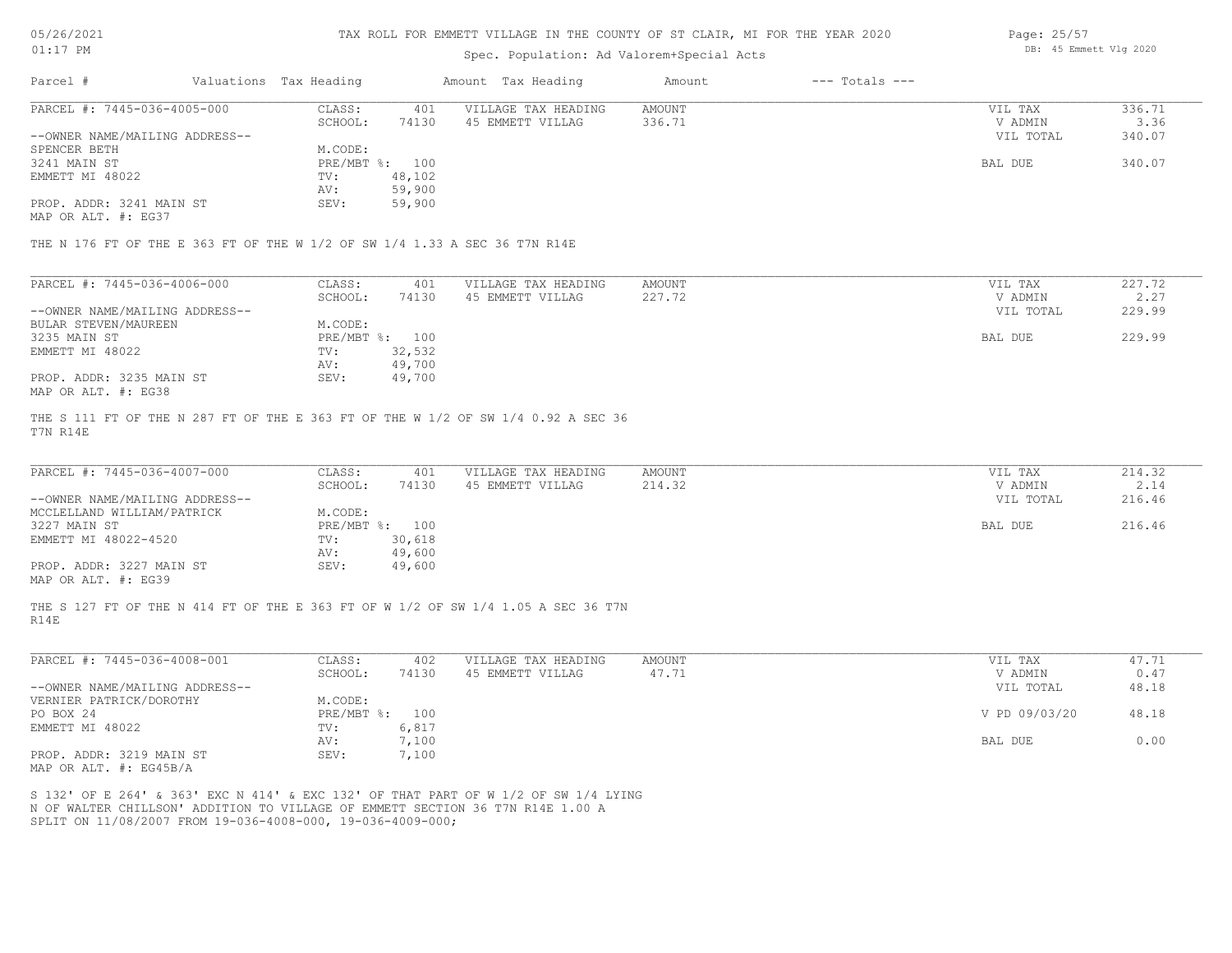| 05/26/2021 |    |
|------------|----|
| 01:17      | PМ |

## Spec. Population: Ad Valorem+Special Acts

| Parcel #                                                                                                                                                                                                                                                                                               | Valuations Tax Heading |                   |                    | Amount Tax Heading                      | Amount                | $---$ Totals $---$ |                    |              |
|--------------------------------------------------------------------------------------------------------------------------------------------------------------------------------------------------------------------------------------------------------------------------------------------------------|------------------------|-------------------|--------------------|-----------------------------------------|-----------------------|--------------------|--------------------|--------------|
| PARCEL #: 7445-036-4010-000                                                                                                                                                                                                                                                                            |                        | CLASS:<br>SCHOOL: | 708<br>74130       | VILLAGE TAX HEADING<br>45 EMMETT VILLAG | <b>AMOUNT</b><br>0.00 |                    | VIL TAX<br>V ADMIN | 0.00<br>0.00 |
| --OWNER NAME/MAILING ADDRESS--<br>MOONEY REAL ESTATE HOLDINGS NON PRO                                                                                                                                                                                                                                  |                        | M.CODE:           |                    |                                         |                       |                    | VIL TOTAL          | 0.00         |
| 12 STATE STREET                                                                                                                                                                                                                                                                                        |                        | PRE/MBT %:        | $\circ$            |                                         |                       |                    | BAL DUE            | 0.00         |
| DETROIT MI 48226                                                                                                                                                                                                                                                                                       |                        | TV:               | $\circ$            |                                         |                       |                    |                    |              |
|                                                                                                                                                                                                                                                                                                        |                        | AV:               | $\circ$            |                                         |                       |                    |                    |              |
| PROP. ADDR: 10817 BRANDON RD<br>MAP OR ALT. #: EG28A                                                                                                                                                                                                                                                   |                        | SEV:              | $\circ$            |                                         |                       |                    |                    |              |
| W393 FT OF N 280 FT OF E 1/2 OF SW 1/4 & BEG N 87 DEG 5 MIN W 334.5 FT & S 2 DEG 30<br>MIN W 178 FT FROM INT 1/4 COR, TH N 87 DEG 5 MIN W 618 FT, TH S 2 DEG 30 MIN W<br>232.6', TH S875'E 618', TH N230'E 232.6' TO BEG & E 150' OF W 543' OF N 178' OF E 1/2<br>OF SW 1/4 SECTION 36 T7N R14E 5.94 A |                        |                   |                    |                                         |                       |                    |                    |              |
| PARCEL #: 7445-036-4010-100                                                                                                                                                                                                                                                                            |                        | CLASS:            | 703                | VILLAGE TAX HEADING                     | AMOUNT                |                    | VIL TAX            | 0.00         |
|                                                                                                                                                                                                                                                                                                        |                        | SCHOOL:           | 74130              | 45 EMMETT VILLAG                        | 0.00                  |                    | V ADMIN            | 0.00         |
| --OWNER NAME/MAILING ADDRESS--                                                                                                                                                                                                                                                                         |                        |                   |                    |                                         |                       |                    | VIL TOTAL          | 0.00         |
|                                                                                                                                                                                                                                                                                                        |                        |                   |                    |                                         |                       |                    |                    |              |
| VILLAGE OF EMMETT                                                                                                                                                                                                                                                                                      |                        | M.CODE:           |                    |                                         |                       |                    |                    |              |
| P.O. BOX 127                                                                                                                                                                                                                                                                                           |                        | $PRE/MBT$ $\div$  | $\circ$            |                                         |                       |                    | BAL DUE            | 0.00         |
| EMMETT MI 48022                                                                                                                                                                                                                                                                                        | AV:                    | TV:               | $\circ$<br>$\circ$ |                                         |                       |                    |                    |              |
| PROP. ADDR: MAIN ST                                                                                                                                                                                                                                                                                    |                        | SEV:              | $\circ$            |                                         |                       |                    |                    |              |
| MAP OR ALT. #: EG28B                                                                                                                                                                                                                                                                                   |                        |                   |                    |                                         |                       |                    |                    |              |
| $.00\,$ A                                                                                                                                                                                                                                                                                              |                        |                   |                    |                                         |                       |                    |                    |              |
| PARCEL #: 7445-036-4011-000                                                                                                                                                                                                                                                                            |                        | CLASS:            | 401                | VILLAGE TAX HEADING                     | AMOUNT                |                    | VIL TAX            | 295.96       |
|                                                                                                                                                                                                                                                                                                        |                        | SCHOOL:           | 74130              | 45 EMMETT VILLAG                        | 295.96                |                    | V ADMIN            | 2.95         |
| --OWNER NAME/MAILING ADDRESS--                                                                                                                                                                                                                                                                         |                        |                   |                    |                                         |                       |                    | VIL TOTAL          | 298.91       |
| PIERCE KATHLEEN LIFE LEASE                                                                                                                                                                                                                                                                             |                        | M.CODE:           |                    |                                         |                       |                    |                    |              |
| 3224 MAIN ST                                                                                                                                                                                                                                                                                           |                        | PRE/MBT %: 100    |                    |                                         |                       |                    | V PD 08/10/20      | 298.91       |
| EMMETT MI 48022-4519                                                                                                                                                                                                                                                                                   |                        | TV:               | 42,281             |                                         |                       |                    |                    |              |
|                                                                                                                                                                                                                                                                                                        |                        | AV:               | 67,700             |                                         |                       |                    | BAL DUE            | 0.00         |
| PROP. ADDR: 3224 MAIN ST<br>MAP OR ALT. #: EG27C                                                                                                                                                                                                                                                       |                        | SEV:              | 67,700             |                                         |                       |                    |                    |              |
| N394.70 FT OF W 390 FT OF E 1/2 OF SW 1/4 EXC N 280 FT THEREOF. 1 A SEC 36 T7N R14E                                                                                                                                                                                                                    |                        |                   |                    |                                         |                       |                    |                    |              |
| PARCEL #: 7445-036-4012-000                                                                                                                                                                                                                                                                            |                        | CLASS:            | 401                | VILLAGE TAX HEADING                     | AMOUNT                |                    | VIL TAX            | 309.00       |
|                                                                                                                                                                                                                                                                                                        |                        | SCHOOL:           | 74130              | 45 EMMETT VILLAG                        | 309.00                |                    | V ADMIN            | 3.09         |
| --OWNER NAME/MAILING ADDRESS--                                                                                                                                                                                                                                                                         |                        |                   |                    |                                         |                       |                    | VIL TOTAL          | 312.09       |
| DONNELLON G JAMES JR                                                                                                                                                                                                                                                                                   |                        | M.CODE:           |                    |                                         |                       |                    |                    |              |
| 3218 MAIN ST                                                                                                                                                                                                                                                                                           |                        | PRE/MBT %: 100    |                    |                                         |                       |                    | V PD 09/08/20      | 312.09       |
| EMMETT MI 48022-4519                                                                                                                                                                                                                                                                                   |                        | TV:               | 44,143             |                                         |                       |                    |                    |              |
|                                                                                                                                                                                                                                                                                                        |                        | AV:               | 67,400             |                                         |                       |                    | BAL DUE            | 0.00         |
| PROP. ADDR: 3218 MAIN ST                                                                                                                                                                                                                                                                               |                        | SEV:              | 67,400             |                                         |                       |                    |                    |              |
| MAP OR ALT. #: EG29                                                                                                                                                                                                                                                                                    |                        |                   |                    |                                         |                       |                    |                    |              |
| THE S 111 FT OF THE N 505.7 FT OF THE W 356.15 FT OF ALL THAT PART OF E 1/2 OF SW<br>$1/4$ LYING N OF GTRR R/W. .91 A SEC 36 T7N R14E                                                                                                                                                                  |                        |                   |                    |                                         |                       |                    |                    |              |

Page: 26/57 DB: 45 Emmett Vlg 2020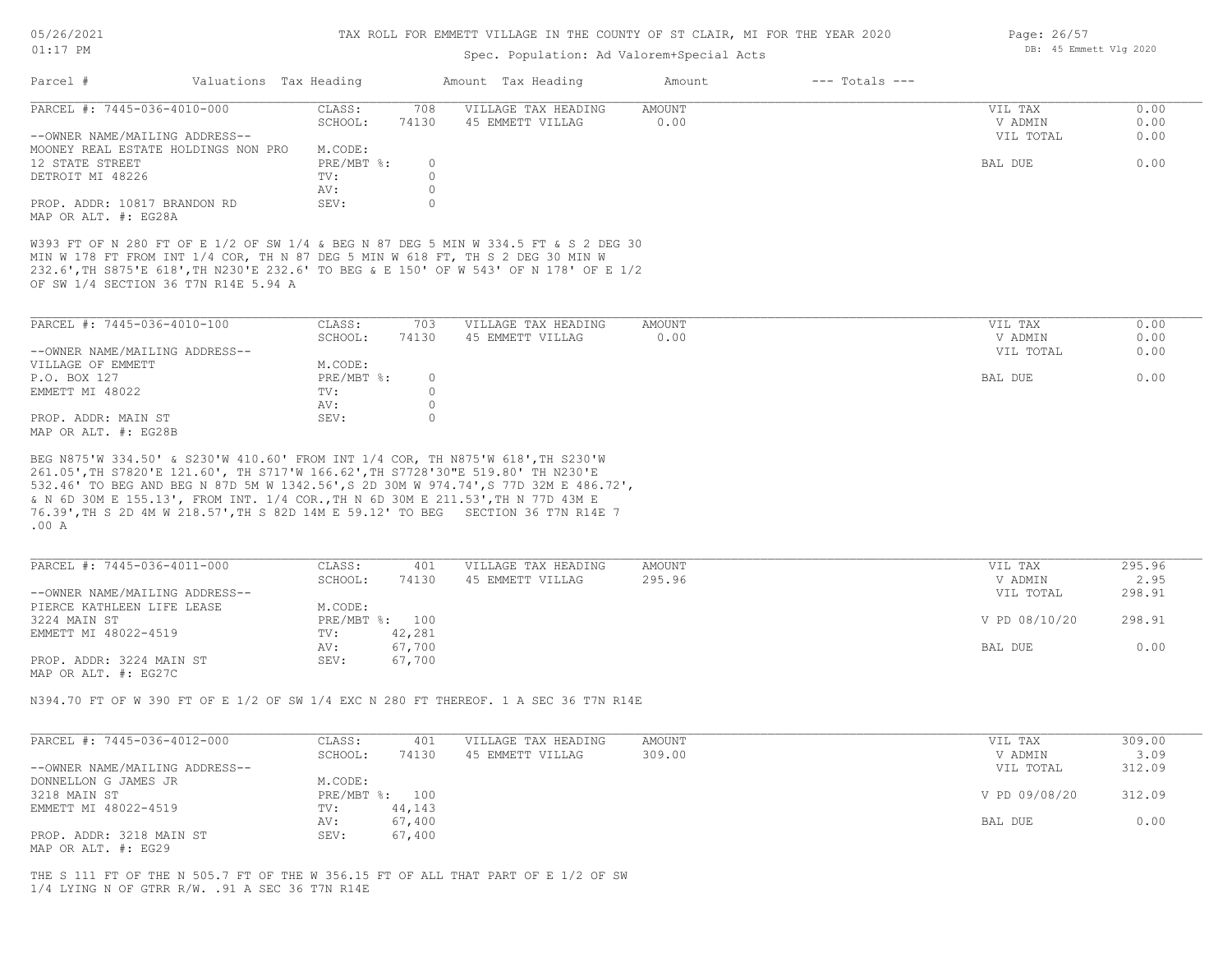## Spec. Population: Ad Valorem+Special Acts

| Parcel #                        | Valuations Tax Heading |        | Amount Tax Heading  | Amount | $---$ Totals $---$ |               |        |
|---------------------------------|------------------------|--------|---------------------|--------|--------------------|---------------|--------|
| PARCEL #: 7445-036-4013-000     | CLASS:                 | 401    | VILLAGE TAX HEADING | AMOUNT |                    | VIL TAX       | 242.47 |
|                                 | SCHOOL:                | 74130  | 45 EMMETT VILLAG    | 242.47 |                    | V ADMIN       | 2.42   |
| --OWNER NAME/MAILING ADDRESS--  |                        |        |                     |        |                    | VIL TOTAL     | 244.89 |
| ZUKOWSKI ASHLEY M/ LONG JACOB G | M.CODE:                |        |                     |        |                    |               |        |
| 3208 MAIN ST                    | PRE/MBT %: 100         |        |                     |        |                    | V PD 09/14/20 | 244.89 |
| EMMETT MI 48022                 | TV:                    | 34,639 |                     |        |                    |               |        |
|                                 | AV:                    | 38,000 |                     |        |                    | BAL DUE       | 0.00   |
| PROP. ADDR: 3208 MAIN ST        | SEV:                   | 38,000 |                     |        |                    |               |        |
| MAP OR ALT. #: EG30             |                        |        |                     |        |                    |               |        |

R14E 76D 35M W 363.5' TO M-19, TH N 2D 30M E 100' TO THE PLACE OF BEG. 1.12 A SEC 36 T7N WITH E & W 1/4 LINE OF SEC 36, TH S 88D 18M E 356.15', TH S 2D 17M W 173.7', TH N BEG AT A PTE WHICH LIES S 2D 30M W 505.7' FROM THE INT/SEC OF THE E LINE OF M-19

| PARCEL #: 7445-036-4014-000    | CLASS:     | 201      | VILLAGE TAX HEADING | AMOUNT | VIL TAX       | 97.81 |
|--------------------------------|------------|----------|---------------------|--------|---------------|-------|
|                                | SCHOOL:    | 74130    | 45 EMMETT VILLAG    | 97.81  | V ADMIN       | 0.97  |
| --OWNER NAME/MAILING ADDRESS-- |            |          |                     |        | VIL TOTAL     | 98.78 |
| MALLOY WILLIAM                 | M.CODE:    |          |                     |        |               |       |
| 14950 SULLIVAN RD              | PRE/MBT %: | $\Omega$ |                     |        | V PD 09/10/20 | 98.78 |
| CAPAC MI 48014                 | TV:        | 13,973   |                     |        |               |       |
|                                | AV:        | 24,100   |                     |        | BAL DUE       | 0.00  |
| PROP. ADDR: 3206 MAIN ST       | SEV:       | 24,100   |                     |        |               |       |
| MAP OR ALT. #: EG31            |            |          |                     |        |               |       |

35 MIN W 190 FT, TH N 2 DEG 30 MIN E 100 FT TO PLACE OF BEG. .42 A SEC 36 T7N R14E LINE OF SEC 36, TH S 76 DEG 35 MIN E 190 FT, TH S 2 DEG 30 MIN W 100 FT TH N 76 DEG BEG AT A PTE ON THE E LINE OF M-19, S 2 DEG 30 MIN W 605.7 FT FROM THE E & W 1/4

| PARCEL #: 7445-036-4015-000    | CLASS:  | 401            | VILLAGE TAX HEADING | AMOUNT | VIL TAX       | 429.38 |
|--------------------------------|---------|----------------|---------------------|--------|---------------|--------|
|                                | SCHOOL: | 74130          | 45 EMMETT VILLAG    | 429.38 | V ADMIN       | 4.29   |
| --OWNER NAME/MAILING ADDRESS-- |         |                |                     |        | VIL TOTAL     | 433.67 |
| MORAN ROBERT/PATRICIA          | M.CODE: |                |                     |        |               |        |
| 3188 MAIN ST                   |         | PRE/MBT %: 100 |                     |        | V PD 09/03/20 | 433.67 |
| EMMETT MI 48022                | TV:     | 61,341         |                     |        |               |        |
|                                | AV:     | 80,000         |                     |        | BAL DUE       | 0.00   |
| PROP. ADDR: 3188 MAIN ST       | SEV:    | 80,000         |                     |        |               |        |
| MAP OR ALT. #: EG32            |         |                |                     |        |               |        |

OF BEG. 1.4 A SEC 36 T7N R14E FT TH N 81 DEG 30 MIN W 156.3 FT TO M-19, TH N 2 DEG 30 MIN E 142.6 FT TO THE PLACE S 76 DEG 35 MIN E 213.6 FT, TH S 2 DEG 4 MIN W 162.6 FT, TH S 89 DEG 18 MIN W 243.1 & W 1/4 LINE OF SEC 36, TH S 76 DEG 35 MIN E 190 FT, TH N 2 DEG 30 MIN E 100 FT, TH BEG AT A PTE ON THE E LINE OF M-19 WHICH LIES S 2 DEG 30 MIN W 705.7 FT FROM THE E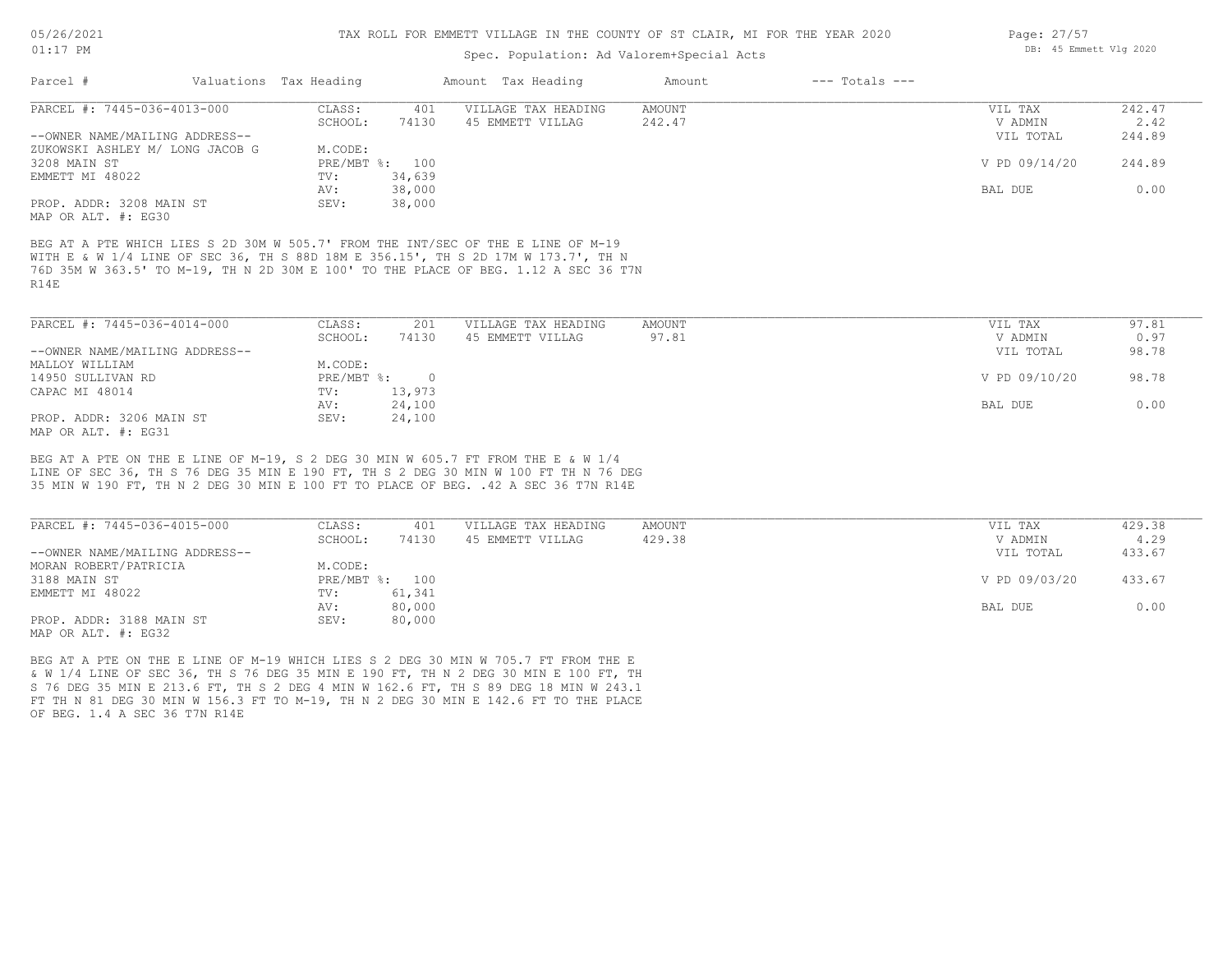### Spec. Population: Ad Valorem+Special Acts

| Parcel #                       | Valuations Tax Heading |        | Amount Tax Heading  | Amount | $---$ Totals $---$ |               |        |
|--------------------------------|------------------------|--------|---------------------|--------|--------------------|---------------|--------|
| PARCEL #: 7445-036-4016-000    | CLASS:                 | 201    | VILLAGE TAX HEADING | AMOUNT |                    | VIL TAX       | 208.41 |
|                                | SCHOOL:                | 74130  | 45 EMMETT VILLAG    | 208.41 |                    | V ADMIN       | 2.08   |
| --OWNER NAME/MAILING ADDRESS-- |                        |        |                     |        |                    | VIL TOTAL     | 210.49 |
| KRAUSS JAMES L/SAIMA L         | M.CODE:                |        |                     |        |                    |               |        |
| 11665 DUNN RD                  | $PRE/MBT$ %:           |        |                     |        |                    | V PD 07/28/20 | 210.49 |
| MEMPHIS MI 48041               | TV:                    | 29,774 |                     |        |                    |               |        |
|                                | AV:                    | 32,400 |                     |        |                    | BAL DUE       | 0.00   |
| PROP. ADDR: 10842 MARY ST      | SEV:                   | 32,400 |                     |        |                    |               |        |
| MAP OR ALT. #: EG33            |                        |        |                     |        |                    |               |        |

R14E W 131.5 FT TO M-19, TH N 2 DEG 30 MIN E 132 FT TO PLACE OF BEG. .45 A SEC 36 T7N LINE, TH S 81 DEG 30 MIN E 156.3 FT, TH S 6 DEG 59 MIN W 148 FT, TH N 77 DEG 30 MIN BEG AT A PTE ON E LINE OF M-19 WHICH LIES S 2 DEG 30 MIN W 849.28 FT FROM E & W 1/4

| PARCEL #: 7445-036-4017-000    | CLASS:     | 705   | VILLAGE TAX HEADING | AMOUNT | VIL TAX<br>0.00   |
|--------------------------------|------------|-------|---------------------|--------|-------------------|
|                                | SCHOOL:    | 74130 | 45 EMMETT VILLAG    | 0.00   | 0.00<br>V ADMIN   |
| --OWNER NAME/MAILING ADDRESS-- |            |       |                     |        | 0.00<br>VIL TOTAL |
| EMMETT LION'S CLUB INC         | M.CODE:    |       |                     |        |                   |
| 3481 COGLEY RD                 | PRE/MBT %: |       |                     |        | 0.00<br>BAL DUE   |
| AVOCA MI 48006                 | TV:        |       |                     |        |                   |
|                                | AV:        |       |                     |        |                   |
| PROP. ADDR: MARY ST            | SEV:       |       |                     |        |                   |
| MAP OR ALT. #: EG34            |            |       |                     |        |                   |

N 77 DEG 30 MIN W 126 FT TO THE PLACE OF BEG. .46 A SEC 36 T7N R14E 6 DEG 59 MIN E 148 FT, TH N 89 DEG 18 MIN E 133 FT, TH S 14 DEG 15 MIN W 170 FT TH 30 MIN W 981.28 FT TH S 77 DEG 33 MIN E 131.5 FT TO PLACE OF BEG OF THIS DESC, TH N FROM THE INT/SEC OF THE E LINE OF M-19 WITH THE E & W 1/4 LINE OF SEC 36, S 2 DEG

| PARCEL #: 7445-036-4018-000    | CLASS:       | 401    | VILLAGE TAX HEADING | AMOUNT | VIL TAX       | 59.02 |
|--------------------------------|--------------|--------|---------------------|--------|---------------|-------|
|                                | SCHOOL:      | 74130  | 45 EMMETT VILLAG    | 59.02  | V ADMIN       | 0.59  |
| --OWNER NAME/MAILING ADDRESS-- |              |        |                     |        | VIL TOTAL     | 59.61 |
| BOYER MICHAEL                  | M.CODE:      |        |                     |        |               |       |
| MAPLE STREET STATION           | $PRE/MBT$ %: |        |                     |        | V PD 09/14/20 | 59.61 |
| PO BOX 4385                    | TV:          | 8,432  |                     |        |               |       |
| DEARBORN MI 48126              | AV:          | 13,600 |                     |        | BAL DUE       | 0.00  |
|                                | SEV:         | 13,600 |                     |        |               |       |
| PROP. ADDR: MARY ST            |              |        |                     |        |               |       |

MAP OR ALT. #: EG35

FT TO THE PLACE OF BEG. . 49 A SEC 36 T7N R14E TH N 82 DEG 14 MIN W 15 FT, TH S 6 DEG 30 MIN W 148 FT TH N 77 DEG 30 MIN W 121.65 TH N 14 DEG 15 MIN E 170 FT TH N 89 DEG 18 MIN E 110 FT TH S 2 DEG 4 MIN W 55.6 FT, 30 MIN W 981.28 FT, TH S 77 DEG 30 MIN E 257.5 FT TO THE PLACE OF BEG OF THIS DESC, FROM THE INT-SEC OF THE E LINE OF M-19 WITH THE E & W 1/4 LINE OF SEC 36, S 2 DEG

Page: 28/57 DB: 45 Emmett Vlg 2020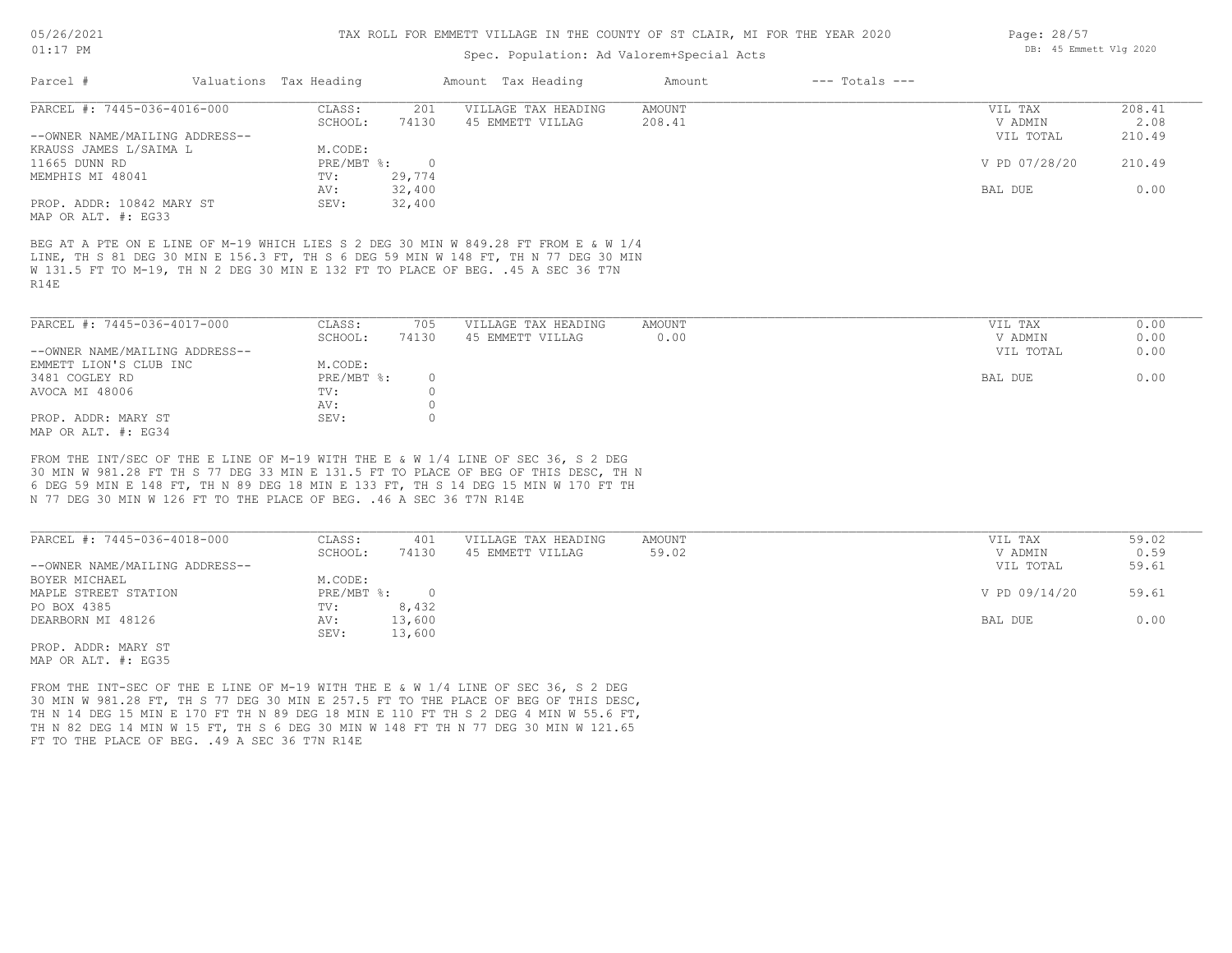#### TAX ROLL FOR EMMETT VILLAGE IN THE COUNTY OF ST CLAIR, MI FOR THE YEAR 2020

### Spec. Population: Ad Valorem+Special Acts

| Parcel #                       | Valuations Tax Heading |        | Amount Tax Heading  | Amount | $---$ Totals $---$ |               |        |
|--------------------------------|------------------------|--------|---------------------|--------|--------------------|---------------|--------|
| PARCEL #: 7445-036-4019-001    | CLASS:                 | 401    | VILLAGE TAX HEADING | AMOUNT |                    | VIL TAX       | 186.60 |
|                                | SCHOOL:                | 74130  | 45 EMMETT VILLAG    | 186.60 |                    | V ADMIN       | 1.86   |
| --OWNER NAME/MAILING ADDRESS-- |                        |        |                     |        |                    | VIL TOTAL     | 188.46 |
| VIVANO MARY                    | M.CODE:                |        |                     |        |                    |               |        |
| 28 GRATIOT AVE                 | $PRE/MBT$ %:           |        |                     |        |                    | V PD 09/14/20 | 188.46 |
| MARYSVILLE MI 48040            | TV:                    | 26,658 |                     |        |                    |               |        |
|                                | AV:                    | 37,300 |                     |        |                    | BAL DUE       | 0.00   |
| PROP. ADDR: 10808 MARY ST      | SEV:                   | 37,300 |                     |        |                    |               |        |
|                                |                        |        |                     |        |                    |               |        |

MAP OR ALT. #: EG36

74.81' TO THE BEG. 0.26 A SEC 36 T7N R14E N 6D 46M 1S E 148.98', TH S 82D 14M E 73.73', TH S 6D 30M W 155.13',TH N 77D 32M W N 87D 5M W 1342.56',S 2D 30M W 974.74', & S 77D 32M E 411.91',FROM INT. 1/4 COR.,TH

| PARCEL #: 7445-036-4021-000    | CLASS:  | 401            | VILLAGE TAX HEADING | AMOUNT | VIL TAX       | 106.56 |
|--------------------------------|---------|----------------|---------------------|--------|---------------|--------|
|                                | SCHOOL: | 74130          | 45 EMMETT VILLAG    | 106.56 | V ADMIN       | 1.06   |
| --OWNER NAME/MAILING ADDRESS-- |         |                |                     |        | VIL TOTAL     | 107.62 |
| WOOLMAN DAVID T                | M.CODE: |                |                     |        |               |        |
| 10807 BRANDON RD               |         | PRE/MBT %: 100 |                     |        | V PD 07/10/20 | 107.62 |
| EMMETT MI 48022-4505           | TV:     | 15,224         |                     |        |               |        |
|                                | AV:     | 25,900         |                     |        | BAL DUE       | 0.00   |
| PROP. ADDR: 10807 BRANDON RD   | SEV:    | 25,900         |                     |        |               |        |
| MAP OR ALT. #: EG27E           |         |                |                     |        |               |        |

E75 FT OF W 618 FT OF N 178 FT OF E 1/2 OF SW 1/4 0.31 A SEC 36 T7N R14E

| PARCEL #: 7445-036-4022-000    | CLASS:  | 401            | VILLAGE TAX HEADING | AMOUNT | VIL TAX       | 164.85 |
|--------------------------------|---------|----------------|---------------------|--------|---------------|--------|
|                                | SCHOOL: | 74130          | 45 EMMETT VILLAG    | 164.85 | V ADMIN       | 1.64   |
| --OWNER NAME/MAILING ADDRESS-- |         |                |                     |        | VIL TOTAL     | 166.49 |
| STELZER EDWARD/MARG            | M.CODE: |                |                     |        |               |        |
| 10791 BRANDON RD               |         | PRE/MBT %: 100 |                     |        | V PD 07/10/20 | 166.49 |
| EMMETT MI 48022-4508           | TV:     | 23,550         |                     |        |               |        |
|                                | AV:     | 39,400         |                     |        | BAL DUE       | 0.00   |
| PROP. ADDR: 10791 BRANDON RD   | SEV:    | 39,400         |                     |        |               |        |
| MAP OR ALT. #: EG27I           |         |                |                     |        |               |        |

E115 FT OF W 733 FT OF N 178 FT OF E 1/2 OF SW 1/4 0.47 A SEC 36 T7N R14E

| PARCEL #: 7445-036-4023-000    | CLASS:     | 401    | VILLAGE TAX HEADING | AMOUNT | VIL TAX       | 194.74 |
|--------------------------------|------------|--------|---------------------|--------|---------------|--------|
|                                | SCHOOL:    | 74130  | 45 EMMETT VILLAG    | 194.74 | V ADMIN       | 1.94   |
| --OWNER NAME/MAILING ADDRESS-- |            |        |                     |        | VIL TOTAL     | 196.68 |
| TWARDY RANDALL G               | M.CODE:    |        |                     |        |               |        |
| P.O. BOX 81                    | PRE/MBT %: |        |                     |        | V PD 07/15/20 | 196.68 |
| MEMPHIS MI 48041               | TV:        | 27,820 |                     |        |               |        |
|                                | AV:        | 42,700 |                     |        | BAL DUE       | 0.00   |
| PROP. ADDR: 10785 BRANDON RD   | SEV:       | 42,700 |                     |        |               |        |

MAP OR ALT. #: EG27F

E125' OF W 858' OF N 178' OF E 1/2 OF SW 1/4 SECTION 36 T7N R14E 0.51 A

Page: 29/57 DB: 45 Emmett Vlg 2020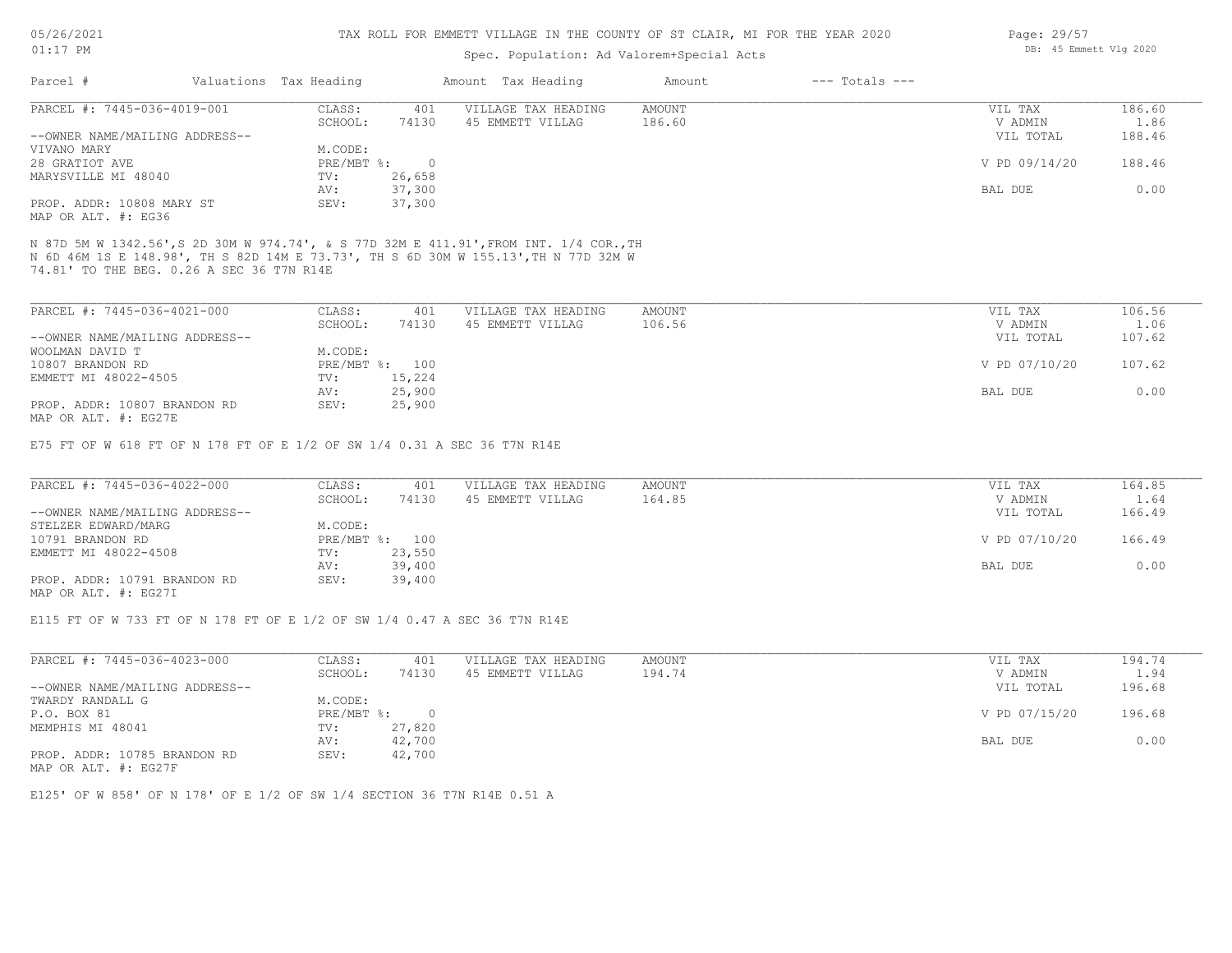### Spec. Population: Ad Valorem+Special Acts

| Parcel #                       | Valuations Tax Heading |       | Amount Tax Heading  | Amount | $---$ Totals $---$ |               |       |
|--------------------------------|------------------------|-------|---------------------|--------|--------------------|---------------|-------|
| PARCEL #: 7445-036-4024-000    | CLASS:                 | 402   | VILLAGE TAX HEADING | AMOUNT |                    | VIL TAX       | 36.53 |
|                                | SCHOOL:                | 74130 | 45 EMMETT VILLAG    | 36.53  |                    | V ADMIN       | 0.36  |
| --OWNER NAME/MAILING ADDRESS-- |                        |       |                     |        |                    | VIL TOTAL     | 36.89 |
| GRACE THERESA ANN TRUST        | M.CODE:                |       |                     |        |                    |               |       |
| 2039 N. LINCOLN AVE UNIT F     | PRE/MBT %:             |       |                     |        |                    | V PD 07/13/20 | 36.89 |
| CHICAGO IL 60614               | TV:                    | 5,219 |                     |        |                    |               |       |
|                                | AV:                    | 7,500 |                     |        |                    | BAL DUE       | 0.00  |
| PROP. ADDR: 10777 BRANDON RD   | SEV:                   | 1,500 |                     |        |                    |               |       |

MAP OR ALT. #: EG27G

E150 FT OF W 1008 FT OF N 178 FT OF E 1/2 OF SW 1/4 0.61 A SEC 36 T7N R14E

| PARCEL #: 7445-036-4025-000    | CLASS:     | 402   | VILLAGE TAX HEADING | AMOUNT | VIL TAX       | 36.53 |
|--------------------------------|------------|-------|---------------------|--------|---------------|-------|
|                                | SCHOOL:    | 74130 | 45 EMMETT VILLAG    | 36.53  | V ADMIN       | 0.36  |
| --OWNER NAME/MAILING ADDRESS-- |            |       |                     |        | VIL TOTAL     | 36.89 |
| GRACE THERESA ANN TRUST        | M.CODE:    |       |                     |        |               |       |
| 2039 N. LINCOLN AVE UNIT F     | PRE/MBT %: |       |                     |        | V PD 07/13/20 | 36.89 |
| CHICAGO IL 60614               | TV:        | 5,219 |                     |        |               |       |
|                                | AV:        | 7,500 |                     |        | BAL DUE       | 0.00  |
| PROP. ADDR: BRANDON RD         | SEV:       | 7,500 |                     |        |               |       |
|                                |            |       |                     |        |               |       |

MAP OR ALT. #: EG27H

E150' OF W 1158' OF N 178' OF E 1/2 OF SW 1/4 SECTION 36 T7N R14E 0.61 A

| PARCEL #: 7445-036-4026-000    | CLASS:  | 401            | VILLAGE TAX HEADING | AMOUNT | VIL TAX       | 353.47 |
|--------------------------------|---------|----------------|---------------------|--------|---------------|--------|
|                                | SCHOOL: | 74130          | 45 EMMETT VILLAG    | 353.47 | V ADMIN       | 3.53   |
| --OWNER NAME/MAILING ADDRESS-- |         |                |                     |        | VIL TOTAL     | 357.00 |
| KINNEY FAMILY TRUST            | M.CODE: |                |                     |        |               |        |
| 10745 BRANDON RD               |         | PRE/MBT %: 100 |                     |        | V PD 07/28/20 | 357.00 |
| EMMETT MI 48022-4508           | TV:     | 50,496         |                     |        |               |        |
|                                | AV:     | 71,300         |                     |        | BAL DUE       | 0.00   |
| PROP. ADDR: 10745 BRANDON RD   | SEV:    | 71,300         |                     |        |               |        |
| MAP OR ALT. #: EG27A/B         |         |                |                     |        |               |        |

R14E E183.9 FT OF N 178 FT OF SW 1/4 & W 12.1 FT OF N 178 FT OF SE 1/4 0.8 A SEC 36 T7N

| PARCEL #: 7445-036-4027-000      | CLASS:     | 201     | VILLAGE TAX HEADING | AMOUNT | VIL TAX       | 709.88 |
|----------------------------------|------------|---------|---------------------|--------|---------------|--------|
|                                  | SCHOOL:    | 74130   | 45 EMMETT VILLAG    | 709.88 | V ADMIN       | 7.09   |
| --OWNER NAME/MAILING ADDRESS--   |            |         |                     |        | VIL TOTAL     | 716.97 |
| EASTERN MICHIGAN GRAIN           | M.CODE:    |         |                     |        |               |        |
| THE STAR OF THE WEST MILLING CO. | PRE/MBT %: |         |                     |        | V PD 09/03/20 | 716.97 |
| P.O. BOX 146                     | TV:        | 101,412 |                     |        |               |        |
| FRANKENMUTH MI 48734             | AV:        | 103,600 |                     |        | BAL DUE       | 0.00   |
|                                  | SEV:       | 103,600 |                     |        |               |        |

MAP OR ALT. #: PROP. ADDR: 10668 MARY ST

403.67 TO BEG.T7N R14E 11.41 A. 1017.71',TH S 3D 36M 50S W 243.45',TH S 77D 32M 40S E 1030.67'TH N 3D 30M 46S E 20SW 1307.26'&S 3D 30M 46S W 1059.99 FROM E 1/4 COR. FROM 1/4 COR.TH 86D 29M 14S 52M E 243.45', TH N 77D 30M 30S W 769.35', TH S7 18M 30S W200;TO BEG. N 87D 13M COR.TH S77D 30M 30S E 550;,TH S 10D 10M W 41.58',TH N 77 30M 30S E 235.88' TH N 3D BEG. S 87D 5M E 1321.57;,TH S 2D 30M W 974.91',&S 77D 30M 30S E 855.35',FROM W 1/4 Page: 30/57 DB: 45 Emmett Vlg 2020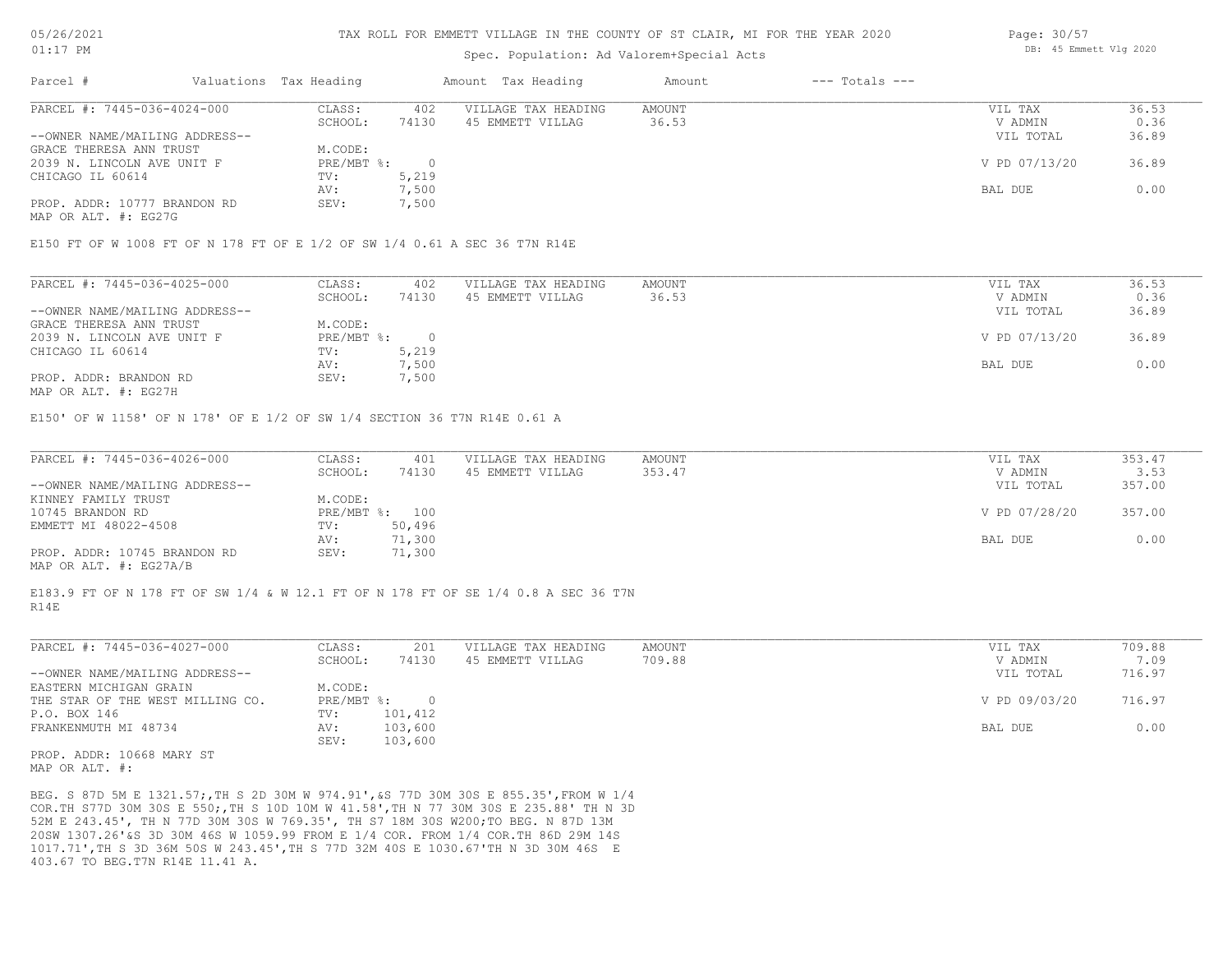#### TAX ROLL FOR EMMETT VILLAGE IN THE COUNTY OF ST CLAIR, MI FOR THE YEAR 2020

## Spec. Population: Ad Valorem+Special Acts

| VIL TAX   | 0.00               |
|-----------|--------------------|
| V ADMIN   | 0.00               |
| VIL TOTAL | 0.00               |
|           |                    |
| BAL DUE   | 0.00               |
|           |                    |
|           |                    |
|           |                    |
|           | $---$ Totals $---$ |

MAP OR ALT. #: EG27D2

BEG. SECTION 36 T7N R14E 1.7 A S7730'30"E 368.75',TH N718' 30"E 200',TH N7730'30"W 368.75',TH S718'30"W 200' TO BEG S875'E 1321.57', S230'W 974.91' & S7730'30"E 486.6' FROM W 1/4 COR,TH

| PARCEL #: 7445-036-4028-001    | CLASS:  | 402            | VILLAGE TAX HEADING | AMOUNT | VIL TAX       | 460.11 |
|--------------------------------|---------|----------------|---------------------|--------|---------------|--------|
|                                | SCHOOL: | 74130          | 45 EMMETT VILLAG    | 460.11 | V ADMIN       | 4.60   |
| --OWNER NAME/MAILING ADDRESS-- |         |                |                     |        | VIL TOTAL     | 464.71 |
| GROT STANLEY/SYLWIA            | M.CODE: |                |                     |        |               |        |
| 11927 HIAWATHA                 |         | PRE/MBT %: 100 |                     |        | V PD 08/10/20 | 464.71 |
| UTICA MI 48315                 | TV:     | 65,731         |                     |        |               |        |
|                                | AV:     | 67,700         |                     |        | BAL DUE       | 0.00   |
| PROP. ADDR: KINNEY RD          | SEV:    | 67,700         |                     |        |               |        |
| MAP OR ALT, #: EG59A           |         |                |                     |        |               |        |

SECTION 36 T7N R16E 51.93 A SPLIT ON 10/05/2007 FROM 19-036-4028-000; 33D 27M 40S W 214.5', S 3D 6M 21S E 124.54', TH S 86D 39M 8S W 1105.88 TO BEG 40S W 313.5', S 30D 57M 40S W 132', S 49D 57M 40S W 726', S 73D 27M 40S W 247.5', S TH ALG COWHY DRAIN TH FOLLOWING SEVEN COURSES; S 37D 27M 40S W 107.87', S 61D 27M TH S 83D 49M 17S E 445.67', TH N 5D 59M 36S E 37.75', TH S 84D 0M 24S E 1234.32', 98.48', TH N 3D 26M 4S W 98.7', TH S 84D 0M 24S E 535.6', TH N 3D 26M 4S W 101.76', 29S W 250', TH N 85D 35M 34S E 70.38', TH N 3D 26M 4S W 49.5', TH N 85D 35M 34S E 39M 35S W 70.2', TH N 3D 58M 29S W 627.4', TH N 85D 35M 34S E 209.2', TH N 3D 58M BEG N 86D 39M 8S E 1382.76' FROM SW SEC COR, TH N 3D 58M 29S W 300.16', TH S 86D

| PARCEL #: 7445-036-4028-010        | CLASS:     | 703   | VILLAGE TAX HEADING | AMOUNT | VIL TAX   | 0.00 |
|------------------------------------|------------|-------|---------------------|--------|-----------|------|
|                                    | SCHOOL:    | 74130 | 45 EMMETT VILLAG    | 0.00   | V ADMIN   | 0.00 |
| --OWNER NAME/MAILING ADDRESS--     |            |       |                     |        | VIL TOTAL | 0.00 |
| SOUTH BRANCH PINE RIVER DRAIN      | M.CODE:    |       |                     |        |           |      |
| DRAINAGE DISTRICT                  | PRE/MBT %: | 100   |                     |        | BAL DUE   | 0.00 |
| ST CLAIR COUNTY DRAIN COMMISSIONER | TV:        |       |                     |        |           |      |
| 21 AIRPORT DR                      | AV:        |       |                     |        |           |      |
| SAINT CLAIR MI 48079               | SEV:       |       |                     |        |           |      |
|                                    |            |       |                     |        |           |      |

 $\mathcal{L}_\mathcal{L} = \mathcal{L}_\mathcal{L} = \mathcal{L}_\mathcal{L} = \mathcal{L}_\mathcal{L} = \mathcal{L}_\mathcal{L} = \mathcal{L}_\mathcal{L} = \mathcal{L}_\mathcal{L} = \mathcal{L}_\mathcal{L} = \mathcal{L}_\mathcal{L} = \mathcal{L}_\mathcal{L} = \mathcal{L}_\mathcal{L} = \mathcal{L}_\mathcal{L} = \mathcal{L}_\mathcal{L} = \mathcal{L}_\mathcal{L} = \mathcal{L}_\mathcal{L} = \mathcal{L}_\mathcal{L} = \mathcal{L}_\mathcal{L}$ 

MAP OR ALT. #: EG59B PROP. ADDR: KINNEY RD

10/05/2007 FROM 19-036-4028-000; 1342.74', TH S 86D 39M 8S W 84.96' TO BEG SECTION 36 T7N R16E 21.16 A SPLIT ON 107.87', TH S 84D 0M 24S E 55.01', TH S 2D 57M 44S E 1093.74', TH S 86D 18M 37S W 49D 57M 40S E 726', N 30D 57M 40S E 132', N 61D 27M 40S E 313.5', N 37D 27M 40S E COURSE; N 3D 6M 21S W 124.54', N 33D 27M 40S E 214.5', N 73D 27M 40S E 247.5', N BEG N 86D 39M 8S E 2488.64' FROM SW SEC COR, TH ALG COWHY DRAIN FOLLOWING SEVEN

Page: 31/57 DB: 45 Emmett Vlg 2020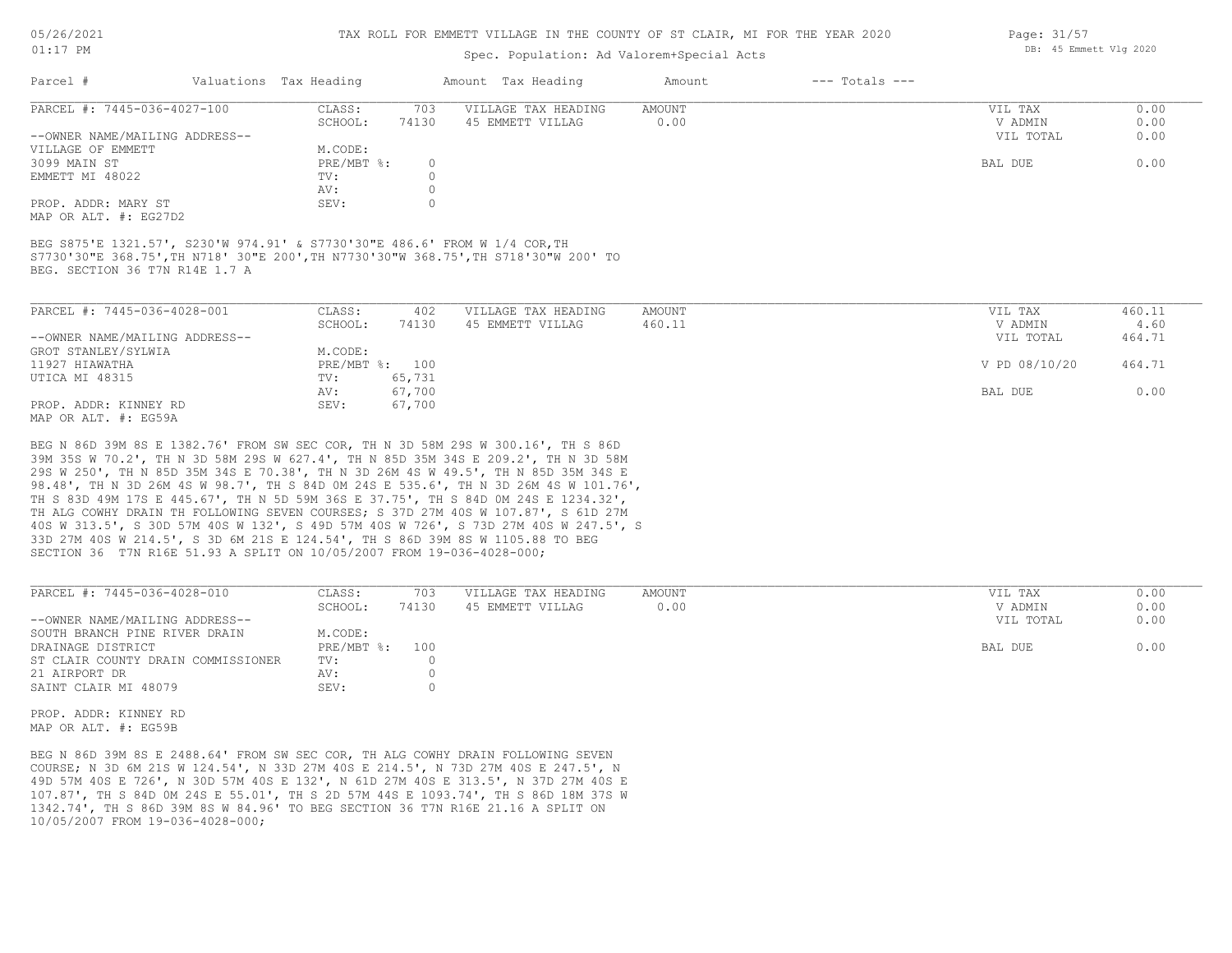#### TAX ROLL FOR EMMETT VILLAGE IN THE COUNTY OF ST CLAIR, MI FOR THE YEAR 2020

### Spec. Population: Ad Valorem+Special Acts

| Page: 32/57 |                        |  |
|-------------|------------------------|--|
|             | DB: 45 Emmett Vlg 2020 |  |

| Parcel #                       | Valuations Tax Heading    |        | Amount Tax Heading  | Amount | $---$ Totals $---$ |               |        |
|--------------------------------|---------------------------|--------|---------------------|--------|--------------------|---------------|--------|
| PARCEL #: 7445-036-4029-000    | CLASS:                    | 201    | VILLAGE TAX HEADING | AMOUNT |                    | VIL TAX       | 216.70 |
|                                | SCHOOL:                   | 74130  | 45 EMMETT VILLAG    | 216.70 |                    | V ADMIN       | 2.16   |
| --OWNER NAME/MAILING ADDRESS-- |                           |        |                     |        |                    | VIL TOTAL     | 218.86 |
| PIERCE INVESMENT LLC           | M.CODE:                   |        |                     |        |                    |               |        |
| 10895 BRANDON RD               | $PRE/MBT$ $\frac{1}{6}$ : |        |                     |        |                    | V PD 09/13/20 | 218.86 |
| EMMETT MI 48022                | TV:                       | 30,958 |                     |        |                    |               |        |
|                                | AV:                       | 42,800 |                     |        |                    | BAL DUE       | 0.00   |
| PROP. ADDR: 3120 MAIN ST       | SEV:                      | 42,800 |                     |        |                    |               |        |
|                                |                           |        |                     |        |                    |               |        |

MAP OR ALT. #: EG59C

OF MECHANIC ST. 1 A SEC 36 T7N R14E N250 FT OF W 176.20 FT OF THAT PART OF E 1/2 OF SW 1/4 LYING E OF E LINE M-19 & S

| PARCEL #: 7445-036-4030-000    | CLASS:       | 401    | VILLAGE TAX HEADING | AMOUNT | VIL TAX       | 422.80 |
|--------------------------------|--------------|--------|---------------------|--------|---------------|--------|
|                                | SCHOOL:      | 74130  | 45 EMMETT VILLAG    | 422.80 | V ADMIN       | 4.22   |
| --OWNER NAME/MAILING ADDRESS-- |              |        |                     |        | VIL TOTAL     | 427.02 |
| GOODIN LISA R                  | M.CODE:      |        |                     |        |               |        |
| P.O. BOX 164                   | $PRE/MBT$ %: | 100    |                     |        | V PD 08/22/20 | 427.02 |
| EMMETT MI 48022                | TV:          | 60,400 |                     |        |               |        |
|                                | AV:          | 60,400 |                     |        | BAL DUE       | 0.00   |
| PROP. ADDR: 3130 PATRICK ST    | SEV:         | 60,400 |                     |        |               |        |
| MAP OR ALT. #: EG58            |              |        |                     |        |               |        |

SEC 36 T7N R14E TO PATRICK ST TH N 2 DEG 30 MIN E ALG PATRICK ST 131.3 FT TO PLACE OF BEG. .28 A TH S 2 DEG 30 MIN W 113.91 FT TO JOHN ST TH N 87 DEG 30 MIN W ALG JOHN ST 98.48 FT BEG AT THE SW COR OF LOT 8 DUNEGANS ADDITION TO EMMETT, TH S 77 DEG 30 MIN E 100 FT

| PARCEL #: 7445-036-4031-000    | CLASS:     | 402   | VILLAGE TAX HEADING | AMOUNT | VIL TAX       | 29.82 |
|--------------------------------|------------|-------|---------------------|--------|---------------|-------|
|                                | SCHOOL:    | 74130 | 45 EMMETT VILLAG    | 29.82  | V ADMIN       | 0.29  |
| --OWNER NAME/MAILING ADDRESS-- |            |       |                     |        | VIL TOTAL     | 30.11 |
| GAUTHIER FREDERICK JR/MARTHA   | M.CODE:    |       |                     |        |               |       |
| 1100 S. 15TH STREET            | PRE/MBT %: |       |                     |        | V PD 08/10/20 | 30.11 |
| ST CLAIR MI 48079              | TV:        | 4,261 |                     |        |               |       |
|                                | AV:        | 6,000 |                     |        | BAL DUE       | 0.00  |
| PROP. ADDR: 10808 JOSEPH ST    | SEV:       | 6,000 |                     |        |               |       |
| MAP OR ALT. #: EG59B           |            |       |                     |        |               |       |

DEG 32 MIN W 435.6 FT TO BEG. 1 A SEC 36 T7N R14E 30 MIN W 100 FT TH S 77 DEG 32 MIN E 435.6 FT TH N 2 DEG 30 MIN E 100 FT, TH N 77 SAID S LINE 484.5 FT, TH S 2 DEG 30 MIN W 39.4 FT TO BEG OF THIS DESC, TH S 2 DEG BEG AT INT OF CENTER OF MAIN ST WITH S LINE OF GTRR R/W, TH S 77 DEG 32 MIN E ON

| PARCEL #: 7445-036-4036-001    | CLASS:  | 401            | VILLAGE TAX HEADING | AMOUNT | VIL TAX       | 496.11 |
|--------------------------------|---------|----------------|---------------------|--------|---------------|--------|
|                                | SCHOOL: | 74130          | 45 EMMETT VILLAG    | 496.11 | V ADMIN       | 4.96   |
| --OWNER NAME/MAILING ADDRESS-- |         |                |                     |        | VIL TOTAL     | 501.07 |
| THOMAS WILLIAM/JENNIFER        | M.CODE: |                |                     |        |               |        |
| P.O. BOX 71                    |         | PRE/MBT %: 100 |                     |        | V PD 09/14/20 | 501.07 |
| EMMETT MI 48022                | TV:     | 70,873         |                     |        |               |        |
|                                | AV:     | 114,100        |                     |        | BAL DUE       | 0.00   |
| PROP. ADDR: 3079 WASHINGTON ST | SEV:    | 114,100        |                     |        |               |        |
| MAP OR ALT. #: EG57            |         |                |                     |        |               |        |

VILLAGE OF MT CROWLEY SEC 36 T7N R14E .35 A. 88\* 28' 30" W 280', TH N 1\* 41' 30" E 401.98' TO BEG.2.17A ALSO SE COR.OF LOTS 28 51" E 162.66', TH S 0\* 45' E 150', TH N 89\* 11' E 100', TH S 0\* 45' E 256.35', TH N BEG N 0\* 41' 2" W 993.38' & S 88\* 27' 51" E 695.86' FROM SW SEC COR, TH S 88\* 27'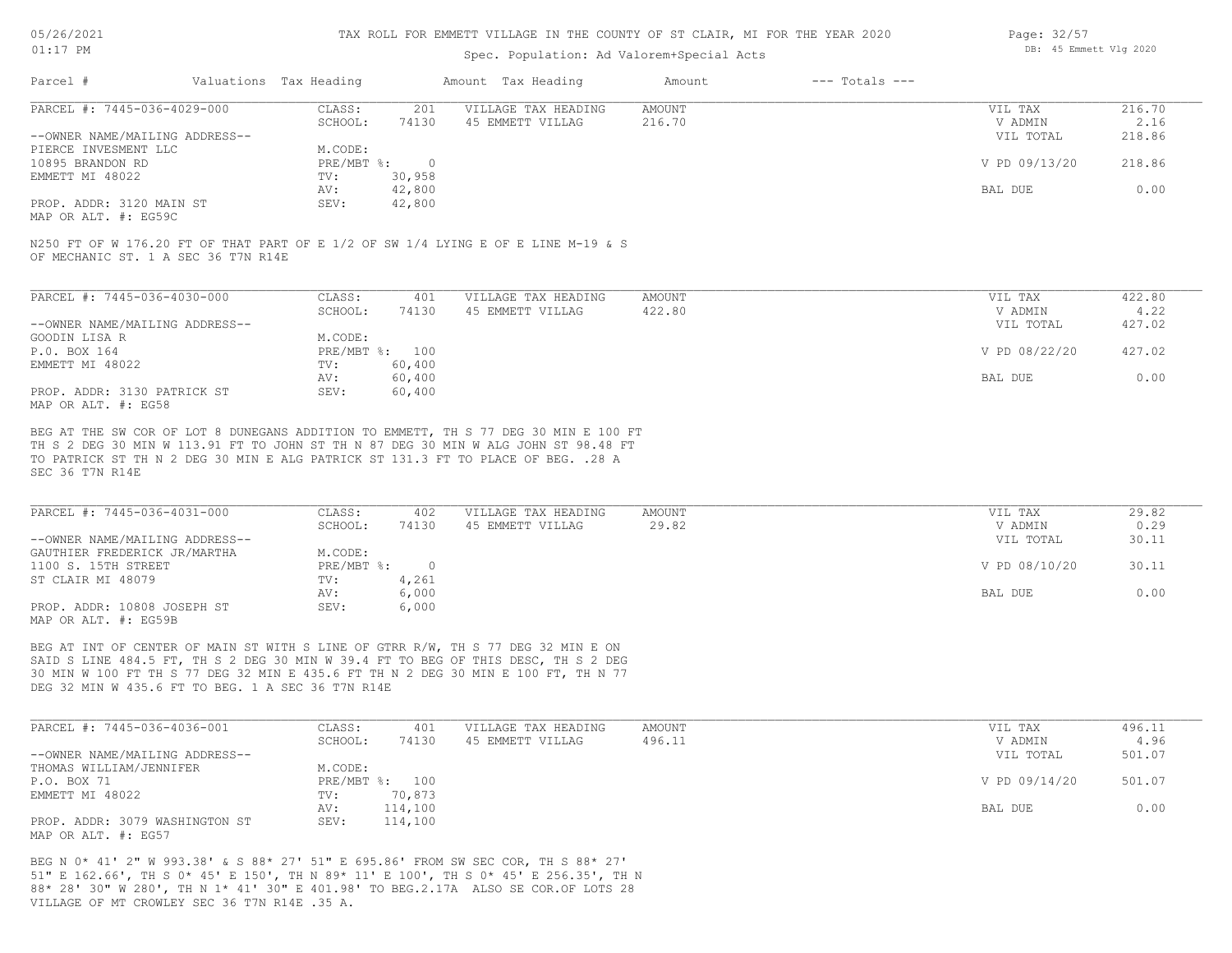| 05/26/2021 |  |
|------------|--|
| 01:17      |  |

### Spec. Population: Ad Valorem+Special Acts

| Page: 33/57 |                        |  |
|-------------|------------------------|--|
|             | DB: 45 Emmett Vlg 2020 |  |

| Parcel #                                                                                                                                                                | Valuations Tax Heading |                | Amount Tax Heading  | Amount          | $---$ Totals $---$ |                    |        |
|-------------------------------------------------------------------------------------------------------------------------------------------------------------------------|------------------------|----------------|---------------------|-----------------|--------------------|--------------------|--------|
| PARCEL #: 7445-036-4036-100                                                                                                                                             | CLASS:                 | 201            | VILLAGE TAX HEADING | AMOUNT          |                    | VIL TAX            | 122.50 |
|                                                                                                                                                                         | SCHOOL:                | 74130          | 45 EMMETT VILLAG    | 122.50          |                    | V ADMIN            | 1.22   |
| --OWNER NAME/MAILING ADDRESS--                                                                                                                                          |                        |                |                     |                 |                    | VIL TOTAL          | 123.72 |
| JRD INVESTMENTS, LLC                                                                                                                                                    | M.CODE:                |                |                     |                 |                    |                    |        |
| P.O. BOX 337                                                                                                                                                            |                        | PRE/MBT %: 0   |                     |                 |                    | V PD 07/10/20      | 123.72 |
| EMMETT MI 48022                                                                                                                                                         | TV:                    | 17,500         |                     |                 |                    |                    |        |
|                                                                                                                                                                         | AV:                    | 17,500         |                     |                 |                    | BAL DUE            | 0.00   |
| PROP. ADDR: WASHINGTON ST<br>MAP OR ALT. #: EG57B                                                                                                                       | SEV:                   | 17,500         |                     |                 |                    |                    |        |
| BEG N0^41'25"W 400' FROM SW SEC COR TH N0^41'25"W593.38', TH S88^27'51"E 695.86' TH<br>S1^41'30"W 401.98',TH S89^28'30"E 280',TH S0^45'E 165',TH S89^58'20"W 958.53' TO |                        |                |                     |                 |                    |                    |        |
| BEG SECTION 36                                                                                                                                                          | T7N R14E               |                | $10.26$ A           |                 |                    |                    |        |
| PARCEL #: 7445-036-4037-000                                                                                                                                             | CLASS:                 | 402            | VILLAGE TAX HEADING |                 |                    |                    | 12.41  |
|                                                                                                                                                                         | SCHOOL:                | 74130          | 45 EMMETT VILLAG    | AMOUNT<br>12.41 |                    | VIL TAX<br>V ADMIN | 0.12   |
| --OWNER NAME/MAILING ADDRESS--                                                                                                                                          |                        |                |                     |                 |                    | VIL TOTAL          | 12.53  |
| PROSCH TINA M                                                                                                                                                           | M.CODE:                |                |                     |                 |                    |                    |        |
| 10877 MECHANIC ST                                                                                                                                                       | PRE/MBT %:             | $\overline{0}$ |                     |                 |                    | V PD 09/14/20      | 12.53  |
| EMMETT MI 48022                                                                                                                                                         | TV:                    | 1,773          |                     |                 |                    |                    |        |
|                                                                                                                                                                         | AV:                    | 3,500          |                     |                 |                    | BAL DUE            | 0.00   |
| PROP. ADDR: WASHINGTON ST                                                                                                                                               | SEV:                   | 3,500          |                     |                 |                    |                    |        |
| MAP OR ALT. $\#$ : EG54/55                                                                                                                                              |                        |                |                     |                 |                    |                    |        |
| W100 FT OF E 265 FT OF THAT PART OF SW 1/4 LYING W OF M-19 & S OF VILLAGE OF MT                                                                                         |                        |                |                     |                 |                    |                    |        |
| CROWLEY EXC S 835.1 FT. . 17 A SEC 36 T7N R14E                                                                                                                          |                        |                |                     |                 |                    |                    |        |
| PARCEL #: 7445-036-4038-000                                                                                                                                             | CLASS:                 | 703            | VILLAGE TAX HEADING | AMOUNT          |                    | VIL TAX            | 0.00   |
|                                                                                                                                                                         | SCHOOL:                | 74130          | 45 EMMETT VILLAG    | 0.00            |                    | V ADMIN            | 0.00   |
| O(1)                                                                                                                                                                    |                        |                |                     |                 |                    | $\frac{1}{2}$      | 0.00   |

| --OWNER NAME/MAILING ADDRESS--         | VIL TOTAL | 0.00 |
|----------------------------------------|-----------|------|
|                                        |           |      |
| VILLAGE OF EMMETT<br>M.CODE:           |           |      |
| 3119 MAIN ST<br>PRE/MBT %:             | BAL DUE   | 0.00 |
| EMMETT MI 48022<br>TV:                 |           |      |
| AV:                                    |           |      |
| PROP. ADDR: 3084 WASHINGTON ST<br>SEV: |           |      |

MAP OR ALT. #: EG53B

W OF M-19 & CONT 0.25 A. 0.25 A SEC 36 T7N R14E N66 FT OF S 835.1 FT OF W 165 FT OF E 330 FT OF THAT PART OF W 1/2 OF SW 1/4 LYING

| PARCEL #: 7445-036-4040-000    | CLASS:  | 401            | VILLAGE TAX HEADING | AMOUNT | VIL TAX       | 296.80 |
|--------------------------------|---------|----------------|---------------------|--------|---------------|--------|
|                                | SCHOOL: | 74130          | 45 EMMETT VILLAG    | 296.80 | V ADMIN       | 2.96   |
| --OWNER NAME/MAILING ADDRESS-- |         |                |                     |        | VIL TOTAL     | 299.76 |
| ROBERT H.<br>RIX FRANK K. /    | M.CODE: |                |                     |        |               |        |
| 3077 MAIN ST                   |         | PRE/MBT %: 100 |                     |        | V PD 09/14/20 | 299.76 |
| EMMETT MI 48022                | TV:     | 42,400         |                     |        |               |        |
|                                | AV:     | 57,800         |                     |        | BAL DUE       | 0.00   |
| PROP. ADDR: 3077 MAIN ST       | SEV:    | 57,800         |                     |        |               |        |
| MAP OR ALT. #: EG52            |         |                |                     |        |               |        |

LYING W OF M-19. .75 A SEC 36 T7N R14E LYING W OF M-19 & N 66' OF S 835.1' OF E 165' OF ALL THAT PART OF W 1/2 OF SW 1/4 THE N 66 FT OF THE S 769.1 FT OF THE E 330 FT OF ALL THAT PART OF W 1/2 OF SW 1/4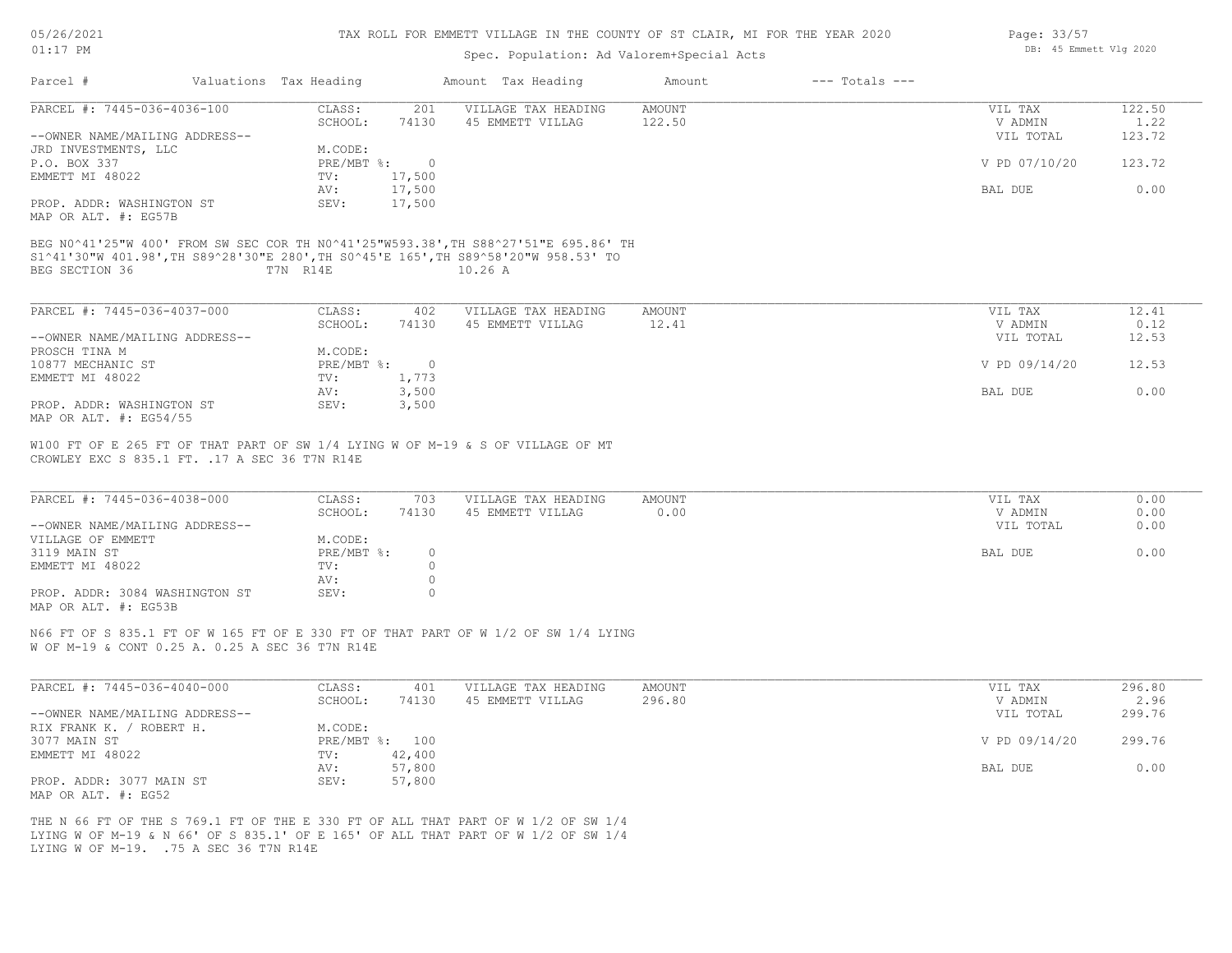| 05/26/2021 |  |
|------------|--|
| 01:17      |  |

## Spec. Population: Ad Valorem+Special Acts

| Page: 34/57 |                        |  |
|-------------|------------------------|--|
|             | DB: 45 Emmett Vlg 2020 |  |

| Parcel #                                                                         | Valuations Tax Heading             |                                              | Amount Tax Heading                                                                                                                                                    | Amount                | $---$ Totals $---$ |                                 |                          |
|----------------------------------------------------------------------------------|------------------------------------|----------------------------------------------|-----------------------------------------------------------------------------------------------------------------------------------------------------------------------|-----------------------|--------------------|---------------------------------|--------------------------|
| PARCEL #: 7445-036-4041-000                                                      | CLASS:                             | 401                                          | VILLAGE TAX HEADING                                                                                                                                                   | <b>AMOUNT</b>         |                    | VIL TAX                         | 406.83                   |
| --OWNER NAME/MAILING ADDRESS--                                                   | SCHOOL:                            | 74130                                        | 45 EMMETT VILLAG                                                                                                                                                      | 406.83                |                    | V ADMIN<br>VIL TOTAL            | 4.06<br>410.89           |
| NORAT ERIC D. / NICOLE<br>3069 MAIN ST                                           | M.CODE:                            | PRE/MBT %: 100                               |                                                                                                                                                                       |                       |                    | V PD 09/14/20                   | 410.89                   |
| EMMETT MI 48022                                                                  | TV:<br>AV:                         | 58,119<br>77,600                             |                                                                                                                                                                       |                       |                    | BAL DUE                         | 0.00                     |
| PROP. ADDR: 3069 MAIN ST<br>MAP OR ALT. #: EG51                                  | SEV:                               | 77,600                                       |                                                                                                                                                                       |                       |                    |                                 |                          |
| 1/4 LYING W OF M-19 1 A SEC 36 T7N R14E                                          |                                    |                                              | THE N 132 FT OF THE S 703.1 FT OF THE E 330 FT OF ALL THAT PART OF THE W 1/2 OF SW                                                                                    |                       |                    |                                 |                          |
| PARCEL #: 7445-036-4042-000                                                      | CLASS:                             | 401                                          | VILLAGE TAX HEADING                                                                                                                                                   | AMOUNT                |                    | VIL TAX                         | 343.70                   |
|                                                                                  | SCHOOL:                            | 74130                                        | 45 EMMETT VILLAG                                                                                                                                                      | 343.70                |                    | V ADMIN                         | 3.43                     |
| --OWNER NAME/MAILING ADDRESS--<br>BARNUM NATHANIEL                               | M.CODE:                            |                                              |                                                                                                                                                                       |                       |                    | VIL TOTAL                       | 347.13                   |
| 3057 MAIN ST<br>EMMETT MI 48022                                                  | TV:                                | PRE/MBT %: 100<br>49,100                     |                                                                                                                                                                       |                       |                    | V PD 09/14/20                   | 347.13                   |
| PROP. ADDR: 3057 MAIN ST<br>MAP OR ALT. #: EG50                                  | AV:<br>SEV:                        | 49,100<br>49,100                             |                                                                                                                                                                       |                       |                    | BAL DUE                         | 0.00                     |
| PARCEL #: 7445-036-4043-000<br>--OWNER NAME/MAILING ADDRESS--<br>K&M LAND L.L.C. | CLASS:<br>SCHOOL:<br>M.CODE:       | 401<br>74130                                 | VILLAGE TAX HEADING<br>45 EMMETT VILLAG                                                                                                                               | AMOUNT<br>246.40      |                    | VIL TAX<br>V ADMIN<br>VIL TOTAL | 246.40<br>2.46<br>248.86 |
| 76302 BURMAN RD<br>RICHMOND MI 48062<br>PROP. ADDR: 3025 MAIN ST                 | $PRE/MBT$ %:<br>TV:<br>AV:<br>SEV: | $\overline{0}$<br>35,200<br>35,200<br>35,200 |                                                                                                                                                                       |                       | BAL DUE            | 248.86                          |                          |
| MAP OR ALT. #: EG49<br>1/4 LYING W OF M-19 0.30 A SEC 36 T7N R14E                |                                    |                                              | THE N 78 FT OF THE S 288.5 FT OF THE E 165 FT OF ALL THAT PART OF THE W 1/2 OF SW                                                                                     |                       |                    |                                 |                          |
| PARCEL #: 7445-036-4044-000                                                      | CLASS:<br>SCHOOL:                  | 402<br>74130                                 | VILLAGE TAX HEADING<br>45 EMMETT VILLAG                                                                                                                               | <b>AMOUNT</b><br>8.40 |                    | VIL TAX<br>V ADMIN              | 8.40<br>0.08             |
| --OWNER NAME/MAILING ADDRESS--<br>MUNEIO MICHAEL/KEVIN                           | M.CODE:                            |                                              |                                                                                                                                                                       |                       |                    | VIL TOTAL                       | 8.48                     |
| 8393 KENDALL RD<br>COLUMBUS MI 48063                                             | TV:                                | PRE/MBT %: 0<br>1,200                        |                                                                                                                                                                       |                       |                    | V PD 09/16/20                   | 8.48                     |
| PROP. ADDR: MAIN ST                                                              | AV:<br>SEV:                        | 1,200<br>1,200                               |                                                                                                                                                                       |                       |                    | BAL DUE                         | 0.00                     |
| MAP OR ALT. #: EG48                                                              |                                    |                                              |                                                                                                                                                                       |                       |                    |                                 |                          |
| N3050'8"E 253.83' SECTION 36 T7N R14E 0.55 A                                     |                                    |                                              | THE S 210.5' OF E 165' OF ALL THAT PART OF W 1/2 OF SW 1/4 LYING W OF M-19 & EXC<br>THAT PART S & E OF A LINE, BEG S8647'35"W 125' FROM NE COR SECTION 2 T6N R14E, TH |                       |                    |                                 |                          |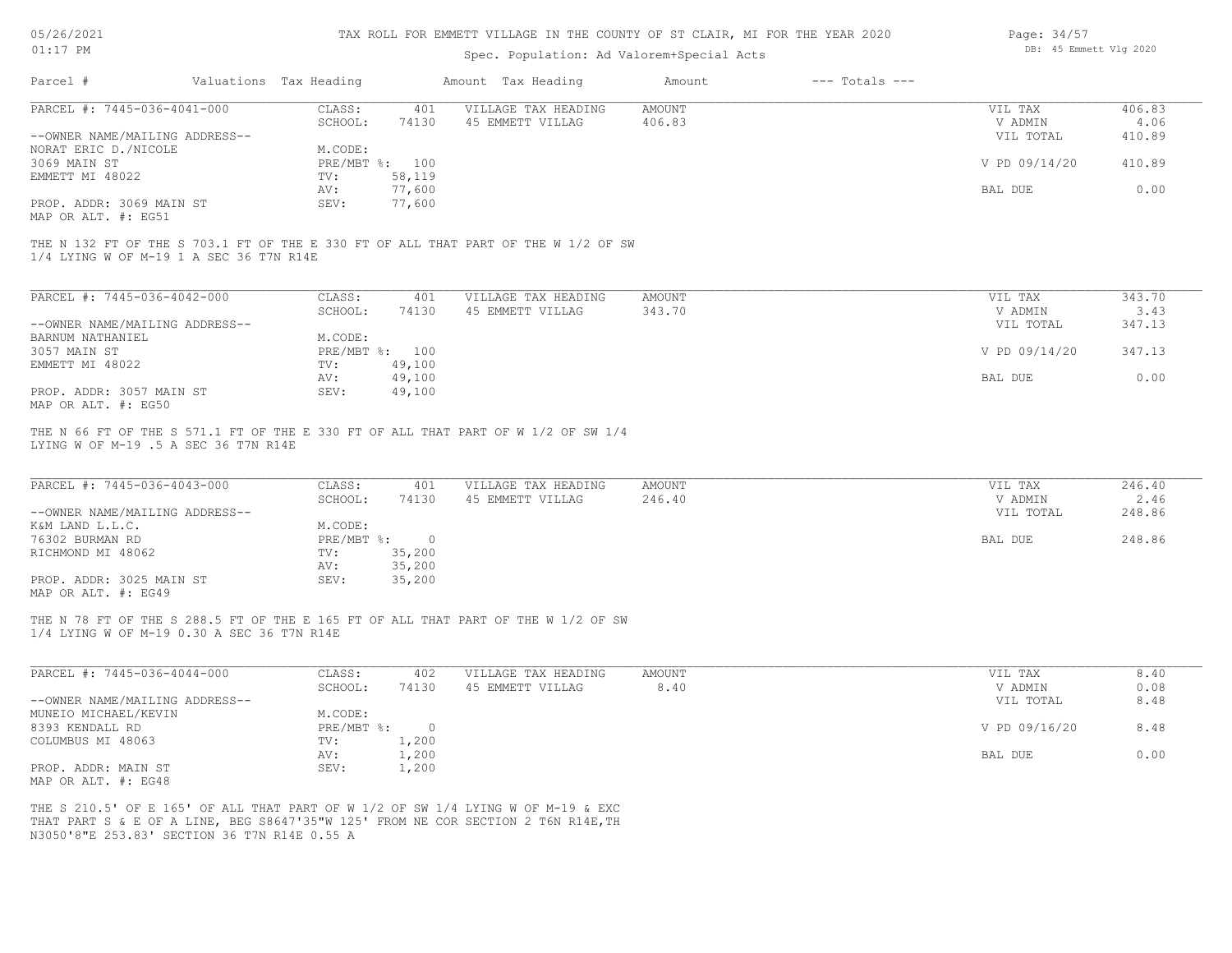#### TAX ROLL FOR EMMETT VILLAGE IN THE COUNTY OF ST CLAIR, MI FOR THE YEAR 2020

### Spec. Population: Ad Valorem+Special Acts

| Parcel #                       | Valuations Tax Heading |        | Amount Tax Heading  | Amount | $---$ Totals $---$ |               |        |
|--------------------------------|------------------------|--------|---------------------|--------|--------------------|---------------|--------|
| PARCEL #: 7445-036-4045-000    | CLASS:                 | 201    | VILLAGE TAX HEADING | AMOUNT |                    | VIL TAX       | 296.82 |
|                                | SCHOOL:                | 74130  | 45 EMMETT VILLAG    | 296.82 |                    | V ADMIN       | 2.96   |
| --OWNER NAME/MAILING ADDRESS-- |                        |        |                     |        |                    | VIL TOTAL     | 299.78 |
| JRD INVESTMENTS, LLC           | M.CODE:                |        |                     |        |                    |               |        |
| P.O.BOX 337                    | $PRE/MBT$ %:           |        |                     |        |                    | V PD 07/10/20 | 299.78 |
| EMMETT MI 48022                | TV:                    | 42,404 |                     |        |                    |               |        |
|                                | AV:                    | 85,300 |                     |        |                    | BAL DUE       | 0.00   |
| PROP. ADDR: 11114 BURT RD      | SEV:                   | 85,300 |                     |        |                    |               |        |

MAP OR ALT. #: EG47A

S8958'20"W 558.95' TO BEG SECTION 36 T7N R14E 5.13 A BEG AT SW SEC COR,TH N041'25"W 400',TH N8958'20"E 558.53',TH S045'E 400',TH

| PARCEL #: 7445-036-4045-100    | CLASS:     | 401     | VILLAGE TAX HEADING | AMOUNT | VIL TAX       | 496.11 |
|--------------------------------|------------|---------|---------------------|--------|---------------|--------|
|                                | SCHOOL:    | 74130   | 45 EMMETT VILLAG    | 496.11 | V ADMIN       | 4.96   |
| --OWNER NAME/MAILING ADDRESS-- |            |         |                     |        | VIL TOTAL     | 501.07 |
| LEENKNEGT MATTHEW/JESSICA      | M.CODE:    |         |                     |        |               |        |
| 3035 MAIN ST                   | PRE/MBT %: | 100     |                     |        | V PD 08/22/20 | 501.07 |
| EMMETT MI 48022                | TV:        | 70,873  |                     |        |               |        |
|                                | AV:        | 101,100 |                     |        | BAL DUE       | 0.00   |
| PROP. ADDR: 3035 MAIN ST       | SEV:       | 101,100 |                     |        |               |        |
| $\frac{1}{2}$                  |            |         |                     |        |               |        |

MAP OR ALT. #: EG47D

N216.6' OF S 505.1' OF E 330' OF SW 1/4 OF SW 1/4 SEC 36 T7N R14E 1.64 A

| PARCEL #: 7445-036-4045-200    | CLASS:     | 201    | VILLAGE TAX HEADING | AMOUNT | VIL TAX       | 117.92 |
|--------------------------------|------------|--------|---------------------|--------|---------------|--------|
|                                | SCHOOL:    | 74130  | 45 EMMETT VILLAG    | 117.92 | V ADMIN       | 1.17   |
| --OWNER NAME/MAILING ADDRESS-- |            |        |                     |        | VIL TOTAL     | 119.09 |
| MUNEIO MICHAEL/KEVIN           | M.CODE:    |        |                     |        |               |        |
| 8393 KENDALL RD                | PRE/MBT %: |        |                     |        | V PD 09/16/20 | 119.09 |
| COLUMBUS MI 48063              | TV:        | 16,847 |                     |        |               |        |
|                                | AV:        | 30,300 |                     |        | BAL DUE       | 0.00   |
| PROP. ADDR: 11110 BURT RD      | SEV:       | 30,300 |                     |        |               |        |
| MAP OR ALT. #: EG47E           |            |        |                     |        |               |        |

PLAT,TH S876'E 101.34',TH S2 16'W 255.5',TH N876'W 101.19',TH N214'E 255.5' TO BEG. BEG S8526'E 28.02', S214'W 681.6' & S876'E 28' FROM SE COR LOT 28 MT CROWLEY

SECTION 36 T7N R14E 0.59 A

| PARCEL #: 7445-036-4045-300    | CLASS:     | 201      | VILLAGE TAX HEADING | AMOUNT | VIL TAX       | 166.93 |
|--------------------------------|------------|----------|---------------------|--------|---------------|--------|
|                                | SCHOOL:    | 74130    | 45 EMMETT VILLAG    | 166.93 | V ADMIN       | 1.66   |
| --OWNER NAME/MAILING ADDRESS-- |            |          |                     |        | VIL TOTAL     | 168.59 |
| MELDRUM TODD LIVING TRUST      | M.CODE:    |          |                     |        |               |        |
| 332 STINSON                    | PRE/MBT %: | $\Omega$ |                     |        | V PD 07/16/20 | 168.59 |
| MEMPHIS MI 48041               | TV:        | 23,848   |                     |        |               |        |
|                                | AV:        | 48,800   |                     |        | BAL DUE       | 0.00   |
| PROP. ADDR: 11112 BURT RD      | SEV:       | 48,800   |                     |        |               |        |
| MAP OR ALT. #: EG47F           |            |          |                     |        |               |        |

 $\mathcal{L}_\mathcal{L} = \mathcal{L}_\mathcal{L} = \mathcal{L}_\mathcal{L} = \mathcal{L}_\mathcal{L} = \mathcal{L}_\mathcal{L} = \mathcal{L}_\mathcal{L} = \mathcal{L}_\mathcal{L} = \mathcal{L}_\mathcal{L} = \mathcal{L}_\mathcal{L} = \mathcal{L}_\mathcal{L} = \mathcal{L}_\mathcal{L} = \mathcal{L}_\mathcal{L} = \mathcal{L}_\mathcal{L} = \mathcal{L}_\mathcal{L} = \mathcal{L}_\mathcal{L} = \mathcal{L}_\mathcal{L} = \mathcal{L}_\mathcal{L}$ 

400',TH S8958'20"W 400' TO BEG SECTION 36 T7N R14E 3.67 A BEG N8958'20"E 558.95' FROM SW SEC COR,TH N045'W 400', TH N8958'20"E 400',TH S045'E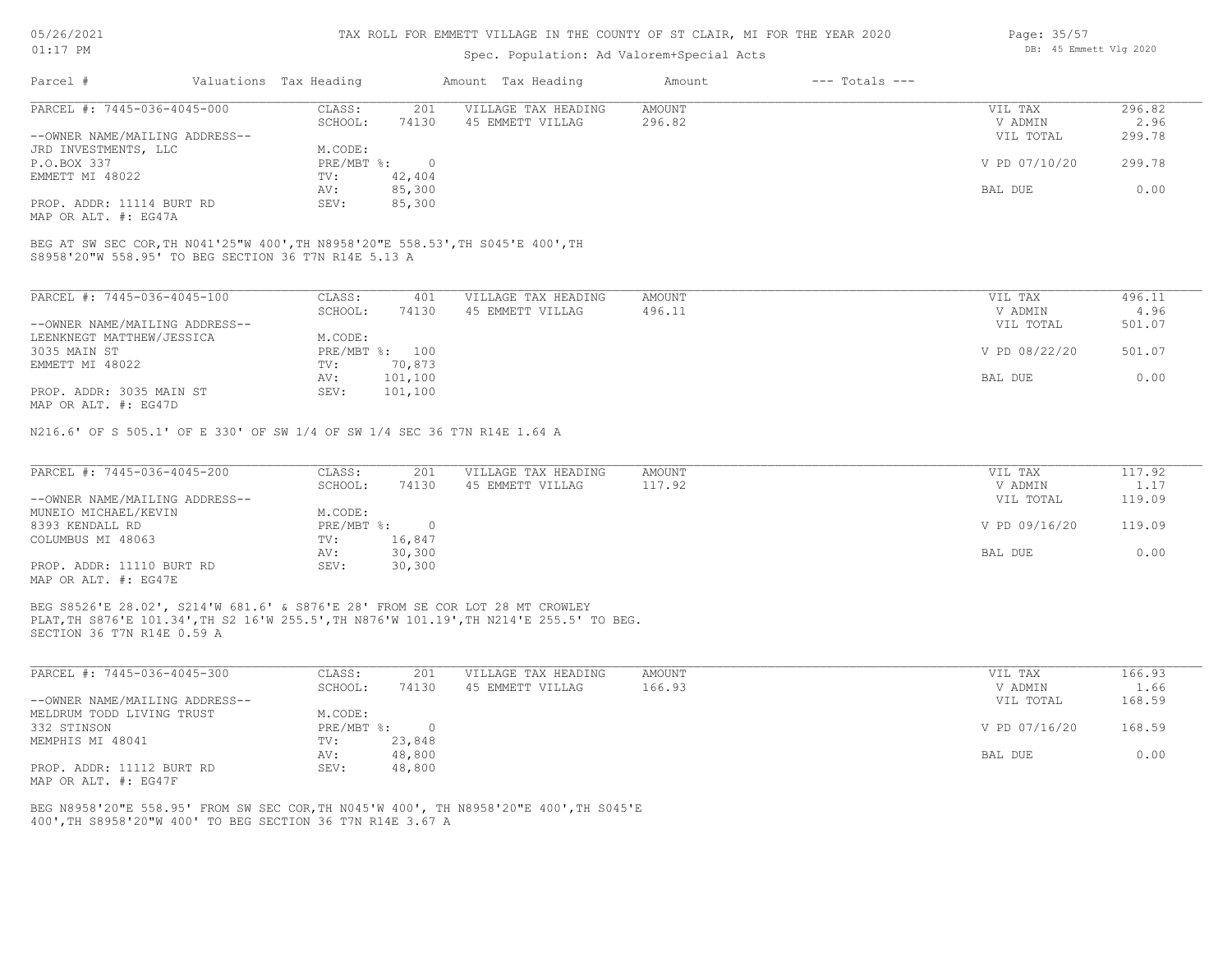### Spec. Population: Ad Valorem+Special Acts

| Page: 36/57 |                        |  |
|-------------|------------------------|--|
|             | DB: 45 Emmett Vlg 2020 |  |

| Parcel #                       | Valuations Tax Heading |        | Amount Tax Heading  | Amount | $---$ Totals $---$ |               |       |
|--------------------------------|------------------------|--------|---------------------|--------|--------------------|---------------|-------|
| PARCEL #: 7445-036-4046-000    | CLASS:                 | 402    | VILLAGE TAX HEADING | AMOUNT |                    | VIL TAX       | 67.91 |
|                                | SCHOOL:                | 74130  | 45 EMMETT VILLAG    | 67.91  |                    | V ADMIN       | 0.67  |
| --OWNER NAME/MAILING ADDRESS-- |                        |        |                     |        |                    | VIL TOTAL     | 68.58 |
| FANION BRIAN JR & SR           | M.CODE:                |        |                     |        |                    |               |       |
| 1406 S RIVERSIDE AVE           | $PRE/MBT$ %:           |        |                     |        |                    | V PD 09/10/20 | 68.58 |
| SAINT CLAIR MI 48079           | TV:                    | 9,702  |                     |        |                    |               |       |
|                                | AV:                    | 23,400 |                     |        |                    | BAL DUE       | 0.00  |
| PROP. ADDR: WASHINGTON ST      | SEV:                   | 23,400 |                     |        |                    |               |       |
|                                |                        |        |                     |        |                    |               |       |

MAP OR ALT. #: EG46

OF MT CROWLEY EXC THE S 993 FT THEREOF & CONT 13.5 A. 13.5 A SEC 36 T7N R14E ALL THAT PART OF W 1/2 OF SW 1/4 LYING S OF GTRR R/W & W OF THE PLAT OF THE VILLAGE

| PARCEL #: 7445-217-0001-000    | CLASS:     | 201   | VILLAGE TAX HEADING | AMOUNT | 20.12<br>VIL TAX       |
|--------------------------------|------------|-------|---------------------|--------|------------------------|
|                                | SCHOOL:    | 74130 | 45 EMMETT VILLAG    | 20.12  | 0.20<br>V ADMIN        |
| --OWNER NAME/MAILING ADDRESS-- |            |       |                     |        | 20.32<br>VIL TOTAL     |
| BISCOS INN                     | M.CODE:    |       |                     |        |                        |
| P.O. BOX 188                   | PRE/MBT %: |       |                     |        | V PD 09/15/20<br>20.32 |
| EMMETT MI 48022                | TV:        | 2,875 |                     |        |                        |
|                                | AV:        | 6,400 |                     |        | 0.00<br>BAL DUE        |
| PROP. ADDR: 3146 MAIN ST       | SEV:       | 6,400 |                     |        |                        |
| MAP OR ALT. $\#$ : EG62/64     |            |       |                     |        |                        |

LOT 1 DUNEGANS ADDITION TO VILLAGE OF EMMETT

| PARCEL #: 7445-217-0002-001                                                                                                                                                                                                                                                                                                                  | CLASS:       | 201    | VILLAGE TAX HEADING | AMOUNT | VIL TAX       | 116.53 |
|----------------------------------------------------------------------------------------------------------------------------------------------------------------------------------------------------------------------------------------------------------------------------------------------------------------------------------------------|--------------|--------|---------------------|--------|---------------|--------|
|                                                                                                                                                                                                                                                                                                                                              | SCHOOL:      | 74130  | 45 EMMETT VILLAG    | 116.53 | V ADMIN       | 1.16   |
| --OWNER NAME/MAILING ADDRESS--                                                                                                                                                                                                                                                                                                               |              |        |                     |        | VIL TOTAL     | 117.69 |
| BIRKENSHAW ROBERT                                                                                                                                                                                                                                                                                                                            | M.CODE:      |        |                     |        |               |        |
| P.O. BOX 188                                                                                                                                                                                                                                                                                                                                 | $PRE/MBT$ %: |        |                     |        | V PD 09/15/20 | 117.69 |
| EMMETT MI 48022                                                                                                                                                                                                                                                                                                                              | TV:          | 16,648 |                     |        |               |        |
|                                                                                                                                                                                                                                                                                                                                              | AV:          | 27,000 |                     |        | BAL DUE       | 0.00   |
| PROP. ADDR: 3146 MAIN ST                                                                                                                                                                                                                                                                                                                     | SEV:         | 27,000 |                     |        |               |        |
| $\cdots$ $\cdots$ $\cdots$ $\cdots$ $\cdots$ $\cdots$ $\cdots$ $\cdots$ $\cdots$ $\cdots$ $\cdots$ $\cdots$ $\cdots$ $\cdots$ $\cdots$ $\cdots$ $\cdots$ $\cdots$ $\cdots$ $\cdots$ $\cdots$ $\cdots$ $\cdots$ $\cdots$ $\cdots$ $\cdots$ $\cdots$ $\cdots$ $\cdots$ $\cdots$ $\cdots$ $\cdots$ $\cdots$ $\cdots$ $\cdots$ $\cdots$ $\cdots$ |              |        |                     |        |               |        |

MAP OR ALT. #: EG65/69/76A

19-217-0002-000, 19-217-0006-000, 19-217-0012-000; LOT 3, 12 &14 DUNEGANS ADDITION TO VILLAGE OF EMMETT SPLIT ON 11/21/2007 FROM

| PARCEL #: 7445-217-0003-000    | CLASS:                    | 201    | VILLAGE TAX HEADING | AMOUNT | VIL TAX       | 234.86 |
|--------------------------------|---------------------------|--------|---------------------|--------|---------------|--------|
|                                | SCHOOL:                   | 74130  | 45 EMMETT VILLAG    | 234.86 | V ADMIN       | 2.34   |
| --OWNER NAME/MAILING ADDRESS-- |                           |        |                     |        | VIL TOTAL     | 237.20 |
| FENECH RICHARD                 | M.CODE:                   |        |                     |        |               |        |
| 3132 MAIN ST                   | $PRE/MBT$ $\frac{1}{6}$ : | 100    |                     |        | V PD 08/26/20 | 237.20 |
| EMMETT MI 48022                | TV:                       | 33,552 |                     |        |               |        |
|                                | AV:                       | 45,400 |                     |        | BAL DUE       | 0.00   |
| PROP. ADDR: 3132 MAIN ST       | SEV:                      | 45,400 |                     |        |               |        |
|                                |                           |        |                     |        |               |        |

MAP OR ALT. #: EG66

LOT 4 DUNEGANS ADDITION TO VILLAGE OF EMMETT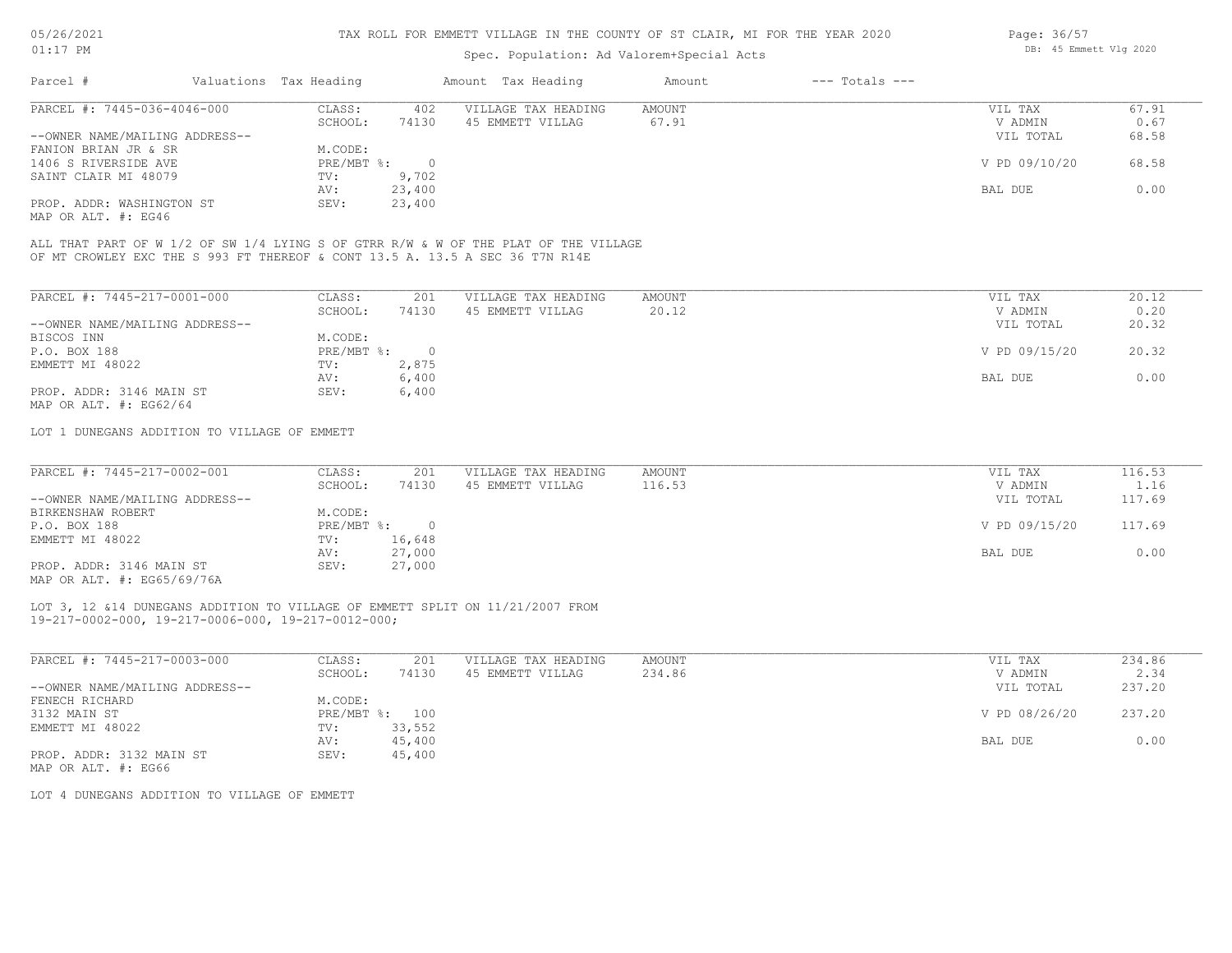#### TAX ROLL FOR EMMETT VILLAGE IN THE COUNTY OF ST CLAIR, MI FOR THE YEAR 2020

## Spec. Population: Ad Valorem+Special Acts

| Parcel #                       | Valuations Tax Heading |       | Amount Tax Heading  | Amount | $---$ Totals $---$ |           |      |
|--------------------------------|------------------------|-------|---------------------|--------|--------------------|-----------|------|
| PARCEL #: 7445-217-0004-000    | CLASS:                 | 705   | VILLAGE TAX HEADING | AMOUNT |                    | VIL TAX   | 0.00 |
|                                | SCHOOL:                | 74130 | 45 EMMETT VILLAG    | 0.00   |                    | V ADMIN   | 0.00 |
| --OWNER NAME/MAILING ADDRESS-- |                        |       |                     |        |                    | VIL TOTAL | 0.00 |
| GLEASON BUTLER MEM HALL        | M.CODE:                |       |                     |        |                    |           |      |
| 3128 MAIN ST                   | PRE/MBT %:             |       |                     |        |                    | BAL DUE   | 0.00 |
| EMMETT MI 48022                | TV:                    |       |                     |        |                    |           |      |
|                                | AV:                    |       |                     |        |                    |           |      |
| PROP. ADDR: 3128 MAIN ST       | SEV:                   |       |                     |        |                    |           |      |

MAP OR ALT. #: EG67

LOT 5 DUNEGANS ADDITION TO VILLAGE OF EMMETT

| PARCEL #: 7445-217-0005-000    | CLASS:     | 201    | VILLAGE TAX HEADING | AMOUNT | VIL TAX       | 318.21 |
|--------------------------------|------------|--------|---------------------|--------|---------------|--------|
|                                | SCHOOL:    | 74130  | 45 EMMETT VILLAG    | 318.21 | V ADMIN       | 3.18   |
| --OWNER NAME/MAILING ADDRESS-- |            |        |                     |        | VIL TOTAL     | 321.39 |
| BISCOS INC                     | M.CODE:    |        |                     |        |               |        |
| P.O. BOX 188                   | PRE/MBT %: |        |                     |        | V PD 09/15/20 | 321.39 |
| EMMETT MI 48022                | TV:        | 45,459 |                     |        |               |        |
|                                | AV:        | 87,900 |                     |        | BAL DUE       | 0.00   |
| PROP. ADDR: 3146 MAIN ST       | SEV:       | 87,900 |                     |        |               |        |
|                                |            |        |                     |        |               |        |

MAP OR ALT. #: EG68

LOTS 2, 6 & 7 DUNEGANS ADDITION TO VILLAGE OF EMMETT

| PARCEL #: 7445-217-0007-000      | CLASS:  | 401            | VILLAGE TAX HEADING | AMOUNT | VIL TAX       | 90.45 |
|----------------------------------|---------|----------------|---------------------|--------|---------------|-------|
|                                  | SCHOOL: | 74130          | 45 EMMETT VILLAG    | 90.45  | V ADMIN       | 0.90  |
| --OWNER NAME/MAILING ADDRESS--   |         |                |                     |        | VIL TOTAL     | 91.35 |
| GODD TODD HENRY/WILLETT MURIEL M | M.CODE: |                |                     |        |               |       |
| 10821 JOSEPH ST                  |         | PRE/MBT %: 100 |                     |        | V PD 08/24/20 | 91.35 |
| EMMETT MI 48022                  | TV:     | 12,922         |                     |        |               |       |
|                                  | AV:     | 21,200         |                     |        | BAL DUE       | 0.00  |
| PROP. ADDR: 10821 JOSEPH ST      | SEV:    | 21,200         |                     |        |               |       |
| MAP OR ALT. #: EG70              |         |                |                     |        |               |       |

LOT 8 DUNEGANS ADDITION TO VILLAGE OF EMMETT

| PARCEL #: 7445-217-0008-000    | CLASS:       | 401    | VILLAGE TAX HEADING | AMOUNT | VIL TAX   | 129.75 |
|--------------------------------|--------------|--------|---------------------|--------|-----------|--------|
|                                | SCHOOL:      | 74130  | 45 EMMETT VILLAG    | 129.75 | V ADMIN   | 1.29   |
| --OWNER NAME/MAILING ADDRESS-- |              |        |                     |        | VIL TOTAL | 131.04 |
| HENDERSON SCOTT                | M.CODE:      |        |                     |        |           |        |
| P.O. BOX 33                    | $PRE/MBT$ %: | 100    |                     |        | BAL DUE   | 131.04 |
| EMMETT MI 48022                | TV:          | 18,536 |                     |        |           |        |
|                                | AV:          | 23,800 |                     |        |           |        |
| PROP. ADDR: 10817 JOSEPH ST    | SEV:         | 23,800 |                     |        |           |        |
| MAP OR ALT. $\#$ : EG71/72     |              |        |                     |        |           |        |

LOT 9 DUNEGANS ADDITION TO VILLAGE OF EMMETT

Page: 37/57 DB: 45 Emmett Vlg 2020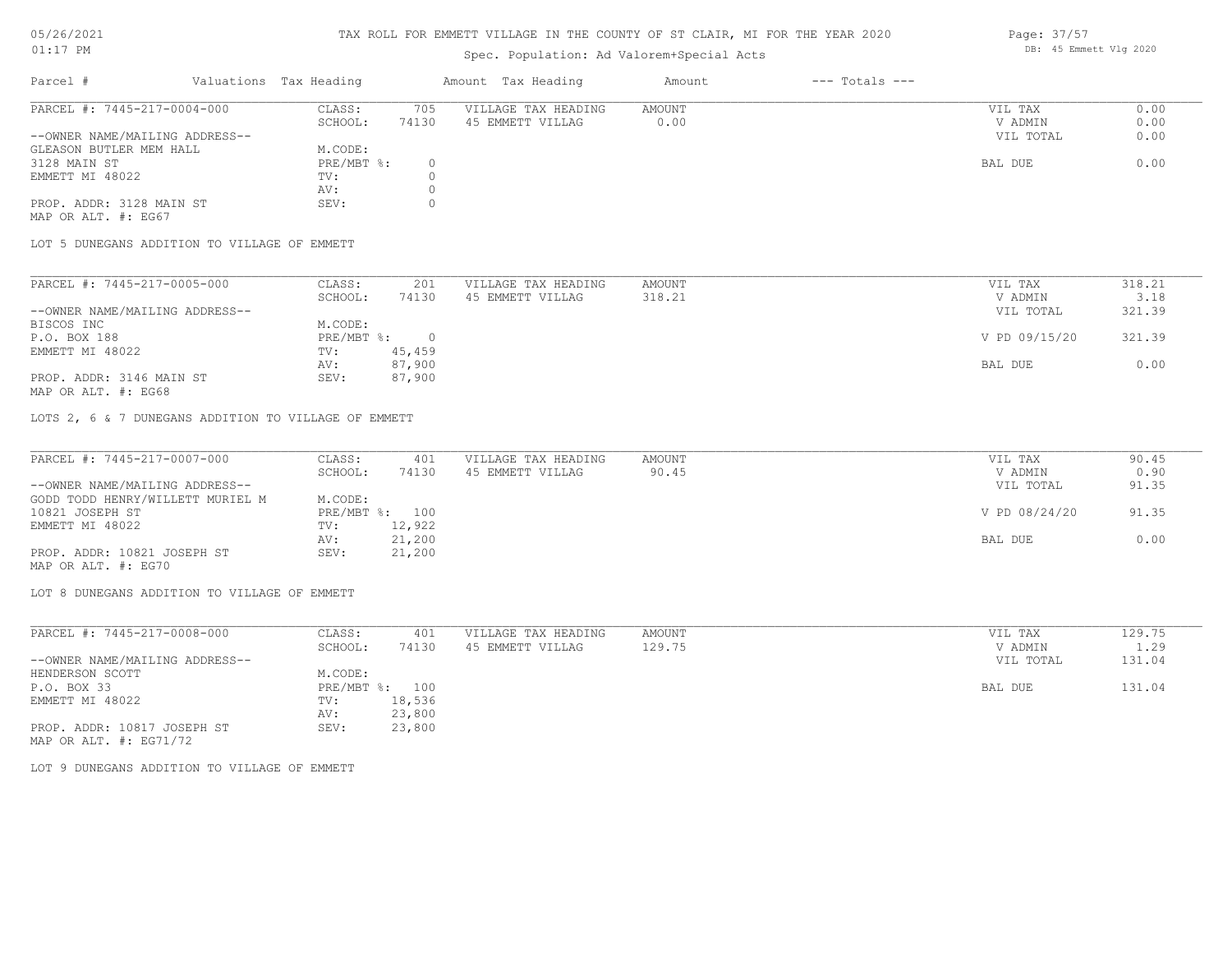#### TAX ROLL FOR EMMETT VILLAGE IN THE COUNTY OF ST CLAIR, MI FOR THE YEAR 2020

## Spec. Population: Ad Valorem+Special Acts

| Parcel #                       | Valuations Tax Heading |       | Amount Tax Heading  | Amount | $---$ Totals $---$ |               |       |
|--------------------------------|------------------------|-------|---------------------|--------|--------------------|---------------|-------|
| PARCEL #: 7445-217-0010-000    | CLASS:                 | 201   | VILLAGE TAX HEADING | AMOUNT |                    | VIL TAX       | 51.91 |
|                                | SCHOOL:                | 74130 | 45 EMMETT VILLAG    | 51.91  |                    | V ADMIN       | 0.51  |
| --OWNER NAME/MAILING ADDRESS-- |                        |       |                     |        |                    | VIL TOTAL     | 52.42 |
| GAUTHIER FREDERICK J/MARTHA E  | M.CODE:                |       |                     |        |                    |               |       |
| 1100 S. 15TH STREET            | $PRE/MBT$ %:           |       |                     |        |                    | V PD 08/10/20 | 52.42 |
| SAINT CLAIR MI 48079           | TV:                    | 7,416 |                     |        |                    |               |       |
|                                | AV:                    | 9,300 |                     |        |                    | BAL DUE       | 0.00  |
| PROP. ADDR: JOSEPH ST          | SEV:                   | 9,300 |                     |        |                    |               |       |
|                                |                        |       |                     |        |                    |               |       |

MAP OR ALT. #: EG73/74

LOT 11 DUNEGANS ADDITION TO VILLAGE OF EMMETT

| PARCEL #: 7445-217-0011-000    | CLASS:     | 705   | VILLAGE TAX HEADING | AMOUNT | VIL TAX   | 0.00 |
|--------------------------------|------------|-------|---------------------|--------|-----------|------|
|                                | SCHOOL:    | 74130 | 45 EMMETT VILLAG    | 0.00   | V ADMIN   | 0.00 |
| --OWNER NAME/MAILING ADDRESS-- |            |       |                     |        | VIL TOTAL | 0.00 |
| GLEASON BUTLER MEM HALL        | M.CODE:    |       |                     |        |           |      |
| 3128 MAIN ST                   | PRE/MBT %: |       |                     |        | BAL DUE   | 0.00 |
| EMMETT MI 48022                | TV:        |       |                     |        |           |      |
|                                | AV:        |       |                     |        |           |      |
| PROP. ADDR: MECHANIC ST        | SEV:       |       |                     |        |           |      |
| MAP OR ALT. #: EG75            |            |       |                     |        |           |      |

LOT 13 DUNEGANS ADDITION TO VILLAGE OF EMMETT

| PARCEL #: 7445-218-0002-000    | CLASS:       | 702   | VILLAGE TAX HEADING | AMOUNT | VIL TAX   | 0.00 |
|--------------------------------|--------------|-------|---------------------|--------|-----------|------|
|                                | SCHOOL:      | 74130 | 45 EMMETT VILLAG    | 0.00   | V ADMIN   | 0.00 |
| --OWNER NAME/MAILING ADDRESS-- |              |       |                     |        | VIL TOTAL | 0.00 |
| M-19 R/W 77023                 | M.CODE:      |       |                     |        |           |      |
| EMMETT MI 48022                | $PRE/MBT$ %: |       |                     |        | BAL DUE   | 0.00 |
|                                | TV:          |       |                     |        |           |      |
| PROP. ADDR: JOSEPH ST          | AV:          |       |                     |        |           |      |
| MAP OR ALT. #: EG59D           | SEV:         |       |                     |        |           |      |

ADDITION THAT PART OF M-19 R/W LYING WITHIN LOTS 15, 18, 19, 22, 23 & 26 DUNEGANS FIRST

| PARCEL #: 7445-538-0001-000    | CLASS:     | 201    | VILLAGE TAX HEADING | AMOUNT | VIL TAX       | 246.08 |
|--------------------------------|------------|--------|---------------------|--------|---------------|--------|
|                                | SCHOOL:    | 74130  | 45 EMMETT VILLAG    | 246.08 | V ADMIN       | 2.46   |
| --OWNER NAME/MAILING ADDRESS-- |            |        |                     |        | VIL TOTAL     | 248.54 |
| PIERCE PROPERTY HOLDINGS LLC   | M.CODE:    |        |                     |        |               |        |
| 10465 BRYCE RD                 | PRE/MBT %: | $\Box$ |                     |        | V PD 09/14/20 | 248.54 |
| AVOCA MI 48006                 | TV:        | 35,155 |                     |        |               |        |
|                                | AV:        | 38,600 |                     |        | BAL DUE       | 0.00   |
| PROP. ADDR: 3147 MAIN ST       | SEV:       | 38,600 |                     |        |               |        |
| MAP OR ALT. #: EG77            |            |        |                     |        |               |        |

 $\mathcal{L}_\mathcal{L} = \mathcal{L}_\mathcal{L} = \mathcal{L}_\mathcal{L} = \mathcal{L}_\mathcal{L} = \mathcal{L}_\mathcal{L} = \mathcal{L}_\mathcal{L} = \mathcal{L}_\mathcal{L} = \mathcal{L}_\mathcal{L} = \mathcal{L}_\mathcal{L} = \mathcal{L}_\mathcal{L} = \mathcal{L}_\mathcal{L} = \mathcal{L}_\mathcal{L} = \mathcal{L}_\mathcal{L} = \mathcal{L}_\mathcal{L} = \mathcal{L}_\mathcal{L} = \mathcal{L}_\mathcal{L} = \mathcal{L}_\mathcal{L}$ 

N1/2 OF LOT 1 VILLAGE OF MT CROWLEY ALTERATIONS & EXTENSION

Page: 38/57 DB: 45 Emmett Vlg 2020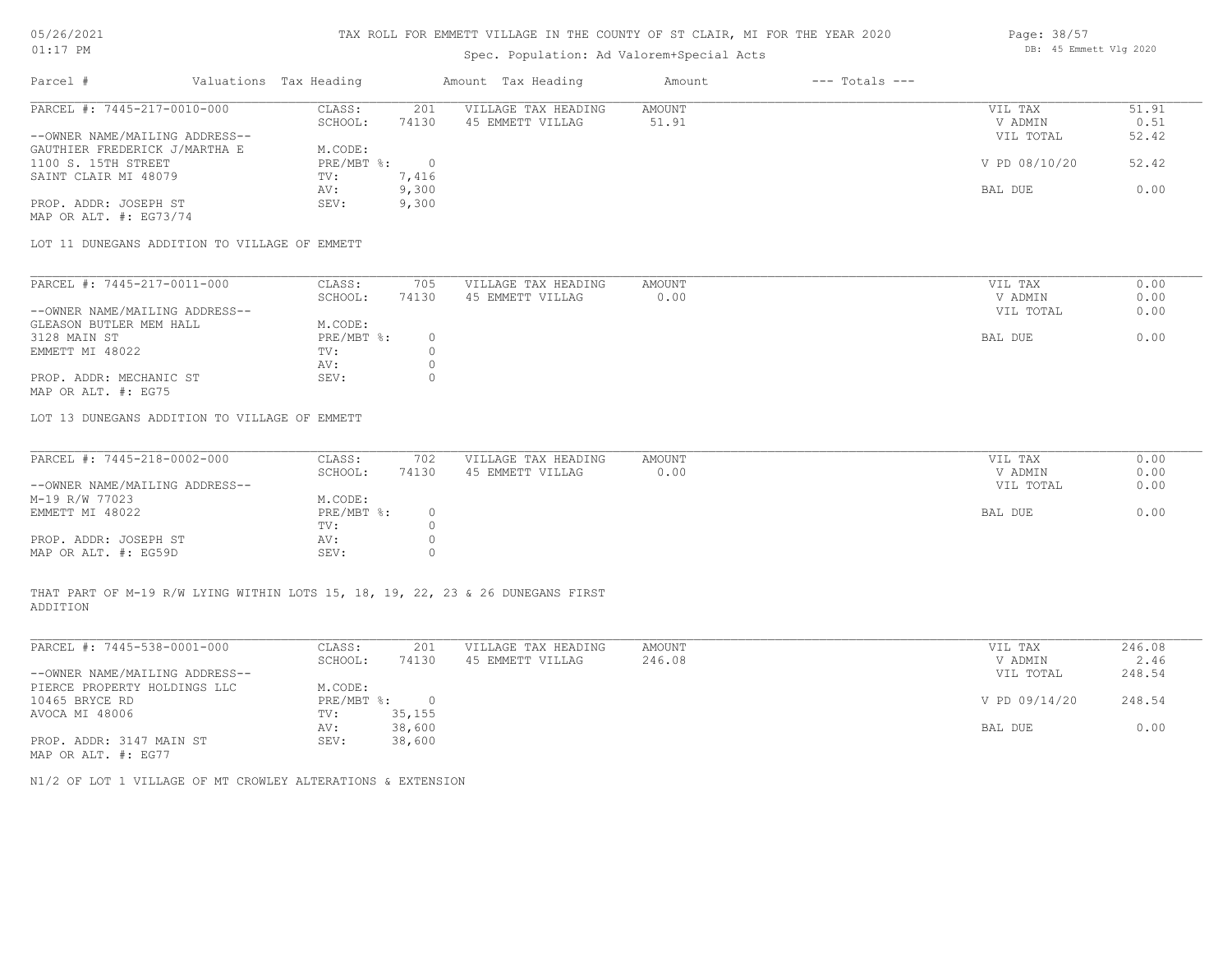| 5/26/2021 |  |
|-----------|--|
|           |  |

## Spec. Population: Ad Valorem+Special Acts

| Parcel #                       | Valuations Tax Heading |                | Amount Tax Heading  | Amount | $---$ Totals $---$ |               |        |
|--------------------------------|------------------------|----------------|---------------------|--------|--------------------|---------------|--------|
| PARCEL #: 7445-538-0002-000    | CLASS:                 | 201            | VILLAGE TAX HEADING | AMOUNT |                    | VIL TAX       | 314.55 |
|                                | SCHOOL:                | 74130          | 45 EMMETT VILLAG    | 314.55 |                    | V ADMIN       | 3.14   |
| --OWNER NAME/MAILING ADDRESS-- |                        |                |                     |        |                    | VIL TOTAL     | 317.69 |
| HARTZELL HOLDINGS LLC          | M.CODE:                |                |                     |        |                    |               |        |
| 2304 SUNNYSIDE RD              | $PRE/MBT$ %:           | $\overline{0}$ |                     |        |                    | BAL DUE       | 317.69 |
| SMITHS CREEK MI 48074          | TV:                    | 44,937         |                     |        |                    |               |        |
|                                | AV:                    | 47,900         |                     |        |                    |               |        |
| PROP. ADDR: 3143 MAIN ST       | SEV:                   | 47,900         |                     |        |                    |               |        |
| MAP OR ALT. #: EG78            |                        |                |                     |        |                    |               |        |
| PARCEL #: 7445-538-0004-001    | CLASS:                 | 201            | VILLAGE TAX HEADING | AMOUNT |                    | VIL TAX       | 24.50  |
|                                | SCHOOL:                | 74130          | 45 EMMETT VILLAG    | 24.50  |                    | V ADMIN       | 0.24   |
| --OWNER NAME/MAILING ADDRESS-- |                        |                |                     |        |                    | VIL TOTAL     | 24.74  |
| HESS RICHARD C                 | M.CODE:                |                |                     |        |                    |               |        |
| 3137 MAIN ST                   | PRE/MBT %:             | $\overline{0}$ |                     |        |                    | V PD 09/13/20 | 24.74  |
| P.O. BOX 312                   | TV:                    | 3,500          |                     |        |                    |               |        |
| EMMETT MI 48022                | AV:                    | 3,500          |                     |        |                    | BAL DUE       | 0.00   |
|                                | SEV:                   | 3,500          |                     |        |                    |               |        |
| PROP. ADDR: MAIN ST            |                        |                |                     |        |                    |               |        |
| MAP OR ALT. #: EG79/80         |                        |                |                     |        |                    |               |        |

02/01/2008 FROM 19-538-004-000, 19-538-0003-000; LOT 2 & N 1/2 OF LOT 3 VILLAGE OF MT CROWLEY ALTERATIONS & EXTENSION SPLIT ON

| PARCEL #: 7445-538-0005-000    | CLASS:       | 201   | VILLAGE TAX HEADING | AMOUNT | VIL TAX       | 12.55 |
|--------------------------------|--------------|-------|---------------------|--------|---------------|-------|
|                                | SCHOOL:      | 74130 | 45 EMMETT VILLAG    | 12.55  | V ADMIN       | 0.12  |
| --OWNER NAME/MAILING ADDRESS-- |              |       |                     |        | VIL TOTAL     | 12.67 |
| HESS RICHARD C                 | M.CODE:      |       |                     |        |               |       |
| P.O. BOX 312                   | $PRE/MBT$ %: |       |                     |        | V PD 09/13/20 | 12.67 |
| EMMETT MI 48022                | TV:          | 1,794 |                     |        |               |       |
|                                | AV:          | 3,300 |                     |        | BAL DUE       | 0.00  |
| PROP. ADDR: MAIN ST            | SEV:         | 3,300 |                     |        |               |       |
| MAP OR ALT. #: EG81            |              |       |                     |        |               |       |

ALTERATIONS & EXTENSION THE N 37 FT OF THE S 60 FT OF THE E 66 FT OF LOT 4 VILLAGE OF MT CROWLEY

| PARCEL #: 7445-538-0006-000    | CLASS:     | 201    | VILLAGE TAX HEADING | AMOUNT | VIL TAX       | 140.01 |
|--------------------------------|------------|--------|---------------------|--------|---------------|--------|
|                                | SCHOOL:    | 74130  | 45 EMMETT VILLAG    | 140.01 | V ADMIN       | 1.40   |
| --OWNER NAME/MAILING ADDRESS-- |            |        |                     |        | VIL TOTAL     | 141.41 |
| HESS RICHARD C                 | M.CODE:    |        |                     |        |               |        |
| P.O. BOX 312                   | PRE/MBT %: |        |                     |        | V PD 09/13/20 | 141.41 |
| EMMETT MI 48022                | TV:        | 20,002 |                     |        |               |        |
|                                | AV:        | 32,800 |                     |        | BAL DUE       | 0.00   |
| PROP. ADDR: 3137 MAIN ST       | SEV:       | 32,800 |                     |        |               |        |
| MAP OR ALT. #: EG82            |            |        |                     |        |               |        |

 $\mathcal{L}_\mathcal{L} = \mathcal{L}_\mathcal{L} = \mathcal{L}_\mathcal{L} = \mathcal{L}_\mathcal{L} = \mathcal{L}_\mathcal{L} = \mathcal{L}_\mathcal{L} = \mathcal{L}_\mathcal{L} = \mathcal{L}_\mathcal{L} = \mathcal{L}_\mathcal{L} = \mathcal{L}_\mathcal{L} = \mathcal{L}_\mathcal{L} = \mathcal{L}_\mathcal{L} = \mathcal{L}_\mathcal{L} = \mathcal{L}_\mathcal{L} = \mathcal{L}_\mathcal{L} = \mathcal{L}_\mathcal{L} = \mathcal{L}_\mathcal{L}$ 

CROWLEY ALTERATIONS & EXTENSION S1/2 OF LOT 3 ALSO LOT 4 EXC THE S 60 FT OF THE E 86 FT THEREOF. VILLAGE OF MT Page: 39/57 DB: 45 Emmett Vlg 2020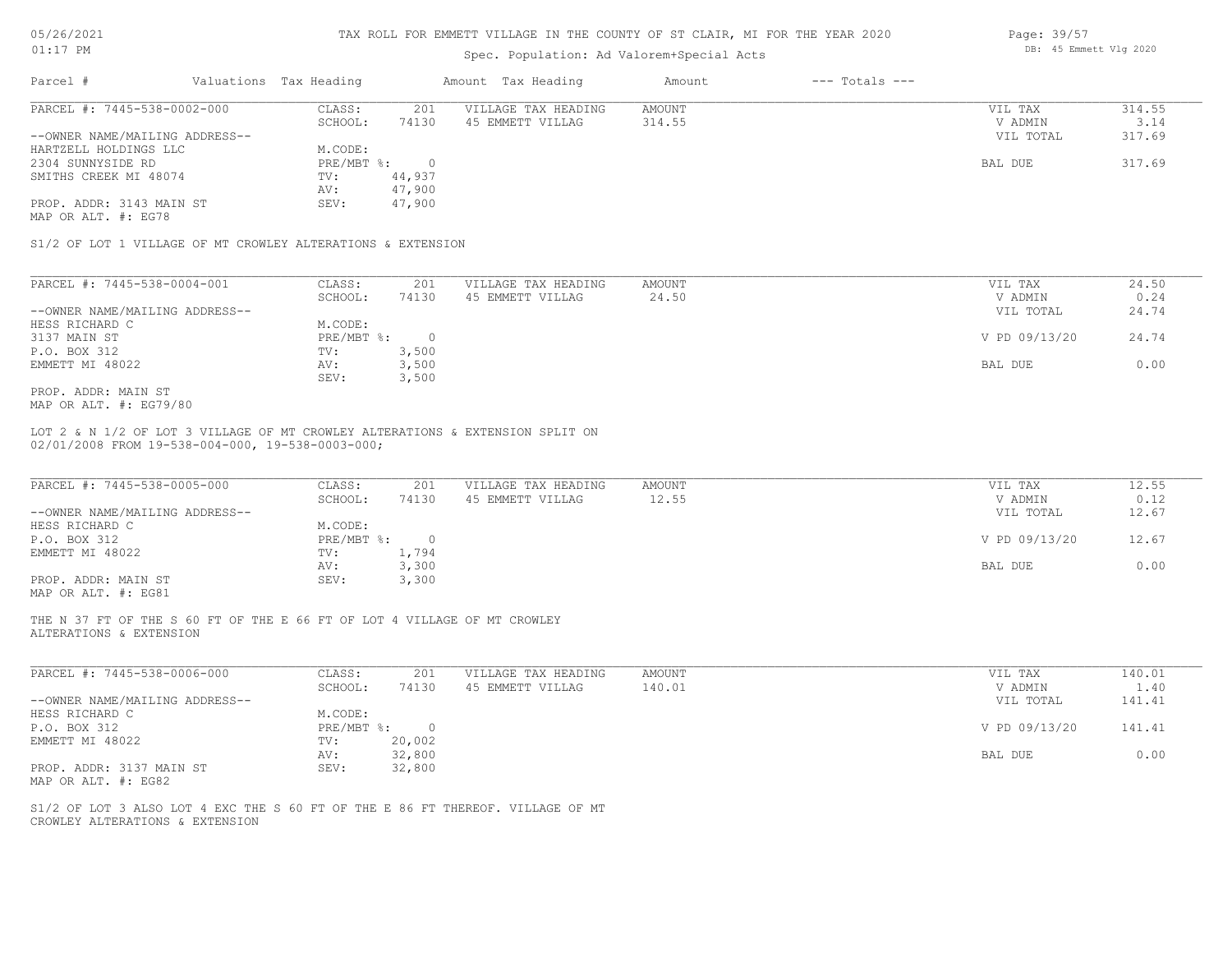| 05/26/2021                                      | TAX ROLL FOR EMMETT VILLAGE IN THE COUNTY OF ST CLAIR, MI FOR THE YEAR 2020 |                        |                    |                                                                                  |               |                    |               | Page: 40/57 |  |  |
|-------------------------------------------------|-----------------------------------------------------------------------------|------------------------|--------------------|----------------------------------------------------------------------------------|---------------|--------------------|---------------|-------------|--|--|
| $01:17$ PM                                      |                                                                             |                        |                    | DB: 45 Emmett Vlg 2020                                                           |               |                    |               |             |  |  |
| Parcel #                                        |                                                                             | Valuations Tax Heading |                    | Amount Tax Heading                                                               | Amount        | $---$ Totals $---$ |               |             |  |  |
| PARCEL #: 7445-538-0007-000                     |                                                                             | CLASS:                 | 201                | VILLAGE TAX HEADING                                                              | <b>AMOUNT</b> |                    | VIL TAX       | 8.19        |  |  |
|                                                 |                                                                             | SCHOOL:                | 74130              | 45 EMMETT VILLAG                                                                 | 8.19          |                    | V ADMIN       | 0.08        |  |  |
| --OWNER NAME/MAILING ADDRESS--                  |                                                                             |                        |                    |                                                                                  |               |                    | VIL TOTAL     | 8.27        |  |  |
| HESS RICHARD C                                  |                                                                             | M.CODE:                |                    |                                                                                  |               |                    |               |             |  |  |
| P.O. BOX 312                                    |                                                                             | PRE/MBT %:             | $\circ$            |                                                                                  |               |                    | V PD 09/13/20 | 8.27        |  |  |
| EMMETT MI 48022                                 |                                                                             | TV:                    | 1,170              |                                                                                  |               |                    |               |             |  |  |
|                                                 |                                                                             | AV:                    | 2,200              |                                                                                  |               |                    | BAL DUE       | 0.00        |  |  |
| PROP. ADDR: MAIN ST                             |                                                                             | SEV:                   | 2,200              |                                                                                  |               |                    |               |             |  |  |
| MAP OR ALT. #: EG83                             |                                                                             |                        |                    |                                                                                  |               |                    |               |             |  |  |
| CROWLEY ALTERATIONS & EXTENSION                 |                                                                             |                        |                    | W20 FT OF E 86 FT OF S 60 FT & THE S 23 FT OF THE E 66 FT OF LOT 4 VILLAGE OF MT |               |                    |               |             |  |  |
| PARCEL #: 7445-538-0008-000                     |                                                                             | CLASS:                 | 703                | VILLAGE TAX HEADING                                                              | AMOUNT        |                    | VIL TAX       | 0.00        |  |  |
|                                                 |                                                                             | SCHOOL:                | 74130              | 45 EMMETT VILLAG                                                                 | 0.00          |                    | V ADMIN       | 0.00        |  |  |
| --OWNER NAME/MAILING ADDRESS--                  |                                                                             |                        |                    |                                                                                  |               |                    | VIL TOTAL     | 0.00        |  |  |
| VILLAGE OF EMMETT                               |                                                                             | M.CODE:                |                    |                                                                                  |               |                    |               |             |  |  |
| P.O. BOX 127                                    |                                                                             | PRE/MBT %:             | $\circ$            |                                                                                  |               |                    | BAL DUE       | 0.00        |  |  |
| EMMETT MI 48022-4518                            |                                                                             | TV:                    | $\circ$            |                                                                                  |               |                    |               |             |  |  |
| PROP. ADDR: 3119 MAIN ST                        |                                                                             | AV:<br>SEV:            | $\circ$<br>$\circ$ |                                                                                  |               |                    |               |             |  |  |
| MAP OR ALT. #: EG84/85                          |                                                                             |                        |                    |                                                                                  |               |                    |               |             |  |  |
|                                                 | LOT 5 & N 31 FT OF LOT 6 VILLAGE OF MT CROWLEY ALTERATIONS & EXTENSION      |                        |                    |                                                                                  |               |                    |               |             |  |  |
|                                                 |                                                                             |                        |                    |                                                                                  |               |                    |               |             |  |  |
| PARCEL #: 7445-538-0009-000                     |                                                                             | CLASS:                 | 703                | VILLAGE TAX HEADING                                                              | <b>AMOUNT</b> |                    | VIL TAX       | 0.00        |  |  |
|                                                 |                                                                             | SCHOOL:                | 74130              | 45 EMMETT VILLAG                                                                 | 0.00          |                    | V ADMIN       | 0.00        |  |  |
| --OWNER NAME/MAILING ADDRESS--                  |                                                                             |                        |                    |                                                                                  |               |                    | VIL TOTAL     | 0.00        |  |  |
| VILLAGE OF EMMETT                               |                                                                             | M.CODE:                |                    |                                                                                  |               |                    |               |             |  |  |
| P.O. BOX 127                                    |                                                                             | PRE/MBT %:             | $\circ$            |                                                                                  |               |                    | BAL DUE       | 0.00        |  |  |
| EMMETT MI 48022                                 |                                                                             | TV:                    | $\circ$            |                                                                                  |               |                    |               |             |  |  |
|                                                 |                                                                             | AV:                    | $\circ$            |                                                                                  |               |                    |               |             |  |  |
| PROP. ADDR: 3099 MAIN ST<br>MAP OR ALT. #: EG86 |                                                                             | SEV:                   | $\circ$            |                                                                                  |               |                    |               |             |  |  |
| <b>EXTENSION</b>                                |                                                                             |                        |                    | LOT 6 EXC N 31 FT THEREOF & N 10 FT OF LOT 7 VILLAGE OF MT CROWLEY ALTERATIONS & |               |                    |               |             |  |  |
| PARCEL #: 7445-538-0010-000                     |                                                                             | CLASS:                 | 703                | VILLAGE TAX HEADING                                                              | <b>AMOUNT</b> |                    | VIL TAX       | 0.00        |  |  |
|                                                 |                                                                             | SCHOOL:                | 74130              | 45 EMMETT VILLAG                                                                 | 0.00          |                    | V ADMIN       | 0.00        |  |  |
| --OWNER NAME/MAILING ADDRESS--                  |                                                                             |                        |                    |                                                                                  |               |                    | VIL TOTAL     | 0.00        |  |  |
| VILLAGE OF EMMETT FIRE HALL                     |                                                                             | M.CODE:                |                    |                                                                                  |               |                    |               |             |  |  |
| 3109 MAIN ST                                    |                                                                             | PRE/MBT %:             | $\circ$            |                                                                                  |               |                    | BAL DUE       | 0.00        |  |  |
| EMMETT MI 48022                                 |                                                                             | TV:                    | $\circ$            |                                                                                  |               |                    |               |             |  |  |
|                                                 |                                                                             | AV:                    | $\circ$            |                                                                                  |               |                    |               |             |  |  |
| PROP. ADDR: 3109 MAIN ST                        |                                                                             | SEV:                   | $\circ$            |                                                                                  |               |                    |               |             |  |  |
| MAP OR ALT. #: EG87A                            |                                                                             |                        |                    |                                                                                  |               |                    |               |             |  |  |

EXTENSION LOT 7 EXC N 10 FT & N 38.2 FT OF LOT 8 VILLAGE OF MT CROWLEY ALTERATIONS &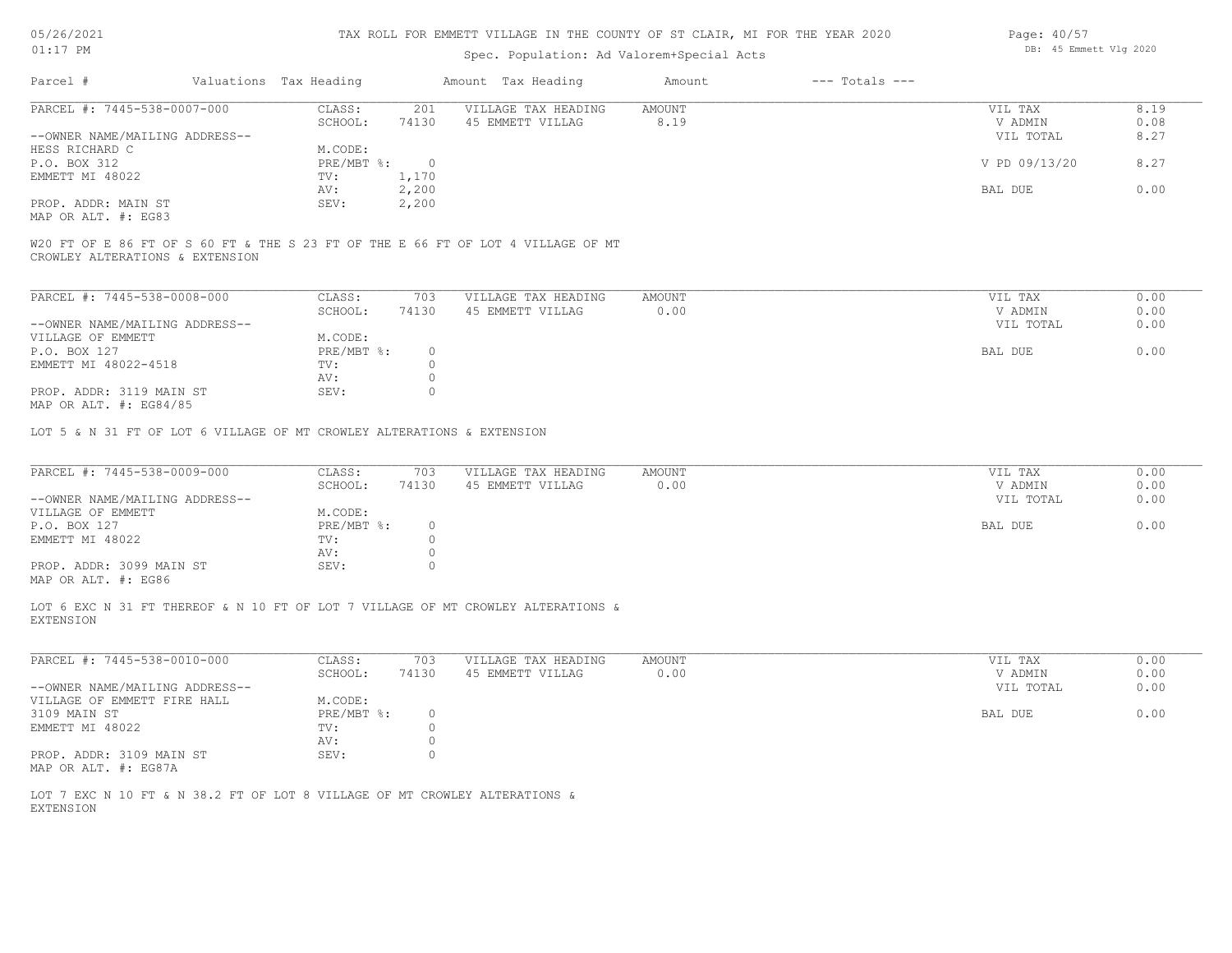### Spec. Population: Ad Valorem+Special Acts

| Parcel #                       | Valuations Tax Heading |        | Amount Tax Heading  | Amount | $---$ Totals $---$ |               |        |
|--------------------------------|------------------------|--------|---------------------|--------|--------------------|---------------|--------|
| PARCEL #: 7445-538-0011-000    | CLASS:                 | 401    | VILLAGE TAX HEADING | AMOUNT |                    | VIL TAX       | 195.51 |
|                                | SCHOOL:                | 74130  | 45 EMMETT VILLAG    | 195.51 |                    | V ADMIN       | 1.95   |
| --OWNER NAME/MAILING ADDRESS-- |                        |        |                     |        |                    | VIL TOTAL     | 197.46 |
| PATTERSON LISA REGINA          | M.CODE:                |        |                     |        |                    |               |        |
| 3130 PATRICK ST                | PRE/MBT %:             |        |                     |        |                    | V PD 09/03/20 | 197.46 |
| EMMETT MI 48022                | TV:                    | 27,930 |                     |        |                    |               |        |
|                                | AV:                    | 39,400 |                     |        |                    | BAL DUE       | 0.00   |
| PROP. ADDR: 3093 MAIN ST       | SEV:                   | 39,400 |                     |        |                    |               |        |
|                                |                        |        |                     |        |                    |               |        |

MAP OR ALT. #: EG87B

CROWLEY ALTERATIONS & EXTENSION SEC 36 LYING W OF M-19 & S OF SAID PLAT, OWNED & OCC AS ONE LOT VILLAGE OF MT LOT 8 EXC N 38.2 FT ALSO N 72.2 FT OF E 165 FT OF THAT PART OF W 1/2 OF SW 1/2 OF

| PARCEL #: 7445-538-0012-000    | CLASS:       | 401   | VILLAGE TAX HEADING | AMOUNT | VIL TAX       | 15.65 |
|--------------------------------|--------------|-------|---------------------|--------|---------------|-------|
|                                | SCHOOL:      | 74130 | 45 EMMETT VILLAG    | 15.65  | V ADMIN       | 0.15  |
| --OWNER NAME/MAILING ADDRESS-- |              |       |                     |        | VIL TOTAL     | 15.80 |
| PROSCH TINA M                  | M.CODE:      |       |                     |        |               |       |
| 10877 MECHANIC ST              | $PRE/MBT$ %: |       |                     |        | V PD 09/14/20 | 15.80 |
| EMMETT MI 48022                | TV:          | 2,236 |                     |        |               |       |
|                                | AV:          | 3,200 |                     |        | BAL DUE       | 0.00  |
| PROP. ADDR: WASHINGTON ST      | SEV:         | 3,200 |                     |        |               |       |
| MAP OR ALT. #: EG87C           |              |       |                     |        |               |       |

LOT 9 VILLAGE OF MT CROWLEY ALTERATIONS & EXTENSION

| PARCEL #: 7445-538-0013-000    | CLASS:       | 401    | VILLAGE TAX HEADING | AMOUNT | VIL TAX       | 358.07 |
|--------------------------------|--------------|--------|---------------------|--------|---------------|--------|
|                                | SCHOOL:      | 74130  | 45 EMMETT VILLAG    | 358.07 | V ADMIN       | 3.58   |
| --OWNER NAME/MAILING ADDRESS-- |              |        |                     |        | VIL TOTAL     | 361.65 |
| PROSCH TINA M                  | M.CODE:      |        |                     |        |               |        |
| P.O.BOX 82                     | $PRE/MBT$ %: |        |                     |        | V PD 09/14/20 | 361.65 |
| EMMETT MI 48022                | TV:          | 51,154 |                     |        |               |        |
|                                | AV:          | 86,100 |                     |        | BAL DUE       | 0.00   |
| PROP. ADDR: 10877 MECHANIC ST  | SEV:         | 86,100 |                     |        |               |        |
|                                |              |        |                     |        |               |        |

MAP OR ALT. #: EG88

LOTS 10, 11 & 12 VILLAGE OF MT CROWLEY ALTERATIONS & EXTENSION

| 169.44 |
|--------|
| 1.69   |
| 171.13 |
|        |
| 171.13 |
|        |
| 0.00   |
|        |
|        |

MAP OR ALT. #: EG89

LOTS 13, 14 & 15 VILLAGE OF MT CROWLEY ALTERATIONS & EXTENSION

Page: 41/57 DB: 45 Emmett Vlg 2020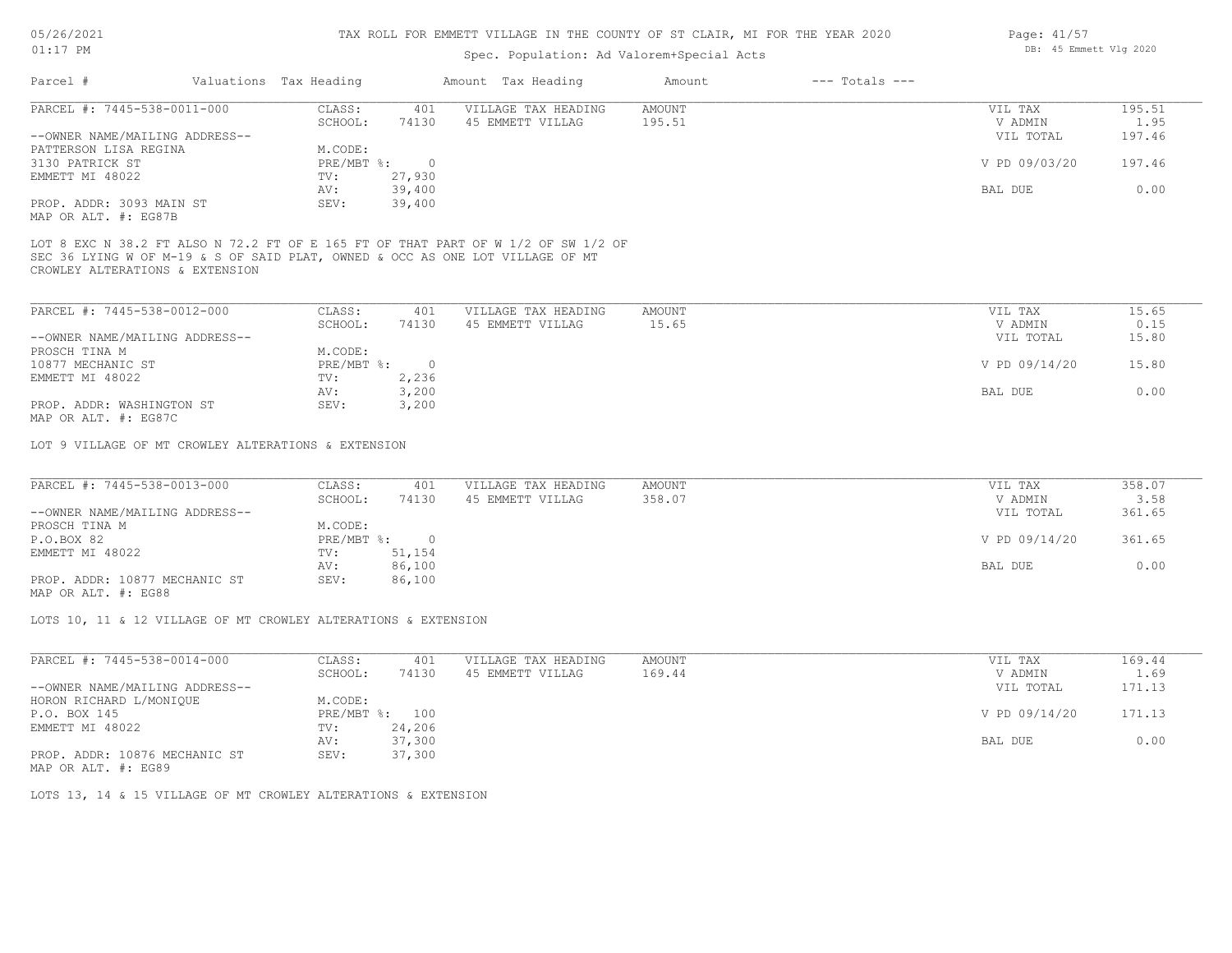#### TAX ROLL FOR EMMETT VILLAGE IN THE COUNTY OF ST CLAIR, MI FOR THE YEAR 2020

### Spec. Population: Ad Valorem+Special Acts

| Parcel #                       | Valuations Tax Heading |       | Amount Tax Heading  | Amount | $---$ Totals $---$ |           |      |
|--------------------------------|------------------------|-------|---------------------|--------|--------------------|-----------|------|
| PARCEL #: 7445-538-0015-000    | CLASS:                 | 705   | VILLAGE TAX HEADING | AMOUNT |                    | VIL TAX   | 0.00 |
|                                | SCHOOL:                | 74130 | 45 EMMETT VILLAG    | 0.00   |                    | V ADMIN   | 0.00 |
| --OWNER NAME/MAILING ADDRESS-- |                        |       |                     |        |                    | VIL TOTAL | 0.00 |
| FRONTIER COMMUNICATION         | M.CODE:                |       |                     |        |                    |           |      |
| 401 MERRRITT 7                 | PRE/MBT %:             |       |                     |        |                    | BAL DUE   | 0.00 |
| NORWALK CT 06851               | TV:                    |       |                     |        |                    |           |      |
|                                | AV:                    |       |                     |        |                    |           |      |
| PROP. ADDR: 3147 WASHINGTON ST | SEV:                   |       |                     |        |                    |           |      |

MAP OR ALT. #: EG90

LOTS 16 & 17 VILLAGE OF MT CROWLEY ALTERATIONS & EXTENSION

| PARCEL #: 7445-538-0016-000    | CLASS:     | 402   | VILLAGE TAX HEADING | AMOUNT | VIL TAX       | 34.30 |
|--------------------------------|------------|-------|---------------------|--------|---------------|-------|
|                                | SCHOOL:    | 74130 | 45 EMMETT VILLAG    | 34.30  | V ADMIN       | 0.34  |
| --OWNER NAME/MAILING ADDRESS-- |            |       |                     |        | VIL TOTAL     | 34.64 |
| PIERCE PROPERTY HOLDINGS LLC   | M.CODE:    |       |                     |        |               |       |
| 10465 BRYCE RD                 | PRE/MBT %: |       |                     |        | V PD 09/14/20 | 34.64 |
| AVOCA MI 48006                 | TV:        | 4,900 |                     |        |               |       |
|                                | AV:        | 4,900 |                     |        | BAL DUE       | 0.00  |
| PROP. ADDR: JOSEPH ST          | SEV:       | 4,900 |                     |        |               |       |
|                                |            |       |                     |        |               |       |

MAP OR ALT. #: EG91

LOT 18 VILLAGE OF MT CROWLEY ALTERATIONS & EXTENSION

| PARCEL #: 7445-538-0017-000    | CLASS:     | 402   | VILLAGE TAX HEADING | AMOUNT | VIL TAX       | 17.50 |
|--------------------------------|------------|-------|---------------------|--------|---------------|-------|
|                                | SCHOOL:    | 74130 | 45 EMMETT VILLAG    | 17.50  | V ADMIN       | 0.17  |
| --OWNER NAME/MAILING ADDRESS-- |            |       |                     |        | VIL TOTAL     | 17.67 |
| PIERCE PROPERTY HOLDINGS LLC   | M.CODE:    |       |                     |        |               |       |
| 10465 BRYCE RD                 | PRE/MBT %: |       |                     |        | V PD 09/14/20 | 17.67 |
| AVOCA MI 48006                 | TV:        | 2,500 |                     |        |               |       |
|                                | AV:        | 2,500 |                     |        | BAL DUE       | 0.00  |
| PROP. ADDR: JOSEPH ST          | SEV:       | 2,500 |                     |        |               |       |
|                                |            |       |                     |        |               |       |

MAP OR ALT. #: EG92

LOT 19 VILLAGE OF MT CROWLEY ALTERATIONS & EXTENSION

| PARCEL #: 7445-538-0018-001    | CLASS:     | 401    | VILLAGE TAX HEADING | AMOUNT | VIL TAX   | 121.49 |
|--------------------------------|------------|--------|---------------------|--------|-----------|--------|
|                                | SCHOOL:    | 74130  | 45 EMMETT VILLAG    | 121.49 | V ADMIN   | 1.21   |
| --OWNER NAME/MAILING ADDRESS-- |            |        |                     |        | VIL TOTAL | 122.70 |
| HADER DAVID P                  | M.CODE:    |        |                     |        |           |        |
| PO BOX 86                      | PRE/MBT %: | 100    |                     |        | BAL DUE   | 122.70 |
| EMMETT MI 48022                | TV:        | 17,357 |                     |        |           |        |
|                                | AV:        | 27,100 |                     |        |           |        |
| PROP. ADDR: 3137 WASHINGTON ST | SEV:       | 27,100 |                     |        |           |        |
| MAP OR ALT. #: EG93A/B/C/D/E   |            |        |                     |        |           |        |

11/08/2007 FROM 19-538-0018-000, 19-538-0019-000, 19-538-0020-000; LOTS 20, 21, 22 & 23 VILLAGE OF MT CROWLEY ALTERATIONS & EXTENSION SPLIT ON Page: 42/57 DB: 45 Emmett Vlg 2020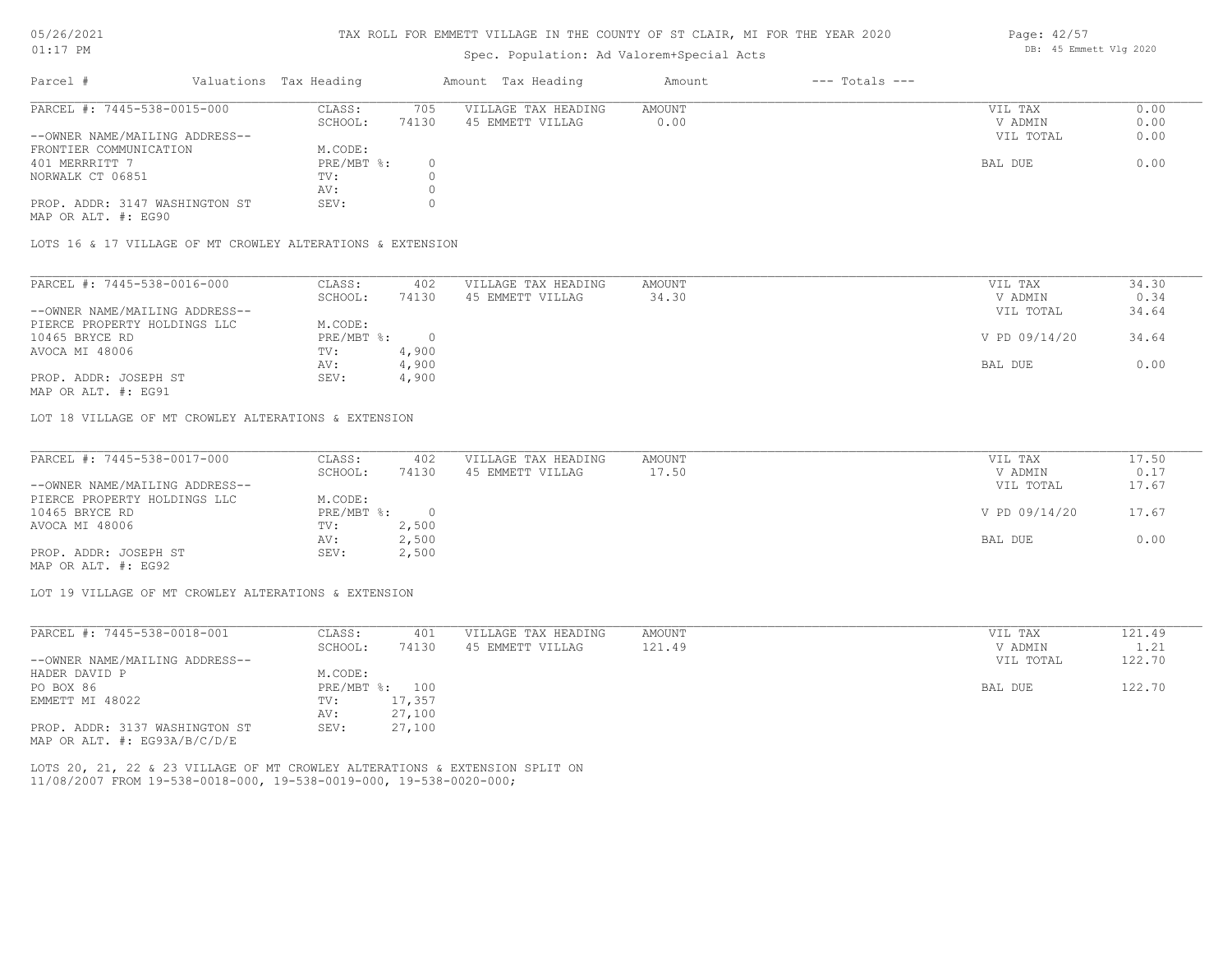| 05/26/2021 |  |
|------------|--|
|------------|--|

| $01:17$ PM                                           |                        |                | DB: 45 Emmett Vlg 2020                                                          |               |                    |               |          |
|------------------------------------------------------|------------------------|----------------|---------------------------------------------------------------------------------|---------------|--------------------|---------------|----------|
| Parcel #                                             | Valuations Tax Heading |                | Amount Tax Heading                                                              | Amount        | $---$ Totals $---$ |               |          |
| PARCEL #: 7445-538-0021-000                          | CLASS:                 | 401            | VILLAGE TAX HEADING                                                             | <b>AMOUNT</b> |                    | VIL TAX       | 17.88    |
|                                                      | SCHOOL:                | 74130          | 45 EMMETT VILLAG                                                                | 17.88         |                    | V ADMIN       | 0.17     |
| --OWNER NAME/MAILING ADDRESS--                       |                        |                |                                                                                 |               |                    | VIL TOTAL     | 18.05    |
| DENMAN ENTERPRISES, LLC                              | M.CODE:                |                |                                                                                 |               |                    |               |          |
| PO BOX 5309                                          | $PRE/MBT$ $\div$       | $\circ$        |                                                                                 |               |                    | BAL DUE       | 18.05    |
| OCALA FL 34478                                       | TV:                    | 2,555          |                                                                                 |               |                    |               |          |
|                                                      | AV:                    | 3,200          |                                                                                 |               |                    |               |          |
| PROP. ADDR: WASHINGTON ST                            | SEV:                   | 3,200          |                                                                                 |               |                    |               |          |
| MAP OR ALT. #: EG93F                                 |                        |                |                                                                                 |               |                    |               |          |
| LOT 24 VILLAGE OF MT CROWLEY ALTERATIONS & EXTENSION |                        |                |                                                                                 |               |                    |               |          |
|                                                      |                        |                |                                                                                 |               |                    |               |          |
| PARCEL #: 7445-538-0022-001                          | CLASS:                 | 401            | VILLAGE TAX HEADING                                                             | AMOUNT        |                    | VIL TAX       | 245.72   |
|                                                      | SCHOOL:                | 74130          | 45 EMMETT VILLAG                                                                | 245.72        |                    | V ADMIN       | 2.45     |
| --OWNER NAME/MAILING ADDRESS--                       |                        |                |                                                                                 |               |                    | VIL TOTAL     | 248.17   |
| PRATT ROBERT/KATHLEEN                                | M.CODE:                |                |                                                                                 |               |                    |               |          |
| 3119 WASHINGTON ST                                   | PRE/MBT %: 100         |                |                                                                                 |               |                    | V PD 09/14/20 | 248.17   |
| EMMETT MI 48022                                      | TV:                    | 35,104         |                                                                                 |               |                    |               |          |
|                                                      | AV:                    | 59,500         |                                                                                 |               |                    | BAL DUE       | 0.00     |
| PROP. ADDR: 3119 WASHINGTON ST                       | SEV:                   | 59,500         |                                                                                 |               |                    |               |          |
| MAP OR ALT. #: EG94/95                               |                        |                |                                                                                 |               |                    |               |          |
| 02/01/2008 FROM 19-538-0022-000, 19-538-0023-000;    |                        |                | LOTS 25,26, 27 & 28 VILLAGE OF MT CROWLEY ALTERATIONS & EXTENSION SPLIT ON      |               |                    |               |          |
| PARCEL #: 7445-864-0001-001                          | CLASS:                 | 401            | VILLAGE TAX HEADING                                                             | AMOUNT        |                    | VIL TAX       | 240.75   |
|                                                      | SCHOOL:                | 74130          | 45 EMMETT VILLAG                                                                | 240.75        |                    | V ADMIN       | 2.40     |
| --OWNER NAME/MAILING ADDRESS--                       |                        |                |                                                                                 |               |                    | VIL TOTAL     | 243.15   |
| KOROTKO JOAN                                         | M.CODE:                |                |                                                                                 |               |                    |               |          |
| 3207 MAIN ST                                         | PRE/MBT %: 100         |                |                                                                                 |               |                    | V PD 08/22/20 | 243.15   |
| EMMETT MI 48022                                      | TV:                    | 34,393         |                                                                                 |               |                    |               |          |
|                                                      | AV:                    | 50,900         |                                                                                 |               |                    | BAL DUE       | 0.00     |
| PROP. ADDR: 3207 MAIN ST                             | SEV:                   | 50,900         |                                                                                 |               |                    |               |          |
| MAP OR ALT. #:                                       |                        |                |                                                                                 |               |                    |               |          |
|                                                      |                        |                | LOTS 1, 2, 11 & 12 WATTERS CHILLSONS ADDITION TO THE VILLAGE OF EMMETT SPLIT ON |               |                    |               |          |
| 02/01/2007 FROM 19-864-0001-000, 19-864-0005-000;    |                        |                |                                                                                 |               |                    |               |          |
|                                                      |                        |                |                                                                                 |               |                    |               |          |
| PARCEL #: 7445-864-0003-000                          | CLASS:                 | 201            | VILLAGE TAX HEADING                                                             | AMOUNT        |                    | VIL TAX       | 1,373.96 |
|                                                      | SCHOOL:                | 74130          | 45 EMMETT VILLAG                                                                | 1,373.96      |                    | V ADMIN       | 13.73    |
| --OWNER NAME/MAILING ADDRESS--                       |                        |                |                                                                                 |               |                    | VIL TOTAL     | 1,387.69 |
| LAKESTONE BANK                                       | M.CODE:                |                |                                                                                 |               |                    |               |          |
| PO BOX 250                                           | $PRE/MBT$ $\div$       | $\overline{0}$ |                                                                                 |               |                    | V PD 08/28/20 | 1,387.69 |
| LAPEER MI 48446                                      | TV:                    | 196,281        |                                                                                 |               |                    |               |          |
|                                                      | AV:                    | 282,800        |                                                                                 |               |                    | BAL DUE       | 0.00     |
|                                                      |                        |                |                                                                                 |               |                    |               |          |

MAP OR ALT. #: EG99 PROP. ADDR: 3177 MAIN ST SEV: 282,800

LOTS 3 TO 10 & LOTS 19 TO 24 WATTERS CHILLSONS ADDITION TO VILLAGE OF EMMETT

Page: 43/57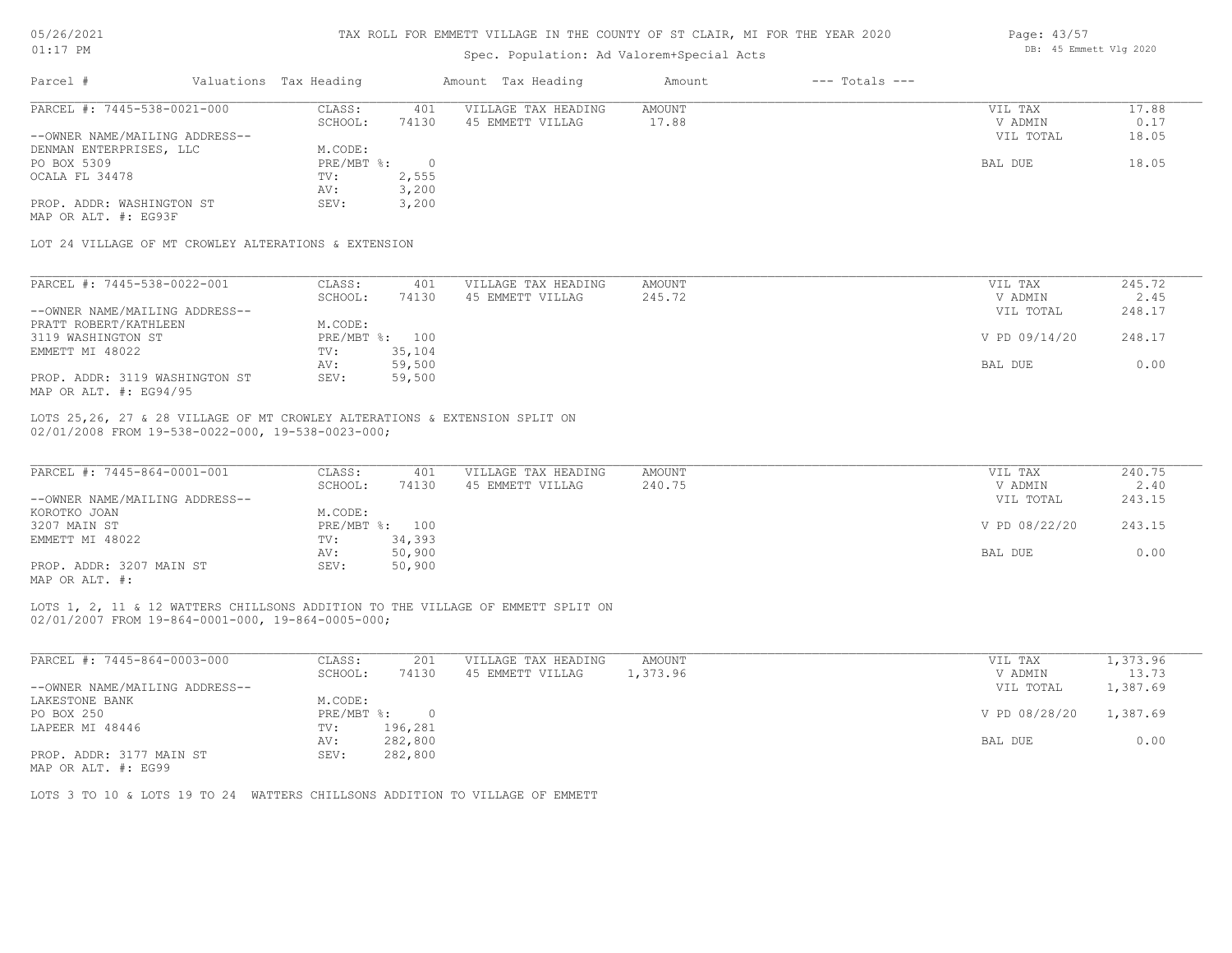#### TAX ROLL FOR EMMETT VILLAGE IN THE COUNTY OF ST CLAIR, MI FOR THE YEAR 2020

## Spec. Population: Ad Valorem+Special Acts

| Parcel #                       | Valuations Tax Heading |                | Amount Tax Heading  | Amount | $---$ Totals $---$ |               |        |
|--------------------------------|------------------------|----------------|---------------------|--------|--------------------|---------------|--------|
| PARCEL #: 7445-864-0006-000    | CLASS:                 | 401            | VILLAGE TAX HEADING | AMOUNT |                    | VIL TAX       | 262.22 |
|                                | SCHOOL:                | 74130          | 45 EMMETT VILLAG    | 262.22 |                    | V ADMIN       | 2.62   |
| --OWNER NAME/MAILING ADDRESS-- |                        |                |                     |        |                    | VIL TOTAL     | 264.84 |
| VERNIER PATRICK/DOROTHY        | M.CODE:                |                |                     |        |                    |               |        |
| PO BOX 24                      |                        | PRE/MBT %: 100 |                     |        |                    | V PD 09/03/20 | 264.84 |
| EMMETT MI 48022                | TV:                    | 37,461         |                     |        |                    |               |        |
|                                | AV:                    | 54,500         |                     |        |                    | BAL DUE       | 0.00   |
| PROP. ADDR: 10880 PROSPECT ST  | SEV:                   | 54,500         |                     |        |                    |               |        |
|                                |                        |                |                     |        |                    |               |        |

MAP OR ALT. #: EG102

A OWNED AND OCC AS ONE PARCEL N230'E 124.02',TH S8953'23"E 198',TH S230'W 123.64' TO BEG SECTION 36 T7N R14E 0.56 LOTS 13,14 & 15 WATTERS CHILLSON'S ADDITION & BEG AT NE COR LOT 13, TH W 198', TH

| PARCEL #: 7445-864-0007-001         | CLASS:       | 401    | VILLAGE TAX HEADING | AMOUNT | VIL TAX       | 171.31 |
|-------------------------------------|--------------|--------|---------------------|--------|---------------|--------|
|                                     | SCHOOL:      | 74130  | 45 EMMETT VILLAG    | 171.31 | V ADMIN       | 1.71   |
| --OWNER NAME/MAILING ADDRESS--      |              |        |                     |        | VIL TOTAL     | 173.02 |
| PIERCE D.R/PATRICK R./CECILA M.WARD | M.CODE:      |        |                     |        |               |        |
| 10895 BRANDON RD                    | $PRE/MBT$ %: |        |                     |        | V PD 09/13/20 | 173.02 |
| EMMETT MI 48022                     | TV:          | 24,473 |                     |        |               |        |
|                                     | AV:          | 32,700 |                     |        | BAL DUE       | 0.00   |
| PROP. ADDR: 10890 PROSPECT ST       | SEV:         | 32,700 |                     |        |               |        |
| MAP OR ALT, #: EG40A                |              |        |                     |        |               |        |

OF DEEDS AND SECTION 36 T7N R14E .77A ACCORDING TO THE PLAT RECORDED IN LIBER H OF PLATS PG 77 ST CLAIR COUNTY REGISTER S 89D 19M 25S E 132' TO BEG WATTERS CHILLSONS ADDITION TO THE VILLAGE OF EMMETT TH S 00D 19M 10S W 254.69', TH N 89D 16M 22S W 132', TH N 00D 19M 10S E 254.57', TH 19M 25S E 957.63', S 00D 14M 08S W 428.72' & N 89D 19M 25S W 99.31' FROM W 1/4 COR, 45-864-0008-200, 45-864-0008-400; LOTS 16, 17 & PART OF SW 1/4 DESC AS BEG S 89D 45-036-4004-200, 45-864-0007-000, 45-864-0007-200, 45-864-0008-000, SPLIT/COMBINED ON 02/19/2020 FROM 45-036-4004-000, 45-036-4004-100,

| PARCEL #: 7445-864-0007-201    | CLASS:       | 401    | VILLAGE TAX HEADING | AMOUNT | VIL TAX       | 420.55 |
|--------------------------------|--------------|--------|---------------------|--------|---------------|--------|
|                                | SCHOOL:      | 74130  | 45 EMMETT VILLAG    | 420.55 | V ADMIN       | 4.20   |
| --OWNER NAME/MAILING ADDRESS-- |              |        |                     |        | VIL TOTAL     | 424.75 |
| PIERCE PATRICK R               | M.CODE:      |        |                     |        |               |        |
| P.O. BOX 311                   | $PRE/MBT$ %: | 100    |                     |        | V PD 09/14/20 | 424.75 |
| EMMETT MI 48022                | TV:          | 60,079 |                     |        |               |        |
|                                | AV:          | 89,300 |                     |        | BAL DUE       | 0.00   |
| PROP. ADDR: 10900 PROSPECT ST  | SEV:         | 89,300 |                     |        |               |        |
| MAP OR ALT. #: EG40A           |              |        |                     |        |               |        |

PLATS PG 77 ST CLAIR COUNTY REGISTER OF DEEDS AND SECTION 36 T7N R14E 1.23A ADDITION TO THE VILLAGE OF EMMETT ACCORDING TO THE PLAT RECORDED IN LIBER H OF 66, TH S 00D 19M 10S W 41.25', TH N 89D 19M 25S W 104' TO BEG WATTERS CHILLSON 329.50', TH S 89D 19M 25S E 170', TH S 00D 19M 10S W 288.30', TH N 89D 16M 22S W 00D 04M 13S W 724.50' & S 89D 19M 25S E 553.81' FROM W 1/4 COR, TH N 00D 19M 10S E 45-864-0008-200, 45-864-0008-400; LOT 18 AND PART OF LOT 30 & SW 1/4 DESC AS BEG S 45-036-4004-200, 45-864-0007-000, 45-864-0007-200, 45-864-0008-000, SPLIT/COMBINED ON 02/19/2020 FROM 45-036-4004-000, 45-036-4004-100,

Page: 44/57 DB: 45 Emmett Vlg 2020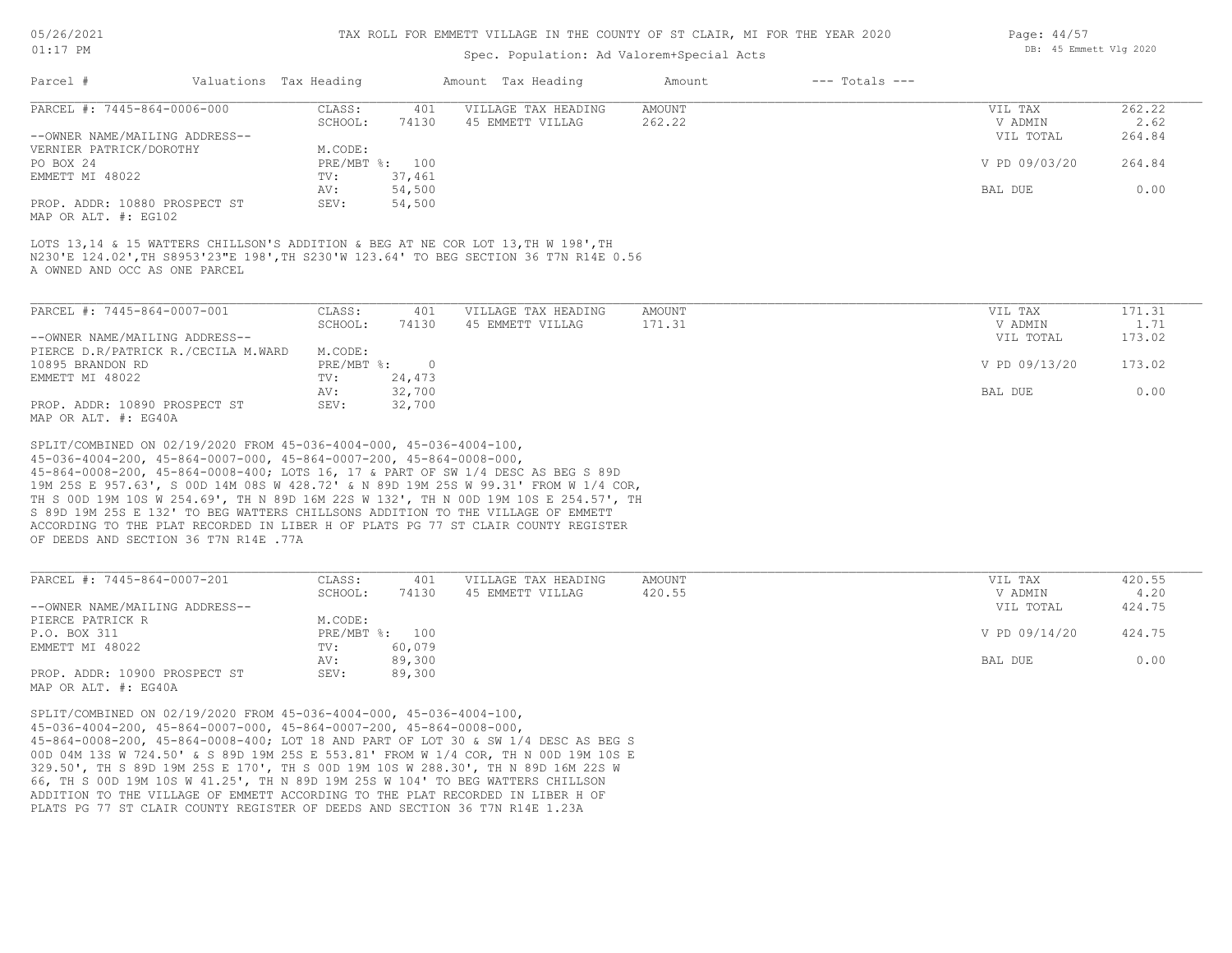# Spec. Population: Ad Valorem+Special Acts

|                                                                                                                                                                      | Spec. Population: Ad Valorem+Special Acts                                                                                                                                                                                                                                                                                                                                                                                                                                                                                    |                         |
|----------------------------------------------------------------------------------------------------------------------------------------------------------------------|------------------------------------------------------------------------------------------------------------------------------------------------------------------------------------------------------------------------------------------------------------------------------------------------------------------------------------------------------------------------------------------------------------------------------------------------------------------------------------------------------------------------------|-------------------------|
| Parcel #<br>Valuations Tax Heading                                                                                                                                   | $---$ Totals $---$<br>Amount Tax Heading<br>Amount                                                                                                                                                                                                                                                                                                                                                                                                                                                                           |                         |
| PARCEL #: 7445-864-0008-001                                                                                                                                          | <b>AMOUNT</b><br>CLASS:<br>401<br>VILLAGE TAX HEADING                                                                                                                                                                                                                                                                                                                                                                                                                                                                        | 45.31<br>VIL TAX        |
|                                                                                                                                                                      | SCHOOL:<br>74130<br>45 EMMETT VILLAG<br>45.31                                                                                                                                                                                                                                                                                                                                                                                                                                                                                | V ADMIN<br>0.45         |
| --OWNER NAME/MAILING ADDRESS--                                                                                                                                       |                                                                                                                                                                                                                                                                                                                                                                                                                                                                                                                              | VIL TOTAL<br>45.76      |
| PIERCE DENNIS/CECILIA/PATRICK TRUST                                                                                                                                  | M.CODE:                                                                                                                                                                                                                                                                                                                                                                                                                                                                                                                      |                         |
| 10895 BRANDON RD                                                                                                                                                     | PRE/MBT %: 100                                                                                                                                                                                                                                                                                                                                                                                                                                                                                                               | V PD 09/13/20<br>45.76  |
| EMMETT MI 48022                                                                                                                                                      | 6,473<br>TV:                                                                                                                                                                                                                                                                                                                                                                                                                                                                                                                 |                         |
|                                                                                                                                                                      | AV:<br>6,500                                                                                                                                                                                                                                                                                                                                                                                                                                                                                                                 | 0.00<br>BAL DUE         |
| PROP. ADDR: 10992 LAMBERT LN<br>MAP OR ALT. #: EG40A                                                                                                                 | 6,500<br>SEV:                                                                                                                                                                                                                                                                                                                                                                                                                                                                                                                |                         |
| SPLIT/COMBINED ON 02/19/2020 FROM 45-036-4004-000, 45-036-4004-100,<br>$45-036-4004-200$ , $45-864-0007-000$ , $45-864-0007-200$ , $45-864-0008-000$ ,               | 45-864-0008-200, 45-864-0008-400; PART OF LOT 30 & SW 1/4 DESC AS: BEG S 00D 04M<br>13S W 495' FROM W 1/4 COR, TH S 89D 19M 25S E 99', TH N 00D 04M 13S E 50', TH S 89D<br>19M 25S E 116.03', TH S 00D 19M 10S W 279.50', TH N 89D 19M 25S W 213.81', TH N 00D<br>04M 13S E 229.50' TO BEG WATTERS CHILLSONS ADDITION TO THE VILLAGE OF EMMETT<br>ACCORDING TO THE PLAT RECORDED IN LIBER H OF PLATS PG 77 ST CLAIR COUNTY REGISTER<br>OF DEEDS AND SECTION 36 T7N E 14E 1.26A OWNED AND OCCUPIED AS ONE PARCEL              |                         |
| PARCEL #: 7445-864-0008-201                                                                                                                                          | CLASS:<br>401<br>VILLAGE TAX HEADING<br>AMOUNT                                                                                                                                                                                                                                                                                                                                                                                                                                                                               | 742.28<br>VIL TAX       |
|                                                                                                                                                                      | 742.28<br>SCHOOL:<br>74130<br>45 EMMETT VILLAG                                                                                                                                                                                                                                                                                                                                                                                                                                                                               | V ADMIN<br>7.42         |
| --OWNER NAME/MAILING ADDRESS--                                                                                                                                       |                                                                                                                                                                                                                                                                                                                                                                                                                                                                                                                              | VIL TOTAL<br>749.70     |
| SCHULER JAMES L                                                                                                                                                      | M.CODE:                                                                                                                                                                                                                                                                                                                                                                                                                                                                                                                      |                         |
| 10960 LAMBERT LN                                                                                                                                                     | PRE/MBT %: 100                                                                                                                                                                                                                                                                                                                                                                                                                                                                                                               | V PD 09/14/20<br>749.70 |
| EMMETT MI 48022                                                                                                                                                      | 106,041<br>TV:                                                                                                                                                                                                                                                                                                                                                                                                                                                                                                               |                         |
|                                                                                                                                                                      | 106,700<br>AV:                                                                                                                                                                                                                                                                                                                                                                                                                                                                                                               | BAL DUE<br>0.00         |
| PROP. ADDR: 10960 LAMBERT LN<br>MAP OR ALT. #: EG40A                                                                                                                 | 106,700<br>SEV:                                                                                                                                                                                                                                                                                                                                                                                                                                                                                                              |                         |
| SPLIT/COMBINED ON 02/19/2020 FROM 45-036-4004-000, 45-036-4004-100,<br>$45-036-4004-200$ , $45-864-0007-000$ , $45-864-0007-200$ , $45-864-0008-000$ ,<br>ONE PARCEL | 45-864-0008-200, 45-864-0008-400; PART OF LOT 30 & SW 1/4 DESC AS: BEG S 00D 04M<br>13S W 724.50' & S 89D 19M 25S E 213.81' FROM W 1/4 COR, TH S 89D 19M 25S E 170', TH<br>N 00D 19M 10S E 329.50', TH N 89D 19M 25S W 128.50', TH S 00D 04M 13S W 50', TH N<br>89D 19M 25S W 41.71', TH S 00D 19M 10S W 279.50' TO BEG WATTERS CHILLSONS ADDITION<br>TO HTE VILLAGE OF EMMETT ACCORDING TO THE PLAT RECORDED IN LIBER H OF PLATS PG 77<br>ST CLAIR COUNTY REGISTER OF DEEDS SECTION 36 T7N R14E 1.24A OWNED AND OCCUPIED AS |                         |
| PARCEL #: 7445-864-0008-401                                                                                                                                          | CLASS:<br>VILLAGE TAX HEADING<br>AMOUNT<br>401                                                                                                                                                                                                                                                                                                                                                                                                                                                                               | 776.30<br>VIL TAX       |
|                                                                                                                                                                      | 776.30<br>SCHOOL:<br>74130<br>45 EMMETT VILLAG                                                                                                                                                                                                                                                                                                                                                                                                                                                                               | 7.76<br>V ADMIN         |
| --OWNER NAME/MAILING ADDRESS--                                                                                                                                       |                                                                                                                                                                                                                                                                                                                                                                                                                                                                                                                              | 784.06<br>VIL TOTAL     |
| COLLINS DANIEL T                                                                                                                                                     | M.CODE:                                                                                                                                                                                                                                                                                                                                                                                                                                                                                                                      |                         |
| 10930 LAMBERT LN                                                                                                                                                     | $PRE/MBT$ $\div$ :<br>100                                                                                                                                                                                                                                                                                                                                                                                                                                                                                                    | V PD 07/23/20<br>784.06 |
|                                                                                                                                                                      |                                                                                                                                                                                                                                                                                                                                                                                                                                                                                                                              |                         |

| EMMETT MI 48022                                                                                                                                        | TV:<br>AV: | 110,900<br>110,900 | BAL DUE | 0.00 |
|--------------------------------------------------------------------------------------------------------------------------------------------------------|------------|--------------------|---------|------|
| PROP. ADDR: 10930 LAMBERT LN<br>MAP OR ALT. #: EG40A                                                                                                   | SEV:       | 110,900            |         |      |
| SPLIT/COMBINED ON 02/19/2020 FROM 45-036-4004-000, 45-036-4004-100,<br>$45-036-4004-200$ , $45-864-0007-000$ , $45-864-0007-200$ , $45-864-0008-000$ , |            |                    |         |      |

1.29A OWNED AND OCCUPIED AS ONE PARCEL IN LIBER H OF PLATS PG 77 ST CLAIR COUNTY REGISTER OF DEEDS AND SECTION 36 T7N R14E WATTERS CHILLSONS ADDITION TO THE VILLAGE OF EMMETT ACCORDING TO THE PLAT RECORDED N 00D 19M 10S E 329.50', TH N 89D 19M 25S W 170', TH S 00D 19M 10S W 329.50' TO BEG 13S W 724.50' & S 89D 19M 25S E 383.81' FROM W 1/4 COR, TH S 89D 19M 25S E 170', TH 45-864-0008-200, 45-864-0008-400; PART OF LOT 30 & SW 1/4 DESC AS: BEG S 00D 04M

Page: 45/57 DB: 45 Emmett Vlg 2020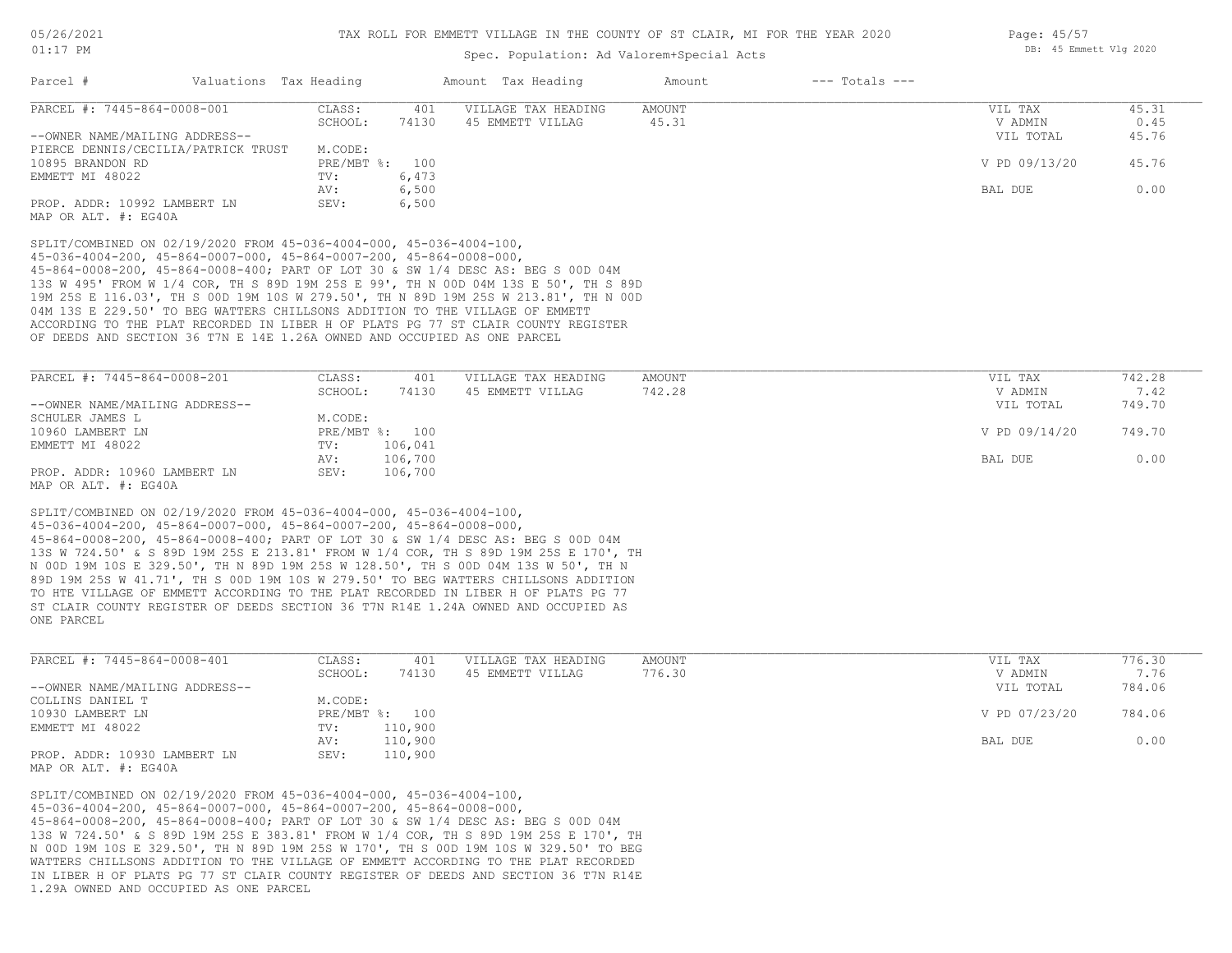| 5/26/2021 |  |
|-----------|--|
|           |  |

### Spec. Population: Ad Valorem+Special Acts

| Parcel #                       | Valuations Tax Heading |       | Amount Tax Heading  | Amount | $---$ Totals $---$ |               |       |
|--------------------------------|------------------------|-------|---------------------|--------|--------------------|---------------|-------|
| PARCEL #: 7445-864-0013-000    | CLASS:                 | 401   | VILLAGE TAX HEADING | AMOUNT |                    | VIL TAX       | 18.16 |
|                                | SCHOOL:                | 74130 | 45 EMMETT VILLAG    | 18.16  |                    | V ADMIN       | 0.18  |
| --OWNER NAME/MAILING ADDRESS-- |                        |       |                     |        |                    | VIL TOTAL     | 18.34 |
| HOFMAN CARL A                  | M.CODE:                |       |                     |        |                    |               |       |
| P.O. BOX 73                    | PRE/MBT %:             | - 0   |                     |        |                    | V PD 09/03/20 | 18.34 |
| EMMETT MI 48022                | TV:                    | 2,595 |                     |        |                    |               |       |
|                                | AV:                    | 3,900 |                     |        |                    | BAL DUE       | 0.00  |
| PROP. ADDR: MARY ST            | SEV:                   | 3,900 |                     |        |                    |               |       |
| MAP OR ALT. #: EG107/109       |                        |       |                     |        |                    |               |       |

| PARCEL #: 7445-864-0014-000    | CLASS:     | 401    | VILLAGE TAX HEADING | AMOUNT | VIL TAX       | 104.25 |
|--------------------------------|------------|--------|---------------------|--------|---------------|--------|
|                                | SCHOOL:    | 74130  | 45 EMMETT VILLAG    | 104.25 | V ADMIN       | 1.04   |
| --OWNER NAME/MAILING ADDRESS-- |            |        |                     |        | VIL TOTAL     | 105.29 |
| HOFMAN CARL A                  | M.CODE:    |        |                     |        |               |        |
| P.O. 73                        | PRE/MBT %: |        |                     |        | V PD 09/03/20 | 105.29 |
| EMMETT MI 48022                | TV:        | 14,894 |                     |        |               |        |
|                                | AV:        | 22,700 |                     |        | BAL DUE       | 0.00   |
| PROP. ADDR: 10888 MARY ST      | SEV:       | 22,700 |                     |        |               |        |
| MAP OR ALT. #: EG110           |            |        |                     |        |               |        |

LOT 26 WATTERS CHILLSONS ADDITION TO VILLAGE OF EMMETT

| PARCEL #: 7445-864-0015-001    | CLASS:     | 401    | VILLAGE TAX HEADING | AMOUNT | VIL TAX       | 27.71 |
|--------------------------------|------------|--------|---------------------|--------|---------------|-------|
|                                | SCHOOL:    | 74130  | 45 EMMETT VILLAG    | 27.71  | V ADMIN       | 0.27  |
| --OWNER NAME/MAILING ADDRESS-- |            |        |                     |        | VIL TOTAL     | 27.98 |
| MCGUIRE JEAN M.TRUST           | M.CODE:    |        |                     |        |               |       |
| P.O. BOX 56                    | PRE/MBT %: |        |                     |        | V PD 08/10/20 | 27.98 |
| GOODELLS MI 48027              | TV:        | 3,959  |                     |        |               |       |
|                                | AV:        | 33,600 |                     |        | BAL DUE       | 0.00  |
| PROP. ADDR: 10894 MARY ST      | SEV:       | 33,600 |                     |        |               |       |
| MAP OR ALT. #: EG111/112       |            |        |                     |        |               |       |

FROM 19-864-0015-000, 19-864-0016-000; LOTS 27 & 28 WATTERS CHILLSONS ADDITION TO VILLAGE OF EMMETT SPLIT ON 10/02/2007

| PARCEL #: 7445-864-0017-000    | CLASS:     | 401    | VILLAGE TAX HEADING | AMOUNT | VIL TAX   | 215.07 |
|--------------------------------|------------|--------|---------------------|--------|-----------|--------|
|                                | SCHOOL:    | 74130  | 45 EMMETT VILLAG    | 215.07 | V ADMIN   | 2.15   |
| --OWNER NAME/MAILING ADDRESS-- |            |        |                     |        | VIL TOTAL | 217.22 |
| DOUTRY ROBERT                  | M.CODE:    |        |                     |        |           |        |
| 3435 BREEN RD                  | PRE/MBT %: |        |                     |        | BAL DUE   | 217.22 |
| EMMETT MI 48022                | TV:        | 30,725 |                     |        |           |        |
|                                | AV:        | 48,100 |                     |        |           |        |
| PROP. ADDR: 3195 2ND ST        | SEV:       | 48,100 |                     |        |           |        |
| MAP OR ALT. #: EG113           |            |        |                     |        |           |        |

ADDITION TO VILLAGE OF EMMETT 2.492 A S8.25 FT OF LOT 30 & LOT 29 EXC THE E 11 RDS OF S 5 RDS THEREOF. WATTERS CHILLSONS Page: 46/57 DB: 45 Emmett Vlg 2020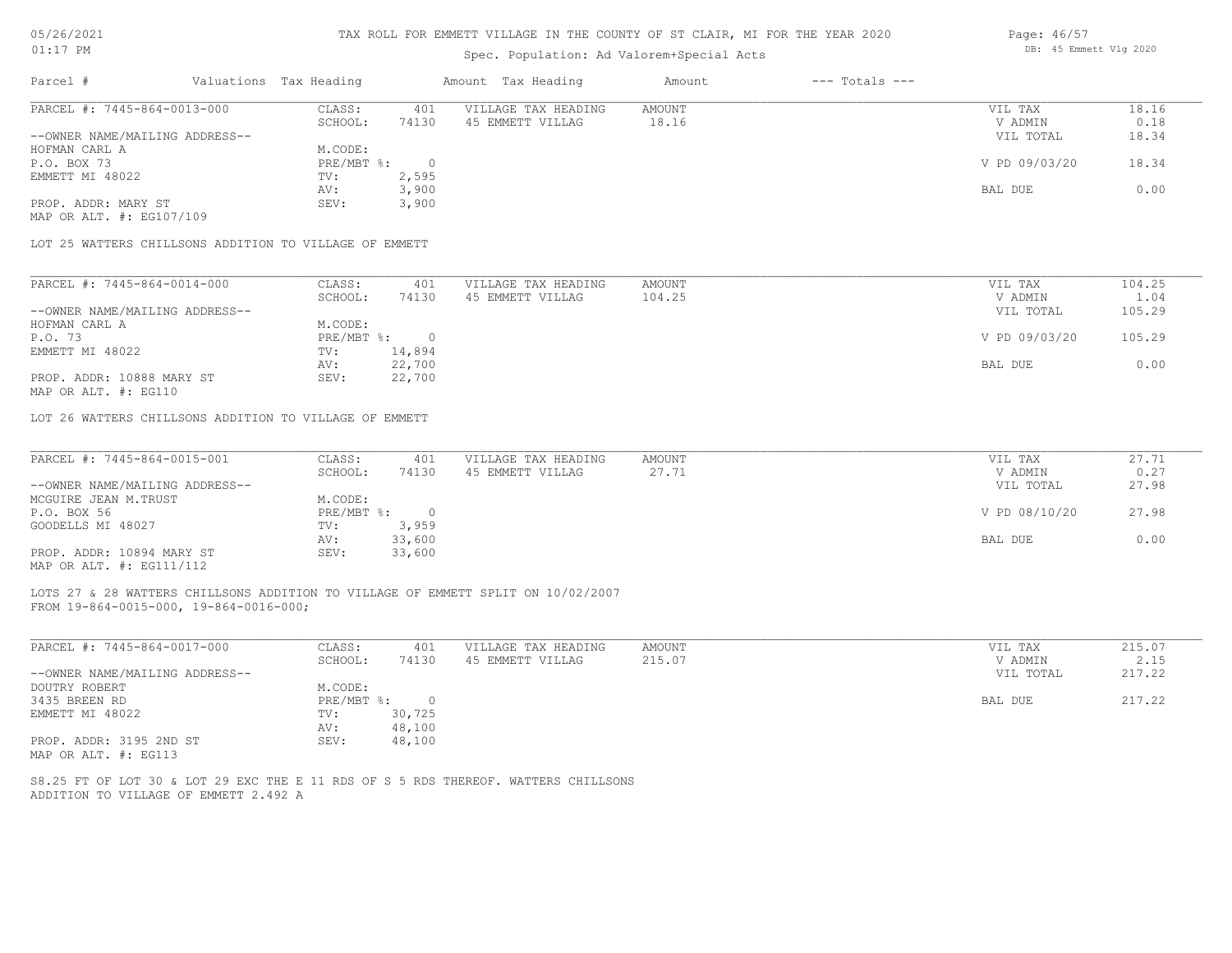| 05/26/2021 |           |
|------------|-----------|
| 01:17      | <b>PM</b> |

# Spec. Population: Ad Valorem+Special Acts

| Page: 47/57 |                        |  |
|-------------|------------------------|--|
|             | DB: 45 Emmett Vlg 2020 |  |

|                                                                                             |                                                                               | Spec. Population: Ad Valorem+Special Acts |                  |                    |                                 |                          |
|---------------------------------------------------------------------------------------------|-------------------------------------------------------------------------------|-------------------------------------------|------------------|--------------------|---------------------------------|--------------------------|
| Parcel #                                                                                    | Valuations Tax Heading                                                        | Amount Tax Heading                        | Amount           | $---$ Totals $---$ |                                 |                          |
| PARCEL #: 7445-864-0018-000<br>--OWNER NAME/MAILING ADDRESS--<br>HULL THOMAS H./ JESSICA L. | CLASS:<br>401<br>SCHOOL:<br>74130<br>M.CODE:                                  | VILLAGE TAX HEADING<br>45 EMMETT VILLAG   | AMOUNT<br>266.22 |                    | VIL TAX<br>V ADMIN<br>VIL TOTAL | 266.22<br>2.66<br>268.88 |
| P.O. BOX 44<br>EMMETT MI 48022<br>PROP. ADDR: 3187 2ND ST<br>MAP OR ALT. #: EG114/115       | PRE/MBT %: 100<br>38,032<br>TV:<br>45,700<br>AV:<br>45,700<br>SEV:            |                                           |                  |                    | BAL DUE                         | 268.88                   |
| VILLAGE OF EMMETT                                                                           | THE E 11 RDS OF LOT 29 EXC THE N 5 RDS THEREOF. WATTERS CHILLSONS ADDITION TO |                                           |                  |                    |                                 |                          |
| PARCEL #: 7445-870-0001-000                                                                 | CLASS:<br>402                                                                 | VILLAGE TAX HEADING                       | <b>AMOUNT</b>    |                    | VIL TAX                         | 8.55                     |
| --OWNER NAME/MAILING ADDRESS--                                                              | SCHOOL:<br>74130                                                              | 45 EMMETT VILLAG                          | 8.55             |                    | V ADMIN<br>VIL TOTAL            | 0.08<br>8.63             |
| KEEGAN JAMES L/NANCY<br>3516 EMMETT RD                                                      | M.CODE:<br>PRE/MBT %: 0                                                       |                                           |                  |                    | V PD 07/20/20                   | 8.63                     |
| EMMETT MI 48022                                                                             | 1,222<br>TV:<br>AV:<br>1,400                                                  |                                           |                  |                    | BAL DUE                         | 0.00                     |
| PROP. ADDR: EMMETT RD<br>MAP OR ALT. #: EG121                                               | SEV:<br>1,400                                                                 |                                           |                  |                    |                                 |                          |
| LOT 1 MARTIN F WEIR SUBDIVISION                                                             |                                                                               |                                           |                  |                    |                                 |                          |
| PARCEL #: 7445-870-0002-000                                                                 | CLASS:<br>401                                                                 | VILLAGE TAX HEADING                       | <b>AMOUNT</b>    |                    | VIL TAX                         | 270.90                   |
| --OWNER NAME/MAILING ADDRESS--                                                              | SCHOOL:<br>74130                                                              | 45 EMMETT VILLAG                          | 270.90           |                    | V ADMIN<br>VIL TOTAL            | 2.70<br>273.60           |
| FEUCHT MARJORIE<br>3427 EMMETT RD                                                           | M.CODE:<br>PRE/MBT %: 100                                                     |                                           |                  |                    | V PD 09/14/20                   | 273.60                   |
| EMMETT MI 48022-4516                                                                        | 38,700<br>TV:<br>38,700<br>AV:                                                |                                           |                  |                    | BAL DUE                         | 0.00                     |
| PROP. ADDR: 3427 EMMETT RD<br>MAP OR ALT. #: EG122                                          | 38,700<br>SEV:                                                                |                                           |                  |                    |                                 |                          |
| LOT 2 MARTIN F WEIR SUBDIVISION                                                             |                                                                               |                                           |                  |                    |                                 |                          |
| PARCEL #: 7445-870-0003-000                                                                 | CLASS:<br>401                                                                 | VILLAGE TAX HEADING                       | <b>AMOUNT</b>    |                    | VIL TAX                         | 242.29                   |
| --OWNER NAME/MAILING ADDRESS--                                                              | SCHOOL:<br>74130                                                              | 45 EMMETT VILLAG                          | 242.29           |                    | V ADMIN<br>VIL TOTAL            | 2.42<br>244.71           |
| BETHWAY DAVID J<br>3423 EMMETT RD                                                           | M.CODE:<br>PRE/MBT %: 100                                                     |                                           |                  |                    | V PD 09/14/20                   | 244.71                   |
| EMMETT MI 48022-4516                                                                        | 34,613<br>TV:<br>48,200<br>AV:                                                |                                           |                  |                    | BAL DUE                         | 0.00                     |
| PROP. ADDR: 3423 EMMETT RD<br>MAP OR ALT. #: EG123                                          | SEV:<br>48,200                                                                |                                           |                  |                    |                                 |                          |
| LOT 3 MARTIN F WEIR SUBDIVISION                                                             |                                                                               |                                           |                  |                    |                                 |                          |
|                                                                                             |                                                                               |                                           |                  |                    |                                 |                          |
|                                                                                             |                                                                               |                                           |                  |                    |                                 |                          |
|                                                                                             |                                                                               |                                           |                  |                    |                                 |                          |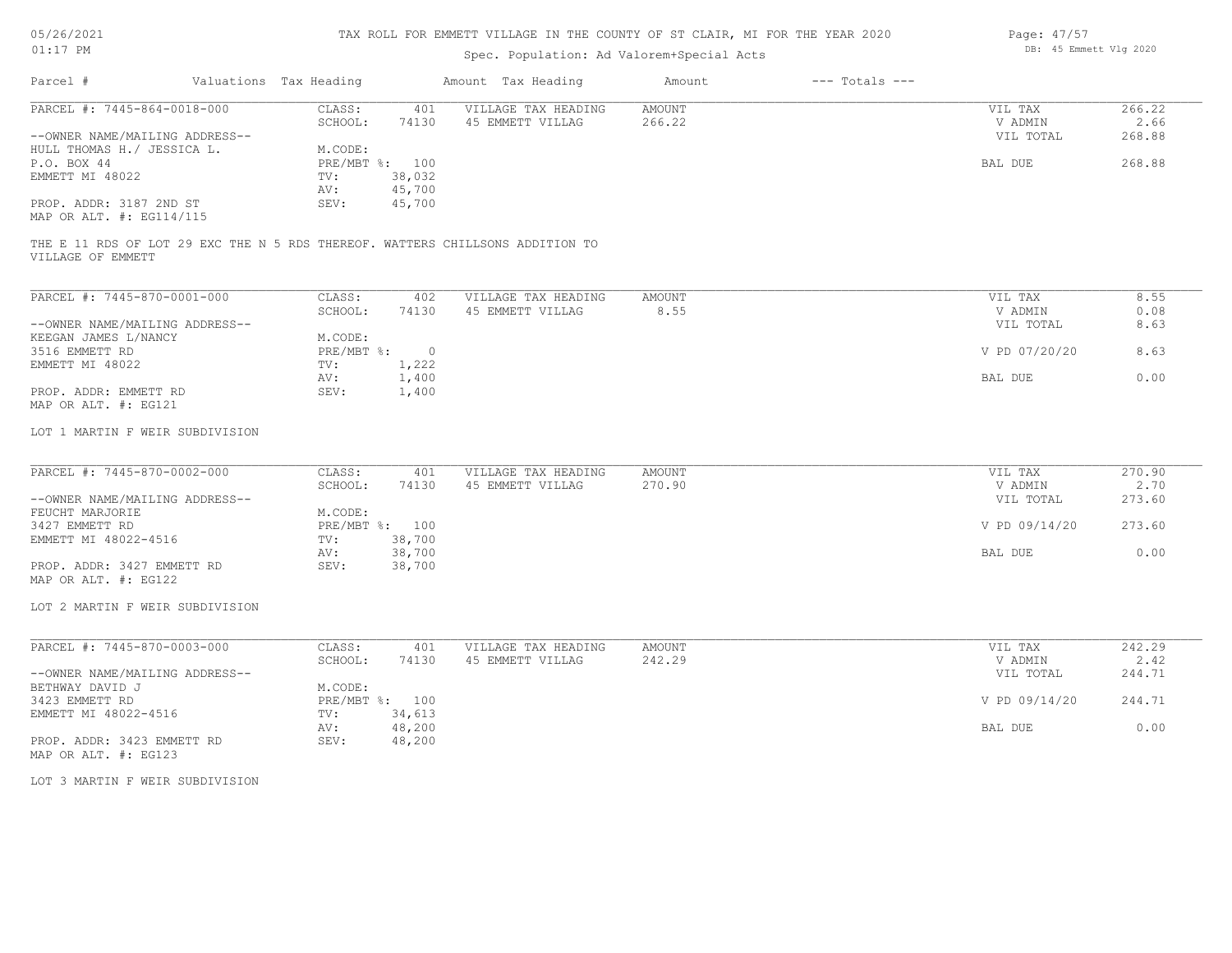## TAX ROLL FOR EMMETT VILLAGE IN THE COUNTY OF ST CLAIR, MI FOR THE YEAR 2020

## Spec. Population: Ad Valorem+Special Acts

| Page: 48/57 |                        |  |
|-------------|------------------------|--|
|             | DB: 45 Emmett Vlg 2020 |  |

| PARCEL #: 7445-870-0004-000<br>CLASS:<br>VILLAGE TAX HEADING<br><b>AMOUNT</b><br>401<br>VIL TAX<br>SCHOOL:<br>74130<br>270.65<br>V ADMIN<br>45 EMMETT VILLAG<br>--OWNER NAME/MAILING ADDRESS--<br>VIL TOTAL<br>FOX BRIAN/MATHEWS JENNIFER<br>M.CODE:<br>$PRE/MBT$ $\div$<br>V PD 09/14/20<br>$\circ$<br>38,665<br>TV:<br>60,200<br>BAL DUE<br>AV:<br>PROP. ADDR: 3419 EMMETT RD<br>SEV:<br>60,200<br>MAP OR ALT. #: EG124<br>LOT 4 MARTIN F WEIR SUBDIVISION<br>PARCEL #: 7445-870-0005-000<br>CLASS:<br>401<br>VILLAGE TAX HEADING<br>AMOUNT<br>VIL TAX<br>SCHOOL:<br>45 EMMETT VILLAG<br>216.97<br>V ADMIN<br>74130<br>--OWNER NAME/MAILING ADDRESS--<br>VIL TOTAL<br>MC CARTY PATRICK/EVELYN<br>M.CODE:<br>PRE/MBT %: 100<br>V PD 08/22/20<br>219.13<br>EMMETT MI 48022-4516<br>30,997<br>TV:<br>48,400<br>0.00<br>BAL DUE<br>AV:<br>PROP. ADDR: 3415 EMMETT RD<br>48,400<br>SEV:<br>MAP OR ALT. #: EG125<br>LOT 5 MARTIN F WEIR SUBDIVISION<br>PARCEL #: 7445-870-0006-001<br>CLASS:<br>401<br>VILLAGE TAX HEADING<br><b>AMOUNT</b><br>VIL TAX<br>388.74<br>SCHOOL:<br>74130<br>45 EMMETT VILLAG<br>V ADMIN<br>--OWNER NAME/MAILING ADDRESS--<br>VIL TOTAL<br>SCHADE VIRGINIA<br>M.CODE:<br>3395 EMMETT RD<br>PRE/MBT %: 100<br>V PD 09/02/20<br>392.62<br>55,535<br>EMMETT MI 48022<br>TV:<br>76,300<br>0.00<br>AV:<br>BAL DUE<br>PROP. ADDR: 3395 EMMETT RD<br>76,300<br>SEV:<br>MAP OR ALT. #: EG126/127<br>LOT 6 & LOT 7 MARTIN F WEIR SUBDIVISION SPLIT ON 07/24/2007 FROM 19-870-0006-000,<br>$19 - 870 - 0007 - 000;$<br>PARCEL #: 7445-870-0009-001<br>CLASS:<br><b>AMOUNT</b><br>281.39<br>401<br>VILLAGE TAX HEADING<br>VIL TAX<br>SCHOOL:<br>74130<br>45 EMMETT VILLAG<br>281.39<br>V ADMIN<br>2.81<br>--OWNER NAME/MAILING ADDRESS--<br>VIL TOTAL<br>284.20<br>M.CODE:<br>PRE/MBT %: 100<br>284.20<br>V PD 09/14/20<br>40,199<br>TV:<br>0.00<br>63,200<br>BAL DUE<br>AV:<br>PROP. ADDR: 3379 EMMETT RD<br>SEV:<br>63,200<br>MAP OR ALT. #: EG128/129/130<br>LOTS 8, 9 & 10 MARTIN F WEIR SUBDIVISION SPLIT ON 11/08/2007 FROM 19-870-0009-000, | Parcel #            | Valuations Tax Heading |  | Amount Tax Heading | Amount | $---$ Totals $---$ |                          |
|----------------------------------------------------------------------------------------------------------------------------------------------------------------------------------------------------------------------------------------------------------------------------------------------------------------------------------------------------------------------------------------------------------------------------------------------------------------------------------------------------------------------------------------------------------------------------------------------------------------------------------------------------------------------------------------------------------------------------------------------------------------------------------------------------------------------------------------------------------------------------------------------------------------------------------------------------------------------------------------------------------------------------------------------------------------------------------------------------------------------------------------------------------------------------------------------------------------------------------------------------------------------------------------------------------------------------------------------------------------------------------------------------------------------------------------------------------------------------------------------------------------------------------------------------------------------------------------------------------------------------------------------------------------------------------------------------------------------------------------------------------------------------------------------------------------------------------------------------------------------------------------------------------------------------------------------------------------------------------------------------------------------------------------------------------------|---------------------|------------------------|--|--------------------|--------|--------------------|--------------------------|
|                                                                                                                                                                                                                                                                                                                                                                                                                                                                                                                                                                                                                                                                                                                                                                                                                                                                                                                                                                                                                                                                                                                                                                                                                                                                                                                                                                                                                                                                                                                                                                                                                                                                                                                                                                                                                                                                                                                                                                                                                                                                |                     |                        |  |                    |        |                    | 270.65<br>2.70<br>273.35 |
|                                                                                                                                                                                                                                                                                                                                                                                                                                                                                                                                                                                                                                                                                                                                                                                                                                                                                                                                                                                                                                                                                                                                                                                                                                                                                                                                                                                                                                                                                                                                                                                                                                                                                                                                                                                                                                                                                                                                                                                                                                                                | 4425 KILGORE RD     |                        |  |                    |        |                    | 273.35                   |
|                                                                                                                                                                                                                                                                                                                                                                                                                                                                                                                                                                                                                                                                                                                                                                                                                                                                                                                                                                                                                                                                                                                                                                                                                                                                                                                                                                                                                                                                                                                                                                                                                                                                                                                                                                                                                                                                                                                                                                                                                                                                | AVOCA MI 48006-3820 |                        |  |                    |        |                    | 0.00                     |
|                                                                                                                                                                                                                                                                                                                                                                                                                                                                                                                                                                                                                                                                                                                                                                                                                                                                                                                                                                                                                                                                                                                                                                                                                                                                                                                                                                                                                                                                                                                                                                                                                                                                                                                                                                                                                                                                                                                                                                                                                                                                |                     |                        |  |                    |        |                    |                          |
|                                                                                                                                                                                                                                                                                                                                                                                                                                                                                                                                                                                                                                                                                                                                                                                                                                                                                                                                                                                                                                                                                                                                                                                                                                                                                                                                                                                                                                                                                                                                                                                                                                                                                                                                                                                                                                                                                                                                                                                                                                                                |                     |                        |  |                    |        |                    |                          |
|                                                                                                                                                                                                                                                                                                                                                                                                                                                                                                                                                                                                                                                                                                                                                                                                                                                                                                                                                                                                                                                                                                                                                                                                                                                                                                                                                                                                                                                                                                                                                                                                                                                                                                                                                                                                                                                                                                                                                                                                                                                                |                     |                        |  |                    |        |                    | 216.97                   |
|                                                                                                                                                                                                                                                                                                                                                                                                                                                                                                                                                                                                                                                                                                                                                                                                                                                                                                                                                                                                                                                                                                                                                                                                                                                                                                                                                                                                                                                                                                                                                                                                                                                                                                                                                                                                                                                                                                                                                                                                                                                                |                     |                        |  |                    |        |                    | 2.16                     |
|                                                                                                                                                                                                                                                                                                                                                                                                                                                                                                                                                                                                                                                                                                                                                                                                                                                                                                                                                                                                                                                                                                                                                                                                                                                                                                                                                                                                                                                                                                                                                                                                                                                                                                                                                                                                                                                                                                                                                                                                                                                                |                     |                        |  |                    |        |                    | 219.13                   |
|                                                                                                                                                                                                                                                                                                                                                                                                                                                                                                                                                                                                                                                                                                                                                                                                                                                                                                                                                                                                                                                                                                                                                                                                                                                                                                                                                                                                                                                                                                                                                                                                                                                                                                                                                                                                                                                                                                                                                                                                                                                                |                     |                        |  |                    |        |                    |                          |
|                                                                                                                                                                                                                                                                                                                                                                                                                                                                                                                                                                                                                                                                                                                                                                                                                                                                                                                                                                                                                                                                                                                                                                                                                                                                                                                                                                                                                                                                                                                                                                                                                                                                                                                                                                                                                                                                                                                                                                                                                                                                | 3415 EMMETT RD      |                        |  |                    |        |                    |                          |
|                                                                                                                                                                                                                                                                                                                                                                                                                                                                                                                                                                                                                                                                                                                                                                                                                                                                                                                                                                                                                                                                                                                                                                                                                                                                                                                                                                                                                                                                                                                                                                                                                                                                                                                                                                                                                                                                                                                                                                                                                                                                |                     |                        |  |                    |        |                    |                          |
|                                                                                                                                                                                                                                                                                                                                                                                                                                                                                                                                                                                                                                                                                                                                                                                                                                                                                                                                                                                                                                                                                                                                                                                                                                                                                                                                                                                                                                                                                                                                                                                                                                                                                                                                                                                                                                                                                                                                                                                                                                                                |                     |                        |  |                    |        |                    |                          |
|                                                                                                                                                                                                                                                                                                                                                                                                                                                                                                                                                                                                                                                                                                                                                                                                                                                                                                                                                                                                                                                                                                                                                                                                                                                                                                                                                                                                                                                                                                                                                                                                                                                                                                                                                                                                                                                                                                                                                                                                                                                                |                     |                        |  |                    |        |                    |                          |
|                                                                                                                                                                                                                                                                                                                                                                                                                                                                                                                                                                                                                                                                                                                                                                                                                                                                                                                                                                                                                                                                                                                                                                                                                                                                                                                                                                                                                                                                                                                                                                                                                                                                                                                                                                                                                                                                                                                                                                                                                                                                |                     |                        |  |                    |        |                    |                          |
|                                                                                                                                                                                                                                                                                                                                                                                                                                                                                                                                                                                                                                                                                                                                                                                                                                                                                                                                                                                                                                                                                                                                                                                                                                                                                                                                                                                                                                                                                                                                                                                                                                                                                                                                                                                                                                                                                                                                                                                                                                                                |                     |                        |  |                    |        |                    |                          |
|                                                                                                                                                                                                                                                                                                                                                                                                                                                                                                                                                                                                                                                                                                                                                                                                                                                                                                                                                                                                                                                                                                                                                                                                                                                                                                                                                                                                                                                                                                                                                                                                                                                                                                                                                                                                                                                                                                                                                                                                                                                                |                     |                        |  |                    |        |                    | 388.74                   |
|                                                                                                                                                                                                                                                                                                                                                                                                                                                                                                                                                                                                                                                                                                                                                                                                                                                                                                                                                                                                                                                                                                                                                                                                                                                                                                                                                                                                                                                                                                                                                                                                                                                                                                                                                                                                                                                                                                                                                                                                                                                                |                     |                        |  |                    |        |                    | 3.88                     |
|                                                                                                                                                                                                                                                                                                                                                                                                                                                                                                                                                                                                                                                                                                                                                                                                                                                                                                                                                                                                                                                                                                                                                                                                                                                                                                                                                                                                                                                                                                                                                                                                                                                                                                                                                                                                                                                                                                                                                                                                                                                                |                     |                        |  |                    |        |                    | 392.62                   |
|                                                                                                                                                                                                                                                                                                                                                                                                                                                                                                                                                                                                                                                                                                                                                                                                                                                                                                                                                                                                                                                                                                                                                                                                                                                                                                                                                                                                                                                                                                                                                                                                                                                                                                                                                                                                                                                                                                                                                                                                                                                                |                     |                        |  |                    |        |                    |                          |
|                                                                                                                                                                                                                                                                                                                                                                                                                                                                                                                                                                                                                                                                                                                                                                                                                                                                                                                                                                                                                                                                                                                                                                                                                                                                                                                                                                                                                                                                                                                                                                                                                                                                                                                                                                                                                                                                                                                                                                                                                                                                |                     |                        |  |                    |        |                    |                          |
|                                                                                                                                                                                                                                                                                                                                                                                                                                                                                                                                                                                                                                                                                                                                                                                                                                                                                                                                                                                                                                                                                                                                                                                                                                                                                                                                                                                                                                                                                                                                                                                                                                                                                                                                                                                                                                                                                                                                                                                                                                                                |                     |                        |  |                    |        |                    |                          |
|                                                                                                                                                                                                                                                                                                                                                                                                                                                                                                                                                                                                                                                                                                                                                                                                                                                                                                                                                                                                                                                                                                                                                                                                                                                                                                                                                                                                                                                                                                                                                                                                                                                                                                                                                                                                                                                                                                                                                                                                                                                                |                     |                        |  |                    |        |                    |                          |
|                                                                                                                                                                                                                                                                                                                                                                                                                                                                                                                                                                                                                                                                                                                                                                                                                                                                                                                                                                                                                                                                                                                                                                                                                                                                                                                                                                                                                                                                                                                                                                                                                                                                                                                                                                                                                                                                                                                                                                                                                                                                |                     |                        |  |                    |        |                    |                          |
|                                                                                                                                                                                                                                                                                                                                                                                                                                                                                                                                                                                                                                                                                                                                                                                                                                                                                                                                                                                                                                                                                                                                                                                                                                                                                                                                                                                                                                                                                                                                                                                                                                                                                                                                                                                                                                                                                                                                                                                                                                                                |                     |                        |  |                    |        |                    |                          |
|                                                                                                                                                                                                                                                                                                                                                                                                                                                                                                                                                                                                                                                                                                                                                                                                                                                                                                                                                                                                                                                                                                                                                                                                                                                                                                                                                                                                                                                                                                                                                                                                                                                                                                                                                                                                                                                                                                                                                                                                                                                                |                     |                        |  |                    |        |                    |                          |
|                                                                                                                                                                                                                                                                                                                                                                                                                                                                                                                                                                                                                                                                                                                                                                                                                                                                                                                                                                                                                                                                                                                                                                                                                                                                                                                                                                                                                                                                                                                                                                                                                                                                                                                                                                                                                                                                                                                                                                                                                                                                |                     |                        |  |                    |        |                    |                          |
|                                                                                                                                                                                                                                                                                                                                                                                                                                                                                                                                                                                                                                                                                                                                                                                                                                                                                                                                                                                                                                                                                                                                                                                                                                                                                                                                                                                                                                                                                                                                                                                                                                                                                                                                                                                                                                                                                                                                                                                                                                                                |                     |                        |  |                    |        |                    |                          |
|                                                                                                                                                                                                                                                                                                                                                                                                                                                                                                                                                                                                                                                                                                                                                                                                                                                                                                                                                                                                                                                                                                                                                                                                                                                                                                                                                                                                                                                                                                                                                                                                                                                                                                                                                                                                                                                                                                                                                                                                                                                                |                     |                        |  |                    |        |                    |                          |
|                                                                                                                                                                                                                                                                                                                                                                                                                                                                                                                                                                                                                                                                                                                                                                                                                                                                                                                                                                                                                                                                                                                                                                                                                                                                                                                                                                                                                                                                                                                                                                                                                                                                                                                                                                                                                                                                                                                                                                                                                                                                | CHENCHICK DANIEL J. |                        |  |                    |        |                    |                          |
|                                                                                                                                                                                                                                                                                                                                                                                                                                                                                                                                                                                                                                                                                                                                                                                                                                                                                                                                                                                                                                                                                                                                                                                                                                                                                                                                                                                                                                                                                                                                                                                                                                                                                                                                                                                                                                                                                                                                                                                                                                                                | 3379 EMMETT RD      |                        |  |                    |        |                    |                          |
|                                                                                                                                                                                                                                                                                                                                                                                                                                                                                                                                                                                                                                                                                                                                                                                                                                                                                                                                                                                                                                                                                                                                                                                                                                                                                                                                                                                                                                                                                                                                                                                                                                                                                                                                                                                                                                                                                                                                                                                                                                                                | EMMETT MI 48022     |                        |  |                    |        |                    |                          |
|                                                                                                                                                                                                                                                                                                                                                                                                                                                                                                                                                                                                                                                                                                                                                                                                                                                                                                                                                                                                                                                                                                                                                                                                                                                                                                                                                                                                                                                                                                                                                                                                                                                                                                                                                                                                                                                                                                                                                                                                                                                                |                     |                        |  |                    |        |                    |                          |
|                                                                                                                                                                                                                                                                                                                                                                                                                                                                                                                                                                                                                                                                                                                                                                                                                                                                                                                                                                                                                                                                                                                                                                                                                                                                                                                                                                                                                                                                                                                                                                                                                                                                                                                                                                                                                                                                                                                                                                                                                                                                |                     |                        |  |                    |        |                    |                          |
| $19-870-0008-000$ , $19-870-0010-000$ ;                                                                                                                                                                                                                                                                                                                                                                                                                                                                                                                                                                                                                                                                                                                                                                                                                                                                                                                                                                                                                                                                                                                                                                                                                                                                                                                                                                                                                                                                                                                                                                                                                                                                                                                                                                                                                                                                                                                                                                                                                        |                     |                        |  |                    |        |                    |                          |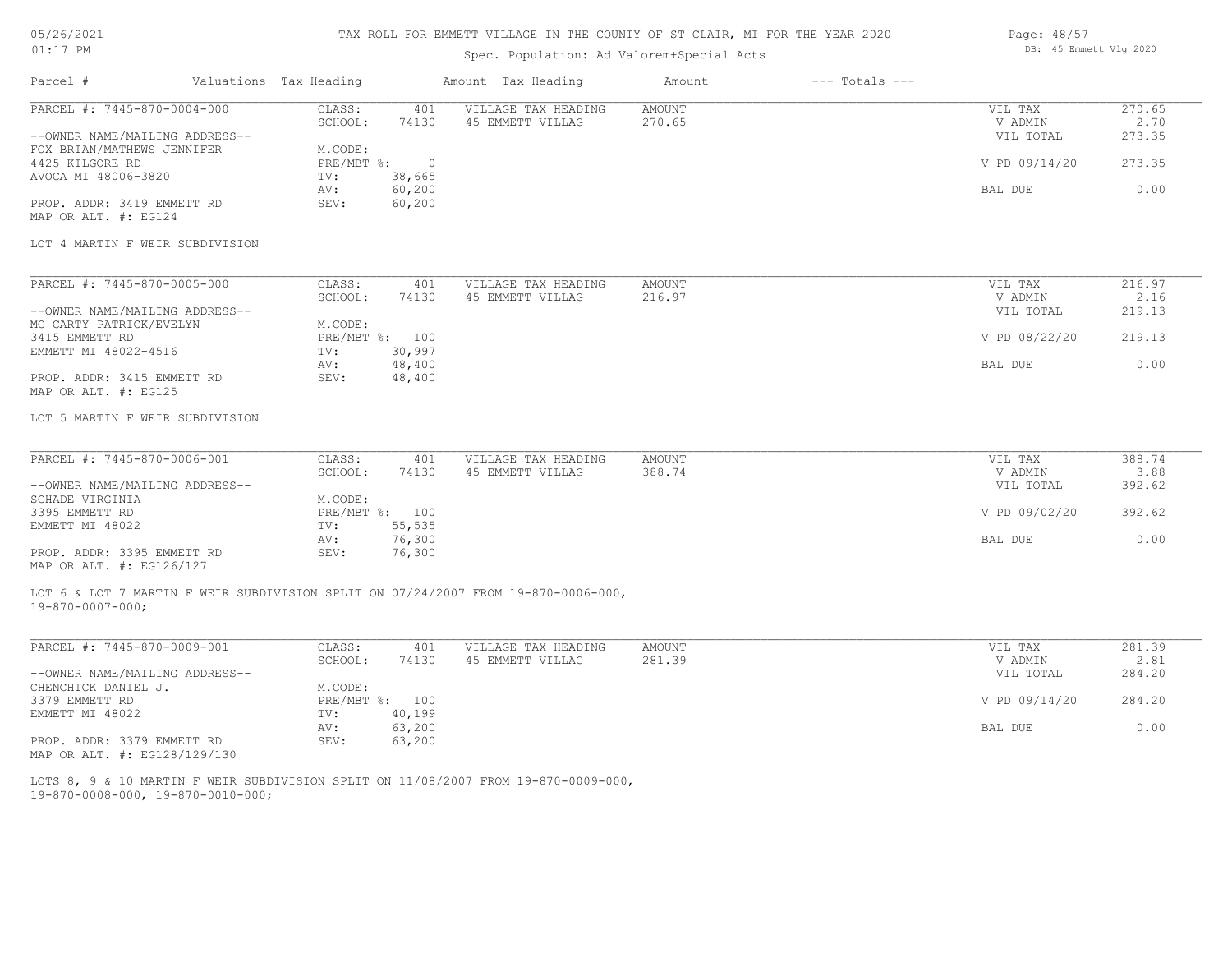# TAX ROLL FOR EMMETT VILLAGE IN THE COUNTY OF ST CLAIR, MI FOR THE YEAR 2020

## Spec. Population: Ad Valorem+Special Acts

#### Page: 49/57 DB: 45 Emmett Vlg 2020

| Parcel #                       | Valuations Tax Heading |        | Amount Tax Heading  | Amount | $---$ Totals $---$ |               |        |
|--------------------------------|------------------------|--------|---------------------|--------|--------------------|---------------|--------|
| PARCEL #: 7445-870-0011-000    | CLASS:                 | 401    | VILLAGE TAX HEADING | AMOUNT |                    | VIL TAX       | 234.61 |
|                                | SCHOOL:                | 74130  | 45 EMMETT VILLAG    | 234.61 |                    | V ADMIN       | 2.34   |
| --OWNER NAME/MAILING ADDRESS-- |                        |        |                     |        |                    | VIL TOTAL     | 236.95 |
| HULL JAMES                     | M.CODE:                |        |                     |        |                    |               |        |
| 11933 BRYCE RD                 | PRE/MBT %:             |        |                     |        |                    | V PD 09/14/20 | 236.95 |
| EMMETT MI 48022                | TV:                    | 33,516 |                     |        |                    |               |        |
|                                | AV:                    | 55,400 |                     |        |                    | BAL DUE       | 0.00   |
| PROP. ADDR: 3365 EMMETT RD     | SEV:                   | 55,400 |                     |        |                    |               |        |
| MAP OR ALT. #: EG131           |                        |        |                     |        |                    |               |        |

#### LOT 11 MARTIN F WEIR SUBDIVISION

| PARCEL #: 7445-870-0012-000    | CLASS:  | 401            | VILLAGE TAX HEADING | AMOUNT | VIL TAX       | 195.62 |
|--------------------------------|---------|----------------|---------------------|--------|---------------|--------|
|                                | SCHOOL: | 74130          | 45 EMMETT VILLAG    | 195.62 | V ADMIN       | 1.95   |
| --OWNER NAME/MAILING ADDRESS-- |         |                |                     |        | VIL TOTAL     | 197.57 |
| SPIEGEL WILLIAM JAMES          | M.CODE: |                |                     |        |               |        |
| BOWMAN ANNA MARIE              |         | PRE/MBT %: 100 |                     |        | V PD 08/18/20 | 197.57 |
| 3359 EMMETT RD                 | TV:     | 27,947         |                     |        |               |        |
| EMMETT MI 48022                | AV:     | 36,900         |                     |        | BAL DUE       | 0.00   |
|                                | SEV:    | 36,900         |                     |        |               |        |
| PROP. ADDR: 3359 EMMETT RD     |         |                |                     |        |               |        |

## MAP OR ALT. #: EG132

#### LOT 12 MARTIN F WEIR SUBDIVISION

| PARCEL #: 7445-870-0013-001    | CLASS:     | 402   | VILLAGE TAX HEADING | AMOUNT | VIL TAX       | 38.51 |
|--------------------------------|------------|-------|---------------------|--------|---------------|-------|
|                                | SCHOOL:    | 74130 | 45 EMMETT VILLAG    | 38.51  | V ADMIN       | 0.38  |
| --OWNER NAME/MAILING ADDRESS-- |            |       |                     |        | VIL TOTAL     | 38.89 |
| MCINTYRE DENNIS/WEBB MICHAEL   | M.CODE:    |       |                     |        |               |       |
| 1217 ALLEN RD                  | PRE/MBT %: |       |                     |        | V PD 09/02/20 | 38.89 |
| SMITHS CREEK MI 48074          | TV:        | 5,502 |                     |        |               |       |
|                                | AV:        | 6,300 |                     |        | BAL DUE       | 0.00  |
| PROP. ADDR: DUNNIGAN RD        | SEV:       | 6,300 |                     |        |               |       |
|                                |            |       |                     |        |               |       |

MAP OR ALT. #: EG133/134/135/136

#### LOT 13,14,15, & 16 MARTIN F WEIR SUBDIVISION

| PARCEL #: 7445-870-0017-000    | CLASS:     | 402   | VILLAGE TAX HEADING | AMOUNT | VIL TAX       | 8.40 |
|--------------------------------|------------|-------|---------------------|--------|---------------|------|
|                                | SCHOOL:    | 74130 | 45 EMMETT VILLAG    | 8.40   | V ADMIN       | 0.08 |
| --OWNER NAME/MAILING ADDRESS-- |            |       |                     |        | VIL TOTAL     | 8.48 |
| NEUMANN DONALD J./DONNA        | M.CODE:    |       |                     |        |               |      |
| 5575 GLEASON RD                | PRE/MBT %: |       |                     |        | V PD 09/15/20 | 8.48 |
| EMMETT MI 48022                | TV:        | 1,200 |                     |        |               |      |
|                                | AV:        | 1,200 |                     |        | BAL DUE       | 0.00 |
| PROP. ADDR: EMMETT RD          | SEV:       | 1,200 |                     |        |               |      |

MAP OR ALT. #: EG137

LOT 17 MARTIN F WEIR SUBDIVISION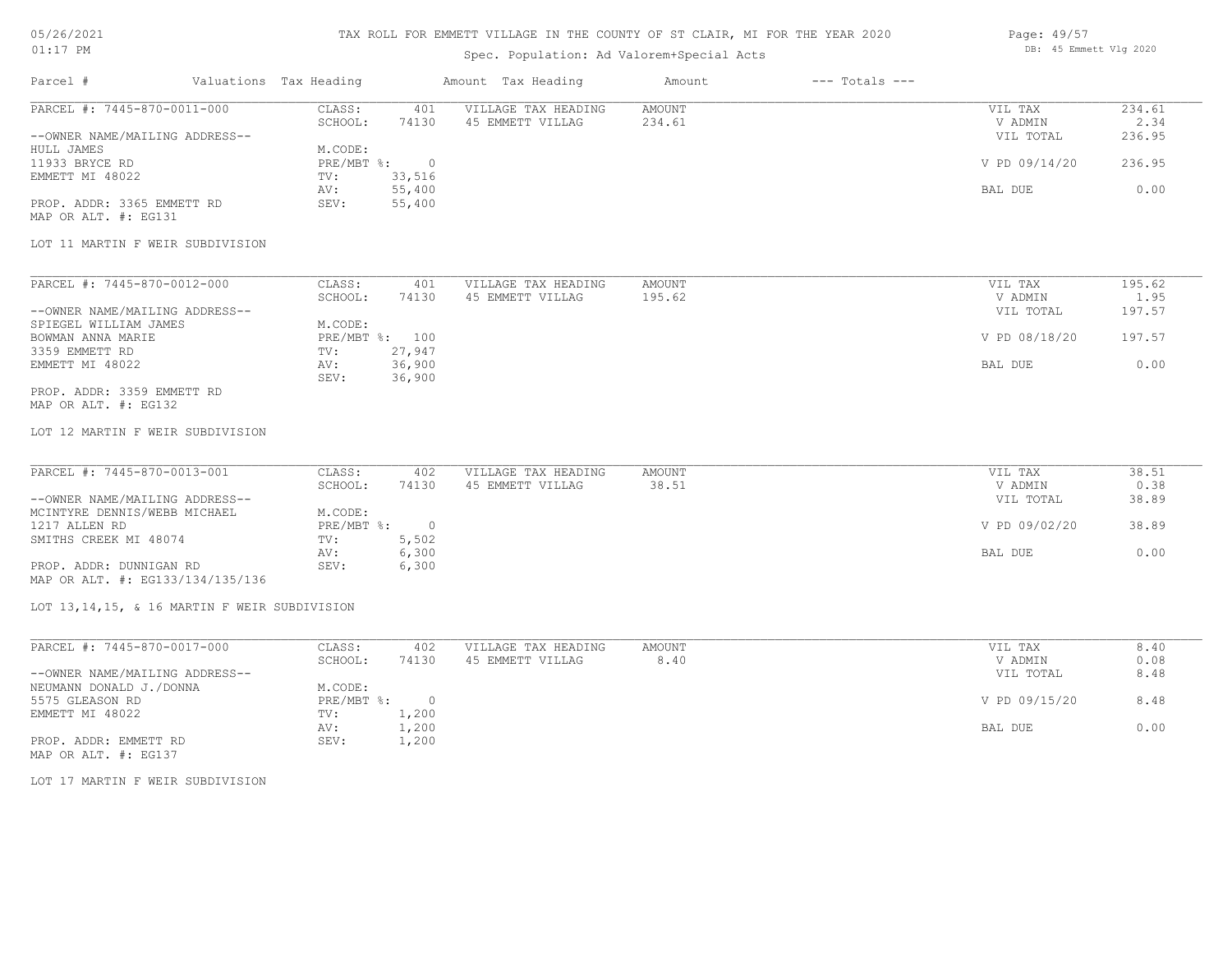#### TAX ROLL FOR EMMETT VILLAGE IN THE COUNTY OF ST CLAIR, MI FOR THE YEAR 2020

| UIII FM                        |                        |       | DD. TU BREELL VIQ 2020 |        |                    |               |       |
|--------------------------------|------------------------|-------|------------------------|--------|--------------------|---------------|-------|
| Parcel #                       | Valuations Tax Heading |       | Amount Tax Heading     | Amount | $---$ Totals $---$ |               |       |
| PARCEL #: 7445-870-0017-500    | CLASS:                 | 402   | VILLAGE TAX HEADING    | AMOUNT |                    | VIL TAX       | 28.70 |
|                                | SCHOOL:                | 74130 | 45 EMMETT VILLAG       | 28.70  |                    | V ADMIN       | 0.28  |
| --OWNER NAME/MAILING ADDRESS-- |                        |       |                        |        |                    | VIL TOTAL     | 28.98 |
| NEUMANN DONALD/DONNA           | M.CODE:                |       |                        |        |                    |               |       |
| 5575 GLEASON RD                | PRE/MBT %:             |       |                        |        |                    | V PD 09/15/20 | 28.98 |

MAP OR ALT. #: EG138 PROP. ADDR: DUNNIGAN RD SEV: 4,100 AV: 4,100 BAL DUE 0.00 EMMETT MI 48022 TV: 4,100<br>AV: 4,100

#### LOT 18 MARTIN F WEIR SUBDIVISION

| PARCEL #: 7445-870-0018-000    | CLASS:       | 401    | VILLAGE TAX HEADING | AMOUNT | VIL TAX       | 81.27 |
|--------------------------------|--------------|--------|---------------------|--------|---------------|-------|
|                                | SCHOOL:      | 74130  | 45 EMMETT VILLAG    | 81.27  | V ADMIN       | 0.81  |
| --OWNER NAME/MAILING ADDRESS-- |              |        |                     |        | VIL TOTAL     | 82.08 |
| BTS INVESTMENTS LLC            | M.CODE:      |        |                     |        |               |       |
| 8423 HEWITT RD                 | $PRE/MBT$ %: |        |                     |        | V PD 09/03/20 | 82.08 |
| AVOCA MI 48006                 | TV:          | 11,611 |                     |        |               |       |
|                                | AV:          | 25,400 |                     |        | BAL DUE       | 0.00  |
| PROP. ADDR: 3340 KINNEY RD     | SEV:         | 25,400 |                     |        |               |       |
| MAP OR ALT. #: EG139           |              |        |                     |        |               |       |

#### LOT 19 MARTIN F WEIR SUBDIVISION

| PARCEL #: 7445-870-0019-001      | CLASS:  | 401            | VILLAGE TAX HEADING | AMOUNT | VIL TAX       | 488.43 |
|----------------------------------|---------|----------------|---------------------|--------|---------------|--------|
|                                  | SCHOOL: | 74130          | 45 EMMETT VILLAG    | 488.43 | V ADMIN       | 4.88   |
| --OWNER NAME/MAILING ADDRESS--   |         |                |                     |        | VIL TOTAL     | 493.31 |
| SZYSKA JOSEPH/MARY               | M.CODE: |                |                     |        |               |        |
| 3418 KINNEY RD                   |         | PRE/MBT %: 100 |                     |        | V PD 09/28/20 | 493.31 |
| EMMETT MI 48022                  | TV:     | 69,777         |                     |        |               |        |
|                                  | AV:     | 98,400         |                     |        | BAL DUE       | 0.00   |
| PROP. ADDR: 3418 KINNEY RD       | SEV:    | 98,400         |                     |        |               |        |
| MAP OR ALT. #: EG140/141/142/143 |         |                |                     |        |               |        |

### 19-870-0019-000, 19-870-0020-000, 19-870-0021-000, 19-870-0022-000; LOTS 20, 21, 22 & 23 MARTIN F WEIR SUBDIVISION SPLIT ON 11/21/2007 FROM

| PARCEL #: 7445-999-0002-000    | CLASS:         | 251   | VILLAGE TAX HEADING | AMOUNT | VIL TAX   | 0.00 |
|--------------------------------|----------------|-------|---------------------|--------|-----------|------|
|                                | SCHOOL:        | 74130 | 45 EMMETT VILLAG    | 0.00   | V ADMIN   | 0.00 |
| --OWNER NAME/MAILING ADDRESS-- |                |       |                     |        | VIL TOTAL | 0.00 |
| BISCOS INC                     | M.CODE:        |       |                     |        |           |      |
| PO BOX 188                     | PRE/MBT %: 100 |       |                     |        | BAL DUE   | 0.00 |
| 3146 MAIN ST                   | TV:            |       |                     |        |           |      |
| EMMETT MI 48022                | AV:            |       |                     |        |           |      |
|                                | SEV:           |       |                     |        |           |      |
| PROP. ADDR: 3146 MAIN ST       |                |       |                     |        |           |      |

MAP OR ALT. #:

PERSONAL PROPERTY

Page: 50/57 DB: 45 Emmett Vlg 2020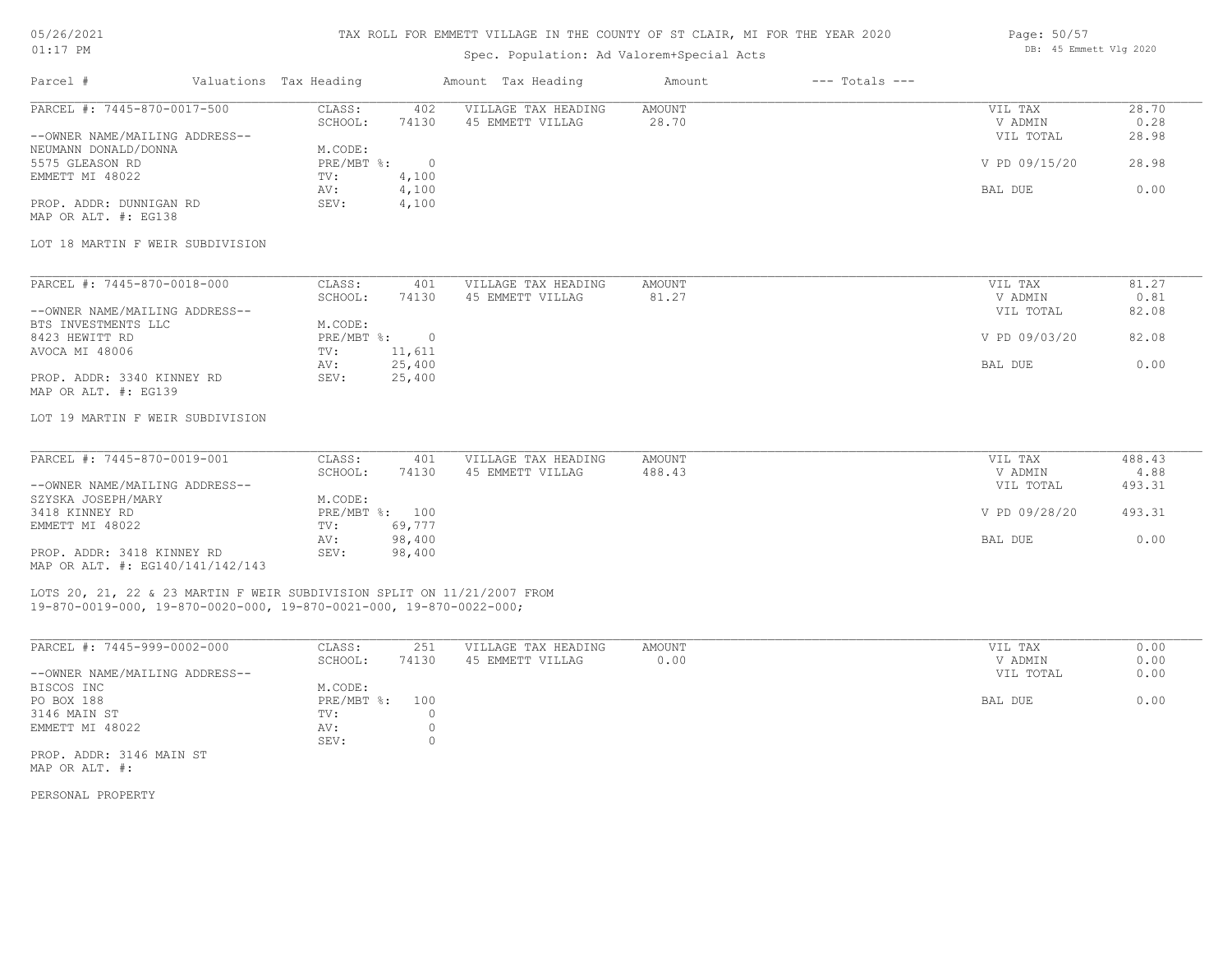| 05/26/2021 |  |
|------------|--|
| $01:17$ PM |  |

## Spec. Population: Ad Valorem+Special Acts

| Page: 51/57 |                        |  |
|-------------|------------------------|--|
|             | DB: 45 Emmett Vlg 2020 |  |

| Parcel #                                                                                                                                                     | Valuations Tax Heading                                                 |                                                                 | Amount Tax Heading                      | Amount             | $---$ Totals $---$ |                                                             |                                                   |
|--------------------------------------------------------------------------------------------------------------------------------------------------------------|------------------------------------------------------------------------|-----------------------------------------------------------------|-----------------------------------------|--------------------|--------------------|-------------------------------------------------------------|---------------------------------------------------|
| PARCEL #: 7445-999-0003-075<br>--OWNER NAME/MAILING ADDRESS--<br>DTE ELECTRIC COMPANY<br>P.O. BOX 33017<br>DETROIT MI 48232<br>PROP. ADDR: VILLAGE OF EMMETT | CLASS:<br>SCHOOL:<br>M.CODE:<br>$PRE/MBT$ $\div$<br>TV:<br>AV:<br>SEV: | 551<br>74130<br>$\overline{0}$<br>455,700<br>455,700<br>455,700 | VILLAGE TAX HEADING<br>45 EMMETT VILLAG | AMOUNT<br>3,189.90 |                    | VIL TAX<br>V ADMIN<br>VIL TOTAL<br>V PD 09/02/20<br>BAL DUE | 3,189.90<br>31.89<br>3,221.79<br>3,221.79<br>0.00 |
| MAP OR ALT. #:<br>PERSONAL PROPERTY                                                                                                                          |                                                                        |                                                                 |                                         |                    |                    |                                                             |                                                   |
| PARCEL #: 7445-999-0005-000                                                                                                                                  | CLASS:                                                                 | 251                                                             | VILLAGE TAX HEADING                     | <b>AMOUNT</b>      |                    | VIL TAX                                                     | 437.50                                            |
| --OWNER NAME/MAILING ADDRESS--<br>JEREMY'S AUTOMOTIVE II                                                                                                     | SCHOOL:<br>M.CODE:                                                     | 74130                                                           | 45 EMMETT VILLAG                        | 437.50             |                    | V ADMIN<br>VIL TOTAL                                        | 4.37<br>441.87                                    |
| <b>JAG ENTERPRISE</b><br>10788 GRATIOT AVE                                                                                                                   | PRE/MBT %: 100<br>TV:                                                  | 62,500                                                          |                                         |                    |                    | V PD 10/14/20                                               | 441.87                                            |
| CASCO MI 48064                                                                                                                                               | AV:<br>SEV:                                                            | 62,500<br>62,500                                                |                                         |                    |                    | BAL DUE                                                     | 0.00                                              |
| PROP. ADDR: 10820 DUNNIGAN RD<br>MAP OR ALT. #:                                                                                                              |                                                                        |                                                                 |                                         |                    |                    |                                                             |                                                   |
| PERSONAL PROPERTY                                                                                                                                            |                                                                        |                                                                 |                                         |                    |                    |                                                             |                                                   |
| PARCEL #: 7445-999-0012-000                                                                                                                                  | CLASS:<br>SCHOOL:                                                      | 551<br>74130                                                    | VILLAGE TAX HEADING<br>45 EMMETT VILLAG | AMOUNT<br>434.70   |                    | VIL TAX<br>V ADMIN                                          | 434.70<br>4.34                                    |
| --OWNER NAME/MAILING ADDRESS--<br>SEMCO ENERGY, INC.                                                                                                         | M.CODE:                                                                |                                                                 |                                         |                    |                    | VIL TOTAL                                                   | 439.04                                            |
| 1411 3RD ST STE A<br>PORT HURON MI 48061-5004                                                                                                                | PRE/MBT %:<br>TV:                                                      | $\circ$<br>62,100                                               |                                         |                    |                    | V PD 09/02/20                                               | 439.04                                            |
| PROP. ADDR: VILLAGE OF EMMETT<br>MAP OR ALT. #:                                                                                                              | AV:<br>SEV:                                                            | 62,100<br>62,100                                                |                                         |                    |                    | BAL DUE                                                     | 0.00                                              |
| PERSONAL PROPERTY                                                                                                                                            |                                                                        |                                                                 |                                         |                    |                    |                                                             |                                                   |
| PARCEL #: 7445-999-0013-000                                                                                                                                  | CLASS:                                                                 | 251                                                             | VILLAGE TAX HEADING                     | <b>AMOUNT</b>      |                    | VIL TAX                                                     | 0.00                                              |
| --OWNER NAME/MAILING ADDRESS--                                                                                                                               | SCHOOL:                                                                | 74130                                                           | 45 EMMETT VILLAG                        | 0.00               |                    | V ADMIN<br>VIL TOTAL                                        | 0.00<br>0.00                                      |
| EMMETT HARDWARE<br>10465 BRYCE RD<br>AVOCA MI 48006                                                                                                          | M.CODE:<br>PRE/MBT %:<br>TV:<br>AV:                                    | 100<br>$\circ$<br>$\circ$                                       |                                         |                    |                    | BAL DUE                                                     | 0.00                                              |
| PROP. ADDR: 3147 MAIN ST<br>MAP OR ALT. #:                                                                                                                   | SEV:                                                                   | $\circ$                                                         |                                         |                    |                    |                                                             |                                                   |

PERSONAL PROPERTY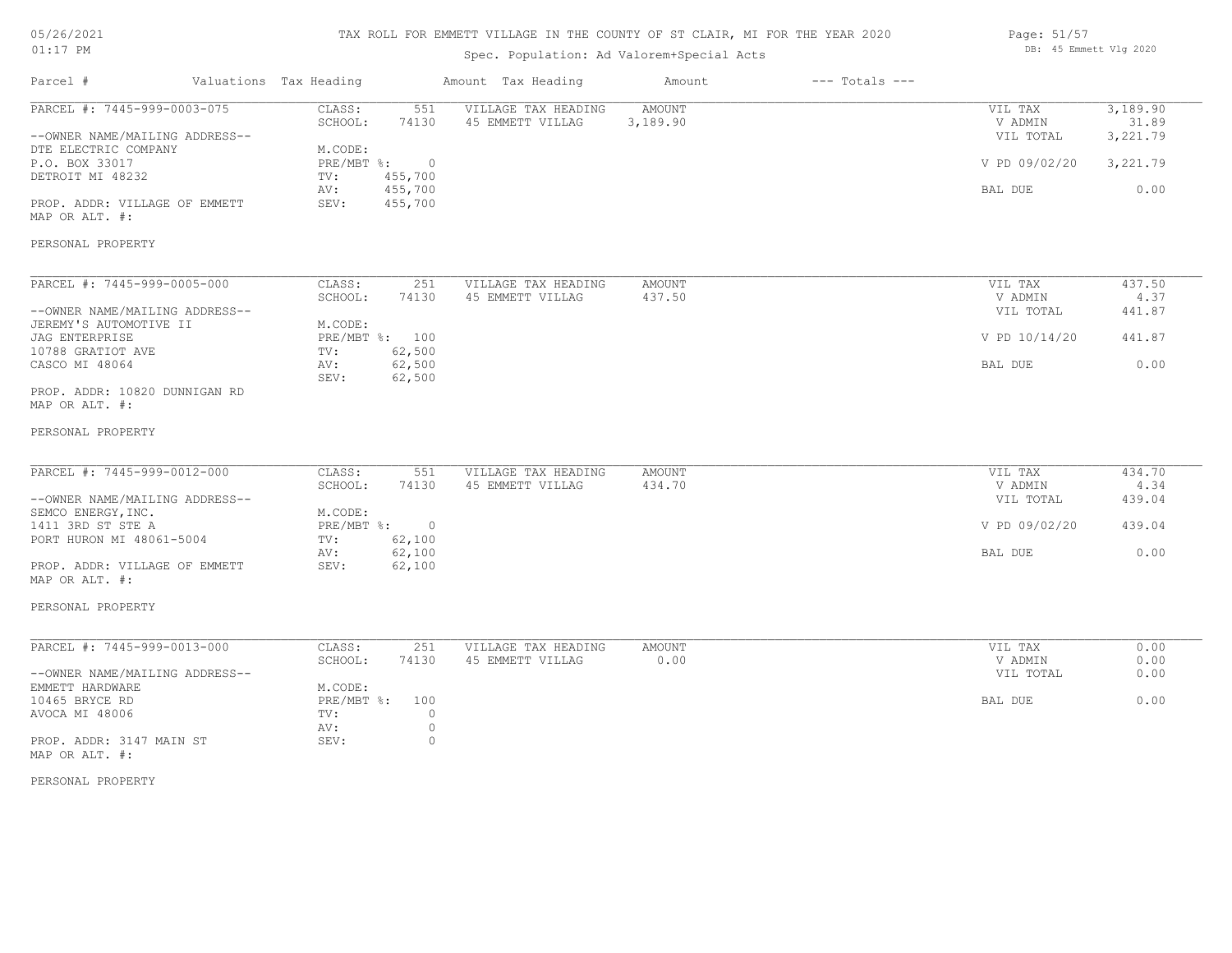## TAX ROLL FOR EMMETT VILLAGE IN THE COUNTY OF ST CLAIR, MI FOR THE YEAR 2020

Spec. Population: Ad Valorem+Special Acts

|                                                                                                                                                                              |                        |                     | Amount             | $---$ Totals $---$ |               |        |
|------------------------------------------------------------------------------------------------------------------------------------------------------------------------------|------------------------|---------------------|--------------------|--------------------|---------------|--------|
| CLASS:                                                                                                                                                                       | 351                    | VILLAGE TAX HEADING | AMOUNT             |                    | VIL TAX       | 289.10 |
| SCHOOL:                                                                                                                                                                      | 74130                  | 45 EMMETT VILLAG    | 289.10             |                    | V ADMIN       | 2.89   |
|                                                                                                                                                                              |                        |                     |                    |                    | VIL TOTAL     | 291.99 |
| M.CODE:                                                                                                                                                                      |                        |                     |                    |                    |               |        |
|                                                                                                                                                                              |                        |                     |                    |                    | V PD 09/03/20 | 291.99 |
| TV:                                                                                                                                                                          | 41,300                 |                     |                    |                    |               |        |
| AV:                                                                                                                                                                          | 41,300                 |                     |                    |                    | BAL DUE       | 0.00   |
| SEV:                                                                                                                                                                         | 41,300                 |                     |                    |                    |               |        |
| PARCEL #: 7445-999-0014-000<br>--OWNER NAME/MAILING ADDRESS--<br>EASTERN MICHIGAN GRAIN LLC<br>THE STAR OF THE WEST MILLING CO<br>121 E. TUSCOLA ST.<br>FRANKENMUTH MI 48734 | Valuations Tax Heading | PRE/MBT %: 100      | Amount Tax Heading |                    |               |        |

MAP OR ALT. #: PROP. ADDR: 10730 MARY ST

## PROPERTY

#### PERSONAL

| PARCEL #: 7445-999-0016-000    | CLASS:         | 251   | VILLAGE TAX HEADING | AMOUNT | VIL TAX   | 0.00 |
|--------------------------------|----------------|-------|---------------------|--------|-----------|------|
|                                | SCHOOL:        | 74130 | 45 EMMETT VILLAG    | 0.00   | V ADMIN   | 0.00 |
| --OWNER NAME/MAILING ADDRESS-- |                |       |                     |        | VIL TOTAL | 0.00 |
| JEFF'S RUBBISH DISPOSAL        | M.CODE:        |       |                     |        |           |      |
| P.O.BOX 337                    | PRE/MBT %: 100 |       |                     |        | BAL DUE   | 0.00 |
| EMMETT MI 48022                | TV:            |       |                     |        |           |      |
|                                | AV:            |       |                     |        |           |      |
| PROP. ADDR: VARIOUS LOCATIONS  | SEV:           |       |                     |        |           |      |
| MAP OR ALT. #:                 |                |       |                     |        |           |      |

#### PERSONAL PROPERTY

| PARCEL #: 7445-999-0024-000    | CLASS:         | 251   | VILLAGE TAX HEADING | AMOUNT | VIL TAX       | 21.00 |
|--------------------------------|----------------|-------|---------------------|--------|---------------|-------|
|                                | SCHOOL:        | 74130 | 45 EMMETT VILLAG    | 21.00  | V ADMIN       | 0.21  |
| --OWNER NAME/MAILING ADDRESS-- |                |       |                     |        | VIL TOTAL     | 21.21 |
| MORAN WELDING                  | M.CODE:        |       |                     |        |               |       |
| 3188 MAIN ST                   | PRE/MBT %: 100 |       |                     |        | V PD 07/16/20 | 21.21 |
| EMMETT MI 48022                | TV:            | 3,000 |                     |        |               |       |
|                                | AV:            | 3,000 |                     |        | BAL DUE       | 0.00  |
| PROP. ADDR: 3188 MAIN ST       | SEV:           | 3,000 |                     |        |               |       |
| MAP OR ALT. #:                 |                |       |                     |        |               |       |

| PARCEL #: 7445-999-0062-000    | CLASS:     | 251   | VILLAGE TAX HEADING | AMOUNT | VIL TAX   | 0.00 |
|--------------------------------|------------|-------|---------------------|--------|-----------|------|
|                                | SCHOOL:    | 74130 | 45 EMMETT VILLAG    | 0.00   | V ADMIN   | 0.00 |
| --OWNER NAME/MAILING ADDRESS-- |            |       |                     |        | VIL TOTAL | 0.00 |
| TODD MELDRUM                   | M.CODE:    |       |                     |        |           |      |
| STONE YARD                     | PRE/MBT %: | 100   |                     |        | BAL DUE   | 0.00 |
| 332 STINSON RD                 | TV:        |       |                     |        |           |      |
| MEMPHIS MI 48041               | AV:        |       |                     |        |           |      |
|                                | SEV:       |       |                     |        |           |      |
| PROP. ADDR: 11112 BURT RD      |            |       |                     |        |           |      |
|                                |            |       |                     |        |           |      |

MAP OR ALT. #:

PERSONAL PROPERTY

Page: 52/57 DB: 45 Emmett Vlg 2020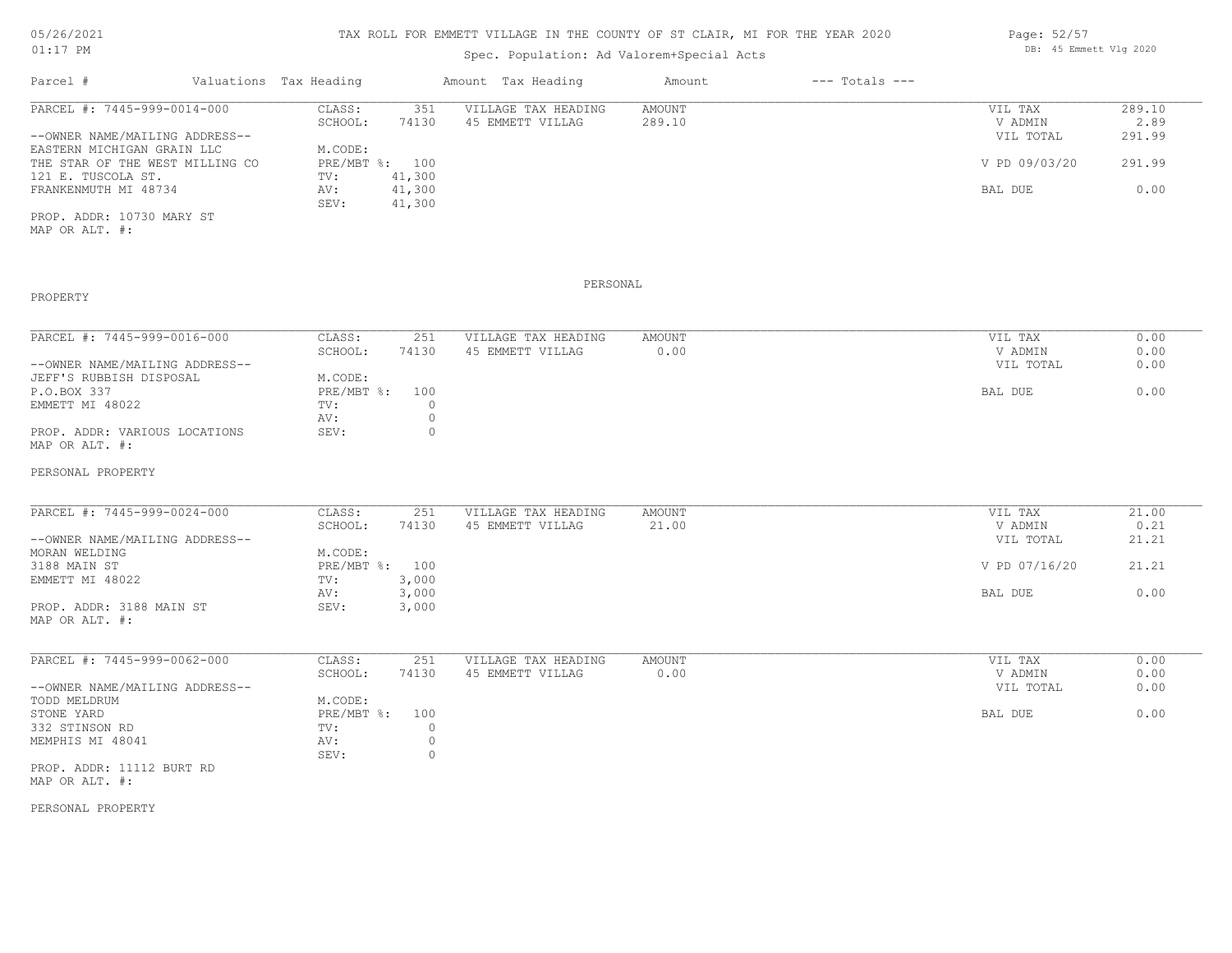# 05/26/2021

## 01:17 PM

## TAX ROLL FOR EMMETT VILLAGE IN THE COUNTY OF ST CLAIR, MI FOR THE YEAR 2020

## Spec. Population: Ad Valorem+Special Acts

| Page: 53/57 |                        |  |
|-------------|------------------------|--|
|             | DB: 45 Emmett Vlg 2020 |  |

| Parcel #                                                                                   | Valuations Tax Heading |                                              | Amount Tax Heading                      | Amount         | $---$ Totals $---$ |                            |                |
|--------------------------------------------------------------------------------------------|------------------------|----------------------------------------------|-----------------------------------------|----------------|--------------------|----------------------------|----------------|
| PARCEL #: 7445-999-0066-000                                                                |                        | CLASS:<br>251<br>SCHOOL:<br>74130            | VILLAGE TAX HEADING<br>45 EMMETT VILLAG | AMOUNT<br>5.60 |                    | VIL TAX<br>V ADMIN         | 5.60<br>0.05   |
| --OWNER NAME/MAILING ADDRESS--<br>PBG MICHIGAN LLC PEPSI BOTTLING<br>ATTN=TAX DEPT, 3A-300 |                        | M.CODE:<br>$PRE/MBT$ $\div$<br>100           |                                         |                |                    | VIL TOTAL<br>V PD 09/14/20 | 5.65<br>5.65   |
| P.O. BOX 660634<br>DALLAS TX 75266--063                                                    |                        | 800<br>TV:<br>800<br>AV:                     |                                         |                |                    | BAL DUE                    | 0.00           |
| PROP. ADDR: VARIOUS LOCATIONS<br>MAP OR ALT. #:                                            |                        | 800<br>SEV:                                  |                                         |                |                    |                            |                |
| PERSONAL PROPERTY VILLAGE OF EMMETT                                                        |                        |                                              |                                         |                |                    |                            |                |
| PARCEL #: 7445-999-0070-000                                                                |                        | CLASS:<br>251                                | VILLAGE TAX HEADING                     | AMOUNT         |                    | VIL TAX                    | 0.00           |
| --OWNER NAME/MAILING ADDRESS--                                                             |                        | SCHOOL:<br>74130                             | 45 EMMETT VILLAG                        | 0.00           |                    | V ADMIN<br>VIL TOTAL       | 0.00<br>0.00   |
| PITNEY BOWES GLOBAL FIN.LLC<br>5310 CYPRESS CENTER DR. SUITE 110<br>TAMPA FL 33609         |                        | M.CODE:<br>PRE/MBT %: 100<br>$\Omega$<br>TV: |                                         |                |                    | BAL DUE                    | 0.00           |
| PROP. ADDR: 10730 MARY ST<br>MAP OR ALT. #:                                                |                        | $\circ$<br>AV:<br>SEV:                       | 0                                       |                |                    |                            |                |
| PARCEL #: 7445-999-0071-000                                                                |                        | CLASS:<br>251                                | VILLAGE TAX HEADING                     | AMOUNT         |                    | VIL TAX                    | 0.00           |
| --OWNER NAME/MAILING ADDRESS--                                                             |                        | SCHOOL:<br>74040                             |                                         |                |                    | V ADMIN<br>VIL TOTAL       | 0.00<br>0.00   |
| WELLS FARGO VENDOR FIN.LLC<br>PROPERTY TAX COMPLIANCE<br>PO BOX 36200                      |                        | M.CODE:<br>PRE/MBT %: 100<br>$\circ$<br>TV:  |                                         |                |                    | BAL DUE                    | 0.00           |
| BILLINGS MT 59107-6200                                                                     |                        | $\circ$<br>AV:<br>SEV:                       | 0                                       |                |                    |                            |                |
| PROP. ADDR: 4200 BREEN<br>MAP OR ALT. #:                                                   |                        |                                              |                                         |                |                    |                            |                |
| PARCEL #: 7445-999-0072-000                                                                |                        | CLASS:<br>251                                | VILLAGE TAX HEADING                     | AMOUNT         |                    | VIL TAX                    | 369.60         |
| --OWNER NAME/MAILING ADDRESS--                                                             |                        | SCHOOL:<br>74130                             | 45 EMMETT VILLAG                        | 369.60         |                    | V ADMIN<br>VIL TOTAL       | 3.69<br>373.29 |
| DOLGENCORP LLC<br>CORPORATE TAX CONSULTING                                                 |                        | M.CODE:<br>PRE/MBT %: 100                    |                                         |                |                    | V PD 09/15/20              | 373.29         |
| PO BOX 503410<br>INDIANAPOLIS IN 46256                                                     |                        | 52,800<br>TV:<br>52,800<br>AV:               |                                         |                |                    | BAL DUE                    | 0.00           |
| PROP. ADDR: 3331 KINNEY RD<br>MAP OR ALT. #:                                               |                        | SEV:<br>52,800                               |                                         |                |                    |                            |                |
| PARCEL #: 7445-999-0073-000                                                                |                        | CLASS:<br>251                                | VILLAGE TAX HEADING                     | AMOUNT         |                    | VIL TAX                    | 0.00           |
| --OWNER NAME/MAILING ADDRESS--                                                             |                        | 74130<br>SCHOOL:                             | 45 EMMETT VILLAG                        | 0.00           |                    | V ADMIN<br>VIL TOTAL       | 0.00<br>0.00   |
| TIAA COMMERICAL FINANCE, INC<br>OUTSOURCING SOLUTIONS GROUP LLC                            |                        | M.CODE:<br>PRE/MBT %:<br>100                 |                                         |                |                    | BAL DUE                    | 0.00           |
| 630 N CENTRAL EXPRESSWAY STE A<br>PLANO TX 75074                                           |                        | TV:<br>$\circ$<br>AV:<br>SEV:                | $\circ$<br>0                            |                |                    |                            |                |
| PROP. ADDR: 3177 MAIN ST<br>MAP OR ALT. #:                                                 |                        |                                              |                                         |                |                    |                            |                |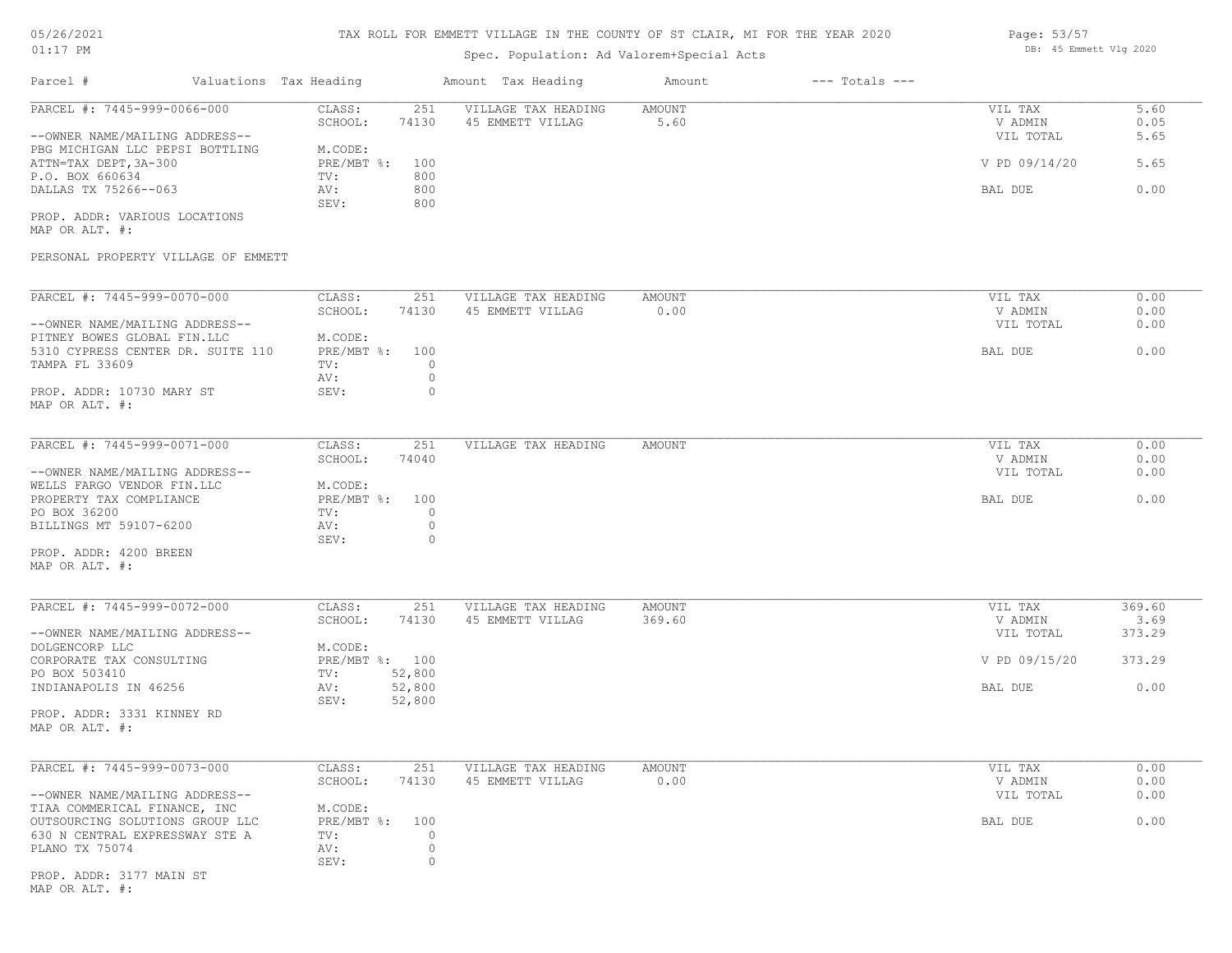## Spec. Population: Ad Valorem+Special Acts

Page: 54/57 DB: 45 Emmett Vlg 2020

| TOTAL ALL DISTRICTS  | REAL      | (BAL DUE) | PERSONAL | (BAL DUE) | EXEMPT  | (BAL DUE) |
|----------------------|-----------|-----------|----------|-----------|---------|-----------|
| PARCEL COUNT         | 171       |           | 14       |           | 15      |           |
| TAXABLE VALUE        | 6,483,767 |           | 678,200  |           | 0       |           |
| ASSESSED VALUE       | 9,513,000 |           | 678,200  |           |         |           |
| SEV VALUE            | 9,513,000 |           | 678,200  |           |         |           |
| PRE/MBT TAXABLE      | 4,254,935 |           | 160,400  |           | $\circ$ |           |
| N PRE/MBT TAXABLE    | 2,228,832 |           | 517,800  |           | 0       |           |
| EMMETT VILLA<br>V 45 | 45,385.67 | 7,070.36  | 4,747.40 | 0.00      | 0.00    | 0.00      |
| * SP. ASSESSMENTS    | 0.00      | 0.00      | 0.00     | 0.00      | 0.00    | 0.00      |
| V ADMIN FEE          | 453.06    | 70.62     | 47.44    | 0.00      | 0.00    | 0.00      |
| V TOTALS             | 45,838.73 | 7,140.98  | 4,794.84 | 0.00      | 0.00    | 0.00      |
| GRAND TOTALS         | 45,838.73 | 7,140.98  | 4,794.84 | 0.00      | 0.00    | 0.00      |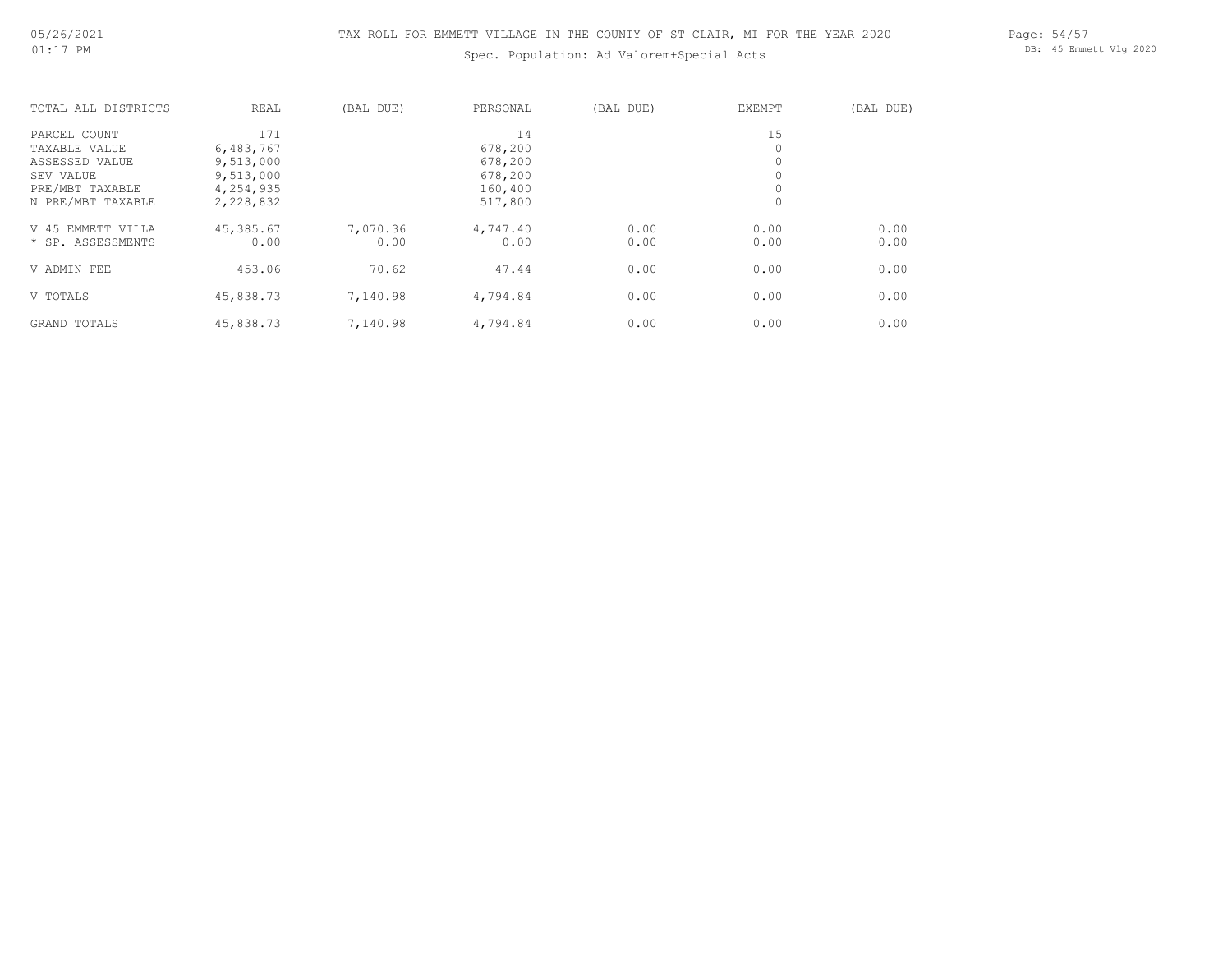GRAND TOTALS

## Spec. Population: Ad Valorem+Special Acts

Page: 55/57 DB: 45 Emmett Vlg 2020

| TOTAL ALL DISTRICTS                                                                                    | LEASED LAND  | (BAL DUE)    | TOTAL                                                                    | (BAL DUE)         |
|--------------------------------------------------------------------------------------------------------|--------------|--------------|--------------------------------------------------------------------------|-------------------|
| PARCEL COUNT<br>TAXABLE VALUE<br>ASSESSED VALUE<br>SEV VALUE<br>PRE/MBT TAXABLE<br>NON PRE/MBT TAXABLE | 0<br>0       |              | 200<br>7,161,967<br>10,191,200<br>10,191,200<br>4, 415, 335<br>2,746,632 |                   |
| V 45 EMMETT VILLAG<br>* SP. ASSESSMENTS                                                                | 0.00<br>0.00 | 0.00<br>0.00 | 50,133.07<br>0.00                                                        | 7,070.36<br>0.00  |
| V ADMIN FEE<br>V TOTALS                                                                                | 0.00<br>0.00 | 0.00<br>0.00 | 500.50<br>50,633.57                                                      | 70.62<br>7,140.98 |

GRAND TOTALS 6.00 0.00 0.00 0.00 50,633.57 7,140.98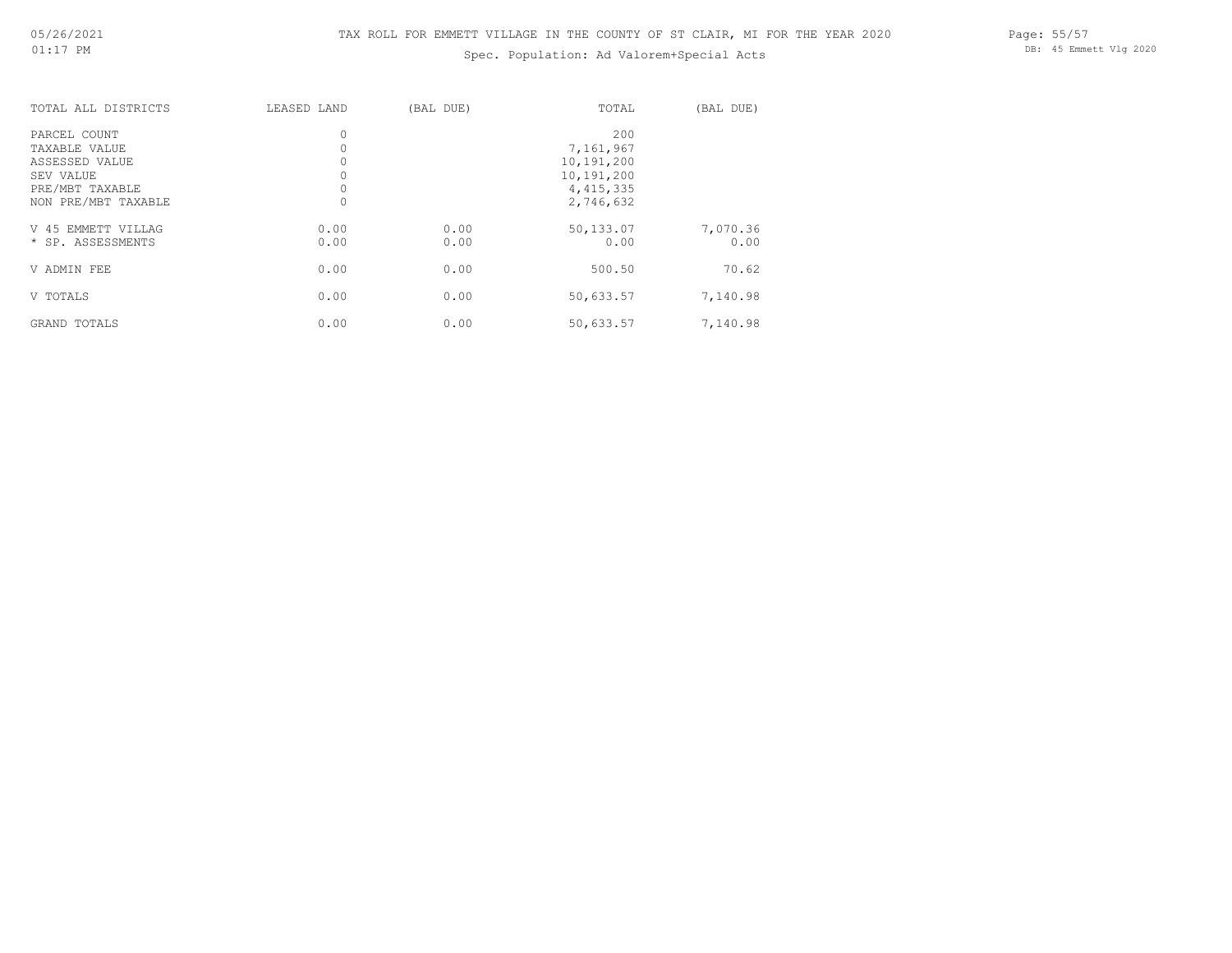## Spec. Population: Ad Valorem+Special Acts

| SCHOOL DISTRICT 74130     | UNIT 45<br>REAL | PERSONAL | EXEMPT | LEASED LAND | TOTAL       |
|---------------------------|-----------------|----------|--------|-------------|-------------|
| PARCEL COUNT              | 171             | 13       | 15     | $\circ$     | 199         |
| TAXABLE VALUE             | 6,483,767       | 678,200  |        |             | 7,161,967   |
| ASSESSED VALUE            | 9,513,000       | 678,200  |        |             | 10,191,200  |
| SEV VALUE                 | 9,513,000       | 678,200  |        |             | 10,191,200  |
| PRE/MBT TAXABLE           | 4,254,935       | 160,400  |        |             | 4, 415, 335 |
| NON PRE/MBT TAXABLE       | 2,228,832       | 517,800  |        | 0           | 2,746,632   |
| 45 EMMETT VILLAG<br>(V)   | 45,385.67       | 4,747.40 | 0.00   | 0.00        | 50,133.07   |
| SP. ASSESSMENTS<br>$(* )$ | 0.00            | 0.00     | 0.00   | 0.00        | 0.00        |
| ADMIN FEE<br>(V)          | 453.06          | 47.44    | 0.00   | 0.00        | 500.50      |
| TOTALS<br>(V)             | 45,838.73       | 4,794.84 | 0.00   | 0.00        | 50,633.57   |
| <b>GRAND TOTALS</b>       | 45,838.73       | 4,794.84 | 0.00   | 0.00        | 50,633.57   |